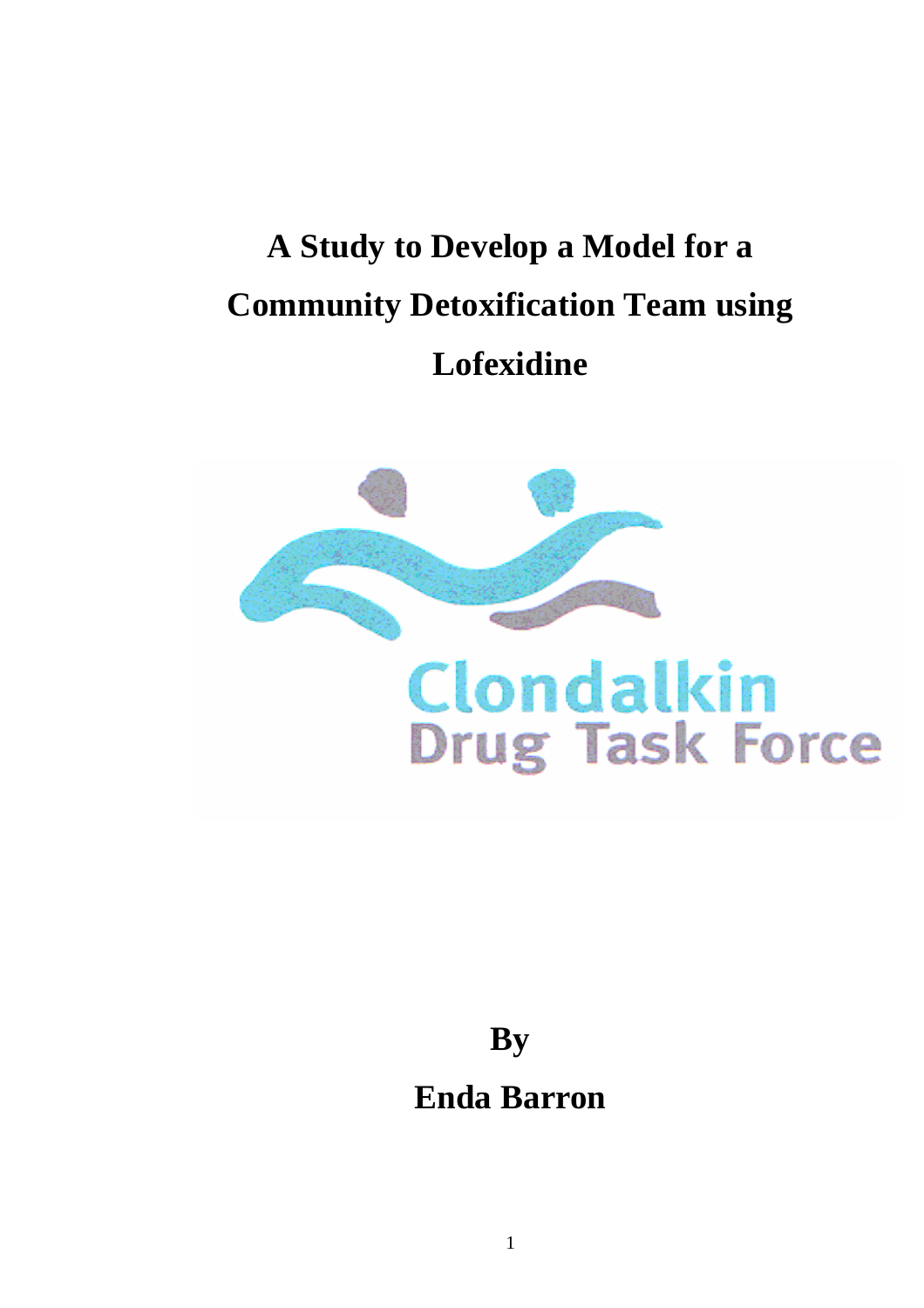**\_\_\_\_\_\_\_\_\_\_\_\_\_\_\_\_\_\_\_\_\_\_\_\_\_\_\_\_\_\_\_\_\_\_\_\_\_\_\_\_\_\_\_\_\_\_\_\_\_\_\_\_\_\_\_\_\_\_\_\_\_\_\_\_\_\_\_**

This study was prompted by the growing interest in and demand for non-opiate alternatives to methadone detoxification, such as the  $\alpha$ 2-adrenergic agonist lofexidine.

**\_\_\_** 

Lofexidine acts centrally to suppress the opiate withdrawal syndrome and offers a non-opiate, rapid withdrawal treatment from opiates, without the risk of dependency. The study aims to identify an appropriate alternative model for a Community Detoxification Team for implementation in Clondalkin, an urban area where there are high levels of opiate misuse.

The review of the relevant literature provided a conceptual and practical base of knowledge to inform the study. The review found that lofexidine can be used safely in a community stetting and therefore could provide a viable, safe alternative to methadone.

Qualitative research techniques were employed to illicit key informants' experiences and views of lofexidine detoxification. 20 people participated in two focus groups, while 11 participated in individual semi-structured interviews. Interviews were transcribed and analysis aided by the use of the Nud\*ist 4 software package.

The findings of this study support the need for the provision of alternative treatment options to drug misuser. In general, lofexidine was found to be suitable mainly for younger users with a short history of opiate dependence. Motivation, family and social supports together with the availability of counselling were identified as important factors in determining a positive outcome from lofexidine detoxification.

The study recommends that a Community Detoxification Team, using lofexidine, be established on a pilot basis. The team should consist of a Co-ordinator, Drugs Worker, Nurse and General Practitioner. It is proposed that the community detoxification programme will take place over a four-week period and an integrated care pathway has been identified. Areas of further research were also discussed.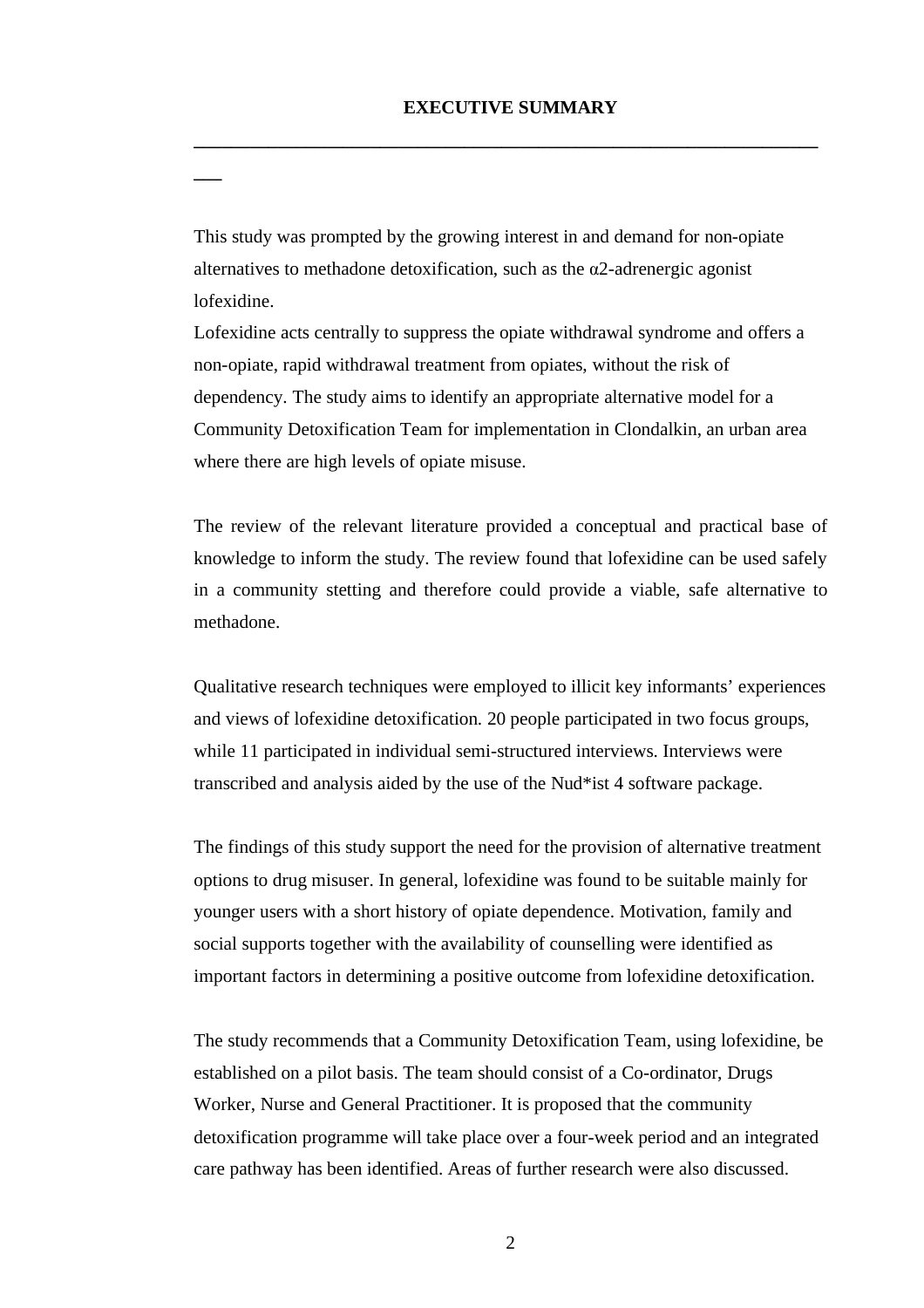#### **ACKNOWLEDGEMENTS**

I would like to acknowledge my deep appreciation for the help and support I received from the following people, without whom the completion of this study would not have been possible.

To my supervisor, Ms. Tina Joyce for her invaluable guidance, support and encouragement during the completion of this thesis.

To all those who gave their time for both the semi-structured and focus group interviews, your commitment and expertise was invaluable.

To Mr Jim Doyle and all involved in the Drugs/ Aids Service, a sincere thank you for your support and assistance.

To my colleagues at the Clondalkin Drug Task Force and the Youth Support & Training Unit, thank you for your unrelenting support and friendship during the MBA.

Finally I would like to say a special thank you to my family and friends whose encouragement was a constant source of inspiration not just now but always.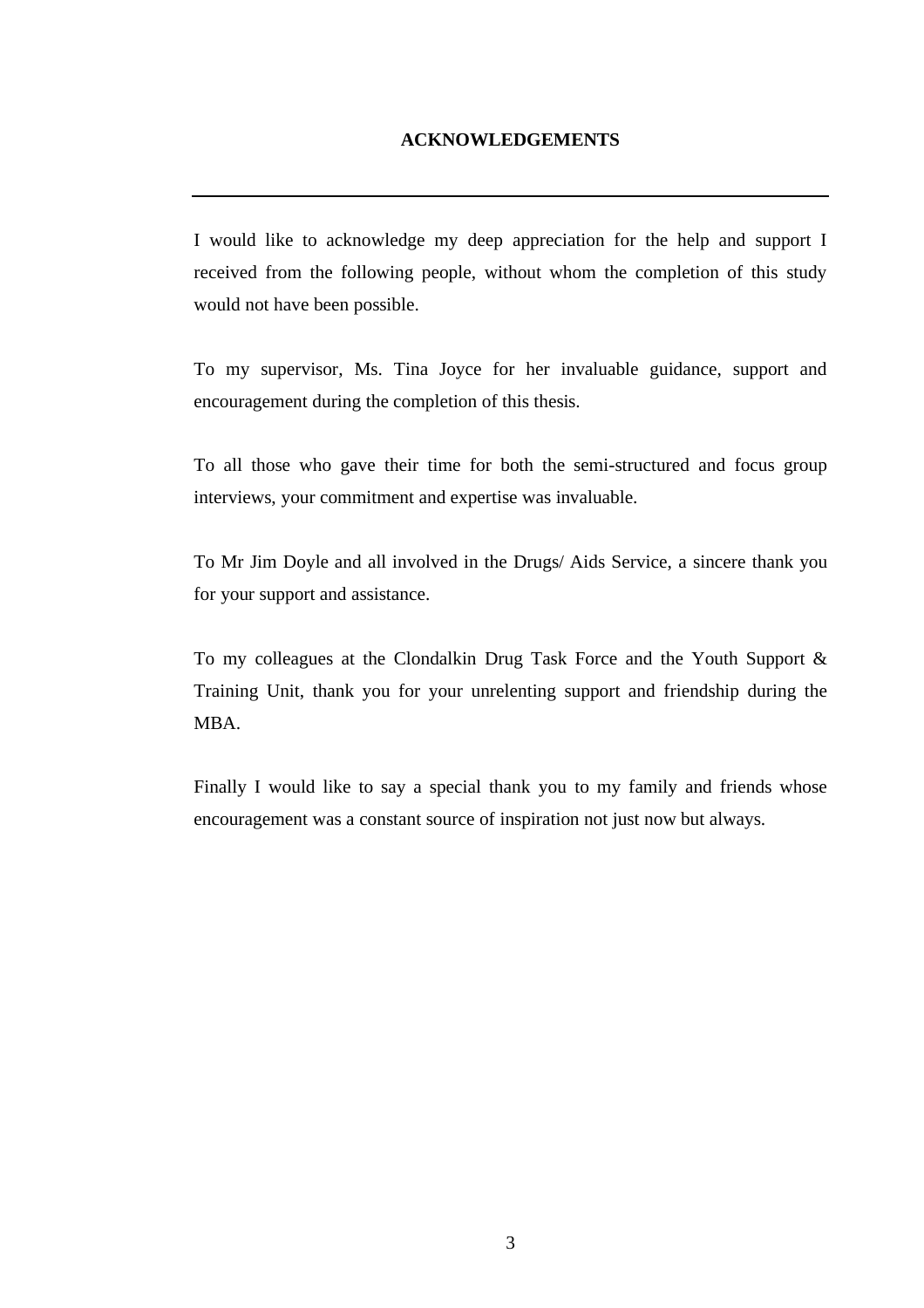|                                                    | Page           |
|----------------------------------------------------|----------------|
| <b>Executive Summary</b>                           | $\mathbf{i}$   |
| <b>Acknowledgments</b>                             | <b>ii</b>      |
| <b>Table of Contents</b>                           | iii            |
| <b>List of Figures</b>                             | vi             |
| <b>List of Tables</b>                              | vi             |
|                                                    |                |
| <b>CHAPTER ONE - INTRODUCTION</b>                  | 1              |
| 1.1 Introduction                                   | 1              |
| 1.2 Overview and Objectives of Study               | $\overline{2}$ |
| 1.3 Organisation of Thesis                         | 3              |
| 1.4 The Irish Context                              | 4              |
| 1.5 Irish Drug Policy                              | 6              |
| <b>1.6 Clondalkin Drug Task Force</b>              | 11             |
| 1.7 Summary                                        | 13             |
|                                                    |                |
| <b>CHAPTER TWO - LITERATURE REVIEW</b>             |                |
| 2.1 Introduction                                   | 14             |
| 2.2 Addiction                                      | 14             |
| 2.3 Social and Economic Costs of Drug Abuse        | 16             |
| <b>2.4 Drug Treatment</b>                          | 18             |
| 2.4.1 Elements of a Comprehensive Treatment System | 19             |
| 2.4.1.1 Open Access Services                       | 20             |
| <b>2.4.1.2 Structured Treatments</b>               | 21             |
| <b>2.5 Detoxification</b>                          | 22             |
| 2.5.1 Pharmacotherapies                            | 23             |
| 2.6 Use of Lofexidine in Clinical Practice         | 26             |
| 2.6.1 United Kingdom                               | 26             |
| 2.6.2 Ireland                                      | 28             |
| <b>2.7 Effective Treatment Components</b>          | 30             |
| <b>2.7.1 Patient-Related Factors</b>               | 30             |
| 2.7.1.1 Severity of Substance Use                  | 30             |
|                                                    |                |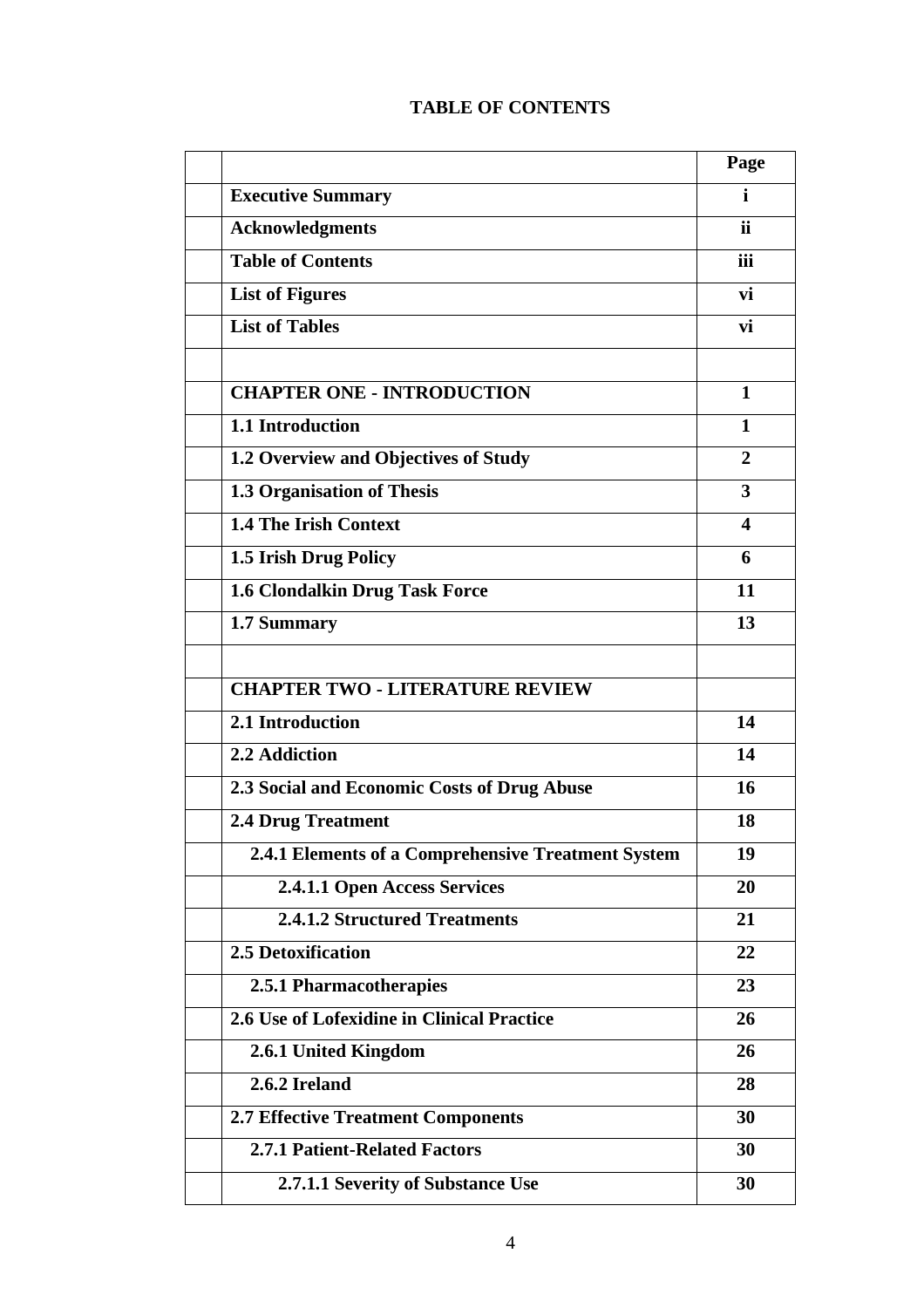| 2.7.1.2 Severity of Psychiatric Problems       | 30 |
|------------------------------------------------|----|
| 2.7.1.3 Treatment Readiness and Motivation     | 31 |
| 2.7.1.4 Employment                             | 31 |
| 2.7.1.5 Family and Social Supports             | 31 |
| <b>2.7.2 Treatment Related Factors</b>         | 32 |
| 2.7.2.1 Setting of Treatment                   | 32 |
| 2.7.2.2 Treatment Completion and Retention     | 32 |
| 2.7.2.3 Counselling                            | 33 |
| 2.8 Summary                                    | 33 |
|                                                |    |
| <b>CHAPTER THREE - RESEARCH METHODOLOGY</b>    |    |
| 3.1 Introduction                               | 34 |
| 3.2 Research Design & Rationale for its Choice | 34 |
| <b>3.3 Data Collection</b>                     | 35 |
| 3.4 Analysis                                   | 38 |
| 3.5 Validity & Quality of Research             | 41 |
| <b>3.6 Limitations</b>                         | 42 |
| <b>3.7 Research Ethics</b>                     | 43 |
| 3.8 Summary                                    | 43 |
|                                                |    |
| <b>CHAPTER FOUR - DISCUSSION</b>               |    |
| <b>4.1 Introduction</b>                        | 44 |
| <b>4.2 Detoxification</b>                      | 44 |
| 4.2.1 Need for Lofexidine Detoxification       | 45 |
| 4.2.2 Methadone versus Lofexidine              | 47 |
| <b>4.3 Programme Components</b>                | 48 |
| <b>4.3.1 Treatment Duration</b>                | 50 |
| <b>4.3.2 Ancillary Treatments</b>              | 51 |
| <b>4.4 Infrastructural Requirements</b>        | 52 |
| <b>4.5 Matching Patients to Treatment</b>      | 54 |
| <b>4.5 Adverse Effects</b>                     | 55 |
| <b>4.7 Rehabilitation/ Relapse Prevention</b>  | 57 |
| <b>4.8 Effective Treatment Components</b>      | 59 |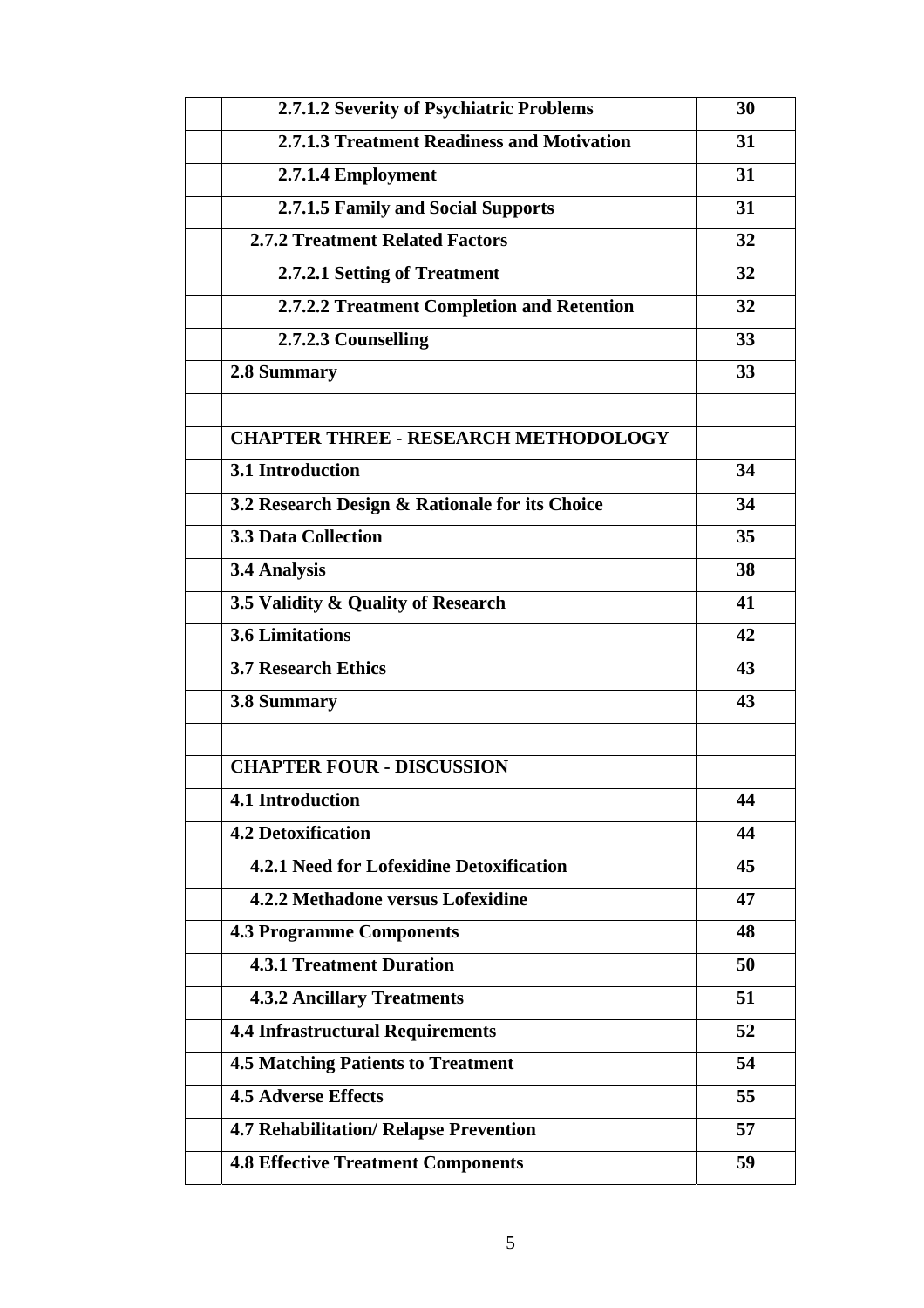| <b>4.8.1 Patient-Related Factors</b>              | 59 |
|---------------------------------------------------|----|
| 4.8.1.1 Severity of Substance Use                 | 59 |
| 4.8.1.2 Severity of Psychiatric Problems          | 59 |
| <b>4.8.1.3 Treatment Readiness and Motivation</b> | 60 |
| 4.8.1.4 Family & Social Supports                  | 60 |
| <b>4.8.2 Treatment Related Factors</b>            | 63 |
| 4.8.2.1 Setting of Treatment                      | 63 |
| 4.8.2.2 Treatment Completion and Retention        | 63 |
| 4.8.2.3 Counselling                               | 64 |
| <b>4.9 Summary</b>                                | 65 |
|                                                   |    |
| <b>CHAPTER FIVE - RECOMMENDATIONS</b>             |    |
| 5.1 Introduction                                  | 67 |
| <b>5.2 Implications for Practice</b>              | 68 |
| 5.3 Community Detoxification Team Model           | 68 |
| <b>5.4 Community Detoxification Programme</b>     | 69 |
| 5.4.1 Referral                                    | 71 |
| 5.4.2 Assessment                                  | 71 |
| <b>5.4.3 Pre-Detoxification Phase</b>             | 73 |
| <b>5.4.4 Detoxification Programme</b>             | 73 |
| <b>5.4.5 Post-Detoxification Phase</b>            | 74 |
| 5.5 Monitoring and Evaluation                     | 74 |
| <b>5.6 Recommendations for Research</b>           | 75 |
| 5.7 Conclusion                                    | 77 |
|                                                   |    |
| <b>BIBLIOGRAPHY</b>                               | 78 |
|                                                   |    |
| <b>APPENDICES</b>                                 | 91 |
|                                                   |    |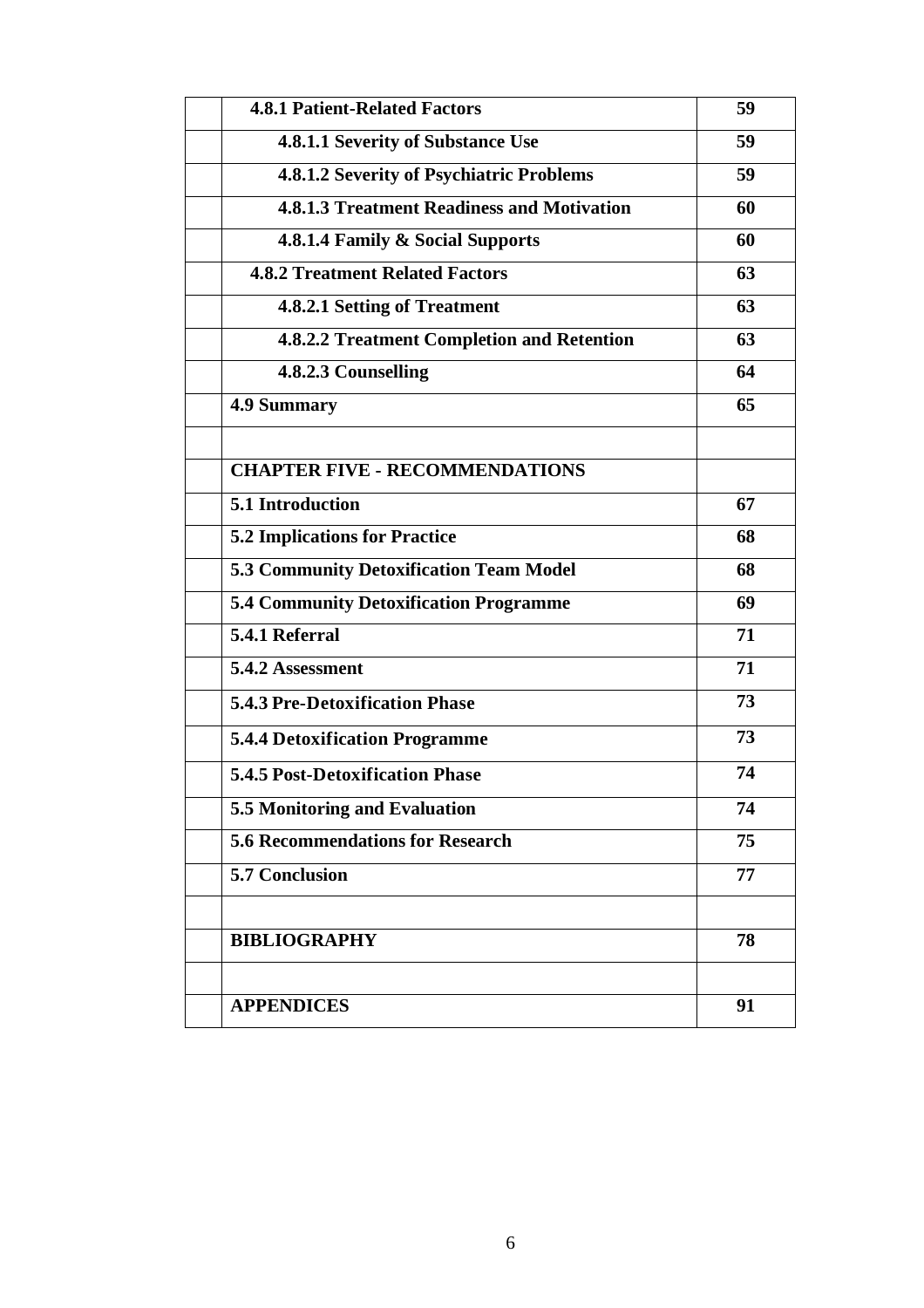## **LIST OF FIGURES**

| <b>Figure</b>  |                                                                          | Page |
|----------------|--------------------------------------------------------------------------|------|
|                | <b>Drug Treatment System and Care Process</b>                            | 19   |
| $\overline{2}$ | Components of a 10 – Day Lofexidine Detoxification<br><b>Regime</b>      | 49   |
| 3              | <b>Integrated Care Pathway – Community Detoxification</b><br><b>Team</b> | 70   |

## **LIST OF TABLES**

| <b>Table</b>     |                                                          | Page |
|------------------|----------------------------------------------------------|------|
| 1                | <b>Profile of Participants on Focus Group Interviews</b> | 37   |
| 2                | Summary of Patient and Treatment Related Factors -       | 65   |
|                  | <b>Lofexidine Detoxification</b>                         |      |
| 3                | <b>Lofexidine Detoxification Indicators</b>              | 72   |
| $\boldsymbol{4}$ | Inclusion and Exclusion Criteria – Lofexidine            | 72   |
|                  | <b>Detoxification</b>                                    |      |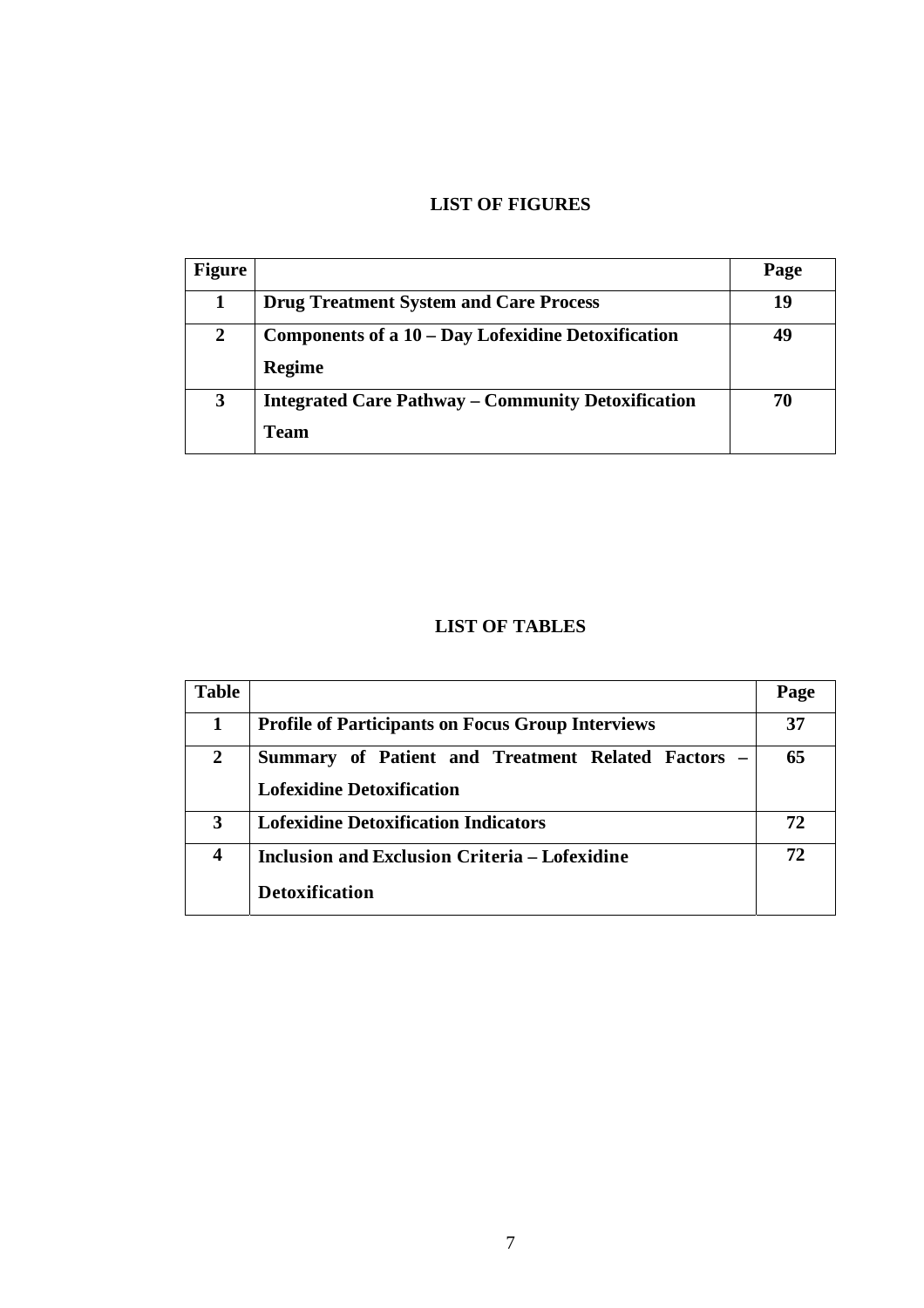#### **CHPATER ONE**

#### **INTRODUCTION**

**\_\_\_\_\_\_\_\_\_\_\_\_\_\_\_\_\_\_\_\_\_\_\_\_\_\_\_\_\_\_\_\_\_\_\_\_\_\_\_\_\_\_\_\_\_\_\_\_\_\_\_\_\_\_\_\_\_\_\_\_\_\_\_\_\_\_\_**

**\_\_\_**

 $\overline{a}$ 

#### **1.1 Introduction**

The aim of this study is to identify an appropriate alternative model for a Community Detoxification Team for implementation in Clondalkin, an urban area where there are high levels of opiate misuse.

Drug misuse, particularly opiate misuse, remains one of the major social problems facing Irish society today. A recent capture recapture study of the prevalence of opiate use in Ireland 2000-2001 (Kelly et al, 2003) showed an overall prevalence of opiate<sup>1</sup> use of 5.6/1,000 population. Males aged 25-34 years had a higher national prevalence (13.7 and 14.7/1,000 pop for 2000 and 2001) compared with the remaining males and females of all ages.

Dependence on opioid<sup>1</sup> drugs is a major health and social issue in most societies. Although the prevalence of opioid use is low, the burden of disease is substantial. The European Monitoring Centre for Drugs and Drug Addiction (EMCDDA, 2003) indicates that in the European Union around two percent of the general population has ever used opioids for non-medical purposes. The burden to the individual user and the community of opioid dependence arises from mortality (National Institutes of Health, 1997), which is most marked in the 15 to 34 year age group (Hall, 1998), transmission of HIV and hepatitis C, health care costs, crime and law enforcement costs, as well as the less tangible costs of family disruption and lost productivity (Mark, 2001).

 $1$  Opiates/ Opioids: the terms refer to a group of alkaloids derived from the opium poppy with the capacity to reduce pain and produce a sense of well being (euphoria), and, in higher doses, stupor, coma, and respiratory depression. The terms include both natural and synthetic opioids such as, heroin and methadone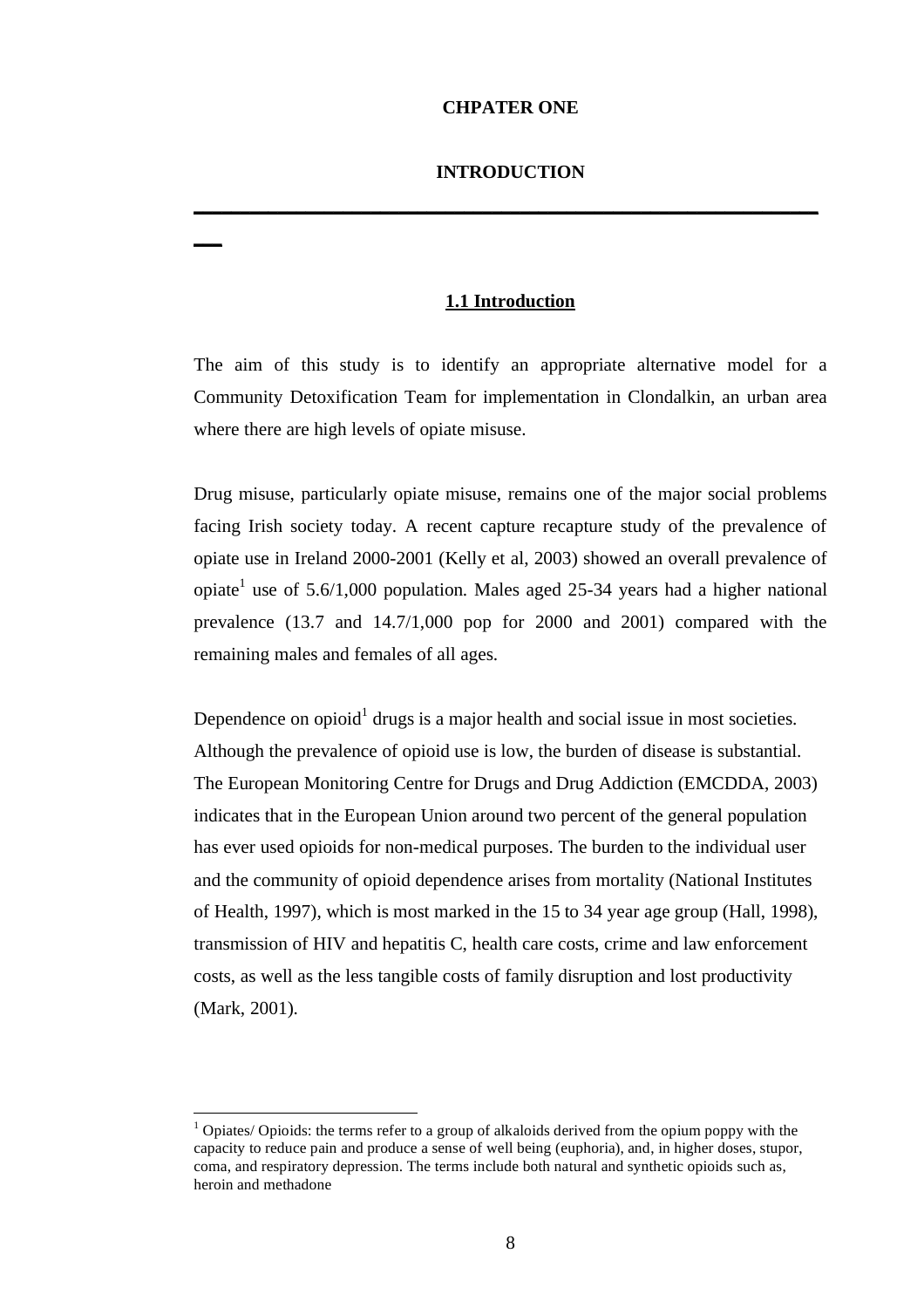Treatment is central to the reduction of the harms incurred by individuals and the community from opioid dependence. In fact, there is strong evidence to show that treatment programmes are able to confer important benefits on drug misusers, their families and the wider community and society (United Nations International Drug Control Programme, 2003). Treatment can be defined in general terms as the provision of one or more structured interventions designed to manage health and other problems as a consequence of drug misuse and to improve or maximise personal and social functioning.

Managed withdrawal, or detoxification, is not in itself a treatment for dependence (Mattick, 1996). Rates of completion of withdrawal tend to be low, and rates of relapse to opioid use following detoxification are high (Broers et al, 2000; Gossop et al, 1989), but withdrawal remains a required first step for many forms of longerterm treatment (Kleber et al, 1982). It may also represent the end point of an extensive period of substitution treatment such as methadone<sup>2</sup> maintenance. As such, the availability of managed withdrawal is essential to an effective and comprehensive treatment system.

### **1.2 Overview and Objectives of Study**

The aim of this study is to identify an appropriate alternative model for a Community Detoxification Team for implementation in Clondalkin, an urban area where there are high levels of opiate misuse. Currently the most widely used treatment modality for detoxification involves suppression of withdrawal from opiates with methadone and gradual reduction of the methadone dose over a period of time, usually twelve to fourteen weeks. I propose to carry out this study by researching key informants' experiences of lofexidine detoxification. Lofexidine is a non-opioid  $\alpha$ 2-adrenergic agonist, which has been found to suppress the chemicals which produce the acute withdrawal symptoms drug misusers experience when they are undergoing detoxification from opiates.

The objectives of the study include:

 $\overline{a}$ 

 $2^{2}$  Methadone is a synthetic opiate drug, which when given in an adequate dose to opiate dependent individuals it reduces the desire to use heroin and other opiates, eliminates opioid withdrawal, and blocks the euphoric effects of the other opioid drugs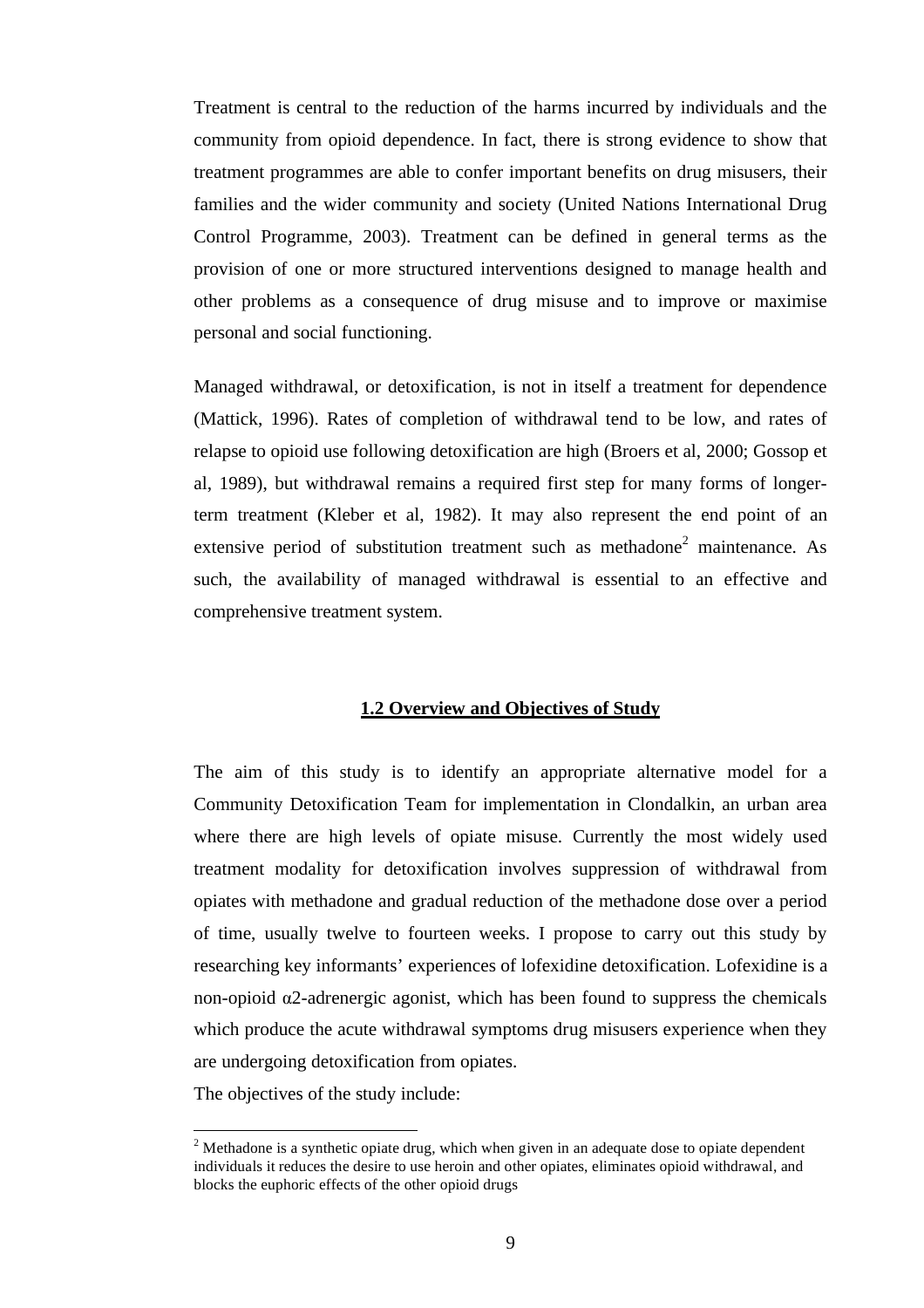- 1. To document the nature and extent of existing non-methadone based detoxification services using the  $\alpha$ 2-adrenergic agonist lofexidine;
- 2. To identify a range of models of good practice at local, national and international level;
- 3. To identify appropriate protocols in which a Community Detoxification Team should operate; and
- 4. To identify an appropriate operational model for a Community Detoxification Team, taking account of the current structure of health care delivery in Ireland

The research achieves these aims and objectives through qualitative research methods, in which 20 people participated in two focus groups, while 11 participated in individual semi-structured interviews.

#### **1.3 Organisation of Study**

Chapter Two outlines the writings, theories and concepts that are considered most appropriate to the study area. The chapter reviews the relevant literature pertaining to the concepts of addiction and drug treatment together with the elements of a comprehensive drug treatment system. It discusses the various pharmacotherapies available for opiate detoxification; in particular it reviews the literature in respect of the non-opioid  $\alpha$ 2-adrenergic agonist, lofexidine. It also reviews the substance abuse treatment literature to identify patient and treatment process variables that have been shown to be important in determining outcome from addiction treatment efforts.

Chapter Three elucidates the research methods, collection and analysis of the data, ethical and practical research considerations and limitations of the methods used.

Chapter Four discusses the findings, which have been categorised in line with the coding system used in the analysis. The chapter analytically explores the findings, making connections and interpretations to the literature review. Finally, Chapter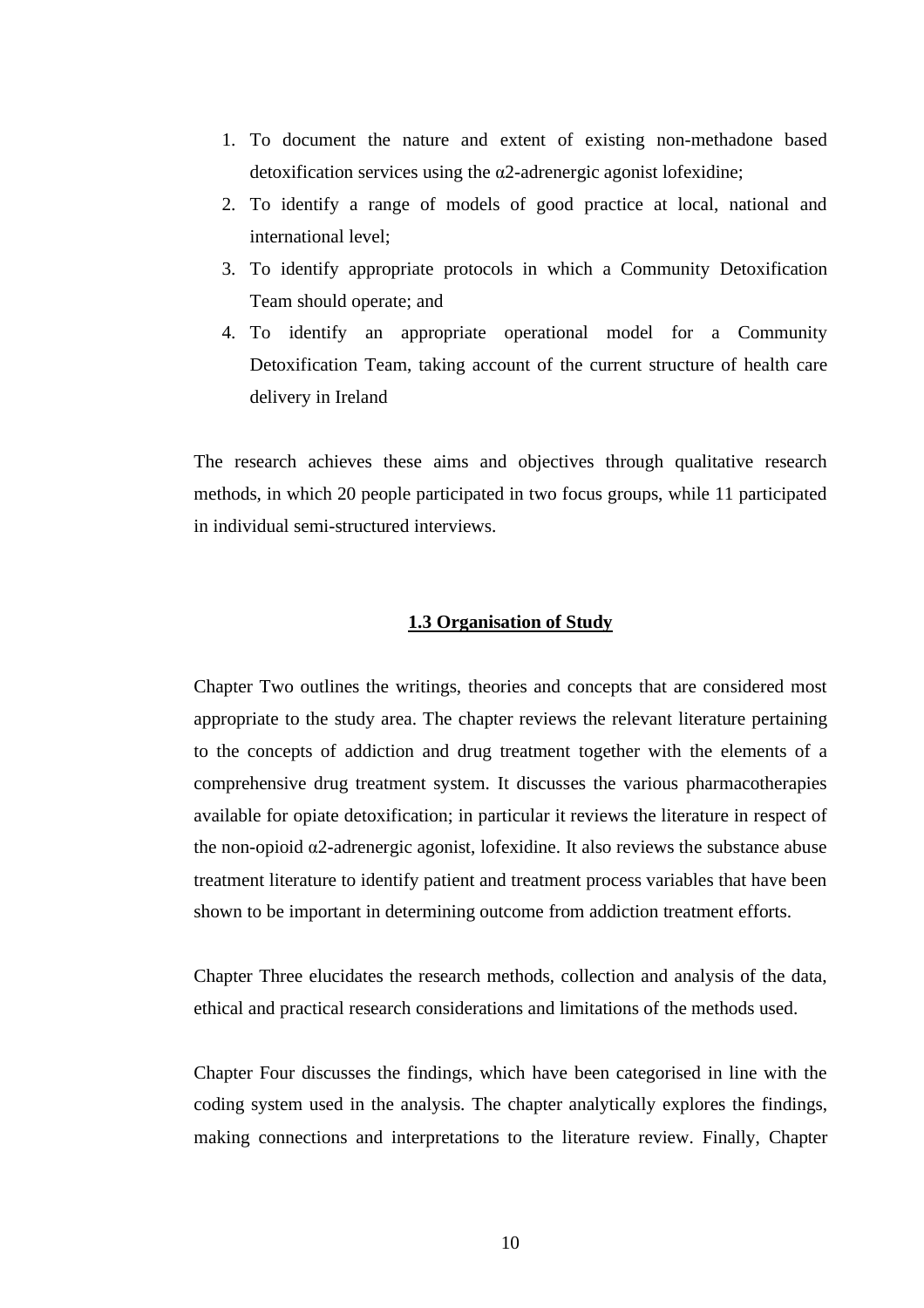Five outlines the recommendations and conclusion as drawn from the completed study.

#### **1.4 The Irish Context**

According to the Department of Health & Children (1991) 'of its nature, the treatment, care and management of the drug misuser does not lend itself to any one solution approach'. Thus the provision of services aimed at the achievement of a drug free society only, or harm reduction solely, are inappropriate. There is a need to make available to the drug misuser a range of possible approaches and the means of access to the services most appropriate to his / her immediate needs and capabilities. A fundamental consideration in this respect is to ensure that services available are attractive and accessible in order to encourage drug misusers to avail of them and to motivate them to continue with treatment.

Although many treatment modalities have been used, the pharmacotherapeutic approach, using methadone maintenance therapy is the mainstay of treatment in the Irish setting (Sinclair et al, 2001). Methadone is the most widespread substitution treatment available in the European Union. Despite the dominance of methadone, however, its status has been challenged over the last number of years with many European countries now providing alternatives to it (EMCDDA, 2000). There are certain disadvantages associated with methadone therapy, including (a) the risk of fatal respiratory depression in overdose, because of its full agonist properties (b) the inconvenience of daily dosing and daily attendance at clinics, which makes it unattractive to some patients and (c) the risk of diversion of take-away doses (Mattick et al, 1998). Countries such as the United Kingdom (Neeleman et al, 1997) and Germany (Heinemann, 1998) have identified a significant problem associated with methadone related deaths.

In Ireland there is very little published information that documents clients' satisfaction with treatment services. O'Connor (2002) examined patient satisfaction with the pharmaceutical aspect of methadone treatment services provided in Ireland between July 1998 and March 1999. According to the author, respondents were pleased to have access to treatment services, secure free treatment and experienced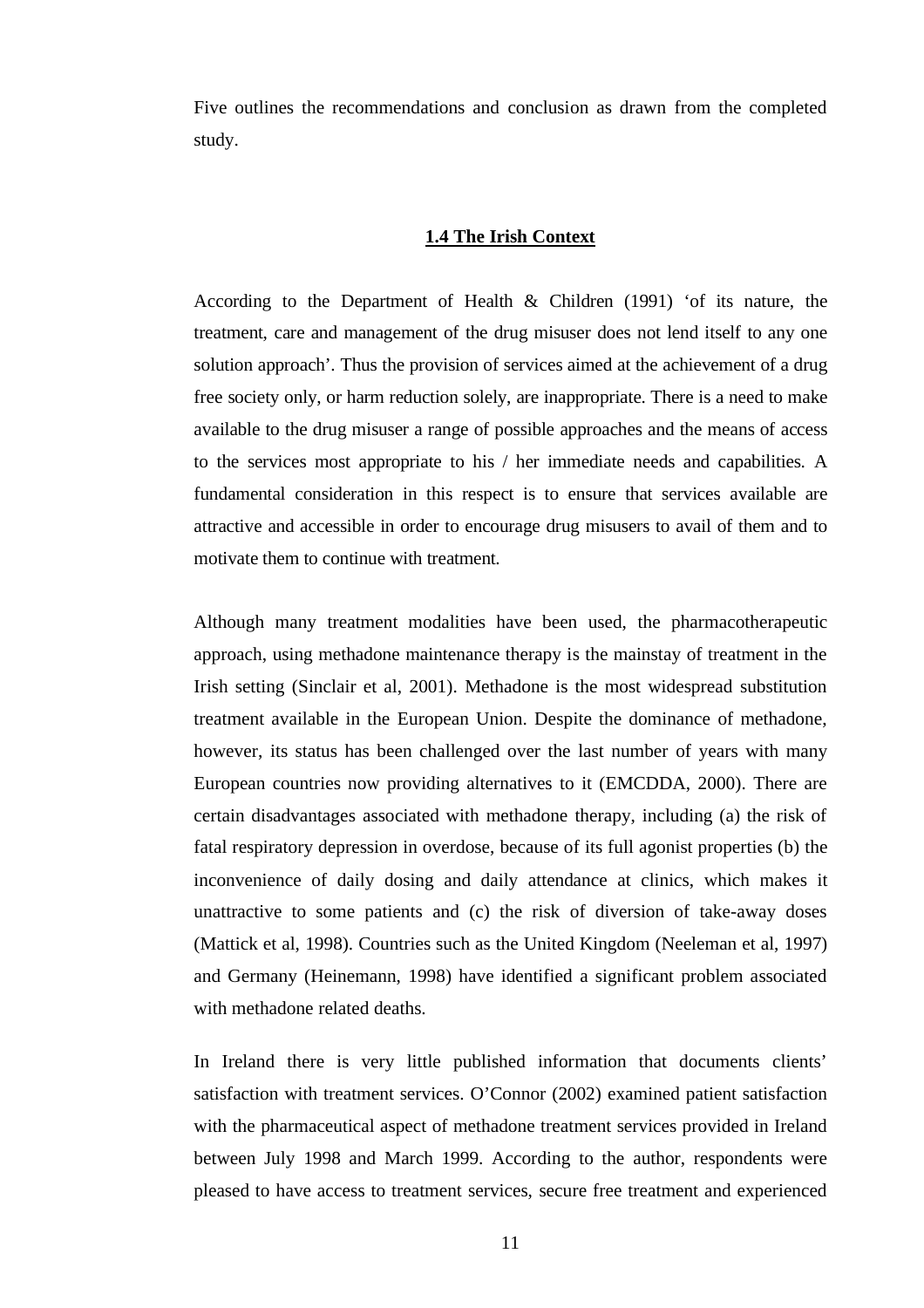improved standard of care. The clients expressed dissatisfaction with several issues. According to respondents there was lack of choice with respect to substitution drugs. The respondents also reported that the services provided at drug treatment facilities were limited with respect to opening hours and social and personal support. The respondents also reported problems with exposure to fellow clients that continued to use street opiates and attended methadone treatment services

Farrell (1994) identifies that ambivalence to the use of a drug of dependence to treat opioid dependence, government restrictions on prescription of methadone, and consumer dislike of the protracted nature of methadone withdrawal have culminated in the need for non opiate based drug treatment. Also, it is reported that the Pharmaceutical Society of Ireland has proposed that the use of non-opioid alternatives to methadone (such as lofexidine) should be considered for use in the management of opioid dependence in the future (Sinclair et al, 2001).

In April 2001, the Irish Government approved the National Drugs Strategy, 2001- 2008, in which the need to progress towards a more fully integrated and holistic treatment service was identified. It goes on to say that the expansion in the range of available treatment types is an important component to the attainment of this goal. The consultation process for developing the Strategy highlighted that the use of methadone may be 'inhibiting the use of alternative treatment types' (Department of Tourism, Sport and Recreation, 2001). Lofexidine was identified in the Strategy as an alternative treatment type that could be considered although it states that 'as with all substitutes, their applicability to the treatment of heroin misuse in an Irish context should be rigorously evaluated and closely monitored'.

The National Advisory Committee in Drugs  $(NACD)^3$  monitors the developments in the whole range of treatment approaches and, as such, became aware of the increased interest in the use of non-opiate based approaches to the management of withdrawal from opiates such as heroin and methadone. In response the NACD commissioned a review to evaluate the usefulness of lofexidine in the overall management of opiate dependence syndrome in the Irish setting. According to Dr

 $\overline{a}$ 

 $3$  The NACD was established in response to the drug problem by Minister Eoin Ryan TD in July 2000, to advise the Government on problem drug use in Ireland in relation to prevalence, prevention consequences and treatment based on the analysis and interpretation of research findings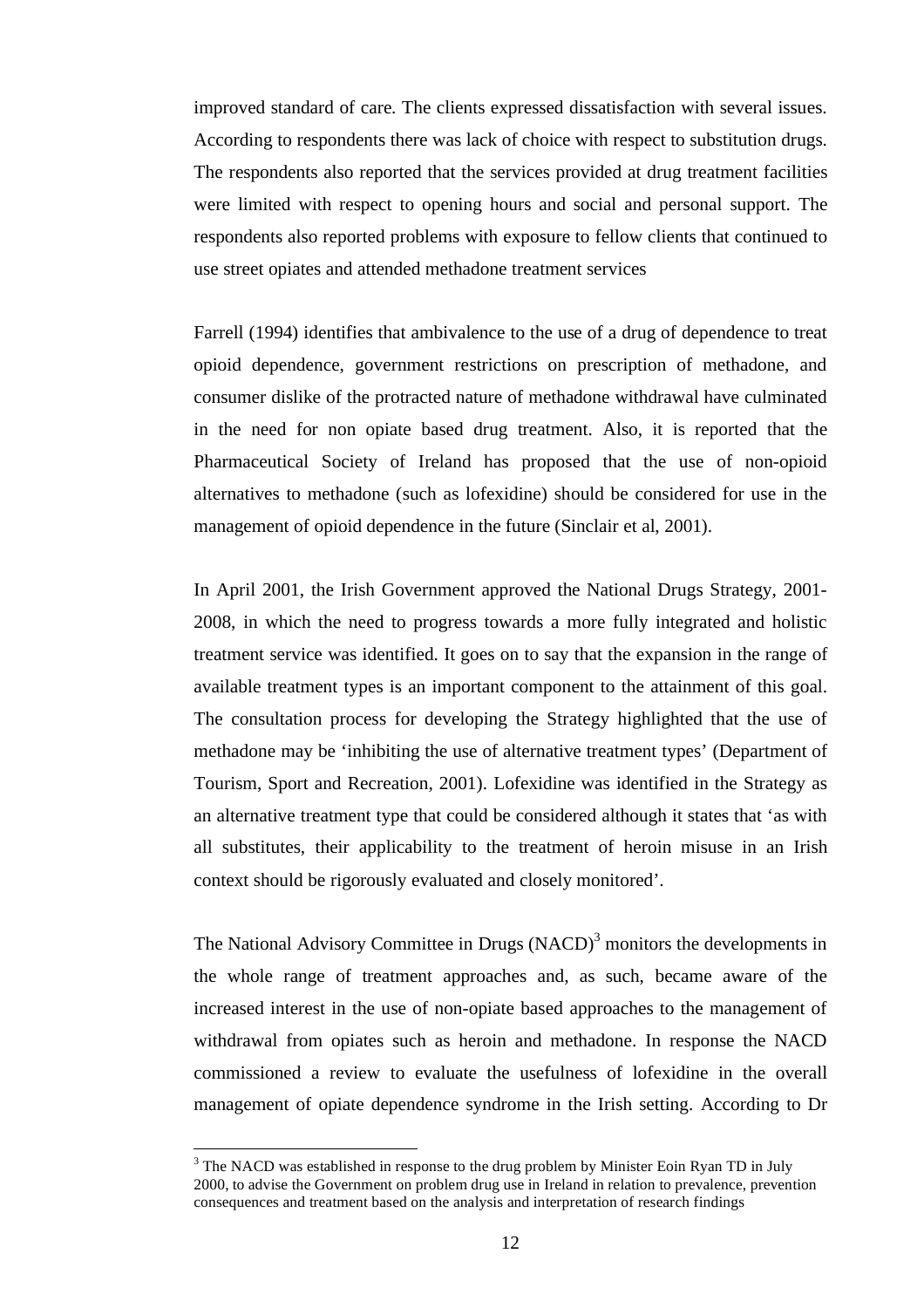Desmond Corrigan, NCAD Chairperson, 'we are confident that the experience of using this aid (lofexidine) to withdrawal will be of enormous benefit to those wishing to intervene with clients seeking to explore the drug free treatment options available to them' (NACD, 2003).

In light of the aforementioned issues coupled with the fact that the Clondalkin Drug Task Force in its consultation process for its Area Action Plan 2001 identified the limited capacity of existing detoxification services in the Clondalkin area to respond to the need for non-methadone based treatment. It was felt that a review of both the literature and key informants' experiences of lofexidine should be carried out in order to identify an appropriate model for community based detoxification.

#### **1.5 Irish Drug Policy**

Treatment service provision for problem drug misusers in Ireland until the mid-1980s was centralised, specialist and ideologically tending towards abstinence models of intervention. However, in the context of continuing heroin use and its accompanying public health risks, all these features of policy and service provision changed gradually over the next decade. (Butler, 2002)

The Irish drug scene (which effectively was the Dublin drug scene) had almost no heroin and very little intravenous drug use of any kind prior to 1979. Research in the 1960s and 1970s on the use of illicit drugs in Ireland found only evidence of amphetamine (Walsh, 1996), cannabis, and LSD use (Masterson, 1970; Nevin et al, 1971). Policy responses included the formation of the Garda Drug Squad, the establishment of the National Advisory and Treatment Centre for Drug Abuse and the enactment of the Misuse of Drugs Act 1977. The National Advisory and Treatment Centre for Drug Abuse was established in Jervis Street hospital in 1969. Two years later, in 1971, methadone was introduced as a standardised therapeutic approach for the treatment of those dependent on opiates. In 1973, the Coolmine Therapeutic Community was also established, "derived from the American conceptbased programmes using the experience of former addicts in the provision of highly structured residential services" (Butler, 1991).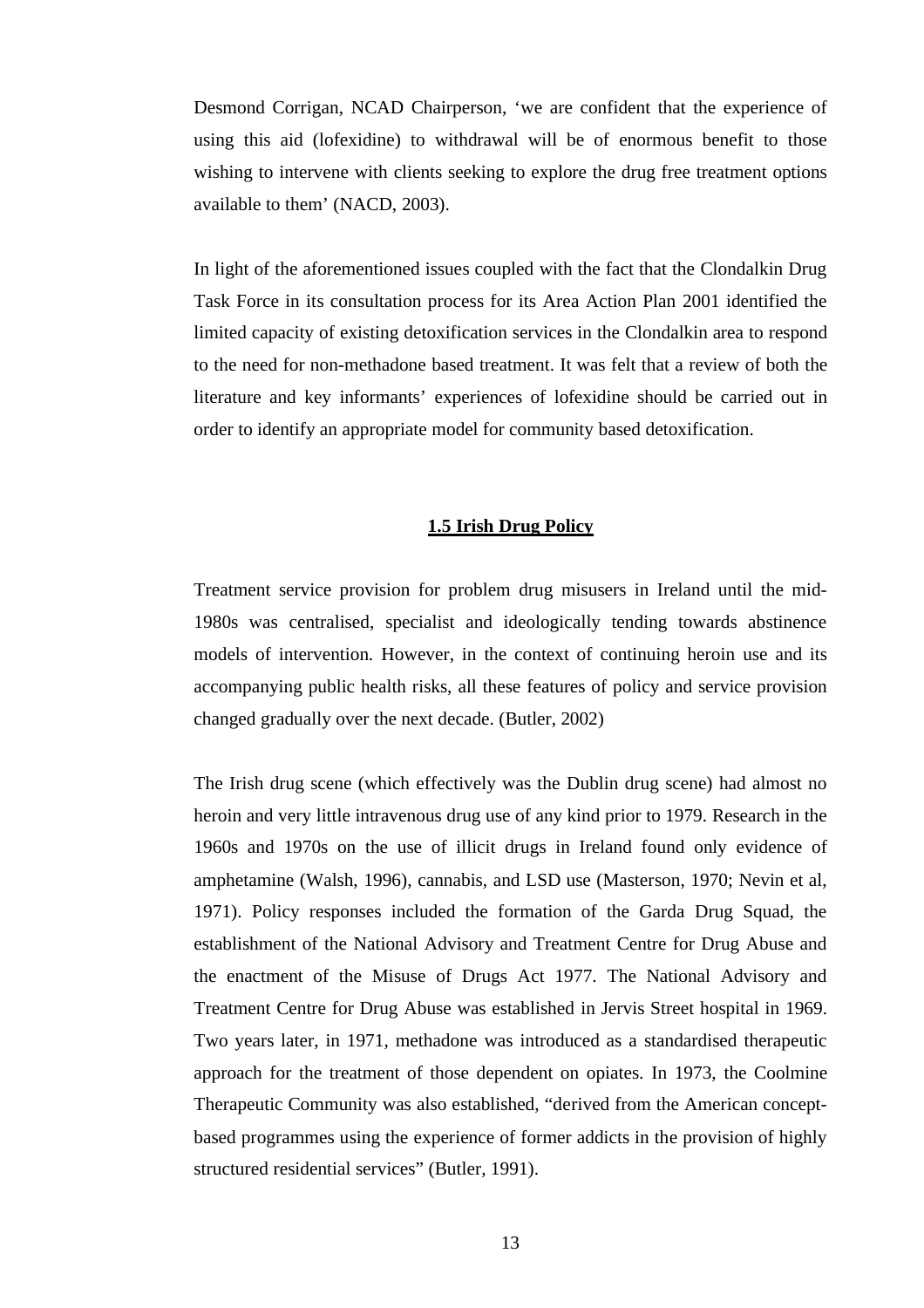The drug scene changed dramatically with the beginning in 1979 of what local epidemiologists referred to as the `opiate epidemic' (Dean et al, 1985) involving the large-scale use of heroin in areas of socio-economic deprivation in Dublin. This new wave of drug use saw the emergence of a 'needle culture' for the first time in Ireland, as intravenous drug use became the norm. What became clear, with the wisdom of hindsight, was that policies and structures that had been set in place in the earlier and more innocent days of illicit drug use in Ireland were seriously deficient in the face of the problems associated with intravenous heroin use (Butler, 1991)

In response a number of Government Committees were established to report on the drug problem. However, most of the subsequent action focussed on legislative changes to reduce the supply of drugs. Little was implemented in the field of demand or harm reduction<sup>4</sup> and treatment services remained predominately abstinence focussed.

The onset of HIV and AIDS in the early 1980's began to influence the type of services being offered to injecting drug misusers. A report of the National Aids Strategy Committee (Department of Health, 1992) stated that "all the indications are that the majority of people affected at present (by HIV/AIDS) are from deprived urban areas and many have experienced social and economic disadvantage. Statistics have shown that intravenous drug use is the main source of transmission of the virus; 60% of positive tests are drug related."

The problem was also examined on a geographic basis, highlighting the Dublin Inner City area as having particular problems. Recommendations focused on establishing satellite clinics that would treat drug misusers for HIV/AIDS in their own communities. This corresponded with the Government Drug Strategy (Department of Health, 1991) which aimed to establish Community Drug Teams, increase greater participation of General Practitioners (GPs) in managing drug misusers in their practice, link people into appropriate services through referral and use outreach strategies to target drug misusers not in contact with services.

 $\overline{a}$ 

<sup>&</sup>lt;sup>4</sup> Harm reduction refers to a set of practical strategies that reduce the negative consequences of drug use, incorporating a spectrum of strategies from safer use, to managed use to abstinence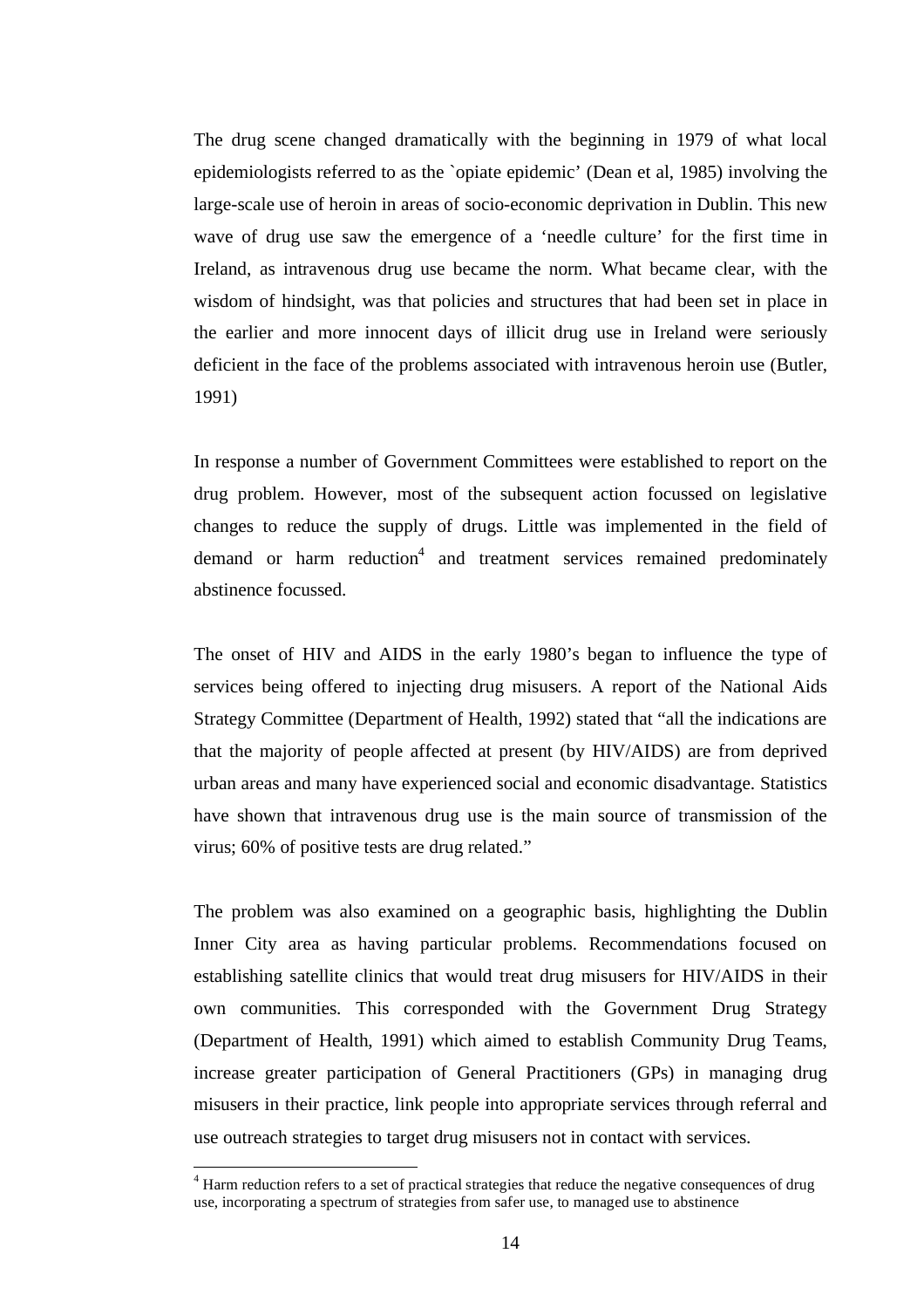The services were primarily involved in harm reduction and HIV prevention through the distribution of clean needles and 'works', and the prescription of methadone. Action was forced by public health concerns that the fear of infectious disease, then found in a defined population, would spread to the general population. Professional bodies in contact with drug users on a daily basis exerted power and influence in the evolution of policy aimed not at tackling drug addiction but in reducing injecting behaviour, associated crime and risk of HIV. Without much debate, Ireland experienced an ideological shift from total abstinence (Coolmine Therapeutic Model) to harm reduction (methadone maintenance model). Butler (1991, 1996) suggests that because the rationale for the shift in policy focus was primarily due to fears of HIV transmission from intravenous drug users into the general population, rather than a result of a radical ideological shift, not only did changes in service provision occur slowly, but they were marked by conflict and ambivalence in service delivery.

Despite these measures, by the mid, 1990s, the drug problem particularly in Dublin was still growing. The literature identifies a further shift in drug policy that occurred at this time. Farrell et al (1996) described this policy shift as a move from a HIV generated response to a broader concern about all aspects of drug misuse with a particular concern about the links between drug misuse and crime, and community safety and community well being. Central to this policy shift was the belief that the rate of drug-related crime may be lowered by bringing problematic drug users into treatment. Consequently, government policy (and funding) was directed to the expansion of treatment service provision. The extent to which heroin use became endemic in Dublin and the way in which treatment policy responded may be illustrated through a brief reference to the city's treatment statistics.

- i. In 1979, the Jervis Street clinic treated 55 heroin users; this figure rose to 213 in 1980 (Butler, 1991).
- ii. In 1990, the newly established Dublin Drug Treatment Reporting System (O'Hare & O'Brien, 1992) reported that 2037 opiate users were being treated in an expanding treatment system.
- iii. By December 2000, there were 4936 residents of the Eastern Regional Health Authority registered for methadone treatment on the central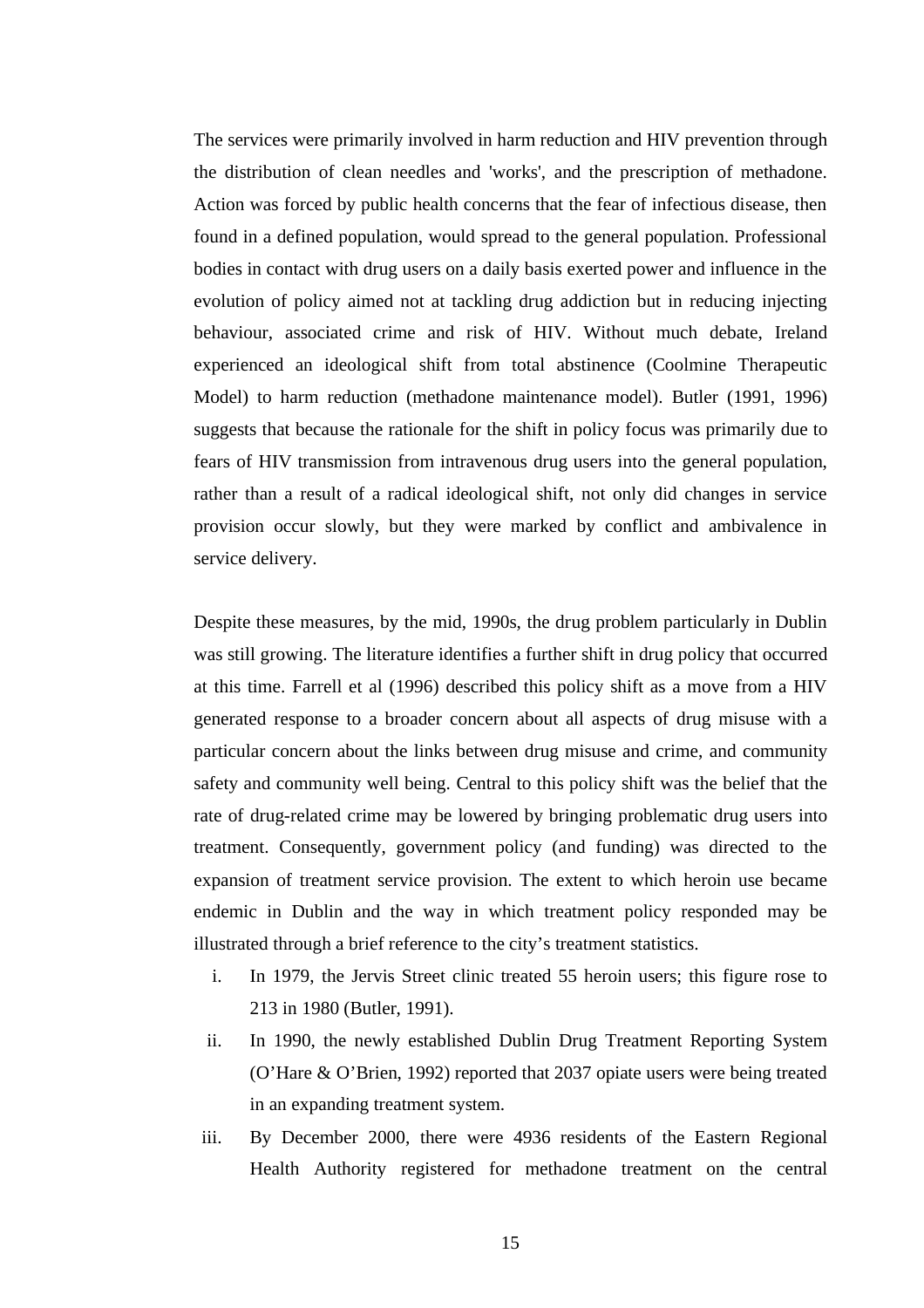methadone treatment list (Department of Tourism, Sport and Recreation, 2001).

Since 1996 the Irish Government's drugs strategy has been underpinned by the findings, recommendations and policies established by the two reports of the Ministerial Task Force on Measures to Reduce the Demand for Drugs (1996, 1997). Since then the overall aim of the Irish Government's drugs strategy has been to provide an effective, integrated response to the problems posed by drug misuse and to work in partnership with communities most affected by the drugs problem in tackling the issues raised (Moran et al, 2001). Four basic principles underpinned the Government's strategy at that time:

- it is recognised that an effective strategy must encompass a range of responses, which not only address the consequences of drug misuse, but also attack its causes;
- the response to the drug problem must take account of the different levels of drug misuse, which are being experienced around the country. While illicit drug use is a nation-wide phenomenon (particularly the use of drugs such as cannabis and ecstasy), heroin abuse, in view of its public health implications and close association with crime, is currently seen as the most pressing aspect of the problem. A more targeted response is required, therefore, in the areas experiencing the highest levels of heroin abuse;
- the need for all agencies, which have a role in responding to the drug problem, to work together so as to ensure that their individual contributions form part of an overall coherent and integrated approach; and
- the need to tap the depth of experience and knowledge which community groups and voluntary organisations can bring to a response to the drug problem. It is recognised that there is considerable knowledge and experience among communities in the areas experiencing the highest levels of use. These communities, therefore, must have an opportunity to participate in the design and delivery of the response to the problem in their areas (Flood, 1999).

New structures were also introduced to direct and co-ordinate drug policy. The operational implementation of approaches to drugs issues was devolved from the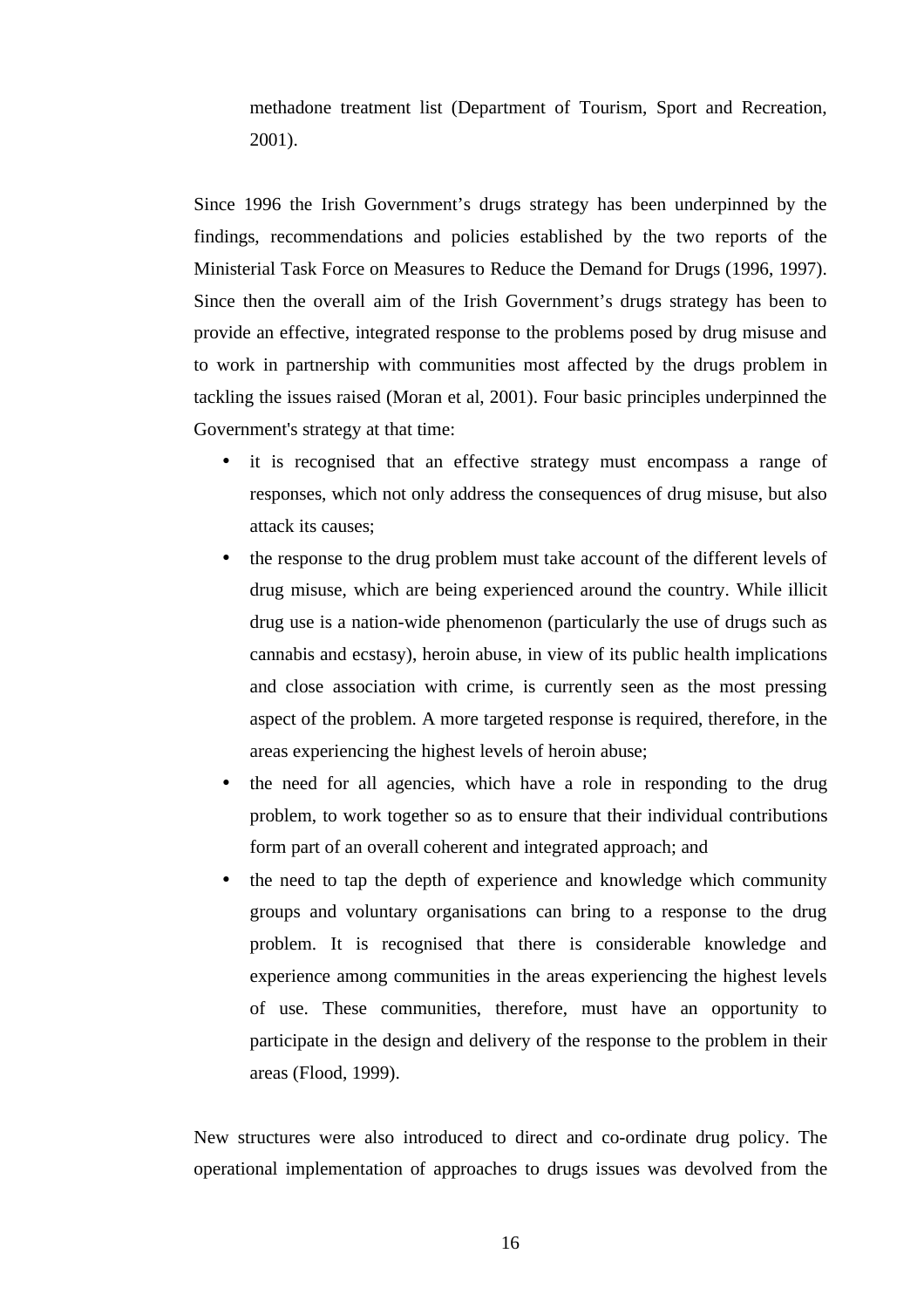National Co-ordinating Committee on Drug Abuse to a more structured sectoral approach involving:

- A Cabinet Committee on Social Inclusion to confer political leadership to drugs policy and to resolve inter-organisational barriers to effective responses;
- An Inter-Departmental Group (IDG) to address policy issues and review progress;
- A National Drugs Strategy Team to operate on a cross-departmental basis and ensure effective coordination, to identify and consider policy issues before being referred to the IDG and co-operate with and over see the work of the Local Drug Task Forces; and
- Local Drug Task Forces (LDTF) were set up in areas identified as having the highest levels of drug misuse. The LDTF's contribute to national drug policy aims and objectives by developing and implementing area action plans which co-ordinate existing or planned drug services and addresses any gaps in those services. The LDTF's provide a mechanism that enables local communities to participate in developing an integrated response to the context and consequences of drug misuse in their local area. The Government allocated £10 million to support the implementation of over 200 separate projects in the initial plans which were prepared in 1997. A further £15 million was allocated in 2000 to develop updated plans.

A comprehensive review of the National Drug Strategy was initiated by the Government in 2000 which resulted in the current National Drug Strategy 2001- 2008. The overall strategic objective for the Strategy is 'to significantly reduce the harm caused to individuals and society by the misuse of drugs through a concerted focus on supply reduction, prevention, treatment and research' (National Drug Strategy 2001-2008, 2001) The new Strategy endorsed the Irish Government's existing approach to tackling the drugs issue. The four 'pillars' of the new Strategy supply reduction, prevention, treatment and research - focus on the same four issues as in the Government's previous Drugs Strategy highlighted above. One hundred individual actions together with key performance indicators were developed under the four pillars which are designed to build on the existing approach and drive the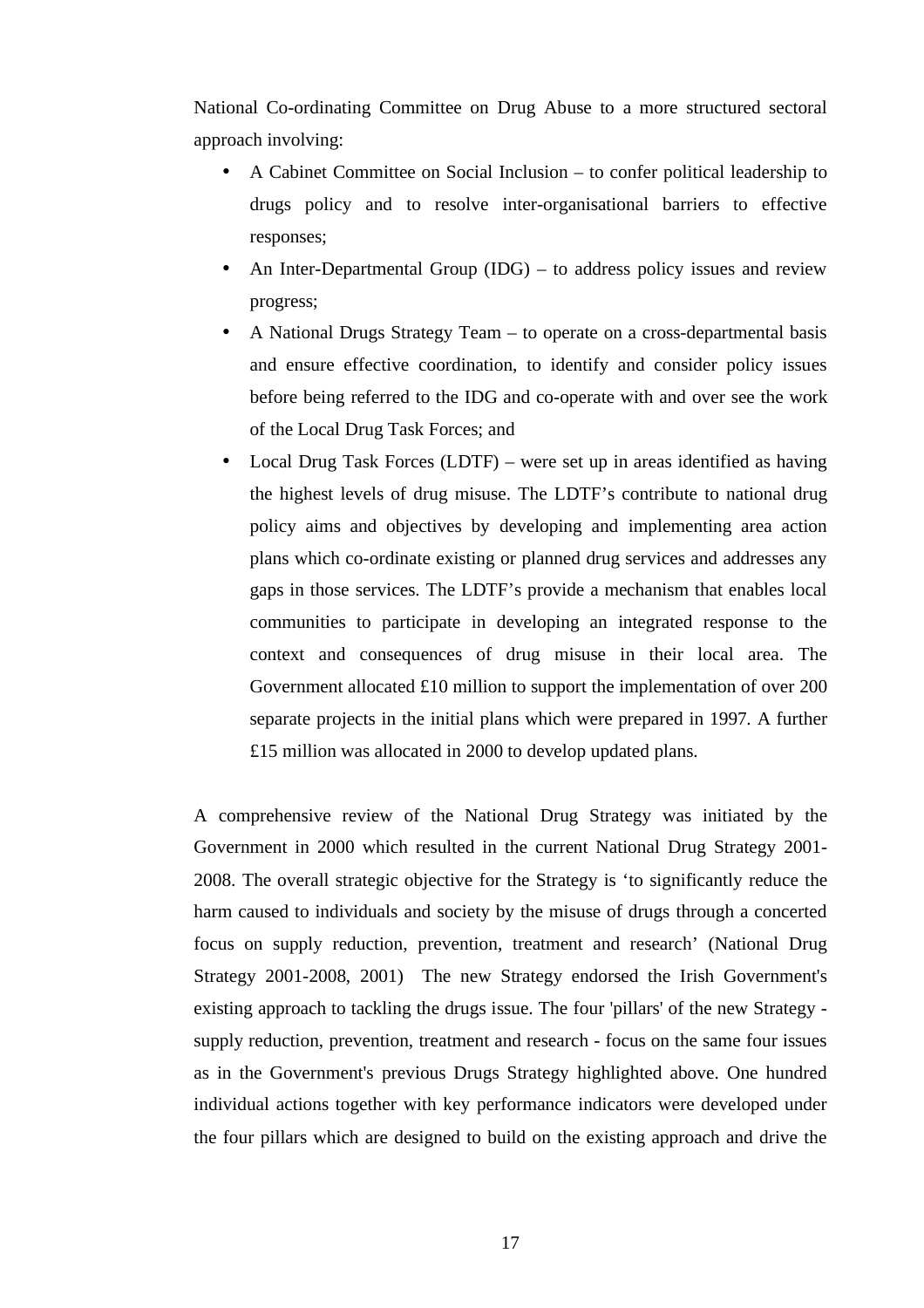new strategy forward. The new National Drugs Strategy, however, seeks to strengthen the strategy and sharpen its focus, by:

- welcoming the Government's positioning of the National Drugs Strategy within the wider Social Inclusion policy and the strong commitment to areas of disadvantage in the NDP 2000 - 2006. The Review Team recognises that the best prospects for communities affected by the drugs problem, in the longer term, rest with a Social Inclusion strategy which delivers much improved living standards to areas of disadvantage throughout the country; and
- acquiring all state agencies involved in delivering the National Drugs Strategy to specify annual targets in terms of outputs and desired outcomes for their respective programmes and initiatives.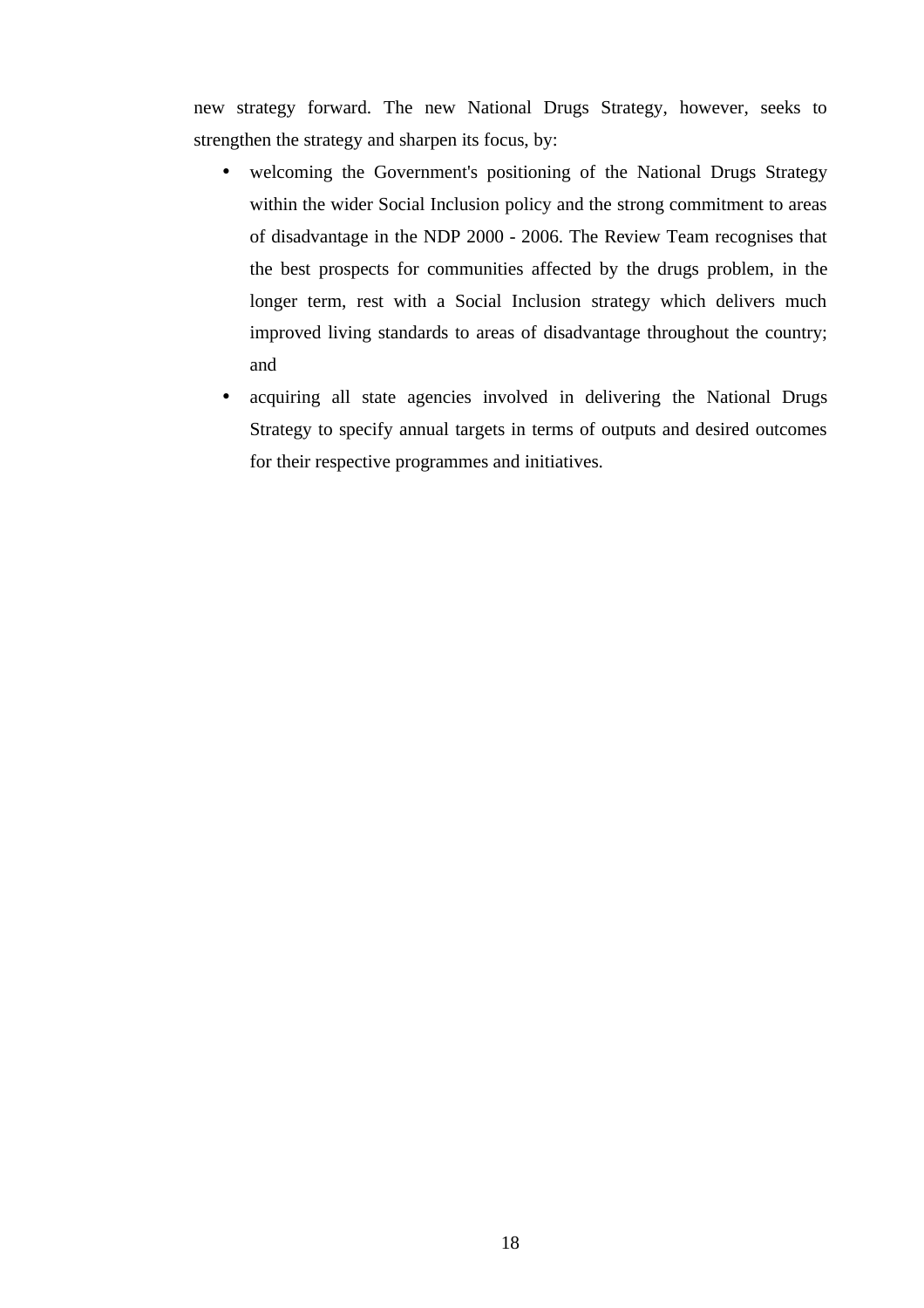#### **1.6 The Clondalkin Drug Task Force**

The Clondalkin Drug Task Force brings together a range of statutory, community and voluntary representatives to design and implement an integrated, holistic strategy that seeks to address the context and consequences of problem drug use in the Clondalkin area. Clondalkin has a population of approximately 55,705, with a high percentage of young people, 30.9% under 15 years in 1996 (Clondalkin Partnership, 2000). Unemployment for the area lies at 19% compared to a national figure of 15%, local authority housing predominates in certain areas, and early school leaving presents as a persistent problem (Clondalkin Partnership, 2000).

To date the only estimate of the prevalence of opiate use in Clondalkin can be found in a study carried out by Comiskey in 1996. Minimum prevalence estimates of opiate use among males aged 15- 24 years by location of residence was identified in the study. In Clondalkin, the minimum prevalence estimate for this cohort was 50.2/ 1000 or 5.02% of the population. Since Clondalkin has a population of 55,705 (Census, 1996) this would give an estimated population of male drug users aged 15- 24 years as 2,796. Clondalkin was identified as having the third highest estimated level of opiate use among this cohort. One must remember that there exists a paucity of information on the estimated prevalence of opiate use among other drug using populations, such as females, in Clondalkin.

To date the Task Force has developed two Area Action Plans. The first plan '1997- 1999' received an allocation of approximately  $\epsilon$ 1.2 million and supported a total of 49 projects under the four pillars of Education, Treatment, Supply and Research, 16 of which have been mainstreamed. The current plan '2001 – 2003' received  $\epsilon$ 1.5 million.

In developing its second Area Action Plan the Clondalkin Drug Task Force undertook a comprehensive needs assessment in relation to the local drug issue. This needs assessment used a combination of several quantitative and qualitative data collection techniques in order to assess the nature and extent of health and social problems associated with drug misuse in the area together with the ability of the community to respond to those problems. The UNDCP (2003) describes needs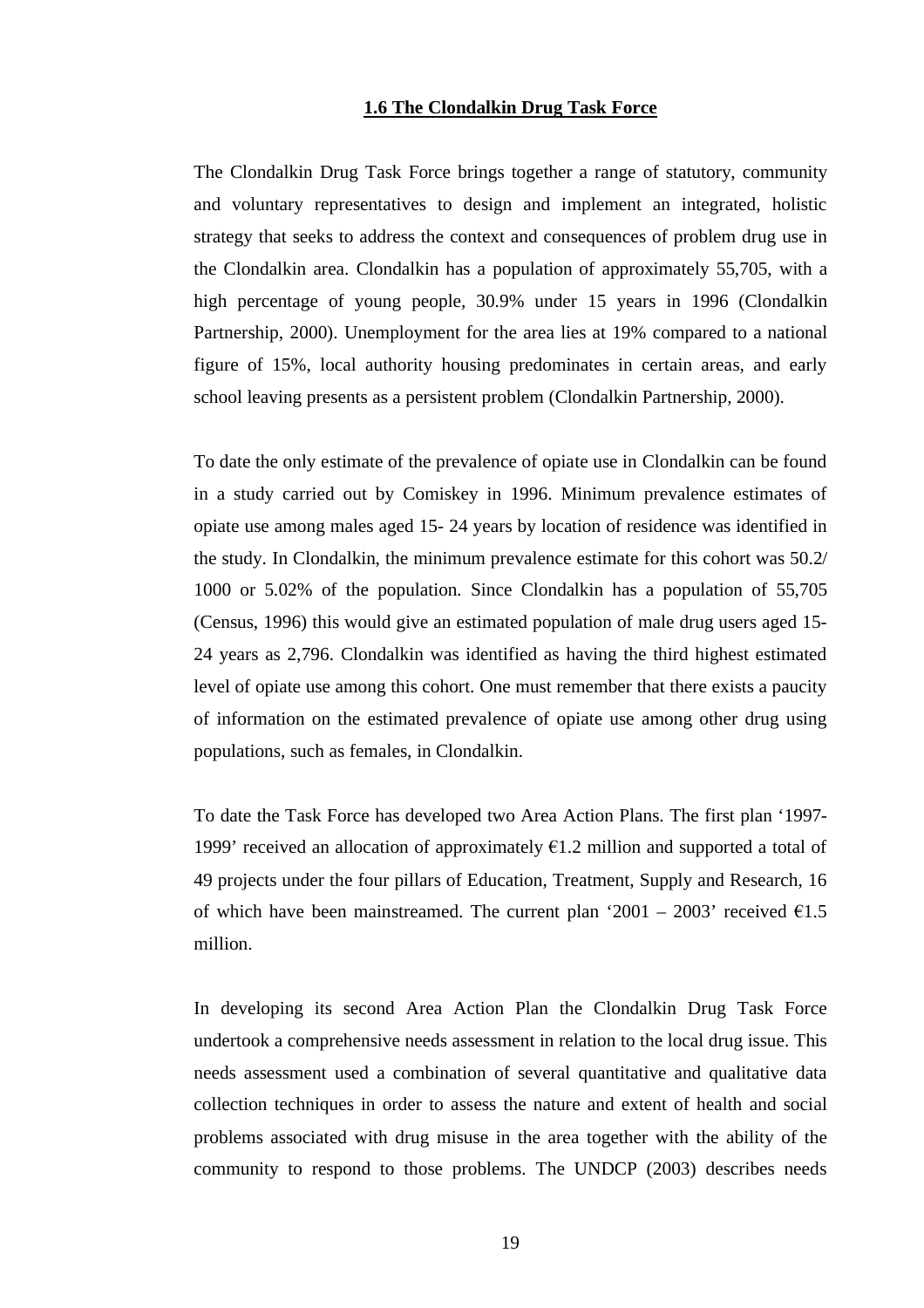assessment as a systematic exploration of the current status of a single individual or a group with drug misuse problems and of the changes that they and others consider necessary to improve their health and social status. One of the key issues identified during the process was the limited capacity of existing detoxification services to respond to the need for non-methadone based treatment.

#### **1.7 Summary**

Treatment is central to the reduction of the harms incurred by individuals and the community from opiate dependence. Irish Drug Policy has played an important role in the development and provision of drug treatment services. The pharmacotherapeutic approach, using methadone maintenance therapy is the mainstay of drug treatment in the Irish setting. A number of issues have arisen in recent years which have challenged the status of methadone therapy. These include the risk of fatal respiratory depression in overdose, because of its full agonist properties together with the risk of diversion of take-away doses. Dissatisfaction has also been expressed by service users in the lack of choice with respect to substitution drugs. Thus, in recent years there has been a growing interest in and demand for non-opiate alternatives to methadone detoxification, such as the  $\alpha$ 2adrenergic agonist lofexidine. The following chapter identifies the main theories and concepts relevant to the development of a non-opiate based community detoxification team.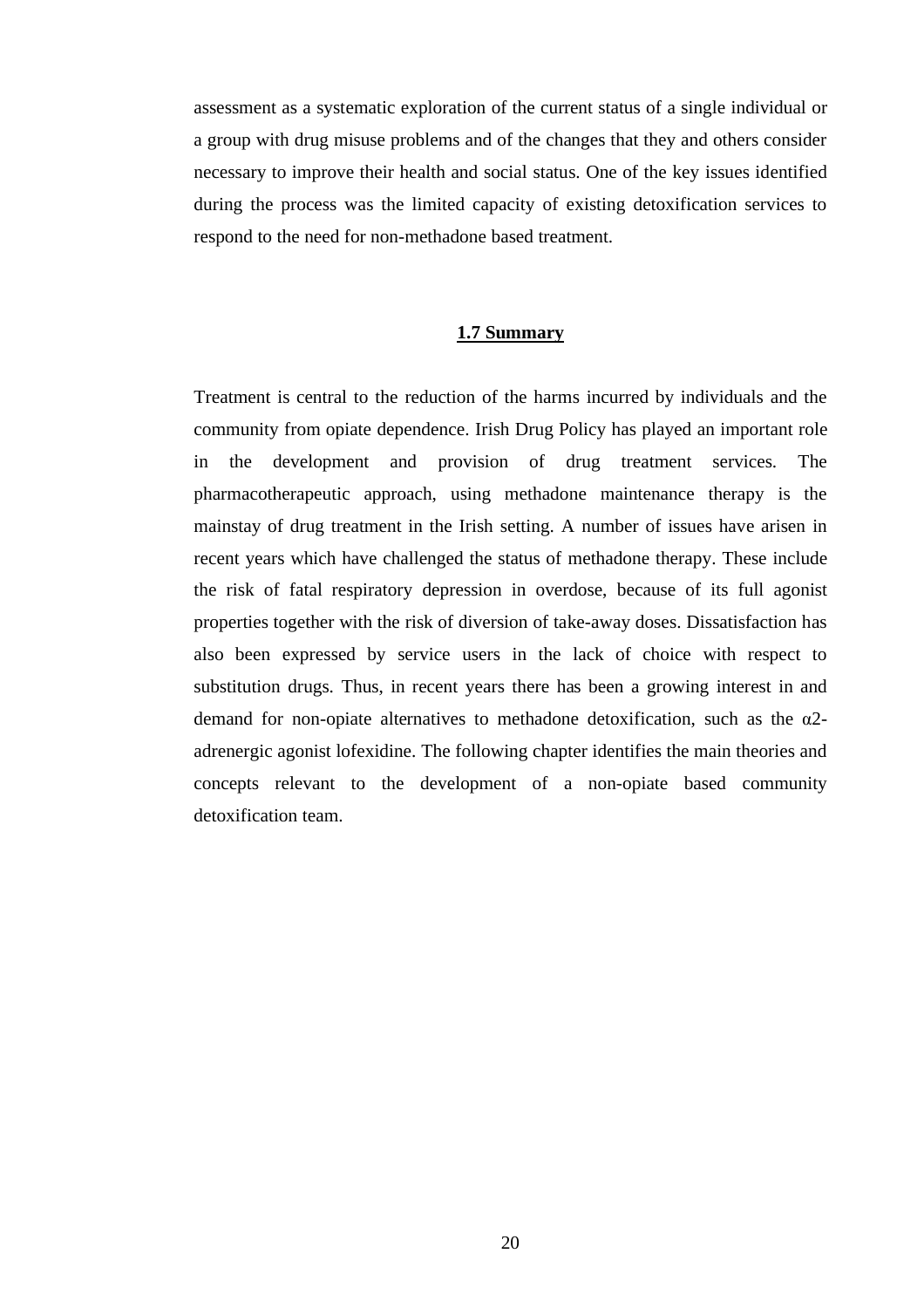#### **CHAPTER TWO**

#### **LITERATURE REVIEW**

#### **2.1 Introduction**

This chapter examines the literature available on the topic of addiction and drug treatment. It discusses the elements of a comprehensive drug treatment system and identifies the various pharmacotherapies available for opiate detoxification. In particular it reviews the literature on the non-opioid  $\alpha$ 2-adrenergic agonist, lofexidine. It also reviews the substance abuse treatment literature to identify patient and treatment process variables that have been shown to be important in determining outcome from addiction treatment efforts.

#### **2.2 Addiction**

Addiction or a dependence syndrome is described as a cluster of physiological, behavioural and cognitive phenomena in which the use of a substance or a class of substances takes on a much higher priority for a given individual than other behaviours that once had greater value (World Health Organisation, 1992). A central descriptive characteristic of the dependence syndrome is the desire, often strong and sometimes overpowering, to take psychoactive drugs.

According to the WHO (1992), a definite diagnosis of addiction is usually made if three or more of the following have been experienced or exhibited at some time during the previous year:

- 1. A strong desire or sense of compulsion to take the substance.
- 2. Difficulties in controlling substance taking behaviour in terms of its onset, termination, or levels of use.
- 3. A physiological withdrawal state when substance use has ceased or been reduced.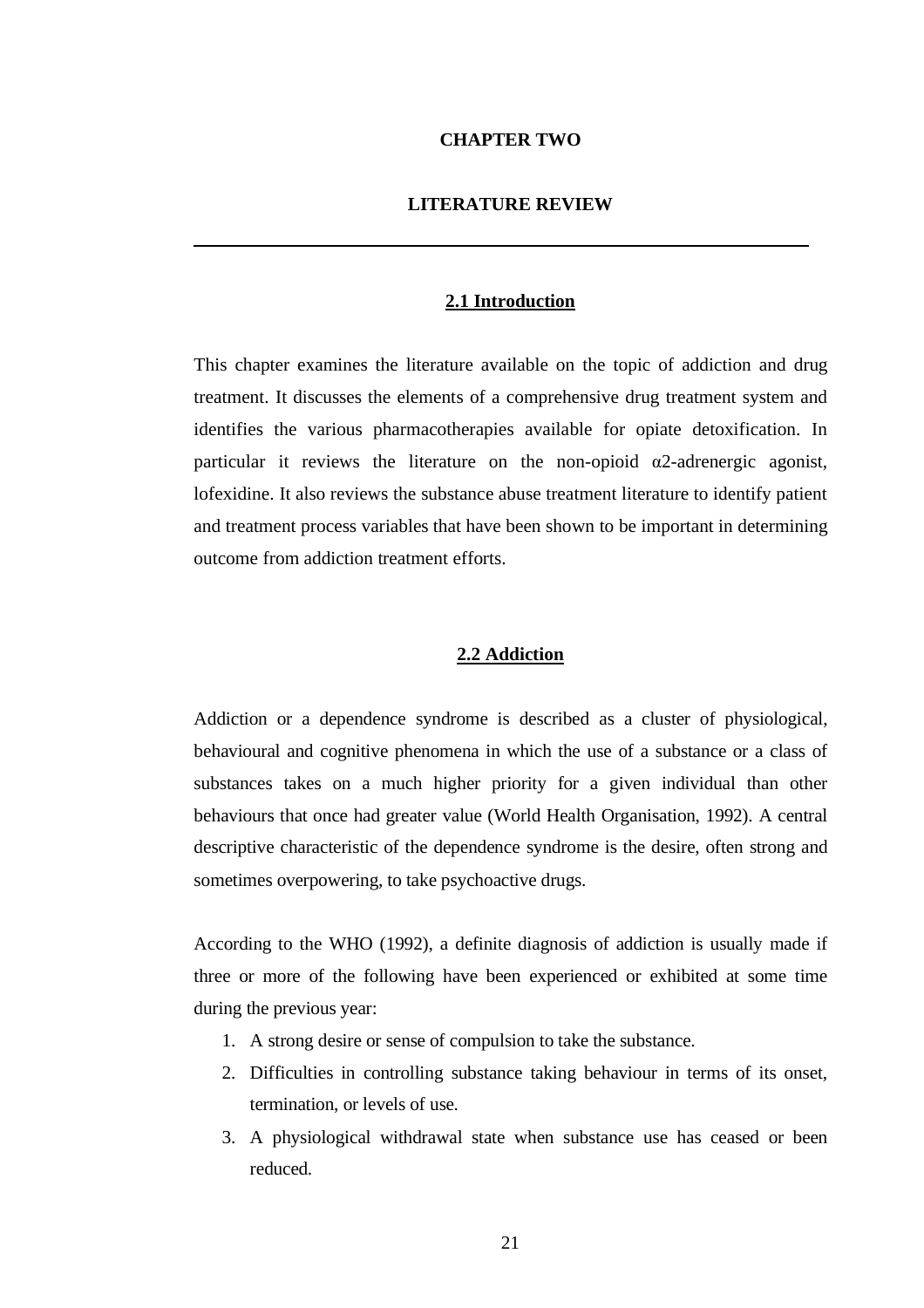- 4. Evidence of tolerance, such that increases of the psychoactive drugs are required in order to achieve effects originally produced by lower doses.
- 5. Progressive neglect of alternative pleasures or interests because of psychoactive substance use, increased amount of time necessary to obtain or take the substance or to recover from its effects.
- 6. Persisting with substance use despite clear evidence of overtly harmful consequences.

According to the UNDCP (2002) the evidence is compelling that, at the present state of knowledge, addiction is best considered a chronic relapsing condition. It is true that not all cases of addiction are chronic and some who meet diagnostic criteria for substance dependence recover completely without treatment. However, many of those who develop addiction disorders suffer multiple relapses following treatments and are thought to retain a continuing vulnerability to relapse for years or perhaps a lifetime. The available research is quite clear on the following points:

- Education does not correct drug dependence: it is not simply a problem of lack of knowledge.
- Consequences of drug use (e.g. hangovers, loss of job, arrest, etc.) appear to be important stimuli leading to entry into drug abuse treatment.
- Very few addicted individuals are able to profit from a corrections-oriented approach by itself. Relapse rates are over 70 per cent from all forms of criminal justice interventions.
- Addiction is not simply a matter of becoming stabilized and getting the drugs out of one's system. Relapse rates following detoxifications are approximately the same as those following incarceration.

Based on these findings, drug abuse is best treated by combinations of continuing outpatient therapy, medications and monitoring, with the goal of retaining drug abusers in that treatment/monitoring regimen to maximise and maintain the full benefits of treatment.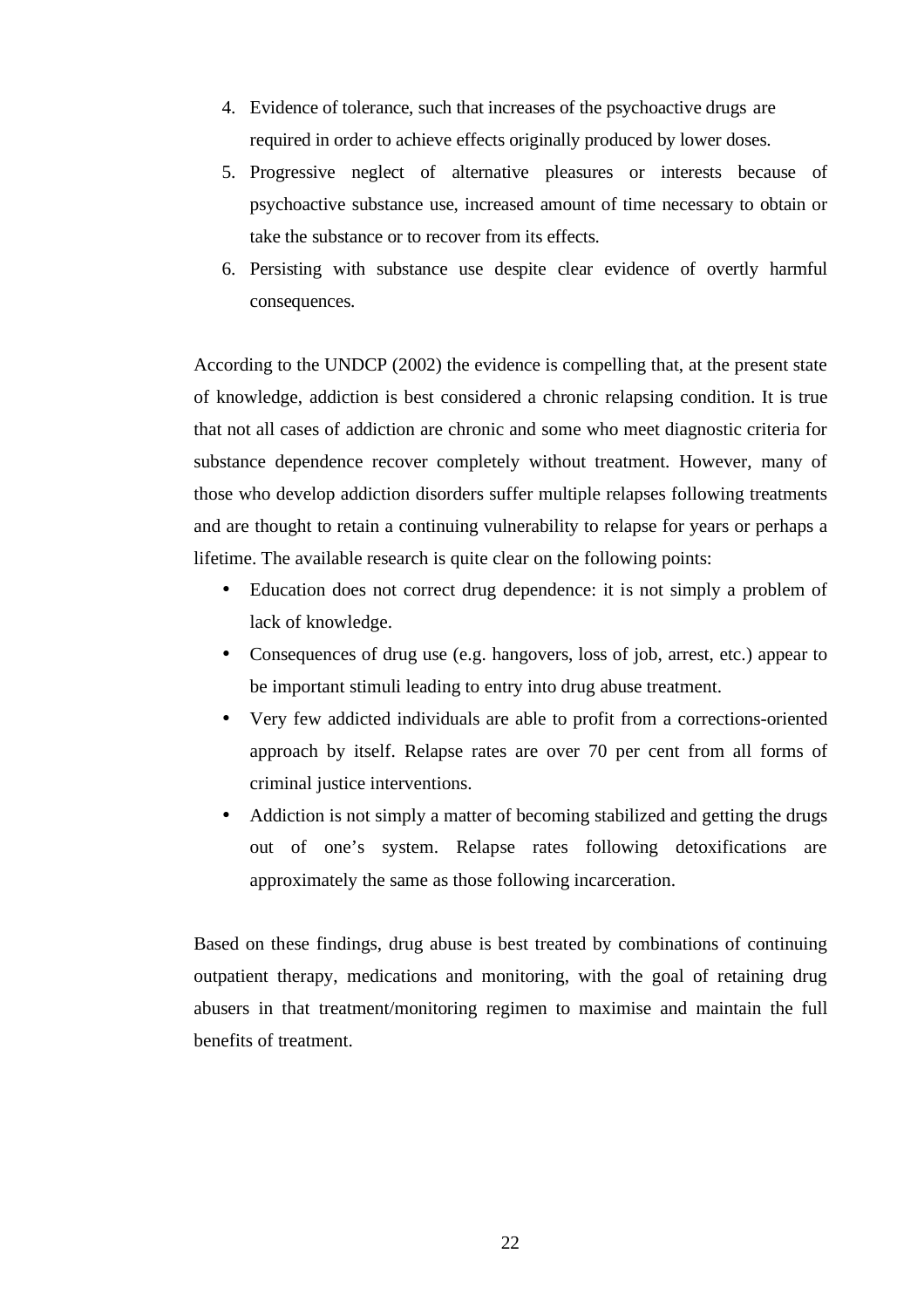#### **2.3 Social and Economic Costs of Drug Abuse**

Problems of substance dependence produce dramatic costs to all societies in terms of lost productivity, transmission of infectious diseases, family and social disorder, crime and, of course, excessive utilization of health care (UNDCP, 2003). These drug-related problems not only reduce the safety and quality of daily life, they are also a source of substantial expense. For example, according to results from a study released by the Home Office (2002), the annual economic costs of drug abuse in the United Kingdom are between £3.7 billion (or US\$ 5.6 billion) and £6.8 billion (or US\$10.3 billion). Most of these costs fall upon the criminal justice system as a result of drug-related criminality in the form of organized crime, burglaries and robberies and violence. Other social costs are borne by the health system (about £235 million (US\$338 million) in 2001 on primary care services, accident and emergency admissions and drug abuse treatment), the workplace, schools and families (total social costs were estimated at £10.9 billion (US\$16.5 billion) to £18.8 billion (US\$28.4 billion)). It is estimated that 99 per cent of the costs are associated with problem drug abusers. As the study estimated that there are 280,000 problem drug users in the United Kingdom, each problem drug user could cost about £30,000 (US\$45,000) a year.

A review of research by Yates (1999) concluded that "studies are nearly unanimous in finding that subsequent to treatment for drug abuse there is a reduction in the utilisation of general health care services". Also, Cartwright et al (1991) reviewed research showing that there was a four-to-one return on the investment of tax dollars for law abiding citizens for treatment programmes" and "the crime-reduction impact estimated here represents only a portion of the potential savings attributable to drug abuse treatment".

Studies to estimate the healthcare or other social costs of drug abuse have not been carried out in Ireland. Nor are estimates available on the economic costs to society from drug use. Accepting that the "social costs" incurred by drug use can be defined and

interpreted variously, and that no research has been undertaken in Ireland with the specific aim of estimating such costs, a number of research findings can be drawn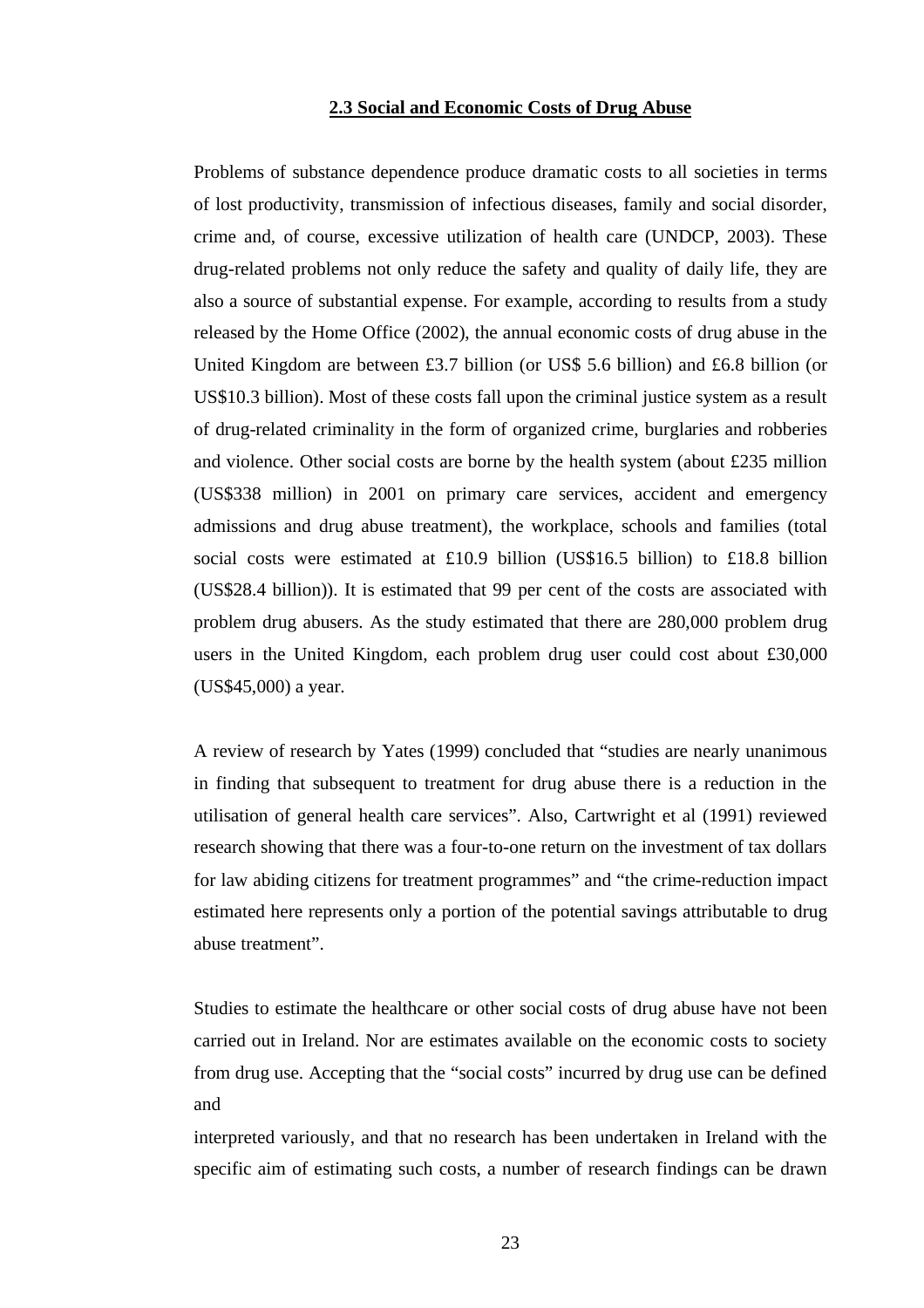upon to illustrate evidence of significant costs to individuals, families and communities as a result of drug use.

As might be expected, this evidence arises primarily from research on a range of social problems associated mainly with disadvantaged communities. Numerous researchers have documented the perceived negative impact of high levels of drug misuse on communities where drug use is concentrated (O'Higgins 1999; Corcoran 1998). Residents of estates where drug use is concentrated consistently draw attention to the destructive effect of drug use and drug trafficking on community life. Furthermore, they are acutely aware of the negative way in which their community is perceived by outsiders. Mayock (2000), in a qualitative study of drug use by young people in a Dublin inner-city community, noted that respondents made constant reference to the area's drug problem. Furthermore, these young people expressed resentment of outside representations of their neighbourhood. They were particularly critical of the negative effects of disparaging media reports of drug problems in their community, which they felt exaggerated the issue. Many clearly felt stigmatised by virtue of living in a locality where drug use and associated activities are concentrated.

There is relatively little research available pertaining to the consequences of drug problems for individual families. For example, there is no available estimate of the number of individuals affected by familial drug use. However, the issue of how children are affected by drug misuse has emerged as an issue of critical concern. Hogan (1997), in an exploratory study of the social and psychological needs of children of drug using parents, found that the majority of children whose parent(s) were heroin users were experiencing difficulties at school. Key workers interviewed for the purpose of the research expressed concern about the quality and consistency of care-giving by drug using parents.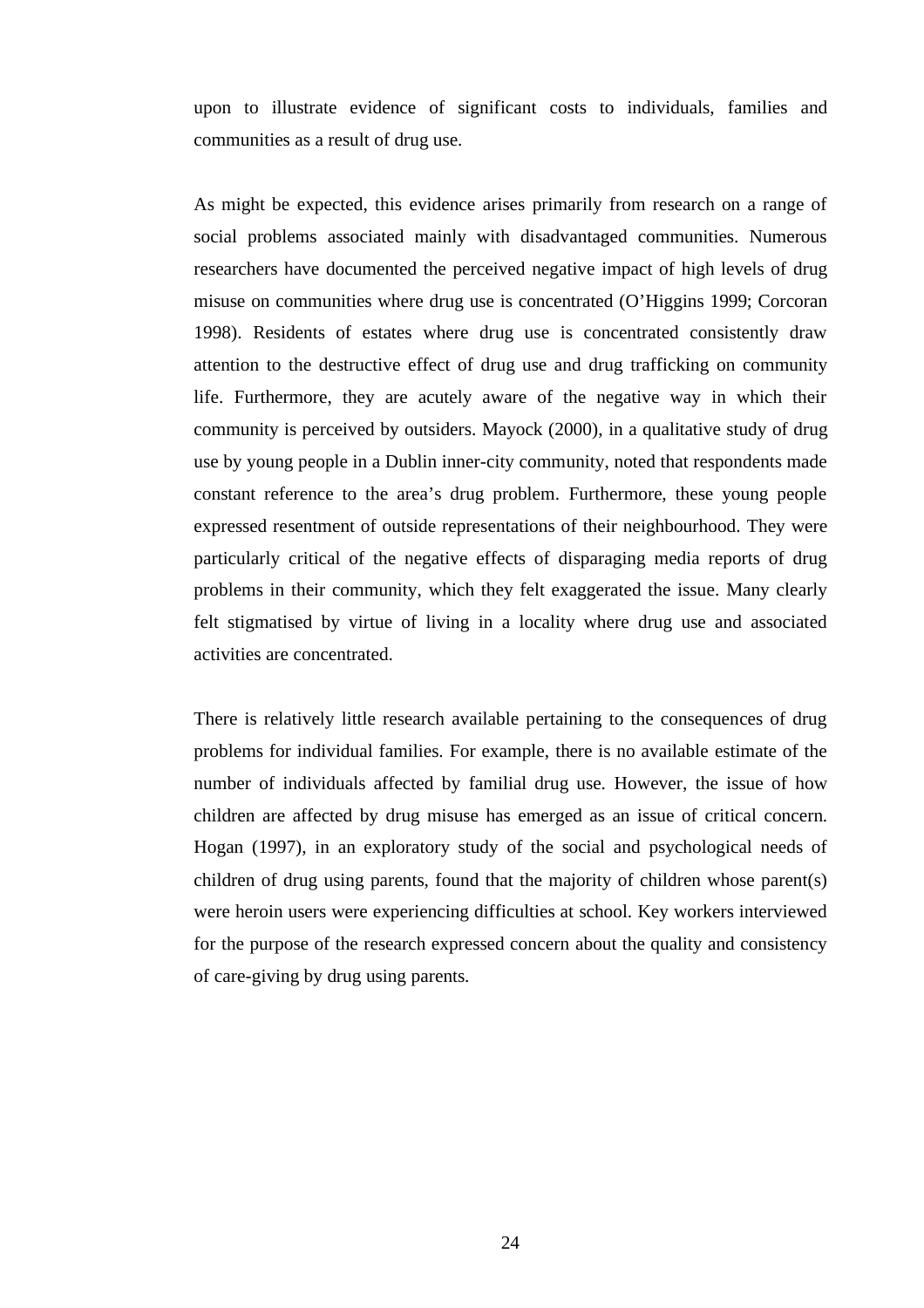#### **2.4 Drug Treatment**

Treatment can be defined in general terms as the provision of one or more structured interventions designed to manage health and other problems as a consequence of drug abuse and to improve or maximise personal and social functioning. According to the WHOs' Expert Committee on Drug Dependence (1998), the term "treatment" refers to "the process that begins when psychoactive substance abusers come into contact with a health provider or any other community service, and may continue through a succession of specific interventions until the highest attainable level of health and well-being is reached". O'Brien et al (2000) defines drug treatment as 'any activity which is targeted directly at people who have problems with their drug use and which aims to ameliorate the psychological, medical or social state of individuals who seek help for their drug problems'.

According to the UNDCP (2002) "treatment and rehabilitation are seen as a comprehensive approach to identification, assistance, health care and social integration of persons presenting problems caused by any psychoactive substance misuse". The Expert Committee (WHO, 1998) suggests that treatment should have three broad objectives:

- 1. to reduce dependence on psychoactive substances
- 2. to reduce the morbidity and mortality caused by, or associated with, the use of psychoactive substances; and
- 3. to ensure that users are able to maximise their physical, mental and social abilities and their access to services and opportunities, and to achieve full social integration.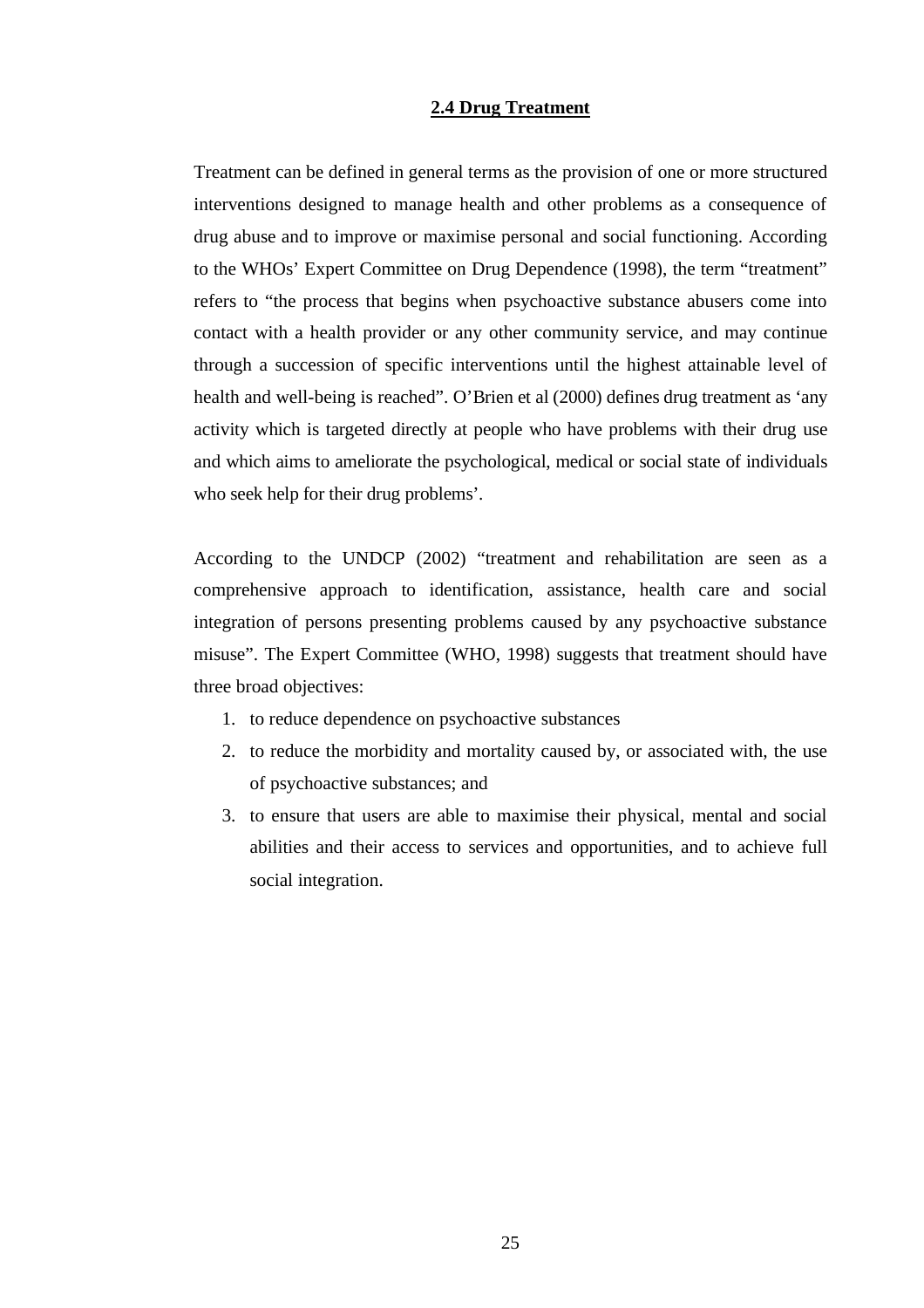#### **2.4.1 Elements of a Comprehensive Treatment System**

Various terms and labels are used to describe treatments and referral and support services for drug abuse. These can be grouped under the headings of 'open access' services and 'structured treatments'. Figure 1, shown below, gives a schematic diagram of the services and care processes involved in a comprehensive drug treatment system.



#### **Figure 1: Drug Treatment System and Care Process**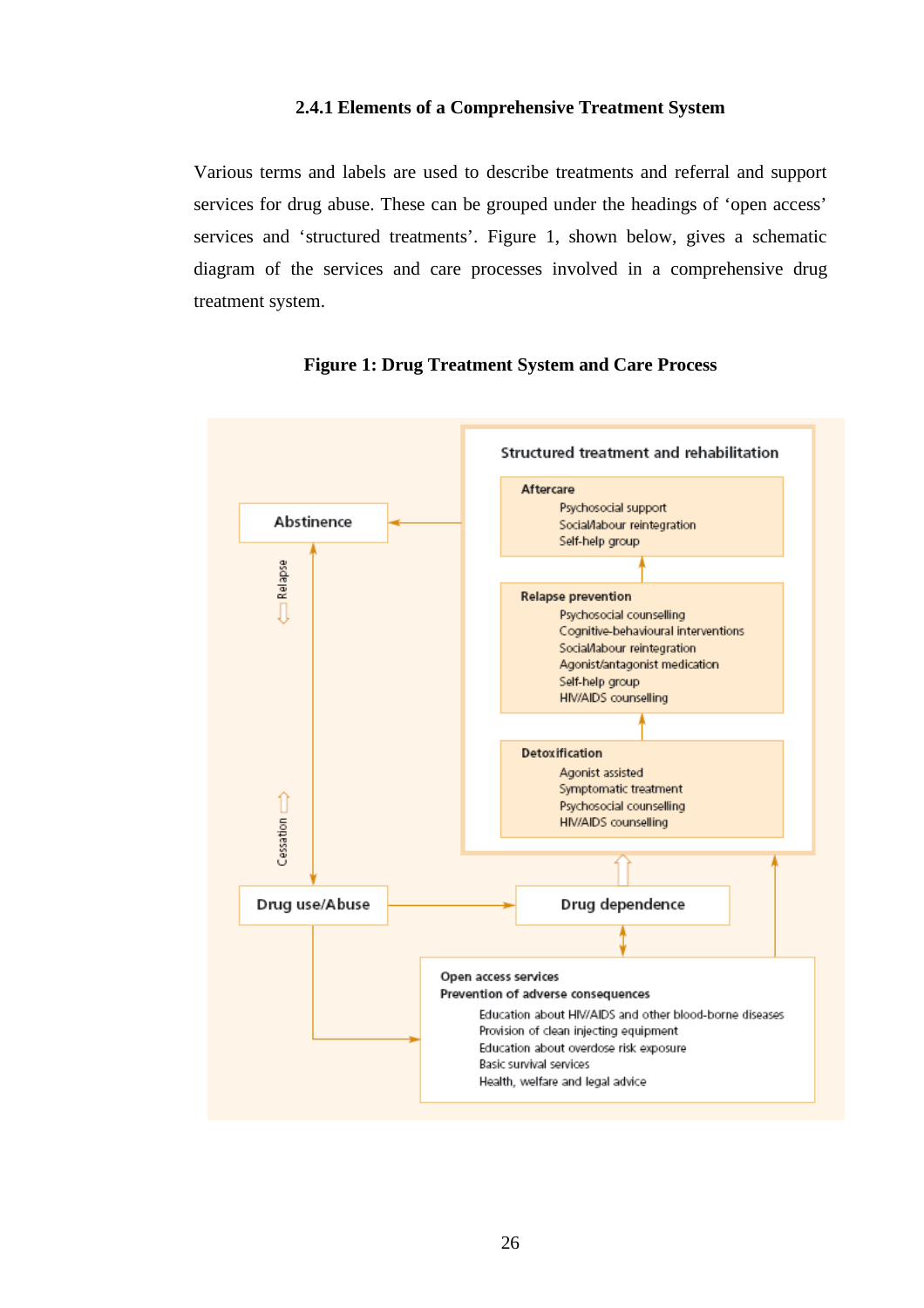#### **2.4.1.1 Open Access Services**

Open access services are important elements of an integrated treatment response. Those services do not provide formal treatment as such, but act as important points of first contact for people who have drug-related problems and for those concerned about the drug use of another (for example, parents, siblings, spouses and friends). They are provided by both statutory and community/ voluntary agencies, and can provide the following services:

- "Drop-in" (that is, non-appointment-based) service for accessing information and advice (health care, legal issues, housing, employment, training etc.);
- Community outreach and advice; blood-borne virus prevention services, including education, counselling and syringe and needle exchange; and overdose prevention education;
- Appointment-based general counselling service;
- Telephone help-lines for anonymous, confidential advice;
- Onward referral information and advocacy;
- Self-help groups for individuals and family members (for example, Narcotics Anonymous).
- Family support groups; and
- General community aftercare and support services.

One cannot overemphasise the importance of open access services. Some drug abusers may be reluctant to resort to specialised drug dependence services, and open access resources can be a critical place of first contact for them. Specialised open access services, play an invaluable role in minimising the adverse consequences of drug abuse and as entry points to the treatment system (UNDCP, 2002). Particularly, those services that provide information and specific interventions to prevent overdose and the acquisition and transmission of blood-borne infection.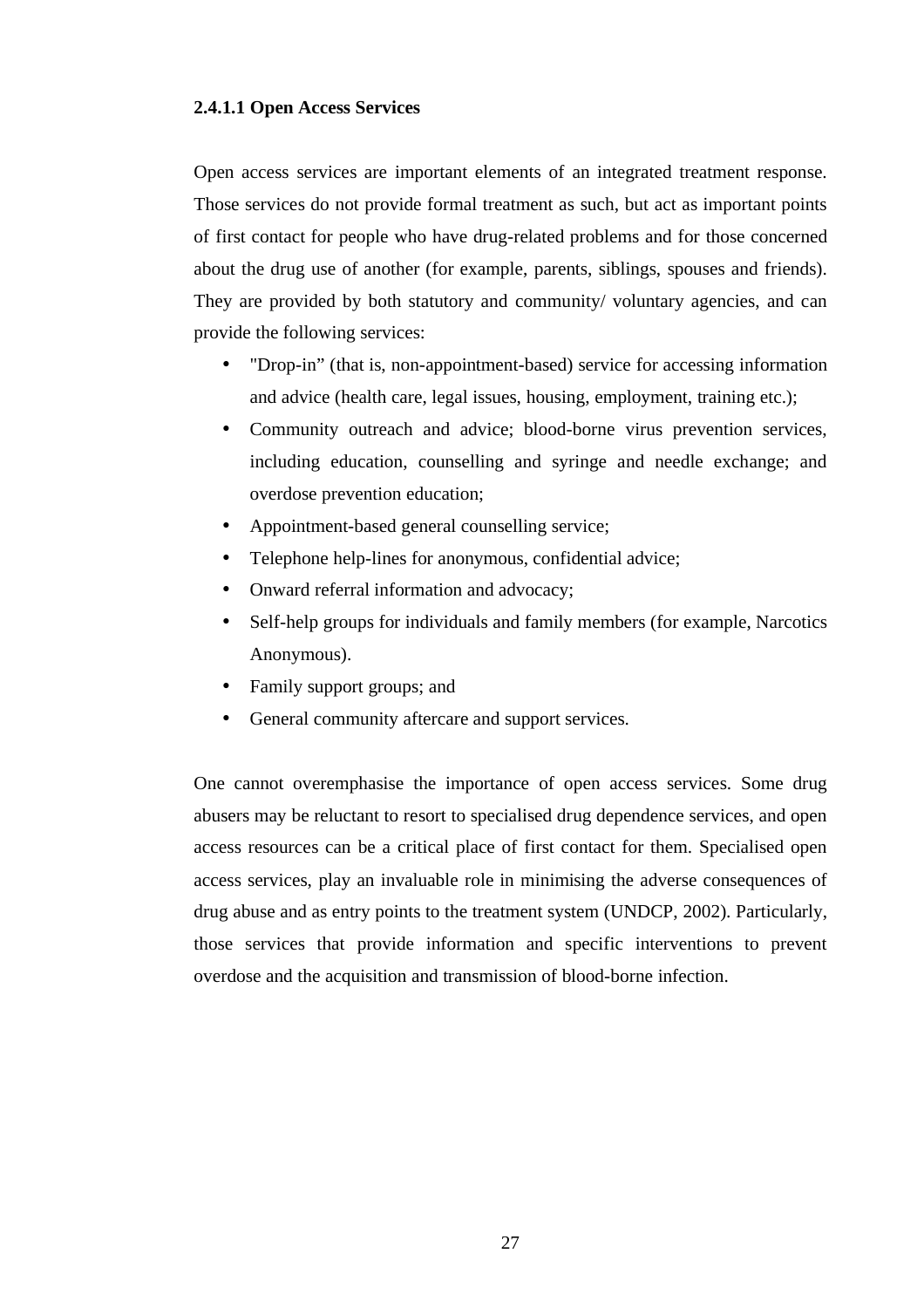#### **2.4.1.2 Structured Treatments**

Structured treatment characterises services that are based on a formal assessment, the development, monitoring and review of individual plans for client care and a programme of medical treatment and/or counselling services. Figure 1, shows that the main components of structured treatments include:

- **Detoxification** Medical detoxification is the initial and acute stage of drug treatment. The main goal of detoxification programmes is to achieve withdrawal in as safe and as comfortable a manner as possible. Various medications have been shown to be effective in opioid detoxification, including true agonists<sup>5</sup> such as methadone, partial agonists such as buprenorphine and other non-opioid drugs that are called  $\alpha$ 2-adrenergic agonists (lofexidine or clonidine). Detoxification will be discussed in more detail later in this chapter.
- **Relapse Prevention/ Rehabilitation** The rehabilitation or relapse prevention phase of treatment is oriented to the needs of persons who have either completed a formal detoxification or who have dependence but no formal withdrawal symptoms requiring access to the previous phase of treatment. According to the UNDCP (2003) 'relapse prevention or rehabilitation programmes are designed to change the behaviour of clients to enable them to regain control of their urge to use substances'. Goals of this phase of treatment are to prevent a return to active substance abuse, to assist the patient in developing control over urges to abuse drugs and to assist the patient in regaining or attaining improved personal health and social functioning.

Both psychosocial and pharmacological interventions are involved in this phase of treatment. Interventions can include such diverse elements as medications for psychiatric disorders; medications to relieve drug craving; substitution pharmacotherapies to attract and rehabilitate patients; group and individual counselling and therapy sessions to provide insight, guidance and

 $\overline{a}$ 

<sup>&</sup>lt;sup>5</sup> An agonist is a drug that is capable of combining with a cell receptor and stimulating or initiates a biochemical response similar to the drug of dependence.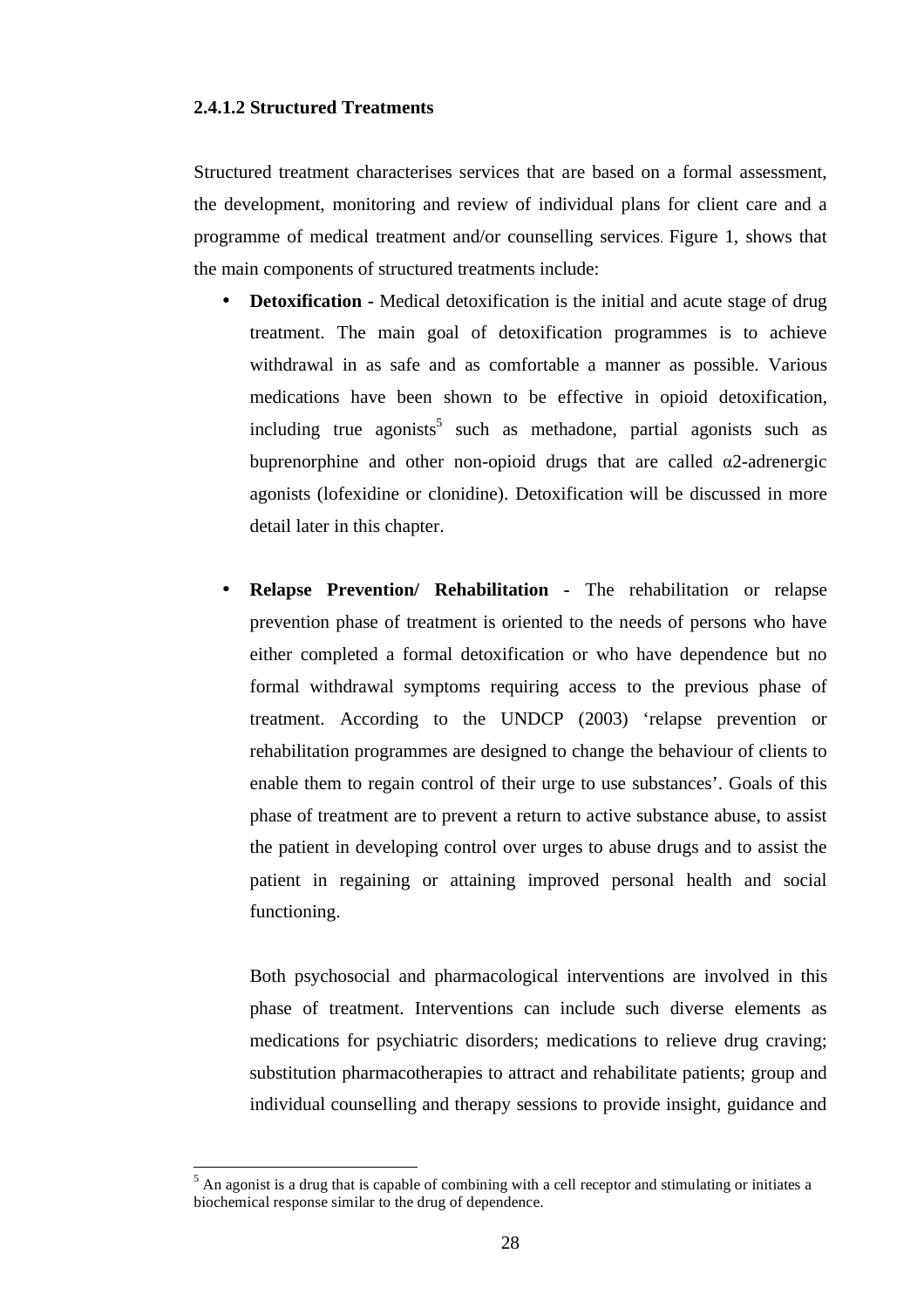support for behavioural changes; and participation in peer help groups (e.g. Narcotics Anonymous) to provide continued support for abstinence.

• **Aftercare -** Some structured treatment programmes distinguish a period of less intensive treatment after a client has completed the main programme, called aftercare. It may be limited to a month or substantially longer after treatment has finished, but is based on the intention to provide ongoing support to clients at the level required to maintain the earlier benefits and goals.

#### **2.5 Detoxification**

The previous section has established that detoxification (managed opioid withdrawal) is an important component of an effective treatment system for opioid dependency. Detoxification may be defined as a process of medical care and pharmacotherapy that seeks to help the patient achieve abstinence and physiologically normal levels of functioning with the minimum of physical and emotional discomfort (Margolin et al, 1991). Pharmacotherapy involves the administration of a suitable agonist medication, in progressively diminishing amounts, to minimize withdrawal discomfort from opioid, barbiturate and benzodiazepine dependence, where a characteristic rebound physiological and emotional withdrawal syndrome is experienced usually around 8-12 hours following the last dose of the drug.

The detoxification phase of treatment is designed for people who experience withdrawal symptoms following prolonged abuse of drugs. There is a complex range of variables that can potentially influence the course and subjective severity of withdrawal, including the type of opioid used, dose taken, duration of use, general physical health, and psychological factors, such as the reasons for undertaking withdrawal and fear of withdrawal (Frank 1995; Farrell 1994; Preston 1985). According to Gossip et al (1991) 'the aversive nature of opiate withdrawal is a considerable barrier to achieving abstinence, and detoxifying without professional assistance is often not successful'. Thus assisting people who have become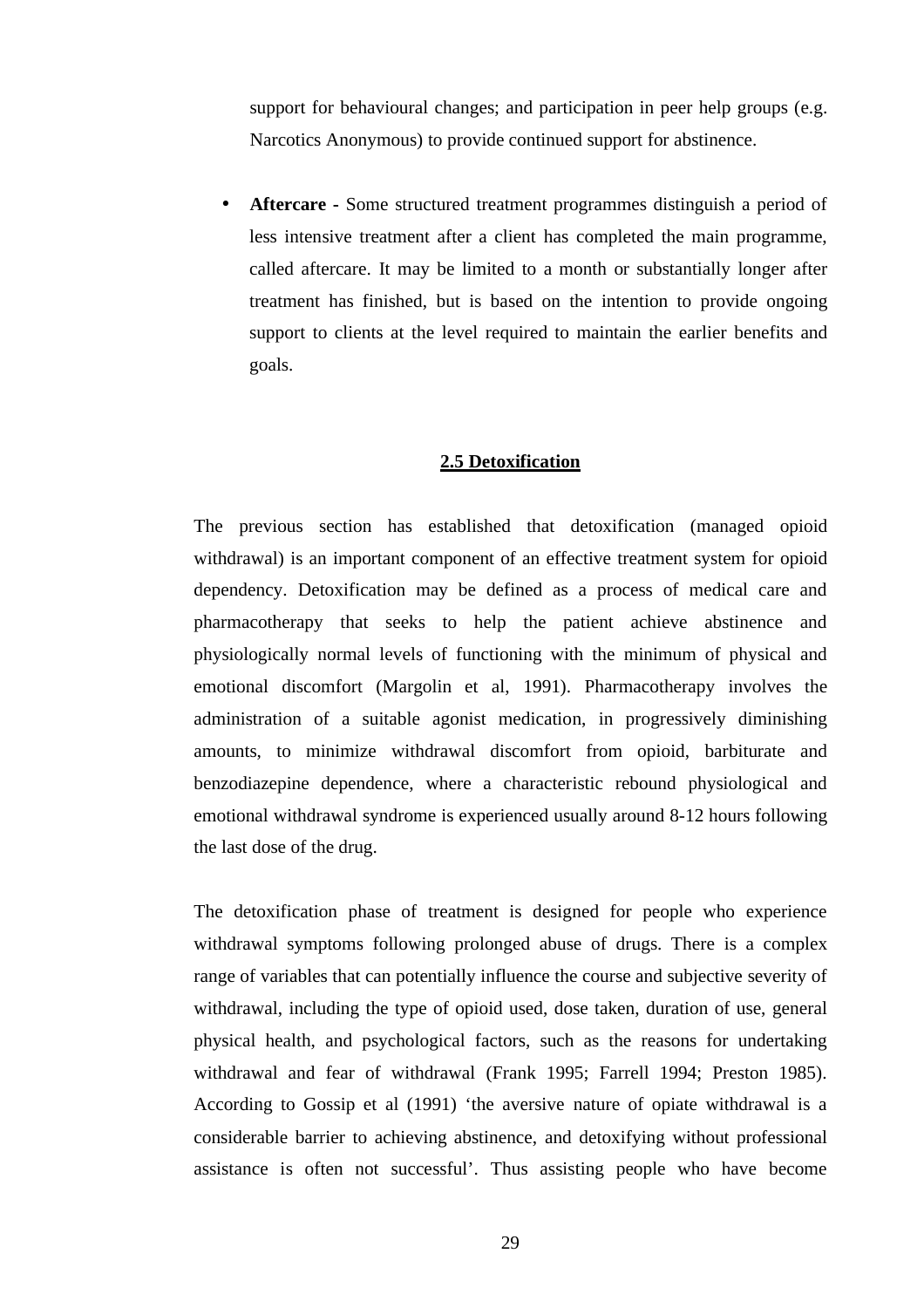dependent on opiates to safely overcome the period of withdrawal, and pass through it with minimal discomfort, would seem to be an important function of treatment services, even if they have an orientation towards methadone maintenance prescribing (Ward et al, 1998).

Success rates for opiate detoxification are highly variable (Milvey, 1988), and there is no consensus on the best approach to take. If used as a treatment entity in its own right, detoxification is associated with a high rate of relapse once the "withdrawal" period is completed (Mattick et al, 1996). Therefore, it is usually used as part of a treatment programme. In those EU countries which have favoured drug free treatment (as opposed to substitution treatment) programmes, detoxification is also associated with psychosocial/rehabilitation programmes (EMCDDA, 2001; Farrell et al, 2000). It may also be used as a first step for other forms of treatment or at the end of an extensive period of substitution therapy (Gowing et al, 2001). Managed withdrawal, or detoxification, is not in itself a treatment for dependence (Mattick et al, 1996). Rates of completion of withdrawal tend to be low, and rates of relapse to opioid use following detoxification are high (Broers et al, 2000; Gossop et al, 1989), but withdrawal remains a required first step for many forms of longer-term treatment (Kleber et al, 1982). It may also represent the end point of an extensive period of substitution treatment such as methadone maintenance. As such, the availability of managed withdrawal is essential to an effective and comprehensive treatment system.

#### **2.5.1 Pharmacotherapies**

As already mentioned, the evidence suggests that detoxification from illicit heroin and other opioids can be facilitated using dose tapered opioid agonists (mainly methadone), the partial antagonist buprenorphine and two non-opioid drugs, clonidine and lofexidine (both  $\alpha$ 2-adrenergic agonists). Evaluating the relative merits of those medications is hampered by differences in the operation of treatment programmes and various measurement issues to do with clinical assessments of withdrawal symptom severity. Allowing for this caveat, Gowing et al (2000) conducted a Cochrane review of 218 international detoxification studies and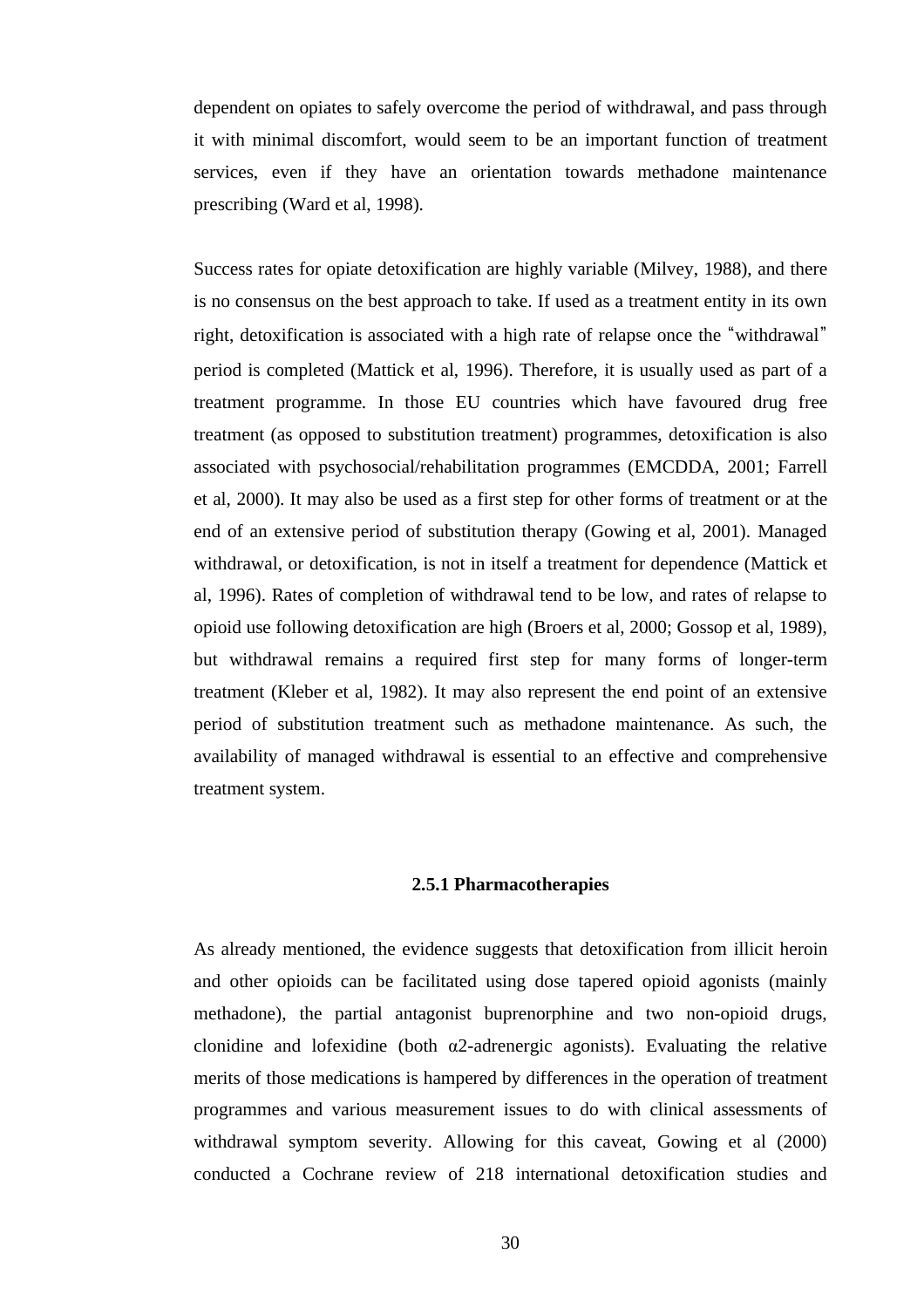calculated mean completion rates for inpatients and outpatients setting opioid detoxification of 75 per cent and 35 per cent, respectively, when using methadone and 72 per cent and 53 per cent, respectively, when using an  $\alpha$ 2-adrenergic agonist.

For many years routine procedures for detoxification involved suppression of withdrawal with methadone and gradual reduction of the methadone dose (Kleber et al, 1982). This approach derived from observations that the withdrawal syndrome from methadone was milder, though longer, than that from morphine. Methadone's high oral bioavailability, efficacy and long duration of withdrawal relief (24 to 36 hours) were additional factors that have contributed to it being the main medication used in specialist withdrawal programs for most of the past three decades.

Ambivalence to the use of a drug of dependence to treat opioid dependence, government restrictions on prescription of methadone, and consumer dislike of the protracted nature of methadone withdrawal (Farrell, 1994) have culminated in the need for non opiate based detoxification. Discovery of the capacity of the  $\alpha$ 2 adrenergic agonist, clonidine, to ameliorate some signs and symptoms of withdrawal led to widespread use of this drug as a non-opioid alternative for managing withdrawal (Gossop, 1988). One mechanism underlying opioid withdrawal is noradrenergic hyperactivity (Gold et al, 1989). The  $\alpha$ 2 adrenergic agonists act centrally to moderate the symptoms of noradrenergic hyperactivity. Alpha2 adrenergic agonists bind presynaptically to  $\alpha$ 2-adrenergic receptors located on the nerve endings of noradrenergic neurones and reduce the release of noradrenalin, which occurs when the inhibitory effects of opiates is removed (Gold et al, 1981). The noradrenalin induced withdrawal symptoms, such as chills, abdominal cramps, diarrhoea, rhinorrhoea, piloerection, pupil dilatation, lachrymation and yawning are suppressed (Akhurst, 1999)

Clonidine, used at the dosage needed to suppress opioid withdrawal syndrome is associated with a number of adverse effects (such as hypotension and sedation) and therefore patients require close medical supervision (Ward et al, 1998). This has led to the investigation of the effectiveness of other  $\alpha$ 2 adrenergic agonists, such as lofexidine, in the management of opioid withdrawal, the aim being to find a drug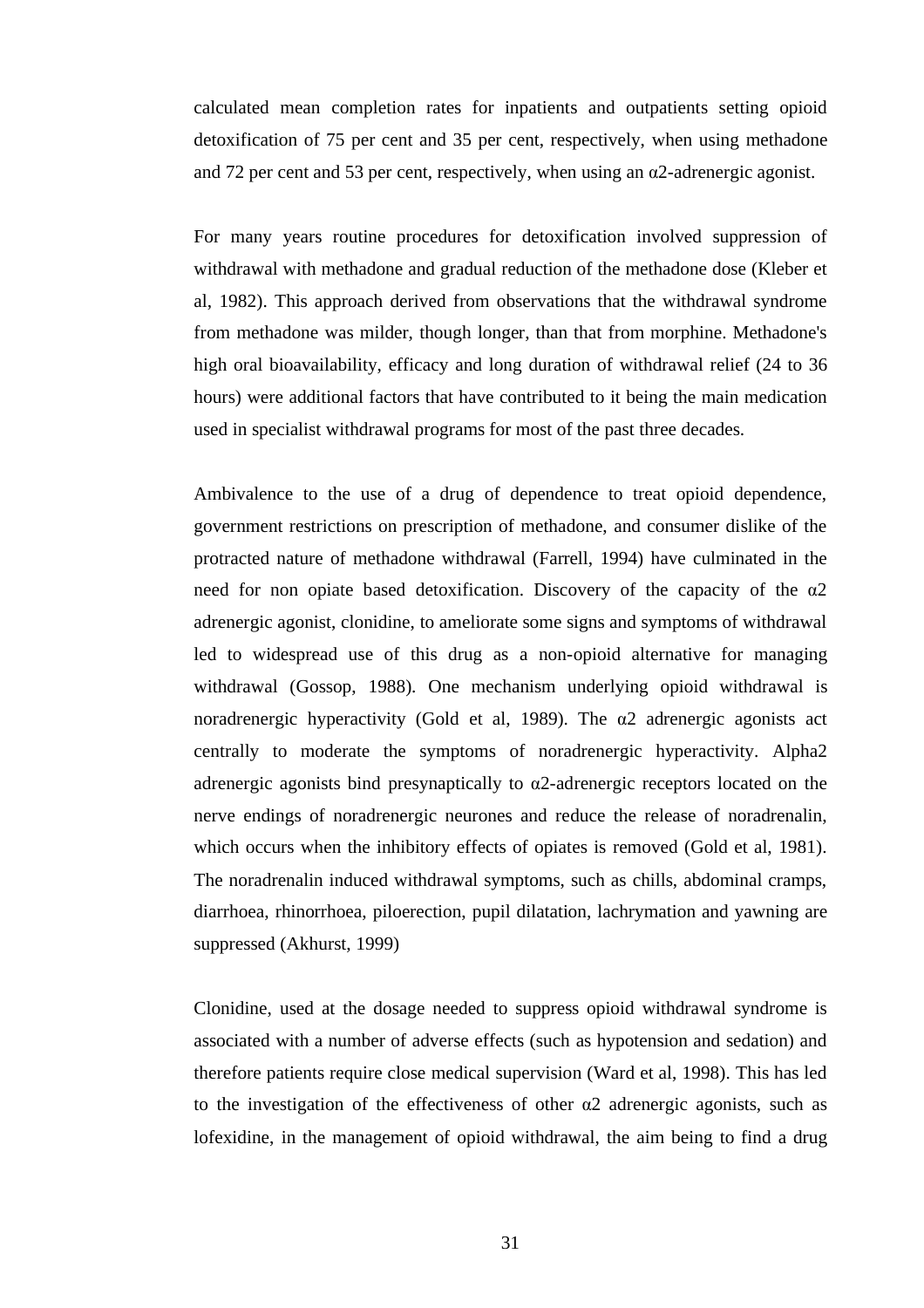that has clonidine's capacity to ameliorate the signs and symptoms of opioid withdrawal, but with fewer side effects.

Gowing et al (2004) conducted a systematic review of  $\alpha$ 2 adrenergic agonists in the management of opioid withdrawal. The focus of the review was to evaluate the effectiveness of these agents in this indication relative to other forms of treatment, placebo and each other. A total of 68 studies were identified in the data retrieval process of which 24 were judged to fulfil the criteria for inclusion in the systematic review. Six of the included studies evaluated the use of lofexidine  $(n = 200$ subjects). See Appendix 1 for a summary of the included studies.

No significant difference in efficacy was detected for treatment regimes based on the  $\alpha$ 2 adrenergic agonists clonidine and lofexidine, and those based on reducing doses of methadone over a period of around 10 days, for the management of withdrawal from heroin or methadone. Participants stay in treatment longer with methadone regimes, have similar or slightly higher rates of completion of withdrawal and experience less adverse effects. Lofexidine appeared to cause less hypotension than clonidine. Because of this finding and the fact that clonidine and lofexidine are equally effective, the reviewers recommend that lofexidine should be the preferred option, particularly for withdrawal in an outpatient setting, if an  $\alpha$ 2adrenergic agonist is to be used.

The National Advisory Committee on Drugs (NACD) (2003) commissioned a review to evaluate the potential usefulness of lofexidine in the overall management of opiate dependence syndrome in an Irish setting. The review concluded that lofexidine may be regarded as a useful additional treatment option in the overall management of opiate dependence. The results of the review may be summarised as follows:

- 1. Lofexidine has been evaluated for use in managed opioid withdrawal (detoxification) and has been seen to be at least as effective as clonidine and reducing doses of methadone, the currently used treatment modalities.
- 2. Use of lofexidine was not associated with significant levels of hypotension, making it a suitable treatment for use in the outpatient setting.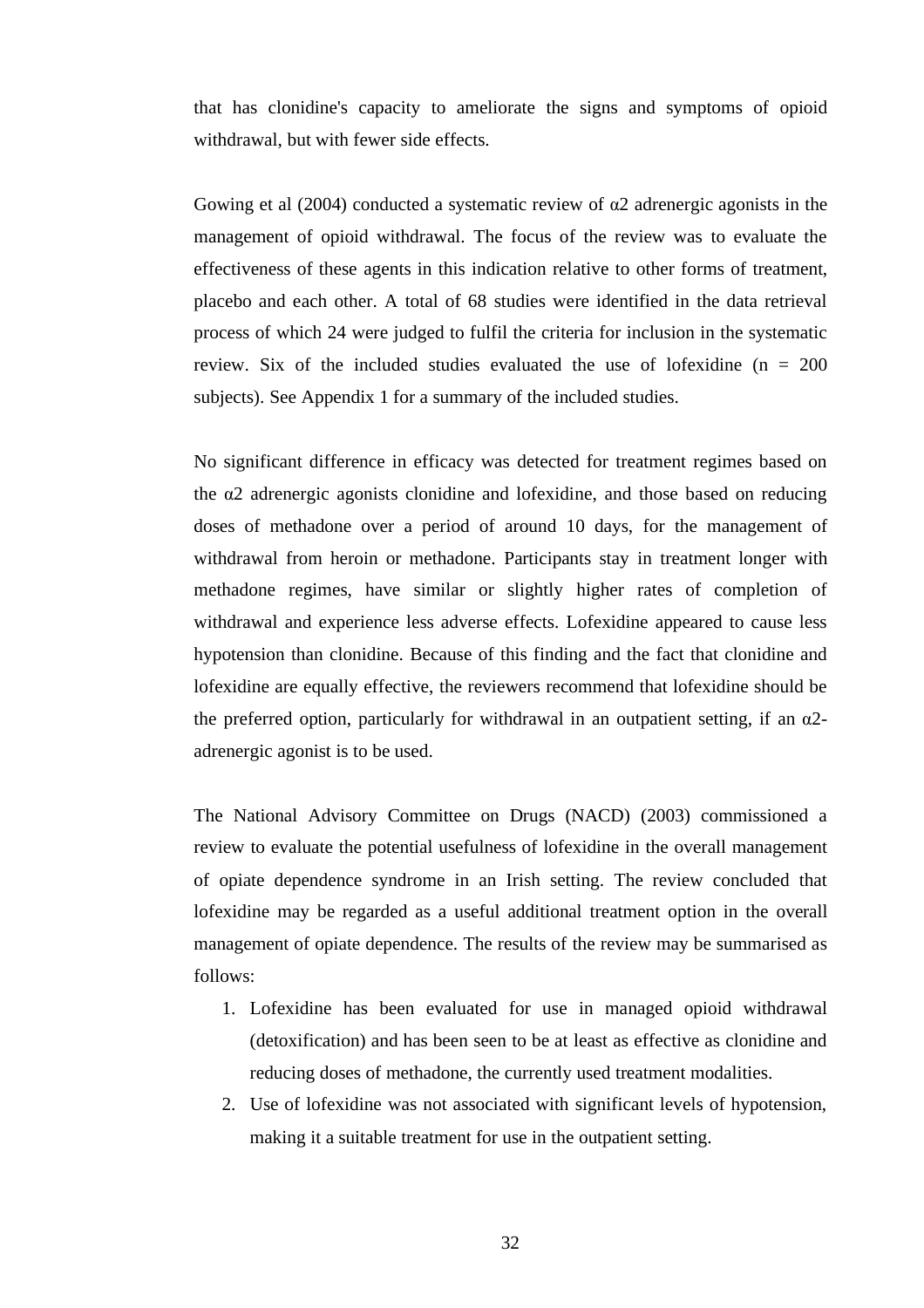- 3. It is not possible to make definitive statements about use of lofexidine in specific subgroups, but it has been suggested that response is better in younger opiate users or those with a shorter history of abuse. It is not recommended for use during pregnancy and there is no information on its use in this subgroup.
- 4. Reports from usage in clinical practice suggest that managed withdrawal using lofexidine requires the close involvement of all members of the drug treatment team with the patient during treatment and that lofexidine detoxification should be followed by further treatment (such as opioid antagonist therapy) and counselling to prevent relapse.

#### **2.6 Use of Lofexidine in Clinical Practice**

#### **2.6.1 United Kingdom**

Since being licensed for opiate detoxification in 1992, lofexidine has become widely used in the UK (Arkhurst, 1999). It is authorised to relieve symptoms in patients undergoing opiate detoxification. Since its launch, usage has increased steadily and one report noted that more than 18,000 courses of lofexidine treatment were used in the UK in 1998 and this usage was estimated to increase to more than 21,000 in 1999 (Strang et al, 1999).

The results of a national survey on the efficacy, and safety of lofexidine were recently published (Akhurst, 1999; Akhurst, 2000). The survey was conducted under the guidelines for company sponsored safety assessment of marketed medicines (SAAM). A total of 1,074 questionnaires from 40 randomly chosen drug dependency units were completed and available for evaluation. The data set comprised 793 males and 270 females. Approximately 43% were taking heroin, 28% methadone and 20% both. The majority had been dependent on opiates for  $\leq 5$ years and almost three quarters had either never attempted a supervised detoxification before or had a maximum of 2 previous attempts. Detoxification with lofexidine was undertaken in the community in 63% cases. The mean starting dose used was 0.8mg/day with the majority of patients achieving their maximum dose by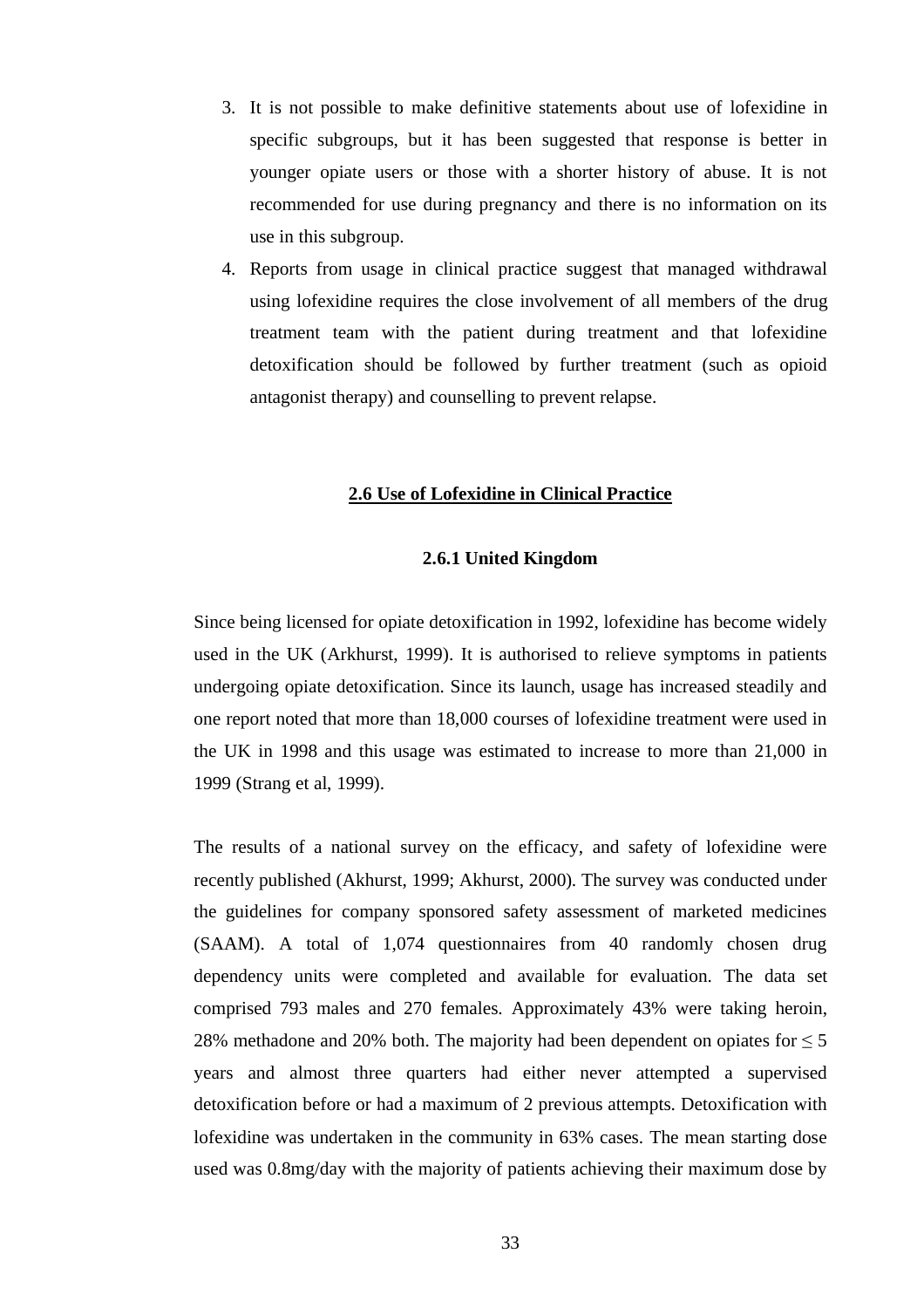day 3. Most patients were titrated to a mean maximum dose of 2.2mg/day although doses up to 5.6mg/day were recorded. The mean duration of treatment was 8.9 days (range 1-33 days) with a mean of 10 days for those who successfully completed treatment. Information on efficacy was available on 686 detoxification episodes, of which 342 (49%) were rated as very successful, 261 (38%) as moderately successful and 83 (12%) as poor. Follow-up information was not available from all questionnaires but 333 patients were reported to be opiate-free for a period ranging from 3 days to 3 years and 327 patients were known to have relapsed. Of interest, 221 questionnaires recorded an improved lifestyle relating to relationships, employment and/or health status.

Adverse events were reported in 351/1074 (32.7%) detoxification episodes. Commonest events reported were dizziness (8.5%) sedation (6.6%) insomnia (4%) and dry mouth (5%). Hypotension was recorded in 7.5% cases and this resulted in discontinuation of treatment in 16 cases and reduction in dosage in a further 47 cases. It is important to note that not all of the treatment units routinely monitored blood pressure and pulse rate, but from the data available it was noted that if hypotension and/or bradycardia were to occur, this usually happened within the first few days.

The study involved a retrospective review of patient files and therefore data collection was incomplete for a number of the parameters. In addition the adverse events recorded in the files related primarily to symptoms as routine blood testing which might have picked up "concealed adverse events" (e.g. liver or renal dysfunction) was not undertaken. However, useful information on the general safety of lofexidine has been made available from this survey.

The use of lofexidine in 194 patients undergoing 214 opioid detoxifications over a 24 month period was reviewed by Sheridan et al (1999). Results showed that 81 patients (37.9%) remained in treatment by day 8 and 52 (24.3%) were considered to have completed detoxification. Reasons for non-completion included failure of lofexidine to adequately control the withdrawal symptoms, psychosocial problems, or expulsion from the programme due to breaches of the treatment protocol (use of prohibited drugs or alcohol). Blood pressure was recorded for the first 5 days of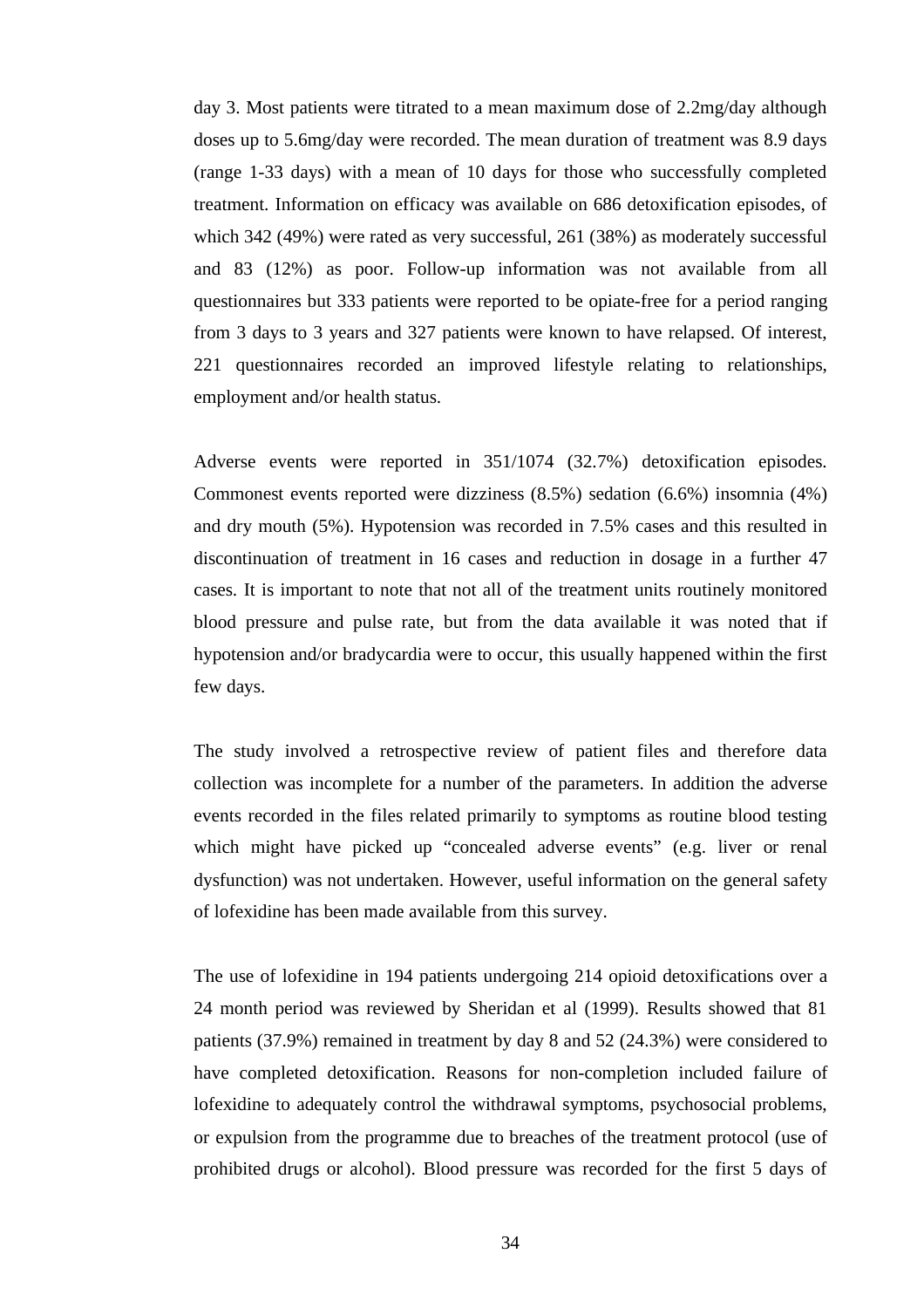treatment. In general, hypotension, when present, occurred early in treatment and generally began to return to normal by the fourth day. Of 144 instances of hypotension recorded, only 23 resulted in a withholding or reduction of the dose. The remainder resolved spontaneously on continuing medication. Other adverse events were not recorded routinely but where they were, they consisted most commonly of dizziness, drowsiness, lethargy, nausea and vomiting. Although the data represent a retrospective review they are still useful in highlighting the practical issues involved in the use of lofexidine. They confirm that lofexidine can be used safely, even at maximum doses.

Finally, the practical issues of use of lofexidine at primary care level was discussed by 3 GPs in a published article (Smith et al, 1998). This report highlighted the need to ensure that lofexidine is used as part of an overall treatment plan (including counselling, self-help groups as well as other pharmacotherapy modalities such as naltrexone<sup>6</sup>), in order to ensure long-term abstinence.

#### **2.6.2 Ireland**

Lofexidine is currently not authorised for use in the management of opiate withdrawal in Ireland, although it has been used by some inpatient units and outpatient clinics on a named-patient basis. The NACD (2003) reviewed the availability and, where data was available, treatment outcomes for the use of lofexidine in an Irish setting. In Dublin three outpatient treatment centres and one inpatient facility were offering lofexidine to clients. Staff at one of the outpatient centres recorded and analysed the treatment outcome data from December 2000 to December 2002. A total of 84 clients (98 cases) participate in the ten  $-$  day programme using a maximum dosage of 2.2mg/day. They were primarily heroin smokers or users with a relatively small heroin habit (1 to 2 bags per day) with a desire to become drug free. Also included were those on an existing methadone programme who had reduced down to low doses (less than 20 mls) and wished to become drug free. Successful detoxification was achieved if the patient's urine was free of opiates at the end of the programme. Lofexidine was administered in

 $\overline{a}$ 

<sup>&</sup>lt;sup>6</sup> Naltrexone is a drug that antagonises the effects of opioid drugs while producing no pharmacological effects of its own.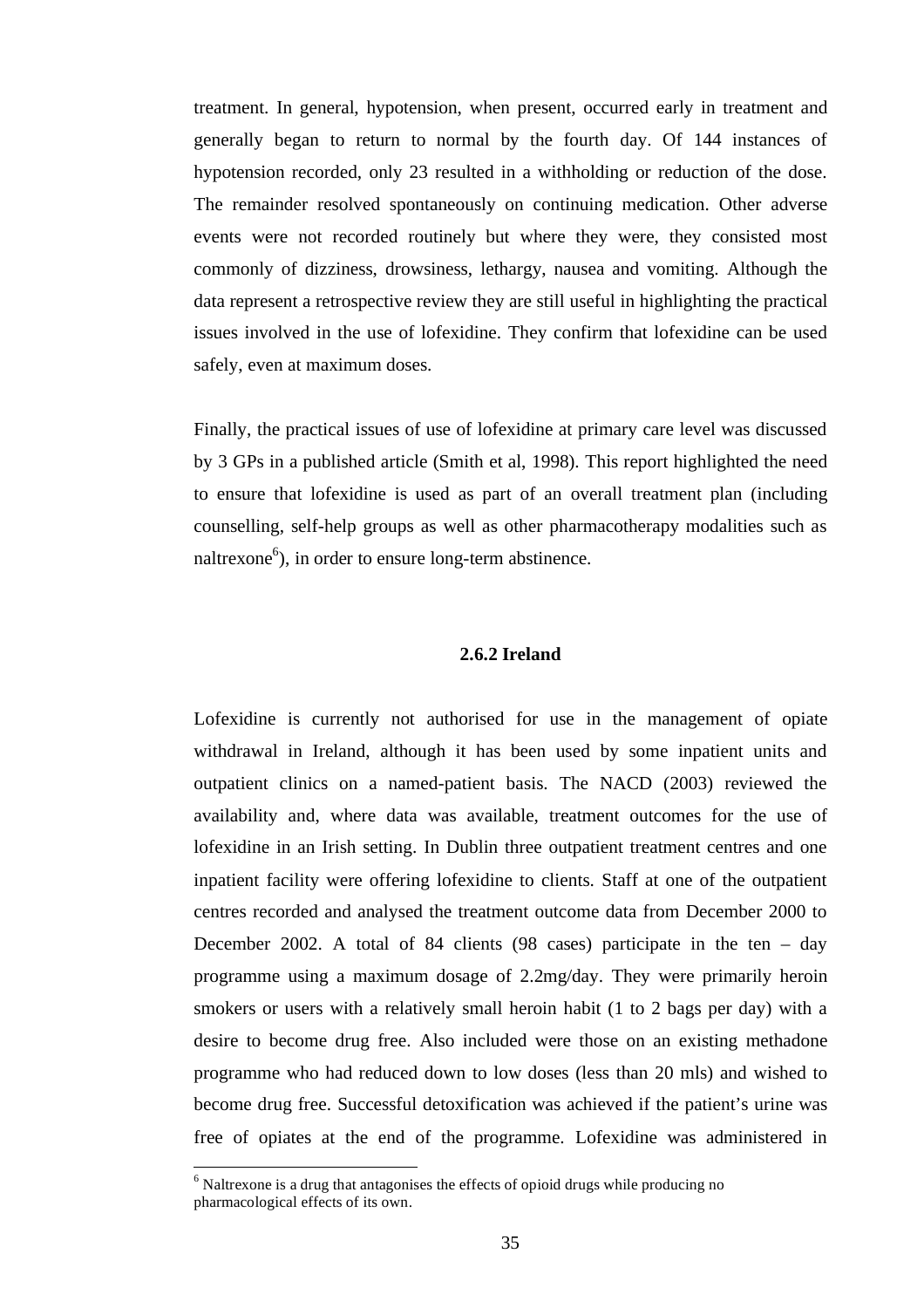conjunction with full medical and counselling support and patients were seen on a daily basis (including weekends). Symptomatic medications were also prescribed on "as required" basis. After successful detoxification patients were offered Naltrexone therapy and counselling to prevent relapse.

The overall success rate for patient attempts was 38% (37/98 attempts). Success was highest among those stable on methadone 80% (8/10) and pure heroin smokers 39% (13/33). Those patients classifies as unstable on methadone had a very low success rate 14% (2/14). Serious problems with hypotension were not reported.

The review also highlighted that:

- The Lofexidine programme offers patients an important choice in treatment options. The only other outpatient detoxification option hitherto available was a gradual methadone dose reduction. This type of detoxification option has a tendency to lead onto methadone maintenance.
- Lofexidine is not suitable for all opiate users wishing to undergo managed withdrawal. Exclusion criteria include pregnancy or underlying cardiac or renal dysfunction and users with serious co-existing psychiatric morbidity. In addition, a history of polydrug use or high levels of alcohol consumption make successful detoxification less likely.
- It was felt that the best indicator of success was the patient's motivation to become drug-free.
- Lofexidine managed withdrawal requires intensive input from all clinic staff, (doctor, nurse, pharmacist and counsellor) because of its short duration.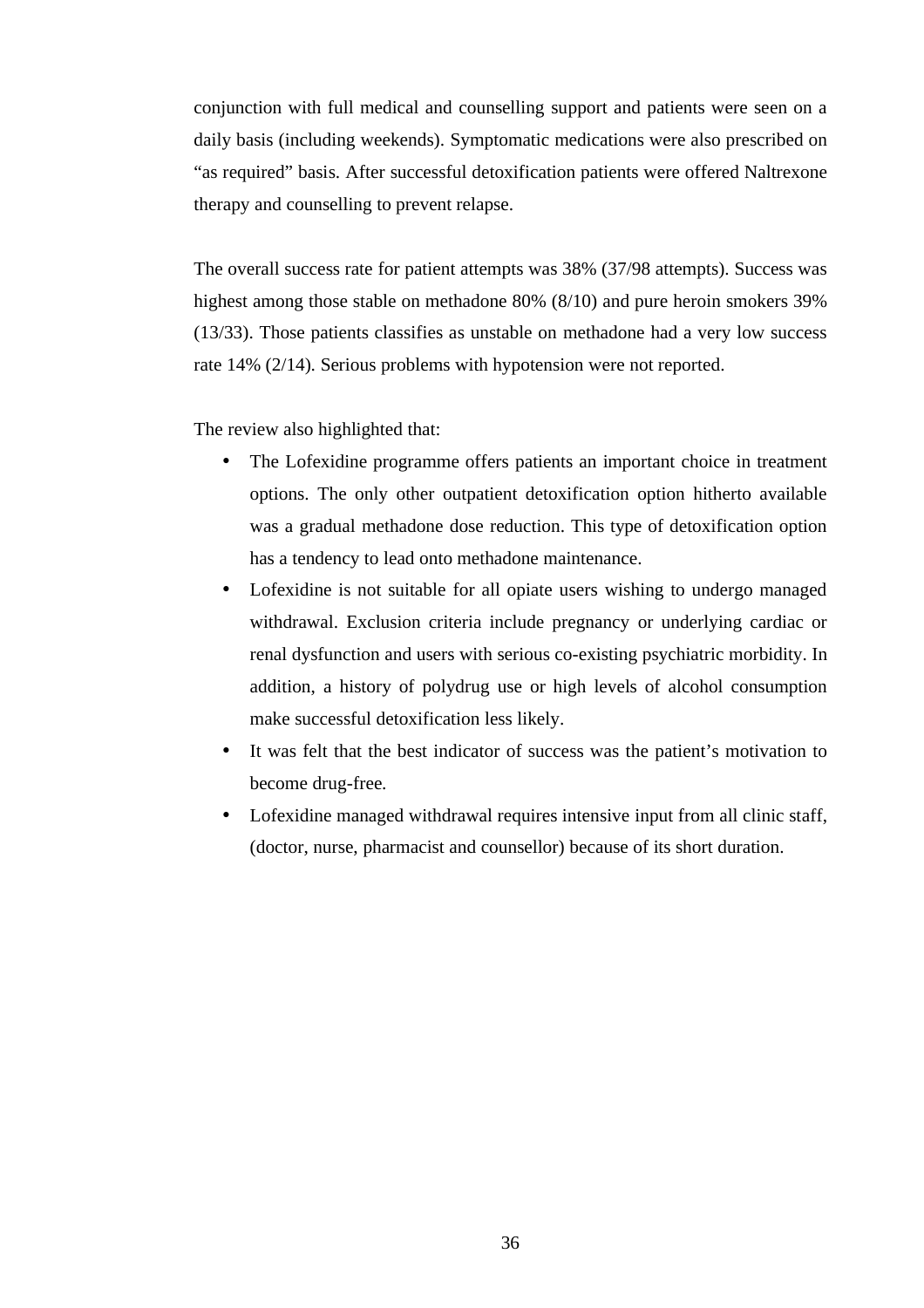### **2.7 Effective Treatment Components**

The UNDCP (2003) carried out a review of the substance abuse treatment literature to identify patient and treatment process variables that have been shown to be important in determining outcome from addiction treatment efforts. What follows is a brief description of the factors identified has having an influence on the outcome of treatment efforts.

### **2.7.1 Patient-Related Factors**

#### **2.7.1.1 Severity of Substance Use**

A variety of studies of treatments in different national contexts have shown that the chronicity and severity of patients' substance use patterns have been reliably associated with poorer retention in treatment and more rapid relapse to substance use following treatment (Rouns-Bryant et al, 1999; George et al, 1999).

#### **2.7.1.2 Severity of Psychiatric Problems**

International epidemiological population surveys and clinical studies have shown that people with substance abuse and dependence disorders are prone to have anxiety, affective and anti-social and other personality disorders (UNDCP, 2003). Outcome studies of dependent opioid patients suggest that, for most patients, psychiatric symptoms improve early on in treatment and that, on average, there are sustained reductions in symptom levels over medium- and long term follow-up (Bromme et al, 1999). However, a consistent finding across many studies and contexts is that severe psychiatric symptoms and disorders at intake to treatment are a reliable predictor of dropout and poorer follow-up outcomes (McLellin et al, 1996).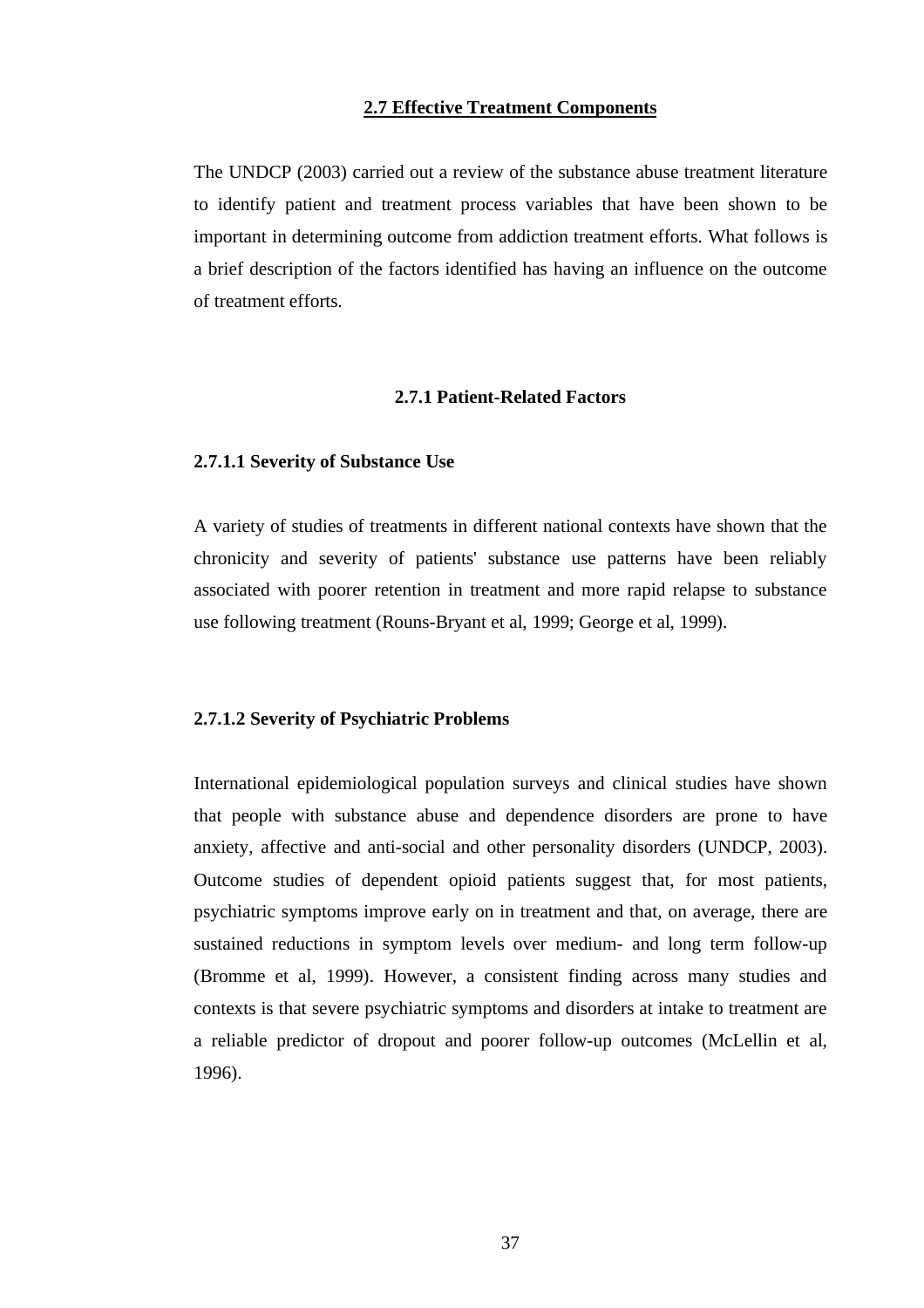### **2.7.1.3 Treatment Readiness and Motivation**

According to Simpson et al (1997) patients who report being ready and motivated to receive treatment tend to engage more successfully with the therapeutic programme and stay in treatment for longer periods of time.

# **2.7.1.4 Employment**

Many people with drug abuse problems have enduring difficulties with obtaining and retaining paid employment. Employment has been found to predict retention in treatment and good outcome (Simpson et al, 1986). For example, in a sample of primarily employed, multiple substance abusers entering private inpatient or outpatient programmes, McLellan (1994) showed that employment problems were one of the most significant predictors of post-treatment substance abuse and other aspects of poor health and social functioning.

### **2.7.1.5 Family and Social Supports**

Social supports have been widely studied in the drug abuse and dependence field. Social support has been conceptualised variously as the availability of relationships that are not conflict-producing and supportive of abstinence; and the active participation in peer supported treatments such as Narcotics Anonymous (UNDCP, 2003). Treatment goals may not be reached at all or may attenuate rapidly following treatment if the patient's environmental resources are limited. Thus it follows that effective treatments for substance abuse look beyond the programme to assist the patient in becoming included in society and improving family relationships and personal resources (McKay, 1994).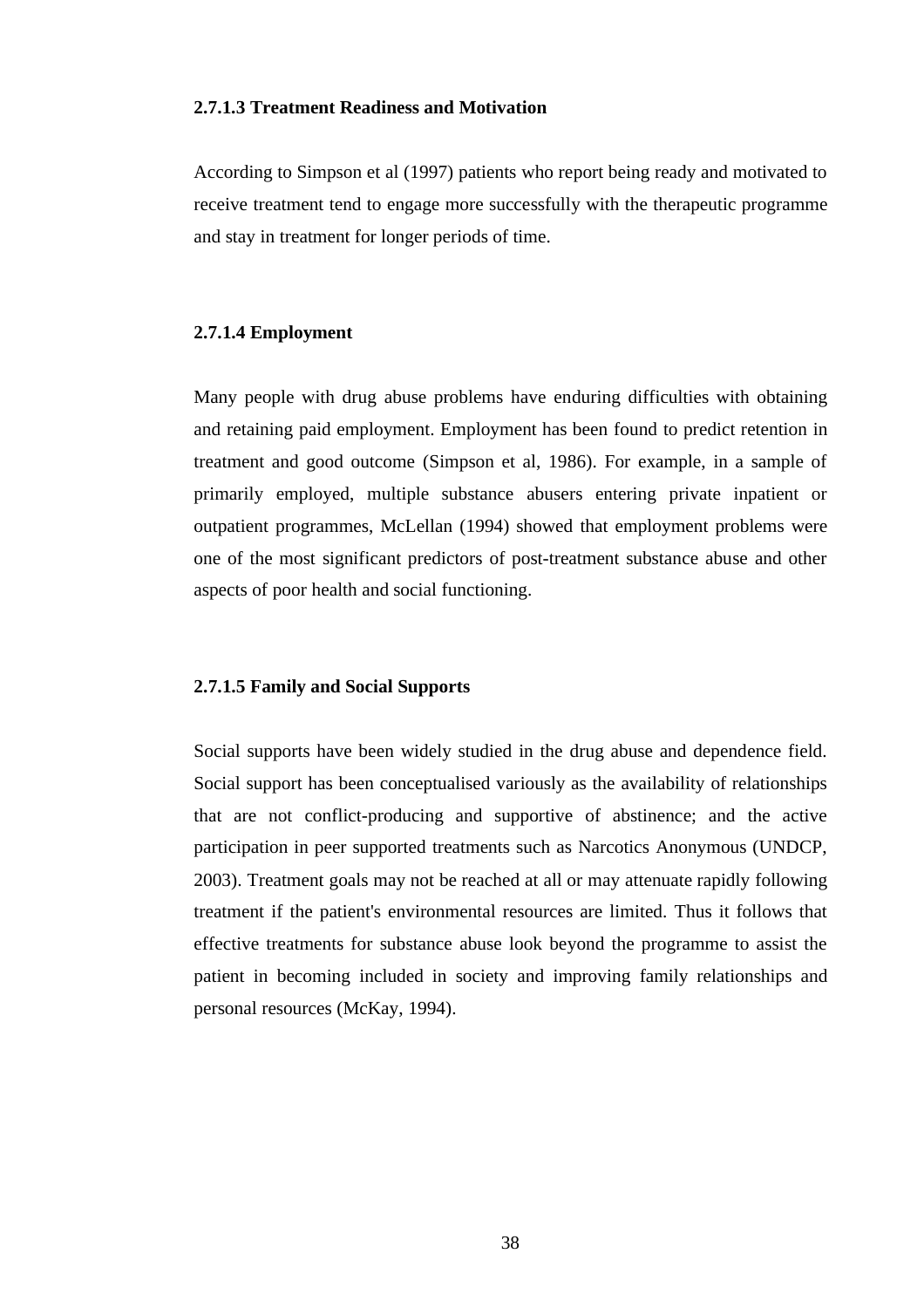#### **2.7.2 Treatment Related Factors**

### **2.7.2.1 Setting of Treatment**

Many studies have investigated differences in effectiveness between various forms of hospital inpatient and outpatient/day rehabilitation treatments. One such report concluded that for most treatment systems, it is likely that patients who have sufficient personal and social resources and who present with no serious medical complications should be assessed for outpatient/day treatment (Alterman, 1994). The UNDCP (2003) have suggested that given the typically high demand for residential care, it seems logical to prioritize that setting for those with acute and chronic problems who have social stressors and/or environments that are likely to interfere with treatment engagement and recovery.

### **2.7.2.2 Treatment Completion and Retention**

There is a substantial amount of literature to support the assumption that patients who complete treatment will have better outcomes than those who leave prematurely. According to the UNDCP (2003) given that most people who are studied in drug abuse treatment programmes have chronic and diverse problems, it is to be expected that the longer they remain in treatment, the greater the likelihood that significant lifestyle improvements will be achieved and consolidated. A consistent finding from the United States' national outcome studies is that patients who stay for at least three months in residential programmes have superior postdeparture outcomes than patients with shorter stays (Grella, 1999). Staying in treatment enables the patient to acquire new skills and to make progress in the programme. Toumbourou et al (1998) found that the time spent in treatment was related positively to improved outcomes, but the extent or level of therapeutic progress attained emerged as a stronger predictor of outcome than simply the time spent in treatment.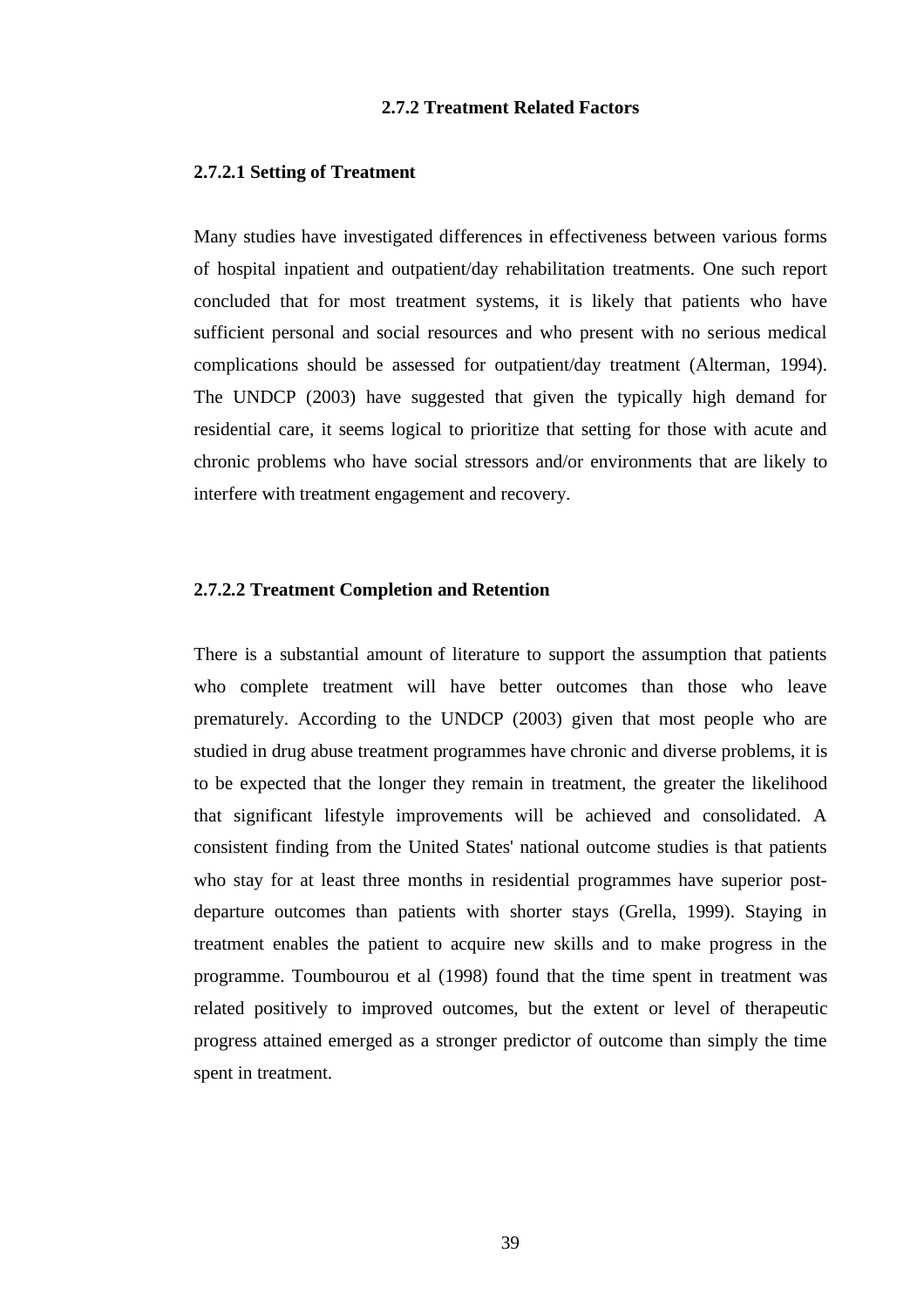#### **2.7.2.3 Counselling**

The UNDCP (2003) identifies that access to regular substance abuse counselling can make an important contribution to the engagement and participation of the patient in a treatment programme and to its outcome. The positive impact of individual or group counselling and attendance at 12-step meetings was observed in one study where greater frequency of attendance at counselling and self-help groups were associated with higher completion rates and lower risk of relapse over the subsequent six months (Fiorentine et al, 1997)

### **2.8 Summary**

Lofexidine, a  $\alpha$ 2 adrenergic agonist acts centrally to suppress the opiate withdrawal syndrome. It offers a non-opiate, rapid withdrawal treatment from opiates, without the risk of dependency. Lofexidine is seen as the preferred option for the management of withdrawal in an out-patient basis, if a  $\alpha$ 2-adrenergic agonist is to be used. Clinical studies carried out in the United Kingdom on the efficacy and safety of lofexidine found that the drug can be used safely in a community stetting. In general, it has been found to be suitable mainly for younger users with a short history of opiate dependence. It is less effective in those who have a long established use or a high dosage requirement of opiates. It may also play a role as adjunctive therapy at the end of reducing doses of methadone, used for detoxification.

Thus in considering an alternative model for community detoxification, lofexidine provides a viable, safe alternative to methadone. The following chapter outlines the research methods employed to identify the model for a community detoxification team.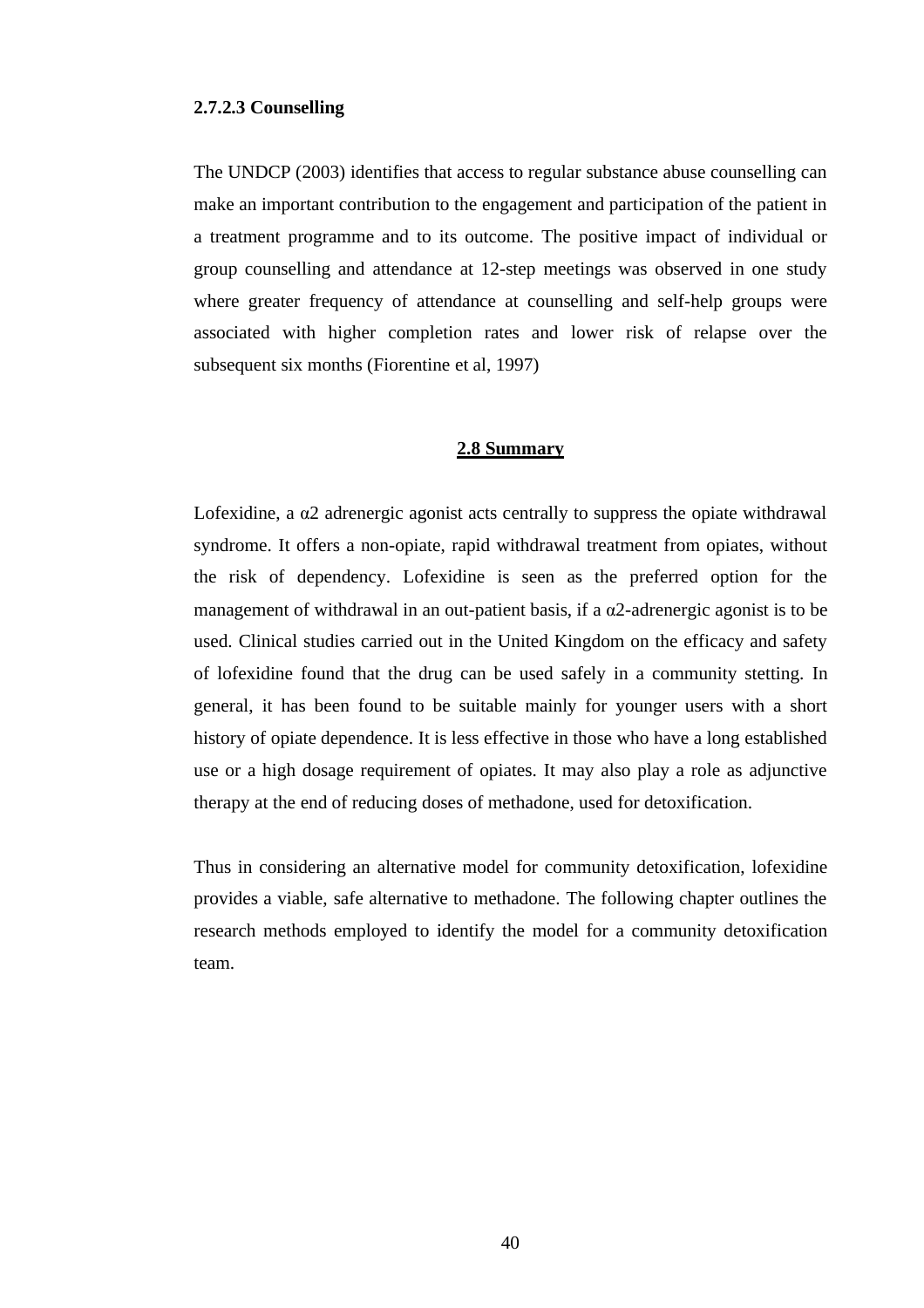### **CHAPTER THREE**

### **RESEARCH METHODOLOGY**

# **3.1 Introduction**

The aim of this study is to identify an appropriate alternative model for a Community Detoxification Team for implementation in Clondalkin, an urban area where there are high levels of opiate misuse. This chapter describes and discusses the research methods employed to collect and analyse the data in order to achieve the aforementioned aim. It also discusses the quality and validity of the research and identifies the ethical issues that arose in the data collection, as well as explaining the process involved in identifying the key informants and focus group participants.

### **3.2 Research Design & Rationale for its Choice**

In contemplating researching the feasibility of developing a Community Detoxification Team using lofexidine the researcher identified that it was possible to use a qualitative approach. A review of research methodology highlighted the multifaceted nature of research, indicating that it is possible and valuable to look at something other than quantifiable outcomes whereby research may shed light on the processes and outcomes of practice, thus assisting in building knowledge and skills (Shaw et al, 2001).

There are many aspects to an individuals experience and point of view and these may not all be accounted for in a purely objective and statistical study. It therefore seemed appropriate to take a qualitative approach, facilitating a more descriptive and contextual account of the key informants' experiences. As the research is intended to be a vehicle for the expression of their experiences in order to identify a model for the development of a Community Detoxification Team, the use of qualitative methods was considered to be more appropriate, by focusing on their own perceptions, meanings and descriptions. (Dey, 1993; Mason, 1996).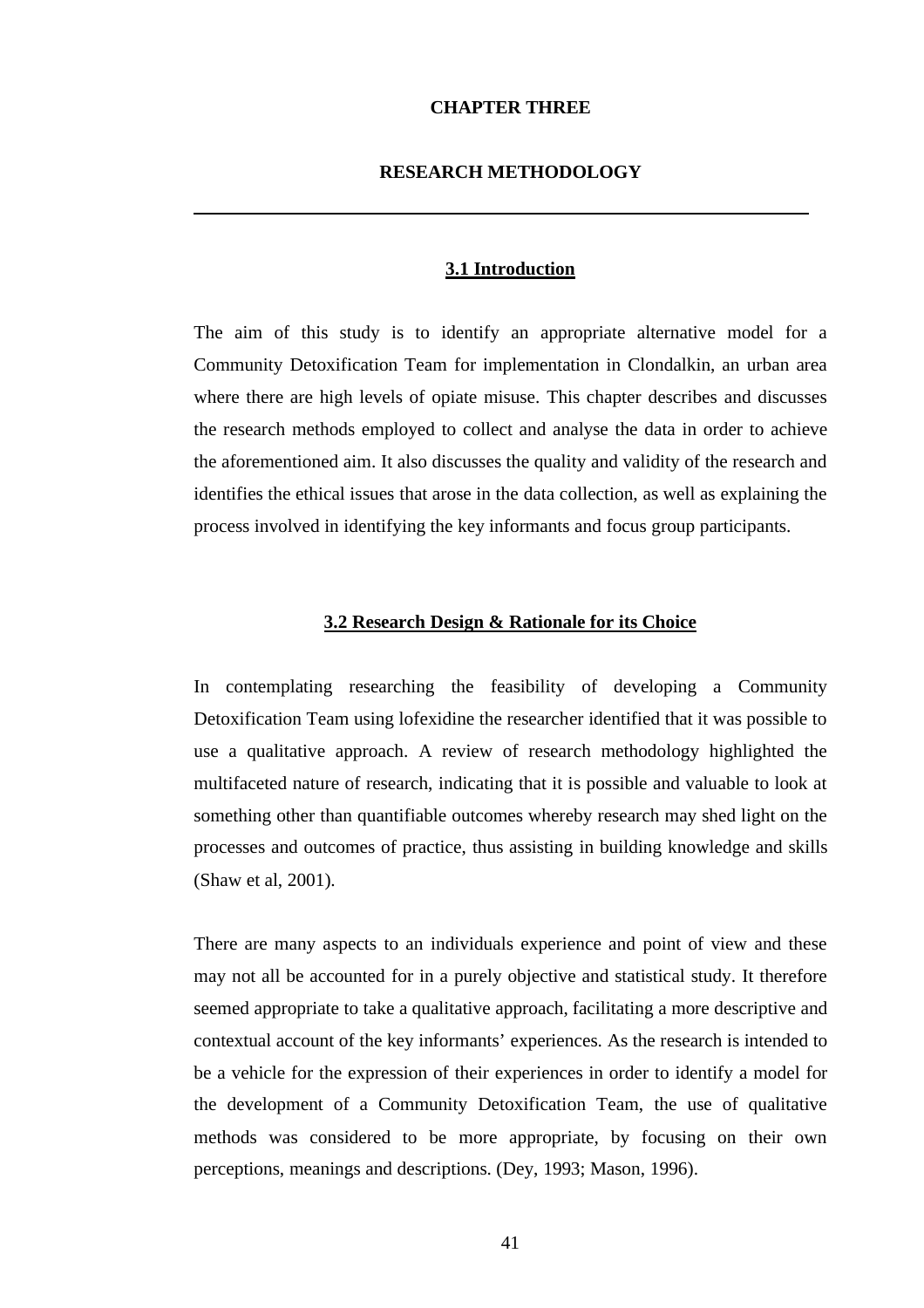Another reason for adopting a qualitative approach was the fact that there is no theory as such to prove or disprove. The study is more interested in developing a position from the data collected from the key informants. The study is an exploration of the topic, from which possibly theories or ideas may develop in an emergent rather than positivistic way (Dey, 1993: Robson, 1993). This does suggest a grounded theory approach, which can be described as "…an approach and set of methods for developing theories, concepts and hypotheses direct from the data rather than a priori assumptions, other research or existing theoretical frameworks". (Shaw et al, 2001) However, grounded theory in its pure form (Glaser et al, 1967) was not adopted, but rather elements were borrowed such as aspects of theoretical sampling and coding, in an effort to ground the theory in the data (Scourfield, 2001).

### **3.3 Data Collection**

The data collection took the form of two focus groups and ten semi-structured interviews. Contact was made with specific experts in Ireland to identify the practical issues associated with use of Lofexidine in out patient detoxification. Focus group participants were selected from two existing groups from the Clondalkin area. One such group, the North Clondalkin Drug Users Forum, was used to identify service users' perceptions. The second group, the Clondalkin Community Representative Forum, was used to identify the perspectives of families who are living with drug dependency in the home. Thus it can be said that sampling was purposive. Mason (1996) defines purposive/theoretical sampling as "…selecting groups or categories to study on the basis of their relevance to your research questions, your theoretical position and analytical framework, your analytical practice, and most importantly the explanation or account which you are developing".

Focus Groups have become widely used to both examine people's experiences of disease and health services and assess health and social needs (Murray et al, 1994). Kitzinger (1995) defines focus groups as 'a form of group interview that capitalises on communication between research participants in order to generate data'.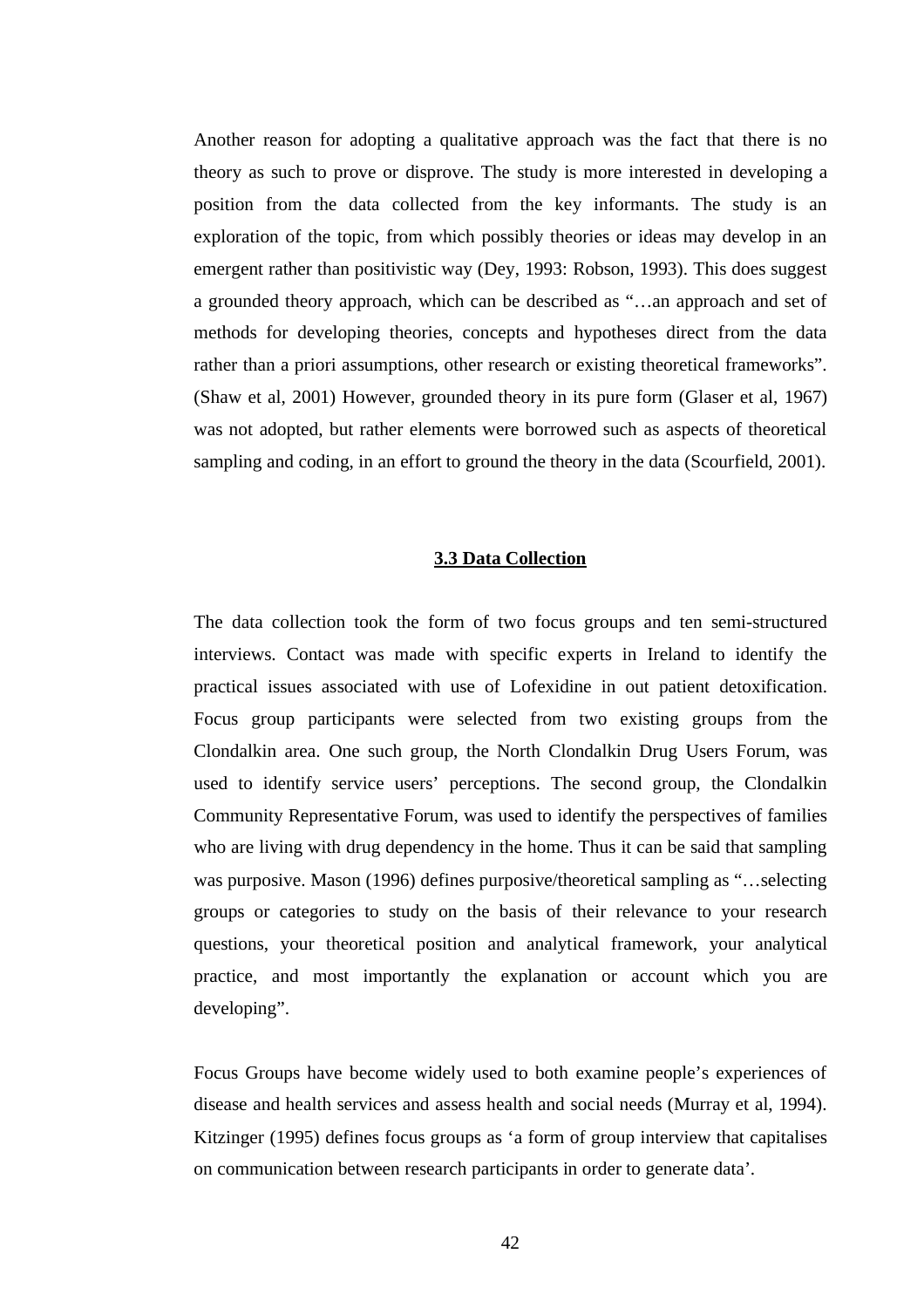Focus groups were used for the following reasons:

- They do not discriminate against people with literacy difficulties (Kitzenger, 1995), this was especially relevant to the service user group, a cohort which would normally exhibit literacy difficulties an outcome of very low educational attainment rates;
- Group dynamics can stimulate discussion and ideas (Krueger, 1994; Berg, 1998).
- Group dynamics can encourage disclosure (Krueger, 1994).
- Interaction between group participants can be observed (Berg, 1998).
- The 'safety in numbers' factor can encourage the participation of those who are wary of an interviewer or those who are anxious about talking (Kitzinger, 1995)
- The flexibility afforded by focus groups allows the researcher to select participants to reflect the needs of the study (Kitzinger, 1995)

The idea behind the focus group method is that group processes can help people to explore and clarify their views in ways that would be less easily accessible in a one – to – one interview (Kitzinger, 1995). In order to facilitate this, a number of open ended questions were developed by the researcher (see Appendix 2) to encourage the research participants to explore the issues of importance to them, in their own vocabulary, generating their own questions and pursuing their own priorities.

The focus groups were facilitated by the researcher who was supported by a scribe. A video 'A Turkey's Conclusion – A Guide to Lofexidine' was shown at the beginning of each focus group to introduce the topic for discussion. The focus groups consisted of a set of individuals from the community identified has having an investment or expectation in the efficient and effective operation of a treatment service. As already mentioned the focus groups were made up of either service users or family members from the Clondalkin area. Table 1, shown below, gives a profile for the focus group participants.

**Table 1: Profile of Participants on Focus Group Interviews** 

| <b>Focus Group</b>  | Total | <b>Male</b> | <b>Female</b> | <b>Age Range</b> |
|---------------------|-------|-------------|---------------|------------------|
| <b>Service User</b> |       |             |               | $22 - 30$        |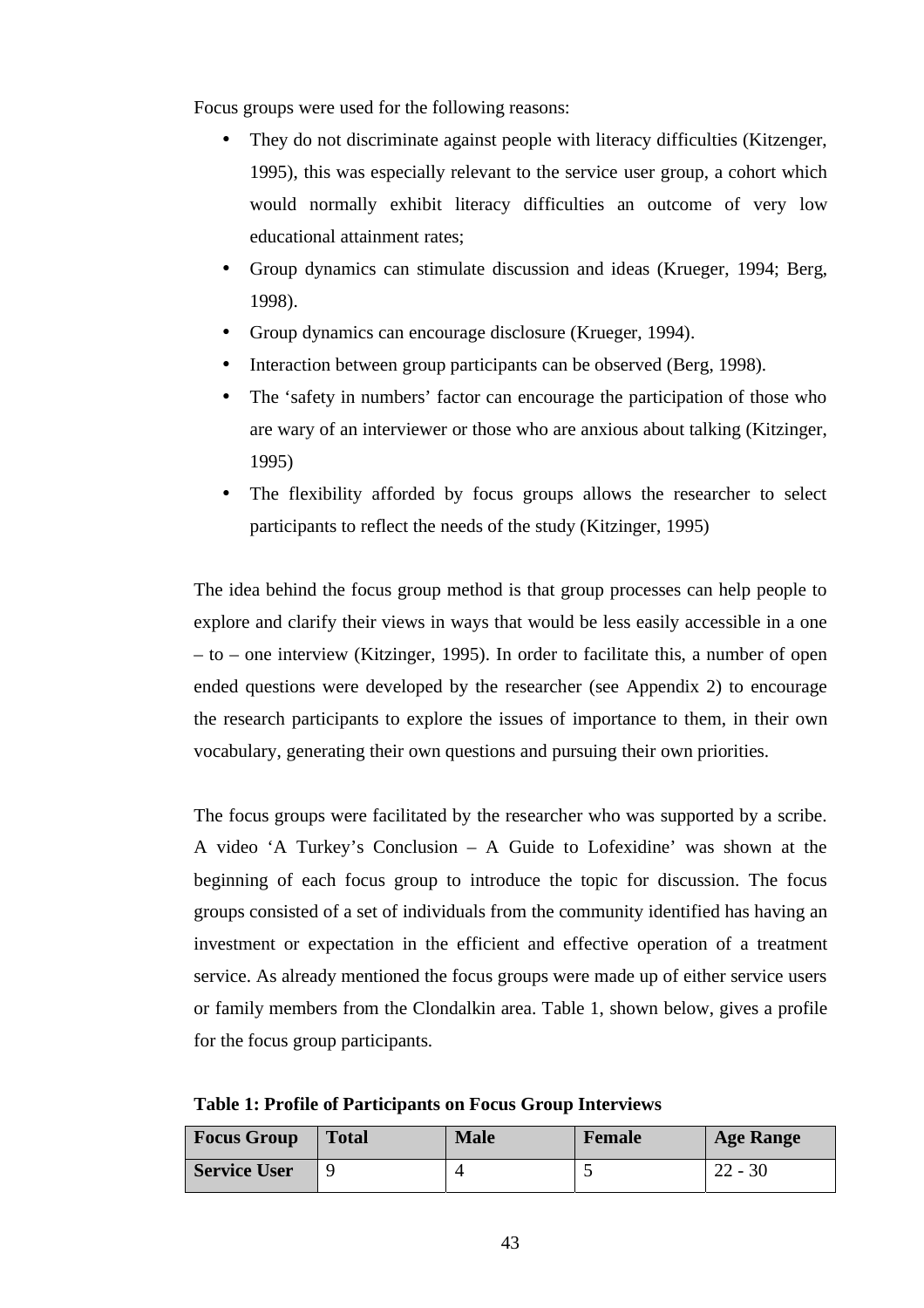| <b>Families</b> | <b>.</b> |  | $\tilde{\phantom{a}}$<br>$\sim$ $\sim$<br>-<br>~<br>~~<br>ັ |
|-----------------|----------|--|-------------------------------------------------------------|
|                 |          |  |                                                             |

Semi-structured interviews were used so that the process could retain some of the flexibility of an unstructured interview allowing issues to arise, while ensuring that comparability and comprehensiveness would not be sacrificed. They foster the 'appearance of a conversation or discussion' (Mason, 1996) allowing for an informal style, utilising the interaction between interviewer and interviewee, while general themes or topics are covered (Mason, 1996). In contrast to questionnaires, interviews offer the possibility of modifying one's line of enquiry, following up interesting responses and investigating underlying motives. (Robson, 1993). A further benefit to using interviews is that quotes can then be used to represent people's views and experiences rather than relying on the interpretation of the researcher (Miller et al, 1997).

The semi-structured interviews were conducted on the basis of a loose structure consisting of open ended questions (see Appendix 3) that initially defined the area to be explored and from which the interviewer or interviewee diverged in order to pursue an idea or response in more detail. Key informants were identified from a target population made up of key personnel who had experience in the establishment and operation of lofexidine detoxification programmes as well as those who carried out research in the area of lofexidine. Two service users were also interviewed. A total of ten interviews were carried out. An introductory letter together with a sample copy of the semi structured interview questions were forwarded to each interview prior to the interviews taking place.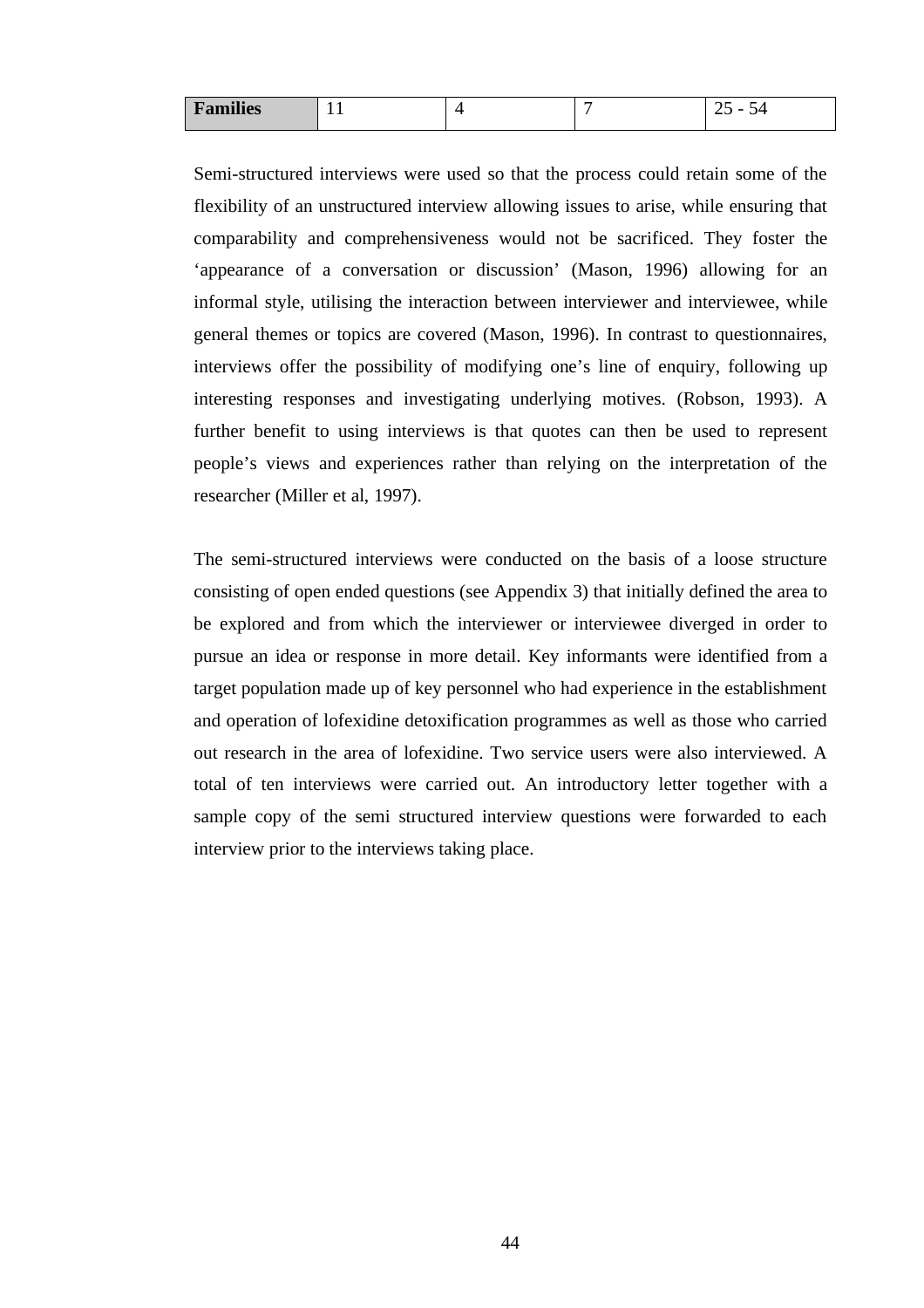The key informants included:

- Clinical Director of Addiction Services
- Two Senior Counsellors
- Rehabilitation Consultant
- Director Centre of Advanced Clinical Therapeutics
- **Senior Nurse**
- General Practitioner involved with local clinic
- Community based Drugs Worker
- Two Service Users

Both focus groups and interviews were tape-recorded and later transcribed by the researcher. This meant that as much information as possible was gathered, and the researcher could concentrate on the interview and its process without being concerned about taking notes of what was being said. Having tapes and transcripts enhances the reliability of the analysis, as they can be accessed and examined for corroboration of findings and interpretation (Perakyla, 1997).

It also gave the researcher the opportunity to reflect on his own style of interviewing and it meant that in listening back on the tapes he could pick up on points that may have been lost in the process of the interview.

### **3.4 Analysis**

Analysis of the data was a process, which moved through coding or categorization, refinement of codes, identification of linkages and patterns, and interpretation, by referring to previously developed theories and concepts (Mason, 1996).

The analysis began with a thematic ordering, that came out of the first reading of the transcripts, as well as general impressions that had been developed from conducting and transcribing the first few interviews. A 'two-pass' coding system was used, which involves a first reading and application of simple codes followed by the second reading where the codes are updated (Kreuger, 1998). As the codes had emerged as each transcript was being coded, it was necessary to return to the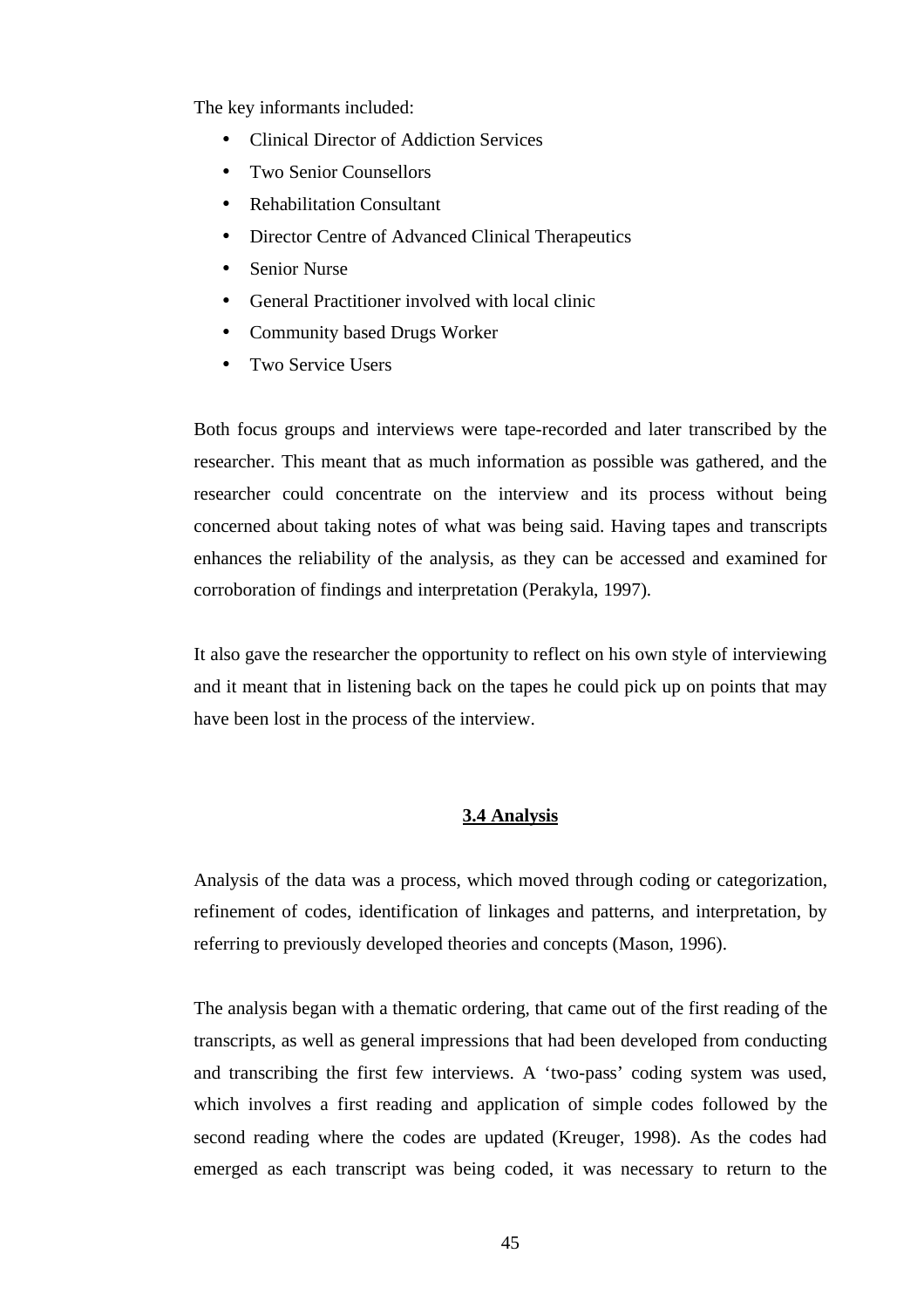transcripts a number of times and recode for themes that had not been identified on the initial reading. For example, general views in respect of detoxification and the need for alternative treatment options were lost in the original coding. This was time consuming, but did ensure that consistency was maintained throughout, as all transcripts were finally coded for all possible codes. This exercise also highlighted what could be missed, if the researcher is not looking for something in particular, or is in fact only looking for something in particular.

Through this process of going through the transcripts and coding for the general themes more refinement was developed, including what Dey (1993) describes as 'splitting and splicing'. This involved refining and combining categories, i.e. clarifying the broader categories and joining other categories where appropriate to the analysis, so that by the end of this initial categorization the conceptual tools required for the analysis had been significantly sharpened.

Returning to the research questions was crucial in keeping focused at this point, as the data was raising many possibilities, which were tempting to follow.

The process of coding was simplified and speeded up by the use of the Nud\*ist 4 computer software package (Mason, 1996). It allowed each piece of text to be coded for many categories, initially 'free nodes' i.e. codes with no hierarchical relationship, without the need for endless copying and cutting. It also made it possible to quickly retrieve text that had been coded for a particular category, to remind the researcher what the code was referring to, so that similar coding for other documents could be completed in a consistent manner. Such consistency is essential if the findings and interpretations are to be considered methodologically valid and reliable (Silverman, 2000; Rudestam et al, 2001).

The possible disadvantages of the use of computer software packages were kept in mind. There is sometimes a temptation to consider the codes as variables and begin to compare their relationships to each other (Mason, 1996). This was indeed an avenue that was followed for a short time. Krueger also warns against using software packages to concentrate on counting rather than as an aid in analysis (Krueger, 1998). Counting does help to detect patterns and can be used as the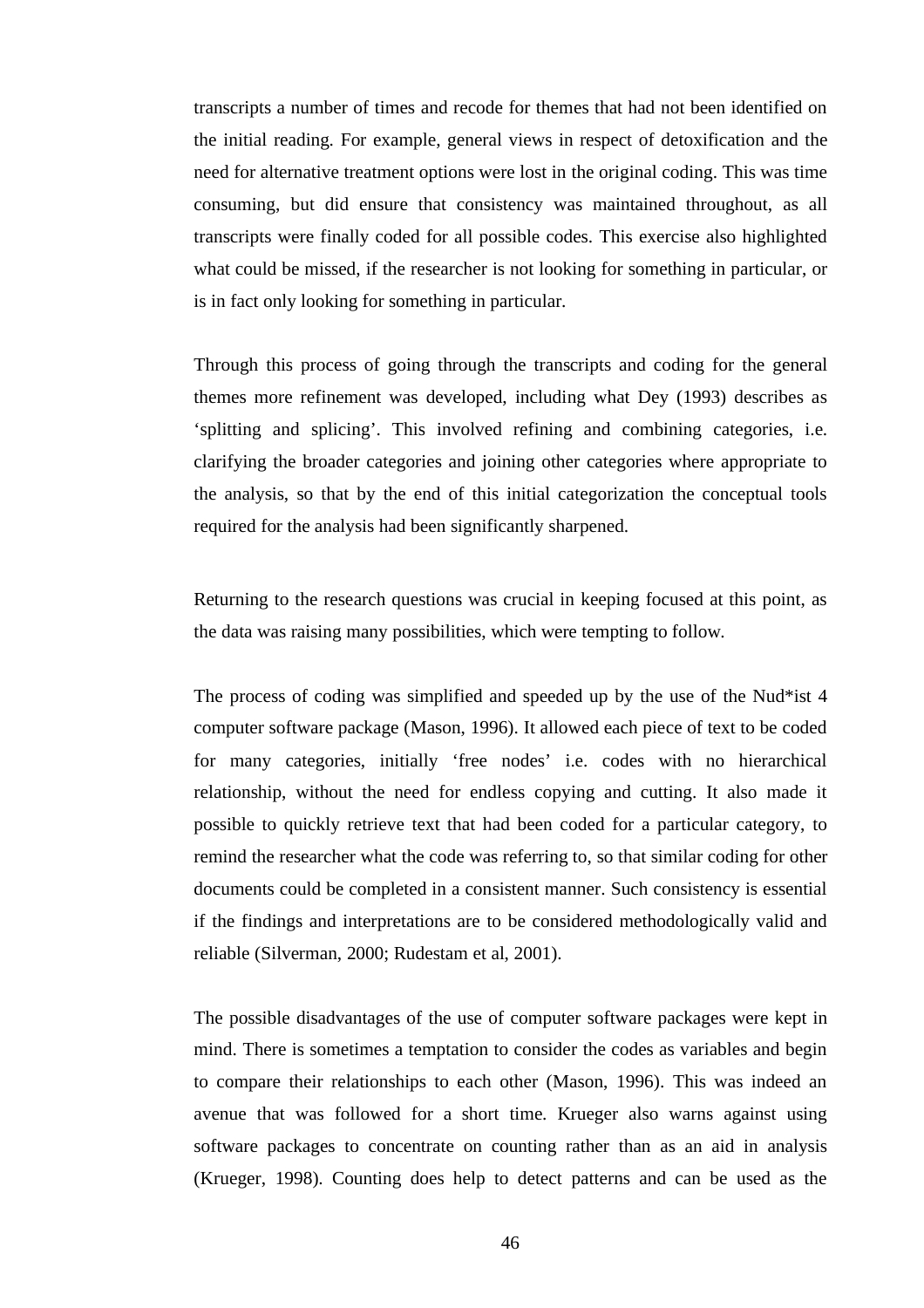starting point for a more reflective interpretation of why these patterns occur. (Morgan, 1998)

The researcher must realise that the computer can show 'where' and 'when' but cannot answer the 'why' and 'how' questions (Morgan, 1998).

Codes were then systematized on a hierarchical basis in an attempt to begin to establish causal links (Lewins, 2001). This process of recognising linkages was also aided by the use of Nud\*ist 4, by allowing the development of related codes i.e. Index Tree Nodes. This was the beginning of the process of identifying linkages, as the place of a code hierarchically implies a relationship (Gahan & Hannibal, 1998). The tree structure of the nodes made this hierarchy easier to work with and visually available.

Once the coding was completed, and the process of making linkages begun, patterns began to emerge. Possible linkages and patterns were tested by rigorously going back to the data to ascertain if they made sense. This initial analysis began the process of grounded theory by taking note of patterns which emerge, and reworking them to fit emergent patterns. (Fook, 2001). Nud\*ist 4 was useful at this stage, as retrievals were instantaneous.

In an attempt to visualise the emerging patterns (Dey, 1993) a graph was developed that represented the relationships. This proved to be a useful tool for organising, thinking about, and presenting the qualitative connections between programme implementation and programme impacts.

Once the patterns were established it was possible to begin to interpret and establish them as findings. Some of this interpretation came from the data itself in a grounded theory way (Shaw et al, 2001) and more of it was related to previously accepted theories and concepts, which have been presented in the Literature Review chapter.

### **3.5 Validity & Quality of Research**

There are no mechanical or 'easy' solutions to limit the likelihood that there will be errors in qualitative research, however there are various ways of improving validity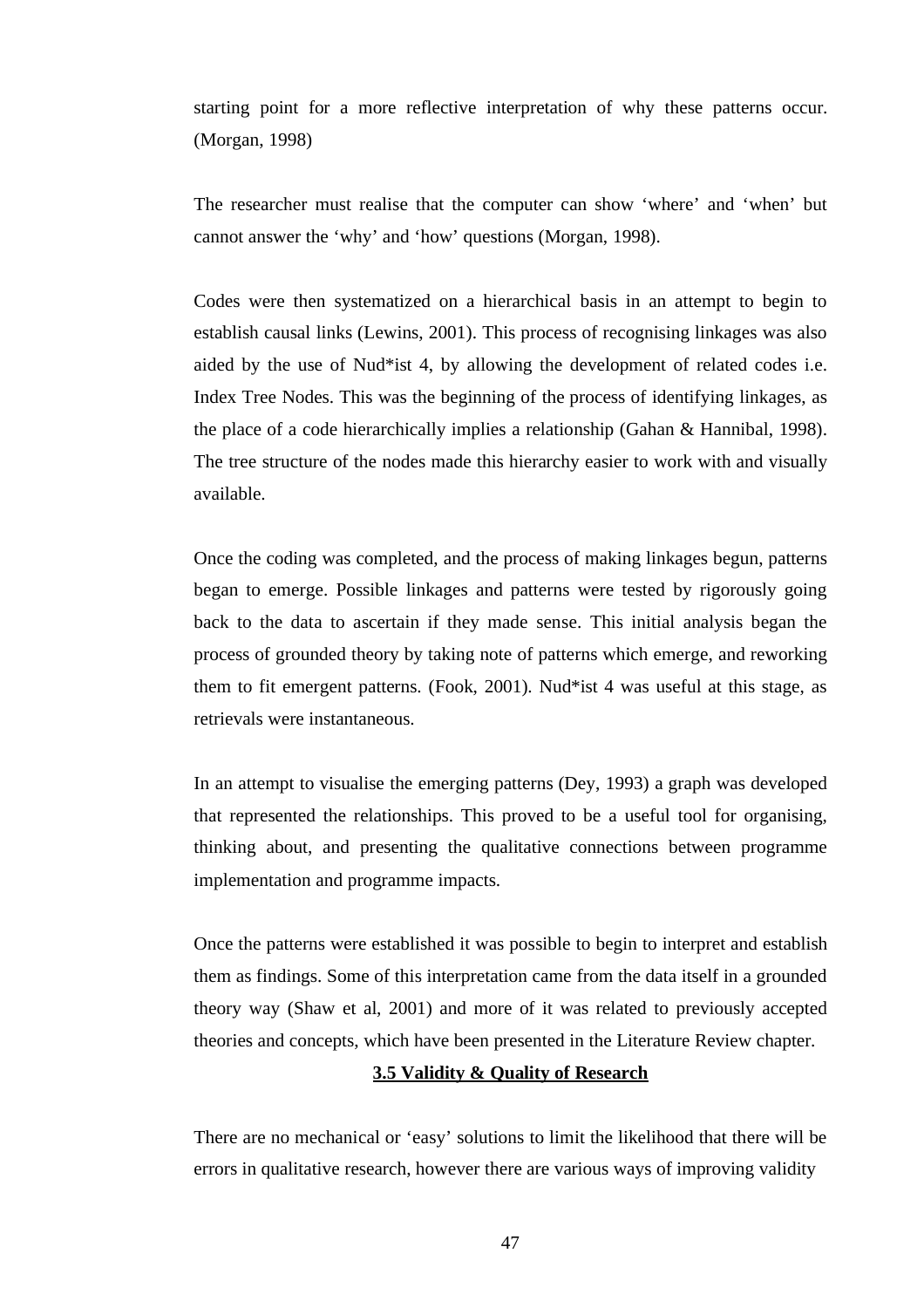Respondent validation, or member checking, includes a range of techniques in which the investigator's account is compared with the accounts of those who have been investigated in order to establish the level of correspondence between the two sets (Pope et al, 1999). The technique employed in this study involved the validation of all interview/ focus group transcripts by the research participants prior to being analysed by the researcher. Lincoln et al (1985) regard respondent validation as the strongest available check on the credibility of the data collected.

Triangulation involves the comparison of results from two or more different methods of data collection (for example semi-structured interviews and focus groups) or, more simply, from two or more data sources (for example, interviews with members of different interest groups) (Pope et al, 1999). Thus to increase the reliability of the findings (Mason, 1996), a triangulated approach was used by combining results from both focus groups and semi-structured interviews together with data from the various interest groups. Therefore, acknowledging that by combining several lines of sight, researchers obtain a better, more substantive picture of reality; a richer, more complete array of symbols and theoretical concepts; and a means of verifying many of these elements. (Berg, 1998)

Many advise the researcher to take a reflective approach to their work (Mason, 1996; Shaw et al, 2001). Reflexivity takes into account the context and self of the researcher (Shaw et al, 2001) thereby making explicit the influences that could affect the approach, assumptions and interpretations being made as all research is situated in the personal context, and that my interpretations are necessarily made through the lens of my own embodied experience.

As a middle class, professional man in his thirties the researcher's own experiences and background are indeed very different to those of both the families and service users who participated in the focus groups, and should be acknowledged, so that any analysis can stand alone, or at least be considered in this context. This focus on what is known as reflexivity (Schon, 1983) and the interaction that occurs between researcher and researched is considered in the study and is made possible by the use of qualitative methods.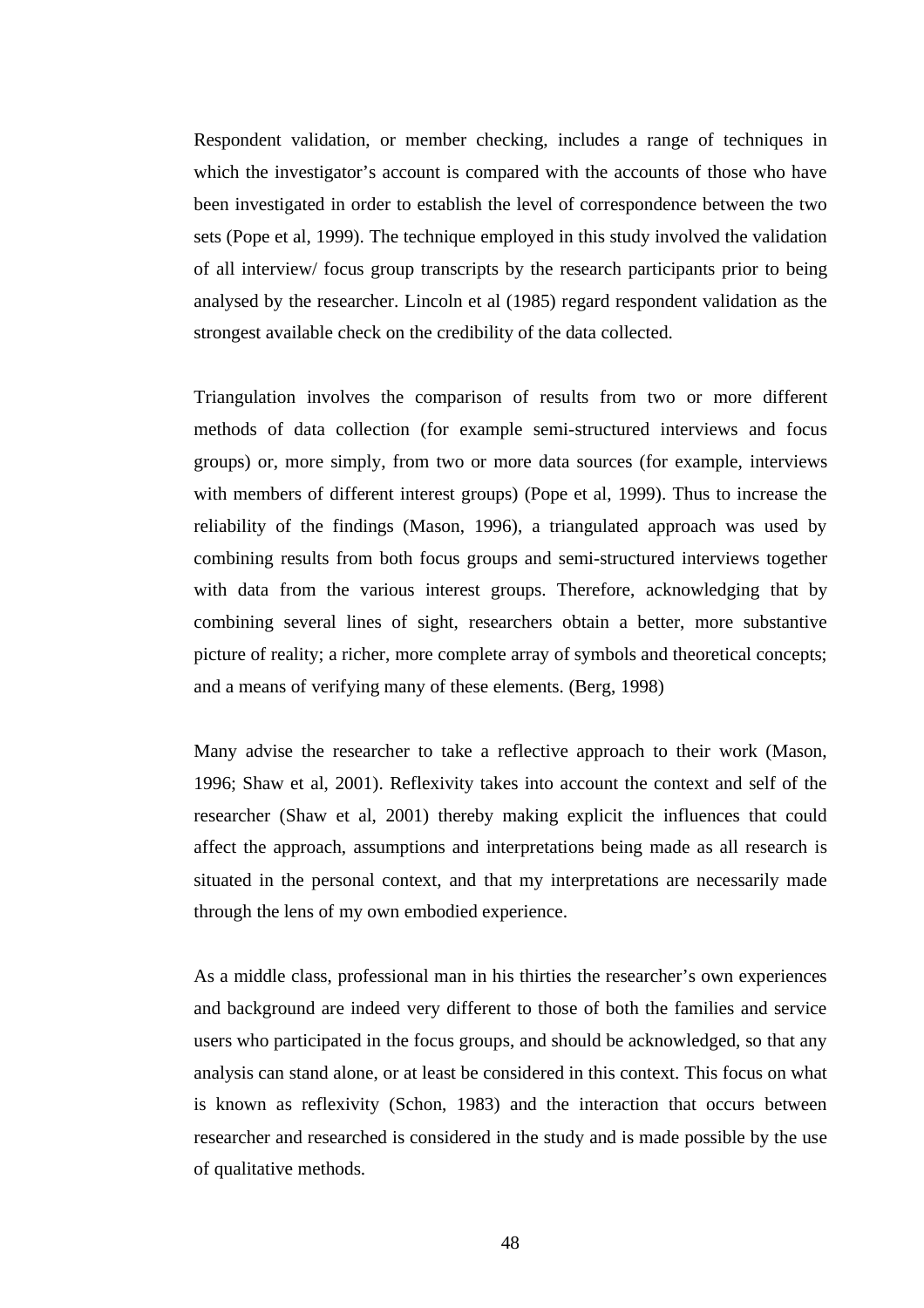The final technique for reducing bias in qualitative research is to ensure that the research design explicitly incorporates a wide range of different perspectives so that the view point of one group is never presented as if it represents the sole truth about any situation (Pope et al, 1999). Thus the perspectives of both service users and families as well as the views of service providers and researchers were considered in this research.

### **3.6 Limitations**

Qualitative research is sometimes considered not 'scientific' in the way that some quantitative research based on statistical sampling theory and formal methods of interviewing may claim to be. The previous section describes the various tools used by the researcher to improve the validity of the research.

The study is based on a reasonably small sample size which can make it difficult to generalise from the findings to other interest groups not considered in the research. Also the issue of proximity may have influenced the data obtained in the research, as the researcher was known to a number of the research participants. The use of an independent researcher may have gone some way in limiting the influence the researcher may have had.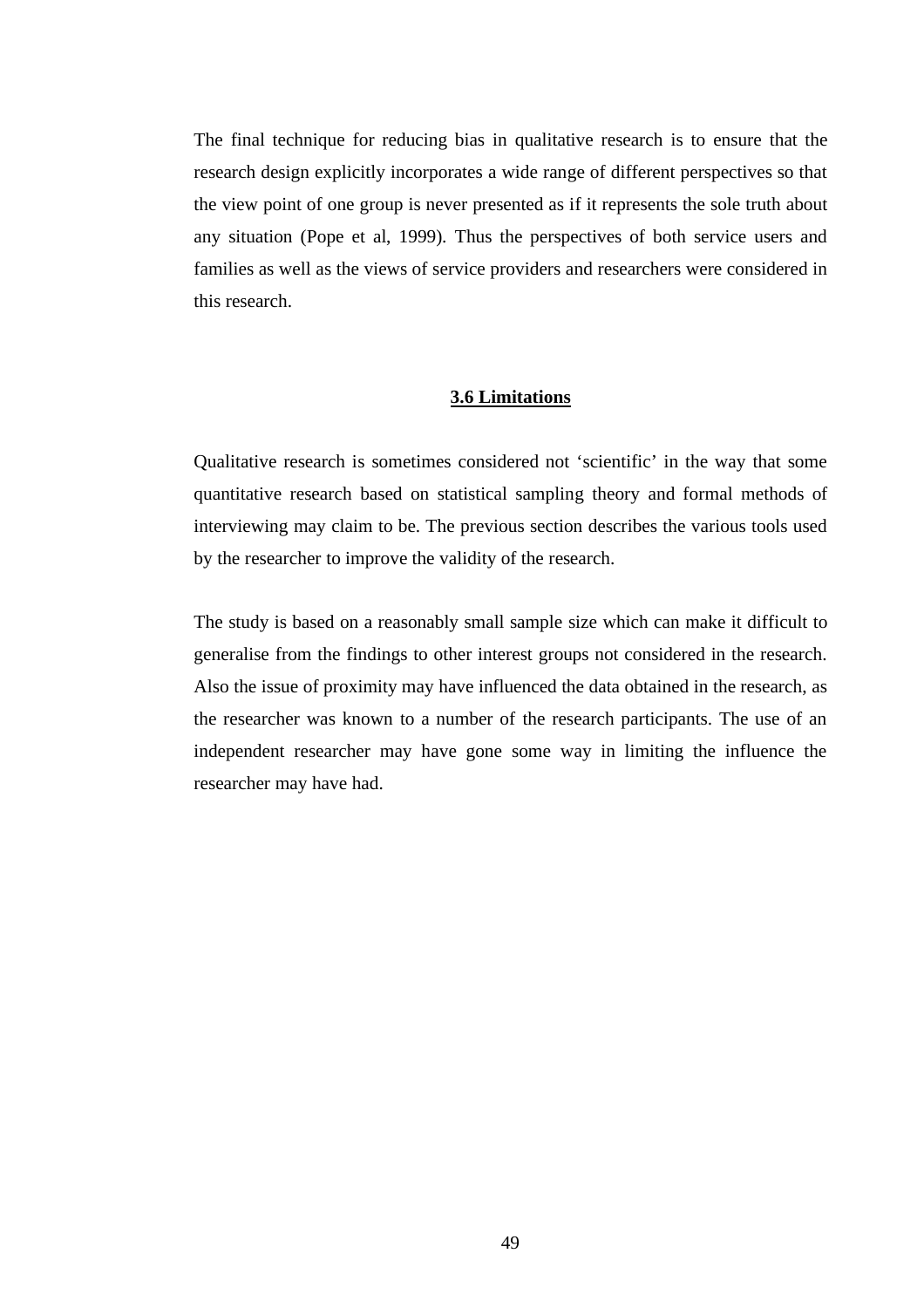#### **3.7 Research Ethics**

Great care must be taken in the protection of research participants when using qualitative methods. Most qualitative researchers are committed to abide by a set of guidelines of professional ethics (Agar 1980; American Anthropological Association 1990; Denzin et al, 1994). Three points are basic to these guidelines which were implemented when carrying out this study. First, the purpose of the research was made explicit to the subjects, in addition, people had the right to choose whether or not to participate. Second, the researcher was able to determine that no harm could come to the individual study subjects as a result of their participation in the research. Third, the researcher was able to ensure that the resulting research and publications could be used in such a way that they may bring harm to the participants as a group. Central to achieving these goals was the use of an informed consent form in which the guidelines of the research and the person's role in it were described (Appendix 4).

### **3.8 Summary**

The grounds for taking a qualitative approach in this study are considered and the methods employed are explained and their limitations indicated. The validity and quality of the study was discussed together with the various tools used. The ethical considerations when using qualitative methods were highlighted which included informed consent, confidentiality and protection from harm. Each is reflected on in relation to the study, along with the safeguards that were put in place to ensure that the appropriate standards were met. Finally the methodological approach taken to the analysis of the data is explained. In particular the role that the use of the software package, Nud\*ist 4, played in aiding this process.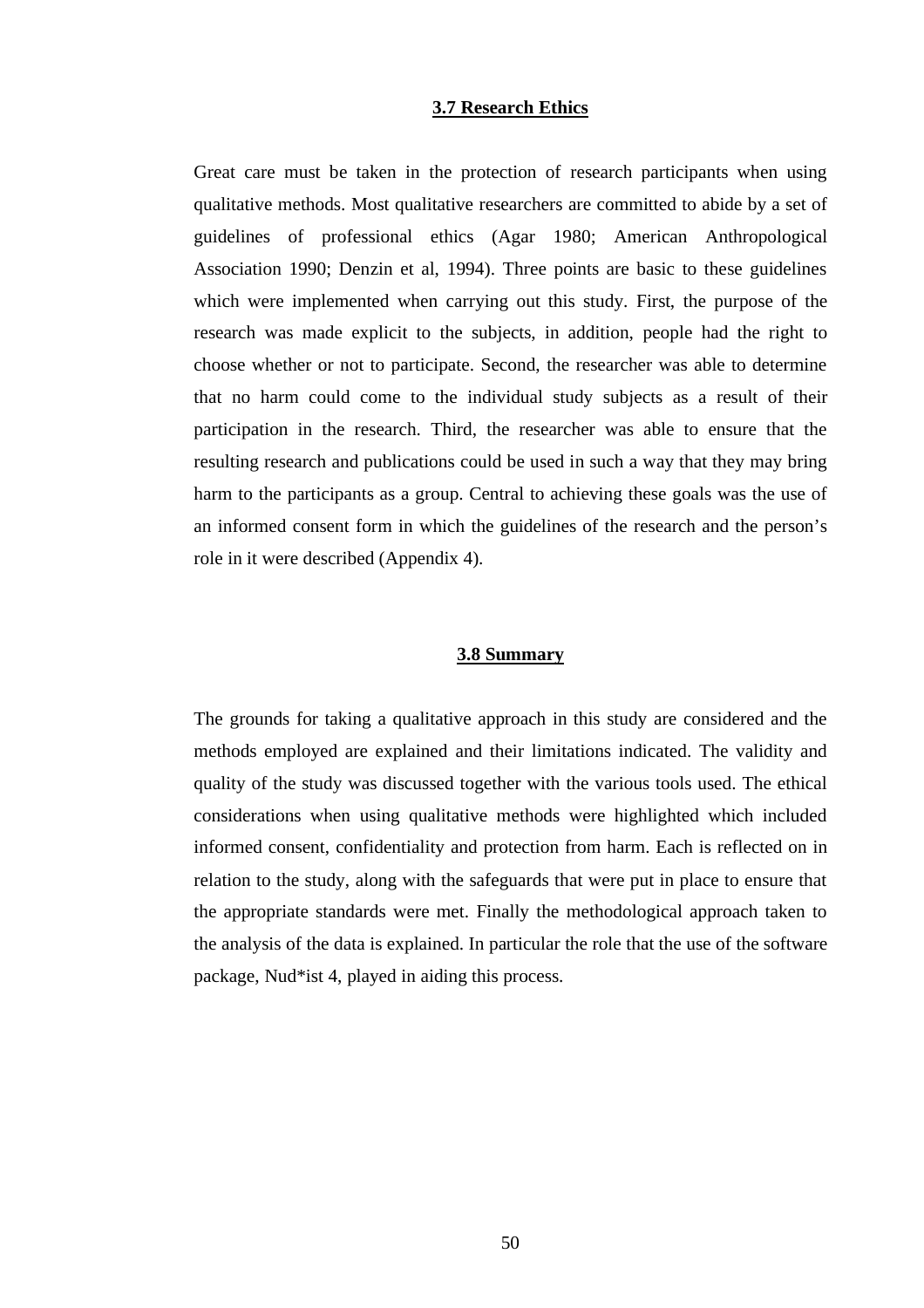### **CHAPTER FOUR**

### **DISCUSSION**

 $\overline{a}$ 

# **4.1 Introduction**

This chapter outlines the outcomes and main findings from both semi-structured interviews and focus groups. The findings have been combined with relevant literature to provide a foundation for the development of a community based detoxification team. The findings of the study are presented in seven parts reflecting key theme areas identified in the analysis. The first deals with detoxification and the need for lofexidine, the second with the components of a lofexidine detoxification programme, the third with infrastructural requirements, the fourth with matching patients to treatment, the fifth with adverse events, the sixth with rehabilitation and the seventh with effective treatment components.

### **4.2 Detoxification**

The literature review undertaken identified the high failure rate associated with detoxification. The interviews highlighted a number of conflicting views in relation to detoxification. Concern was raised by a number of interviewees in relation to the inappropriate use of detoxification as a treatment intervention with clients who are not ready for detoxification and the negative effect that this can have on the client. In essence, setting a client up to fail:

*'…you can instil in somebody a mindset of failure around detoxification if it's used inappropriately … I do have some difficulty with the idea of putting somebody on detox to be seen to be doing something for them when in your heart of hearts you know you're setting the person up to fail, and what that means to somebody's esteem, and what that means to somebody being able to eventually achieve abstinence, if they've done three or four detox's and they haven't been successful'. EK*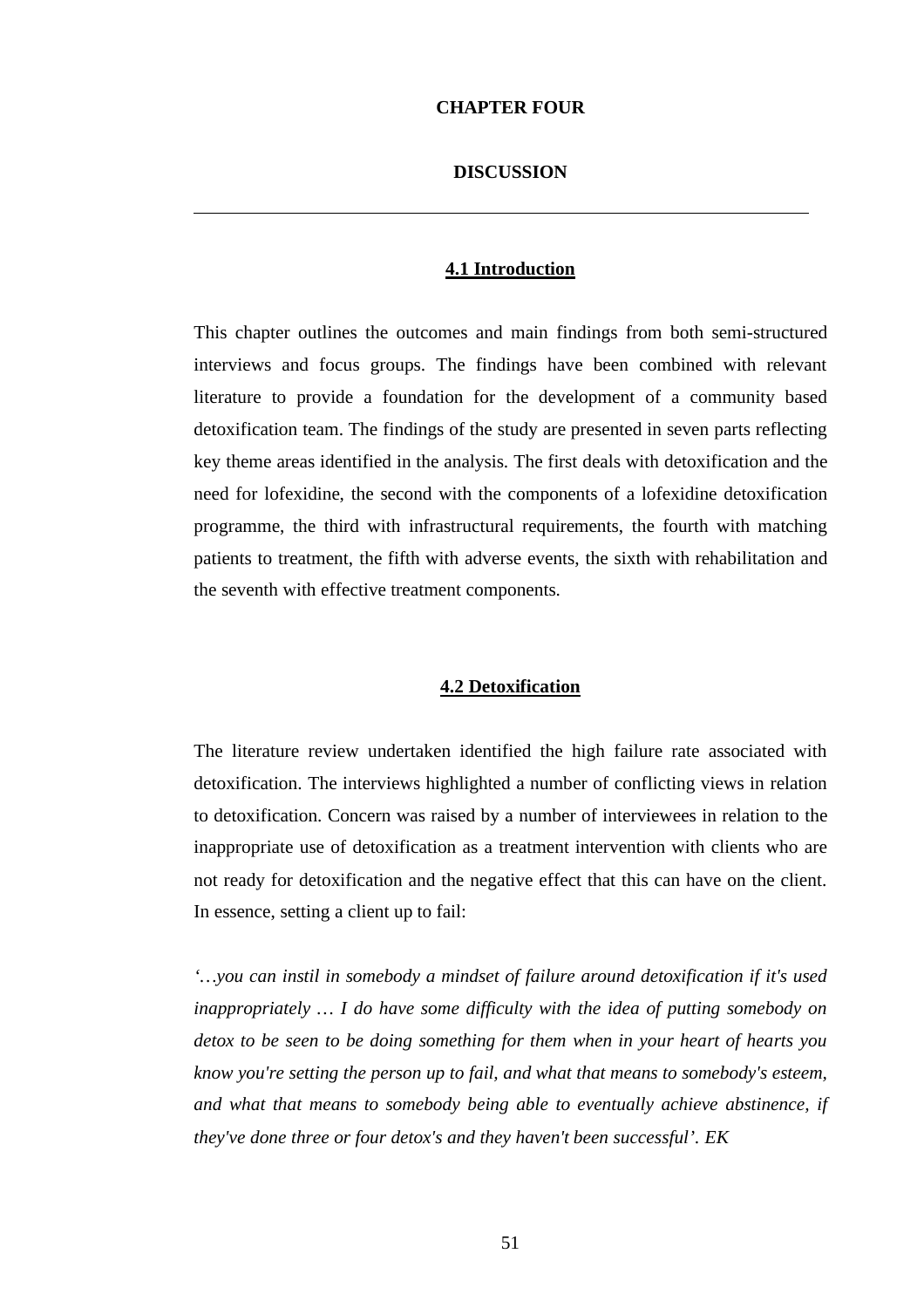Another issue which was highlighted regarding detoxification referred to the nature of addiction and the fact that people are looking for a quick fix solution to the issue that may not be the most appropriate response.

*'…responses in addiction often mirror addictive behaviour in that people need a quick fix solution to their problem as they need a quick fix by buying heroin when they're strung out, the problem has to be dealt with, has to be sorted out now and while they're obviously very motivated now, now is the time to do it and the reality is that it may not be the time and you're setting someone up to fail…I think that can be quite devastating in some cases'. EK* 

Others identified that although the detoxification may not be successful, the client has had the opportunity to enter a treatment process which has facilitated the establishment of contacts with service providers which are necessary for long term success. This view was reflected by one interviewee when they commented that:

*'…the contact that's been made between you and them is invaluable, in that we can address the individual, we've engaged the family, we've engaged parents, and for those who are not successful we can access further supports'. SMD* 

# **4.2.1 Need for Lofexidine Detoxification**

A number of general views identified by the interviewees, which is reflected in the literature, demonstrate the need for lofexidine detoxification. These views provide an insight into interviewees' perceptions of lofexidine and the need for the provision of alternative treatment options to drug misusers. Both service users and families identified the need for more choice in respect of the treatment options available.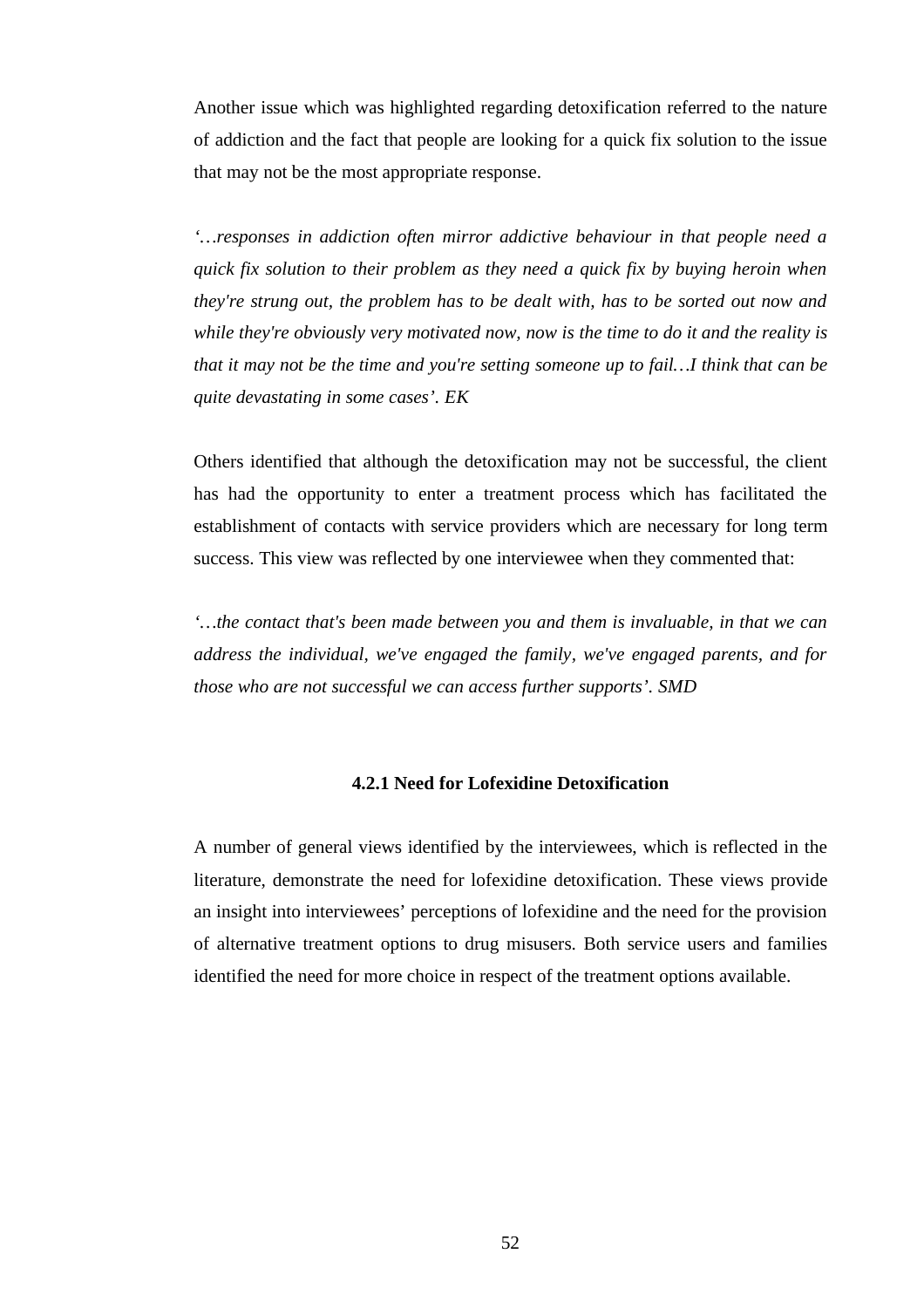One service user stated:

*'…I just think that's important that people have choices and families have choices and everybody has choices because while it may not resolve the issue of drug use at least it's giving people more choice'. Focus Group – Service Users* 

Those interviewed also referred to the perceived dangers associated with methadone, such as the risk of fatal respiratory depression in overdose, because of its full agonist properties and the risk of diversion of take-away doses (Mattick et al, 1998). These dangers were especially highlighted by families:

'… *a lot of people have difficulties around methadone, you can understand why, because there's the resale value, methadone is another drug, you can die from overdose on methadone, if you take it with alcohol, all that kind of stuff so I think there's a community there that is quite open to looking at this as an alternative to methadone'. Focus Group - Families* 

These views were supported by a number of service providers:

*'…why not offer alternatives that aren't opiate based, that aren't addictive, that can't be resold on the street'. DR* 

Service providers also identified the fact that lofexidine provides another type of intervention that can be provided to their clients.

*'It helps me when I work; it enhances my work, gives me another tool in my toolbox, because I only had methadone or nothing. Now I have methadone or lofexidine'. SMD*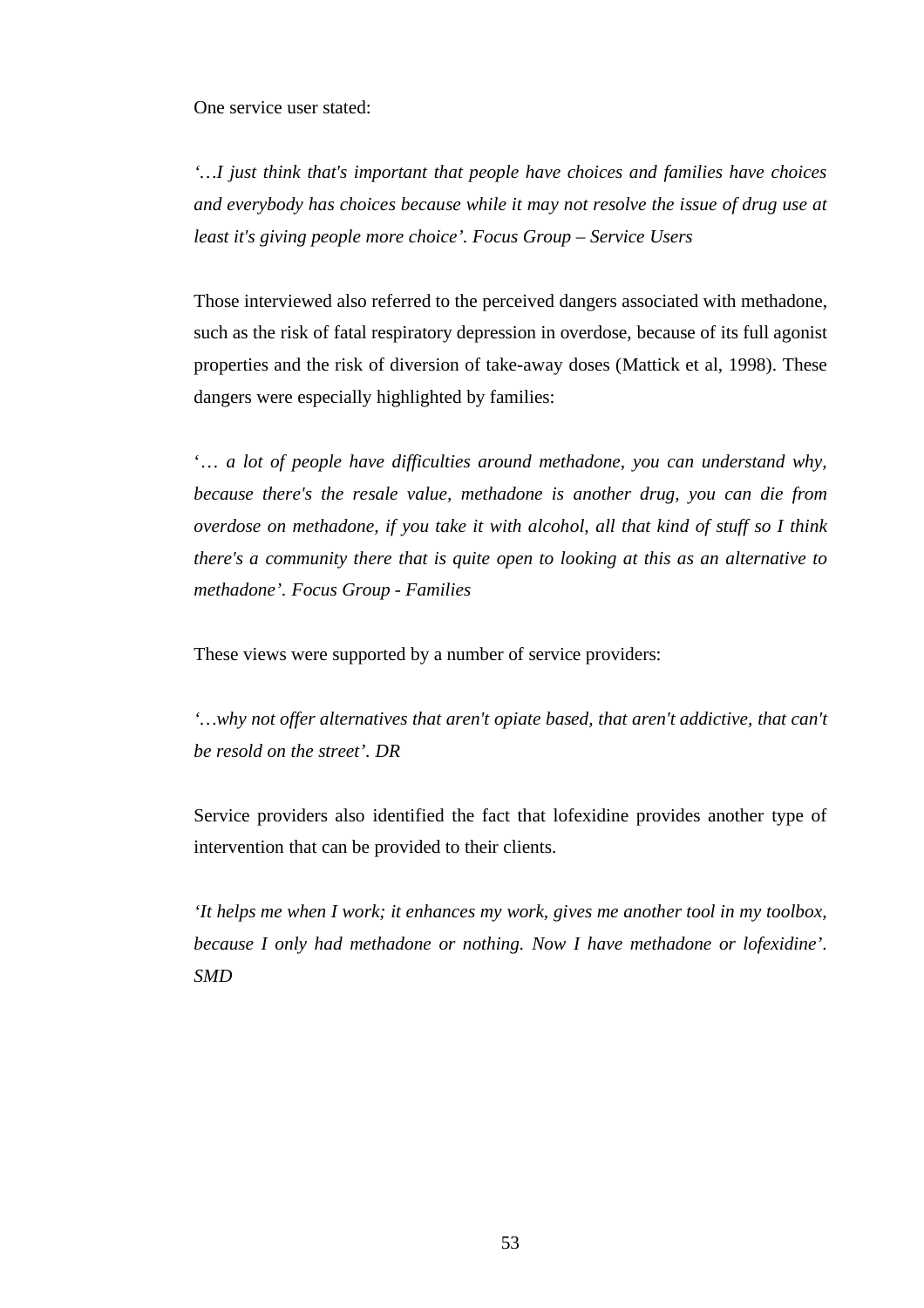#### **4.2.2 Methadone versus Lofexidine**

No significant difference in efficacy was detected for a treatment regime based on the  $\alpha$ 2 adrenergic agonist lofexidine, and those based on reducing doses of methadone, for the management of withdrawal from heroin or methadone. (Gowing et al, 2004) Participants stay in treatment longer with methadone regimes, have similar or slightly higher rates of completion of withdrawal and experience less adverse effects. Service providers were asked to comment on the challenges that may arise in terms of managing the client for a lofexidine detoxification as opposed to a methadone detoxification. The main issue identified related to the length of treatment, interviewees had conflicting views in this issue. One interviewee stated:

*'…methadone would be probably more structured, there's a specific time that you have set out for methadone, the reductions are set out, every body knows what they're doing and their role within it in terms of a professional, the individual patient knows from the outset what's going to happen over the next ten weeks or twelve weeks and they have a clear idea of what they're getting in terms of input. Sometimes with Lofexidine because you're dealing with a much shorter time you have to get things moving a little bit more quickly and sort of address things a little bit more quickly than you would perhaps given the time structure of methadone detox'. EK* 

#### Another stated that:

*'…a methadone detox is more challenging because it's longer…it's a very long, drawn-out process, and in the meantime too many distractions, too many life situations can happen, there's many risks involved. Whereas with Lofexidine it's a ten day detox so if I have my ten days organised, after ten days I have my rehab organised. Now all I need for the rehab is clean urine, an opiate free urine. I can have that in ten days, and then I can have them go in to rehab'. SMD*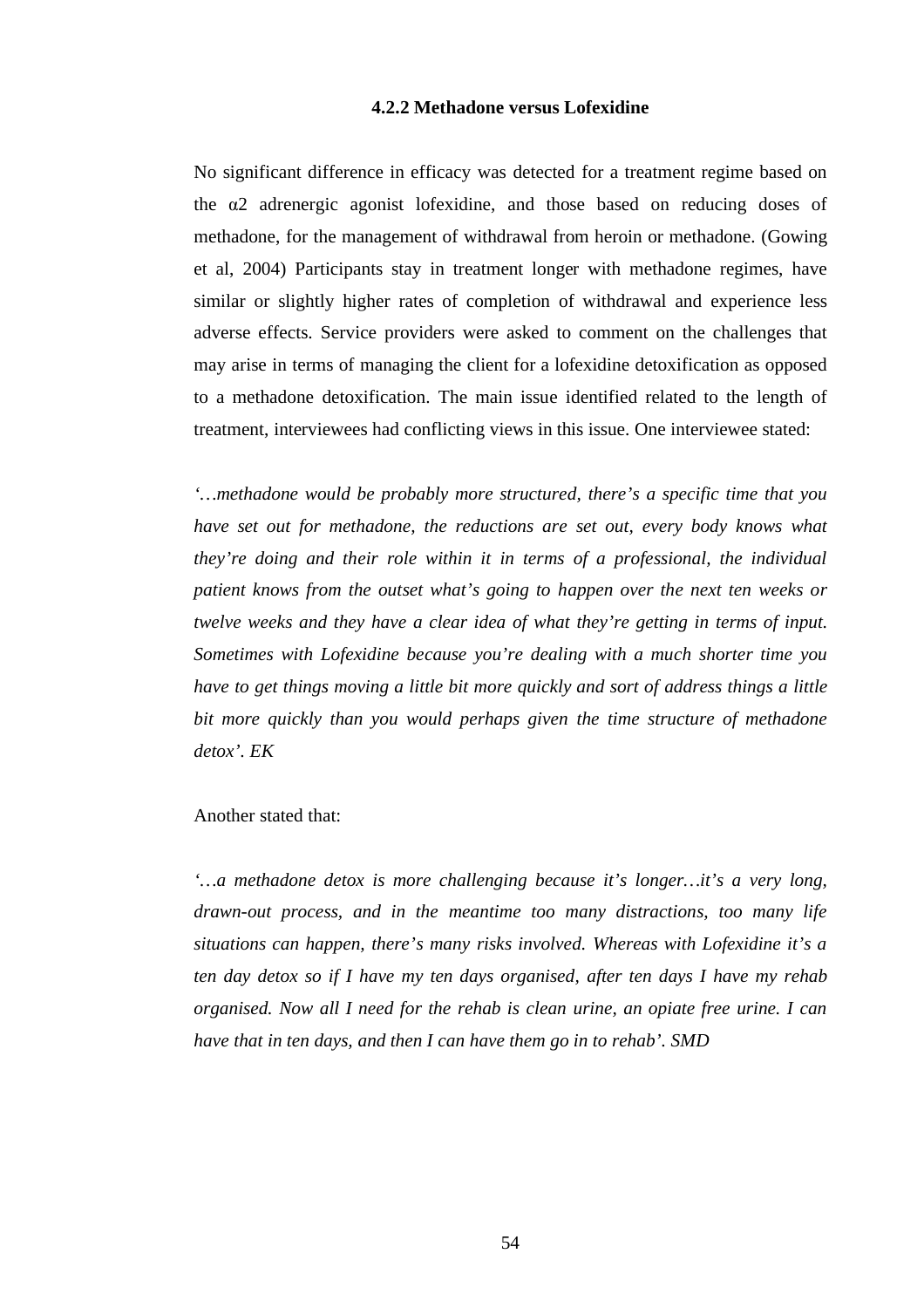### **4.3 Programme Components**

A number of protocols have been developed for lofexidine detoxification. All service providers that participated in this study were adhering to a 10-day regime using 0.2mg lofexidine tablets. Appendix 5 provides the recommended protocol for a 10-day lofexidine detoxification. Figure 2, shown on the next page, surmises the key programme components identified by the key informants for the 10-day regime.

Blood pressure and pulse are checked daily for at least the first 5 days, and clients attended daily at the dispensary during the process. Nursing and counselling staff were responsible for brief initial assessments, urinalysis and physiological monitoring.

Patients are discouraged from working and driving for the 10-day period:

*'…it's very difficult on them from a physical point of view cause they're trying to work against the grain and then emotionally, everything else that goes with withdrawing, I would be suggesting that those two weeks are taken off'. AD*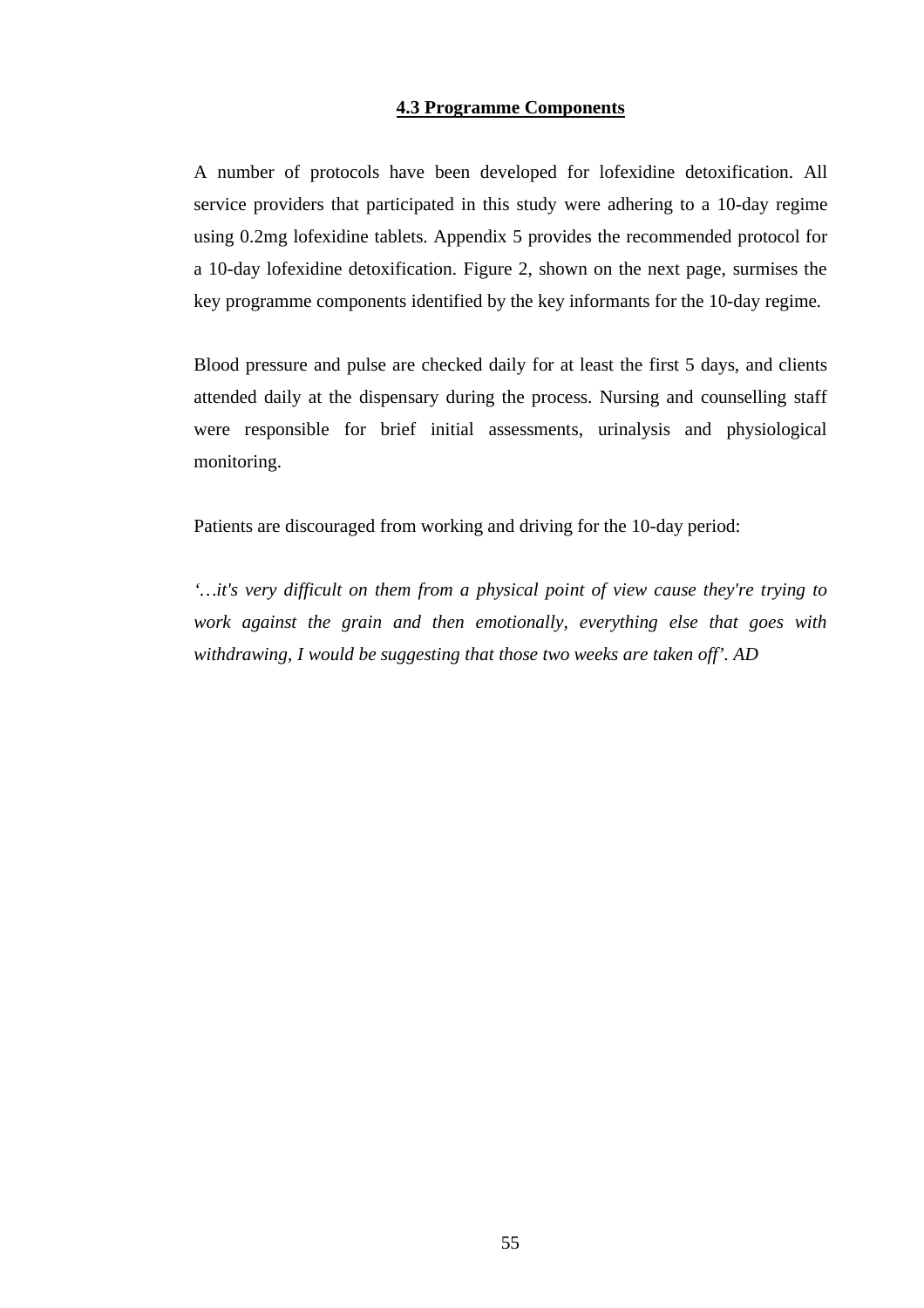

**Figure 2: Components of a 10 – Day Lofexidine Detoxification Regime**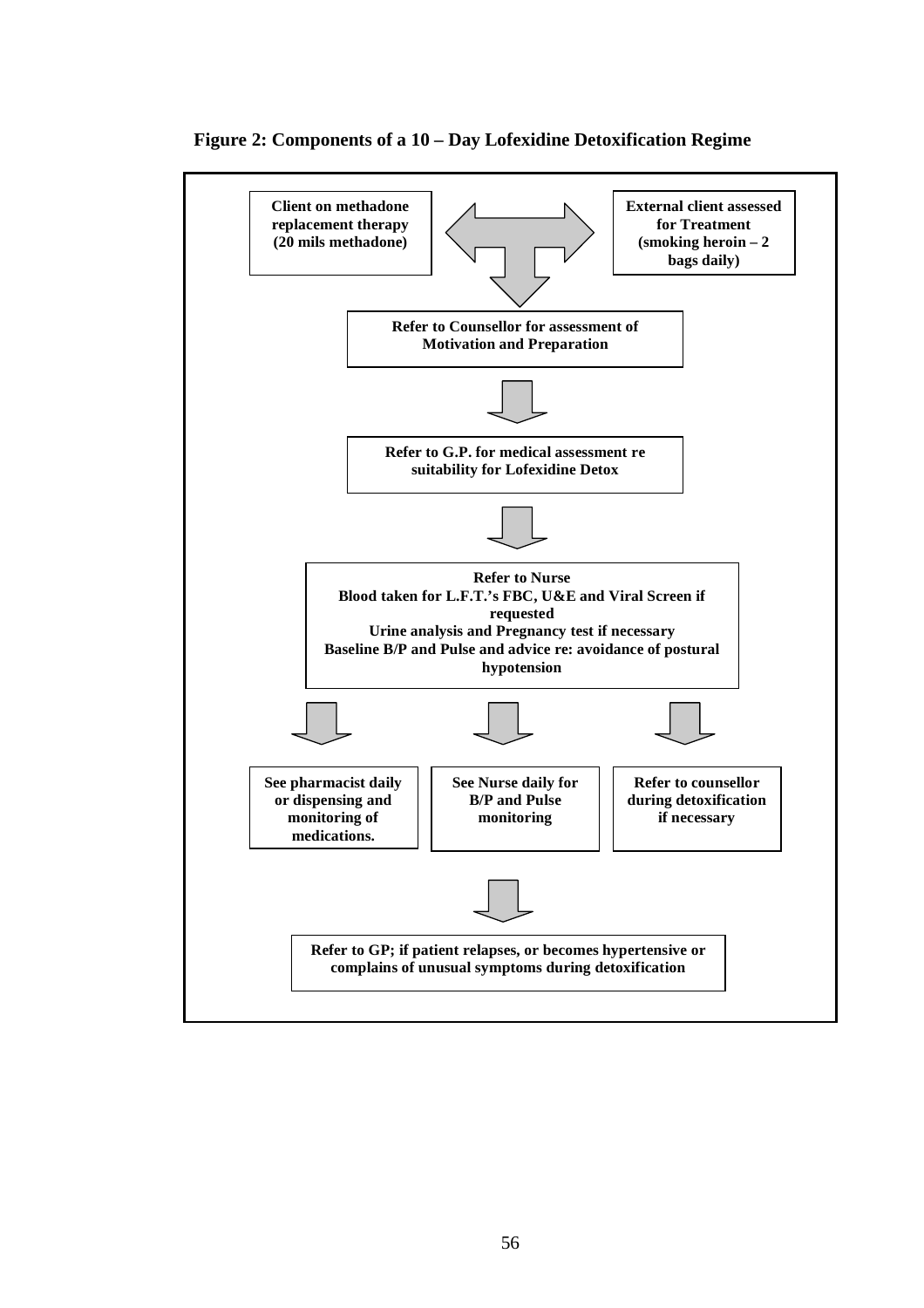All patients had open access to nursing, pharmacy, counselling or general practitioner if required. The general view of all service providers in relation to the components of the programme can be summarised as follows:

*'…it's very simple really in that the most important part I think is the link in and being assessed. Usually either the nurses or the counsellors assess them and if they feel they might be suitable for a Lofexidine they bring it up at the waiting list meeting'. AD* 

If it is felt that the patient is suitable for the lofexidine programme a medical assessment is carried out by a General Practitioner, and if the client is deemed suitable for a lofexidine detoxification they are initiated on the programme.

*'….they usually give three urines and start at the beginning of the week on a Monday because some people are much more sensitive to the hypotensive effect of lofexidine so if they're going to have some kind of a reaction, it would usually be by the third day. So they start off on a Monday on the lowest dose and build up to the highest dose of the tablets to day five and then from day five to day ten you gradually come down. And if they happen to be on methadone then you will gradually bring down the methadone so that by day five when you're on the maximum dose of tablets, you're off the methadone as well'. AD* 

### **4.3.1 Treatment Duration**

The short duration of lofexidine detoxification was identified by a number of interviewees as being advantageous. One interviewee suggested:

*'...the detox doesn't last as long as say three months when it's a methadone detox or a six week detoxification from methadone and in some ways we can fast track them into residential if they're willing'. SMD* 

While another stated: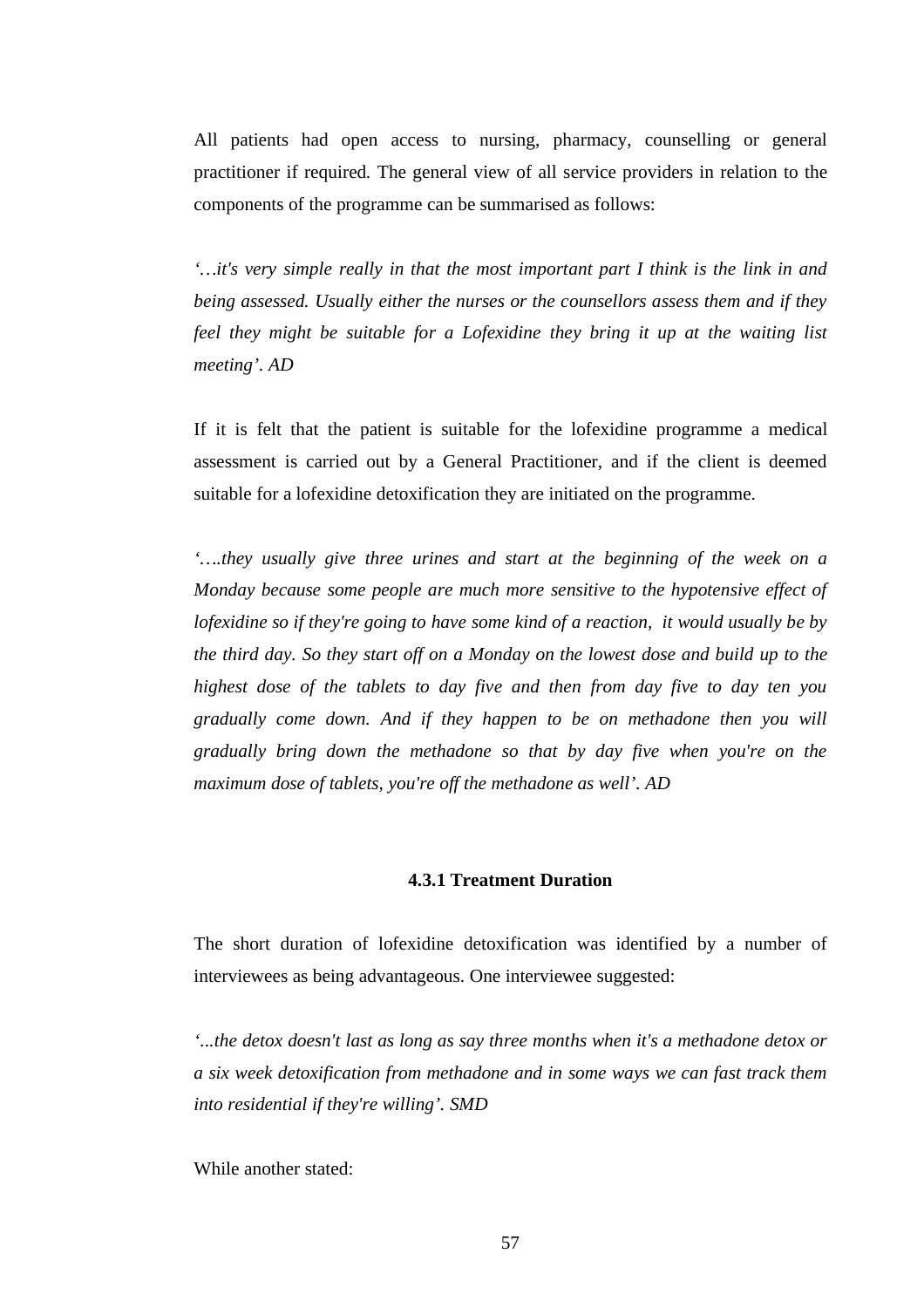*'…you can see something happening fairly quickly whereas with the methadone it does take longer...you get a chance to plan to make some strategies for the future, goals for the future'. EP* 

# **4.3.2 Ancillary Treatments**

Lofexidine does not appear to eliminate withdrawal symptoms completely (especially insomnia and lethargy) and ancillary treatments are unusually necessary. This was made clear when one service provider stated:

*'…they're written up for other drugs that they might need, say for any tummy cramps, aches and pains and they do have difficulties with sleeping so I usually would prescribe something which is non-addictive, so you're looking after all the side effects as well that they may get'. AD*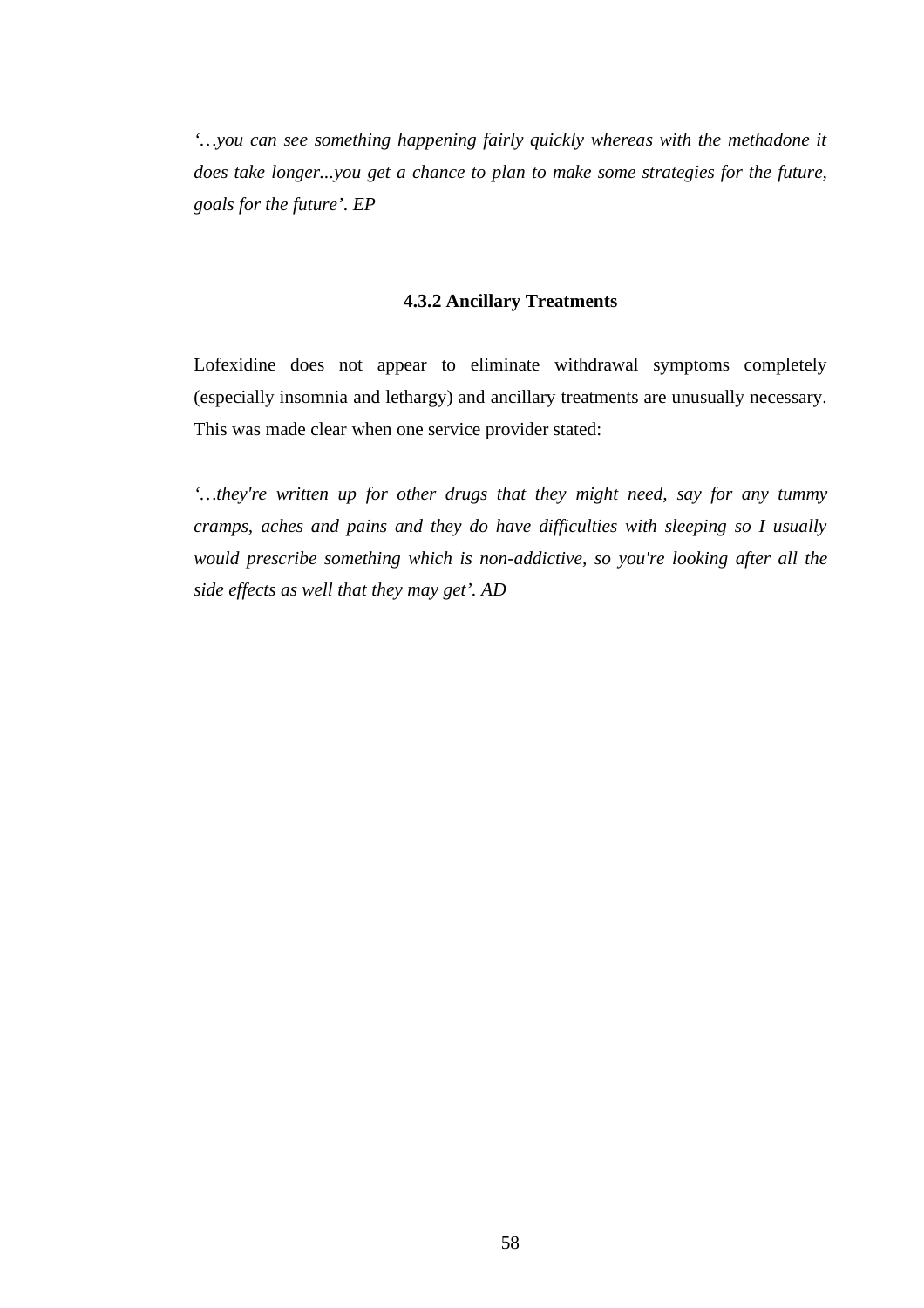### **4.4 Infrastructural Requirements**

Reports from usage in clinical practice suggest that managed withdrawal using lofexidine requires the close involvement of all members of the drug treatment team with the patient during treatment. The need for a skilled multi-disciplinary team was identified by all those interviewed:

*'…as with all of the treatments in terms of withdrawal, you need huge input from your team on a daily basis, so you need the drug support workers, you need the doctors to see them, nurses, the community, they need to be minded very carefully'. MT* 

All interviewees identified that the team should include, a general practitioner, nurse and counsellor. This is supported by the literature, Carroll et al (2001) identified that the minimum infrastructural requirements for lofexidine detoxification are a willing prescriber, an interested pharmacist, and a clinically satisfactory means of monitoring blood pressure.

*'…your counselor, it's so important, you would need a GP obviously, that there*  would be experience and you would probably need a nurse as well. Then there *probably will be project workers or outreach workers that are involved in the family set up that would have input on a daily basis, would know the social set up and what supports they have and that'. AD* 

Carroll et al (2001) went on to state that as in most other addiction treatments, the presence of an experienced counsellor improved both immediate and log term outcome. This view was reflected by all those interviewed:

*'…part and parcel of them being in treatment for Lofexidine is that they link in with their counsellor and that's part and parcel of it'. AD*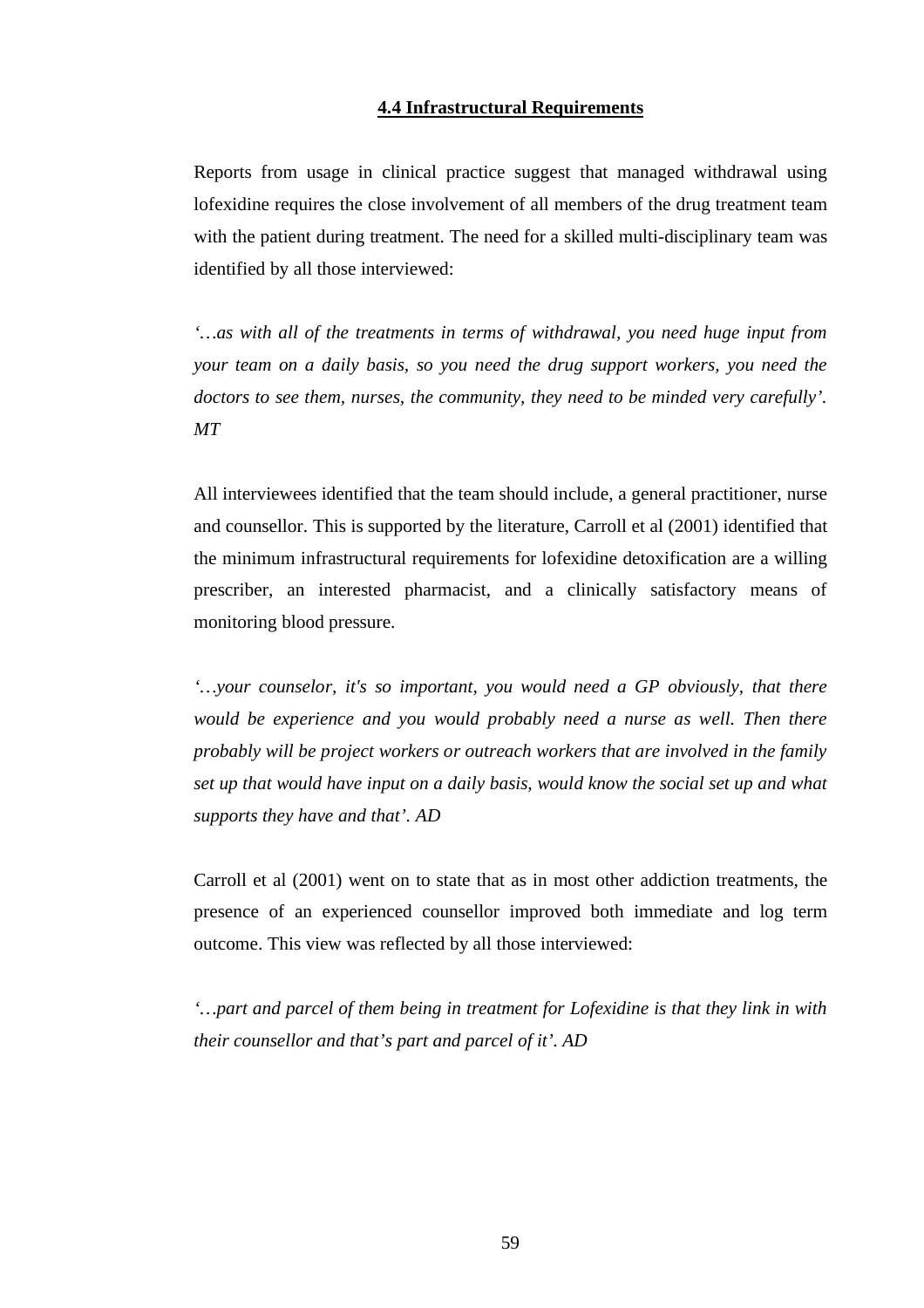Another interviewee stated:

*'…I think if you have counselling built in as part of a program, not issue based counselling, but just counselling that will support somebody through the process and reaffirm their commitment, and reaffirm their motivation, and allow them to talk about how they feel about the process they're going through'. DR* 

The nurse was identified by all interviewees as having the key role in providing a lofexidine detoxification as they see the patients on a daily basis. One stated:

*'…a nurse would have a good inside understanding of the process of addiction, would have worked with an addiction therapist, know the issues which arise, is able to see the warning signals which people give off before they fail, before they relapse or drop out and to be able to engage with that person, work with that person and link that person into the appropriate individuals, be that the doctor, the counsellor or some form of rehabilitation support'. EK* 

While another commented:

*'…I would see the nurse's role as being very much supportive and networking in with the other key parts of the team, the doctor, the pharmacist, or a counsellor'. MH*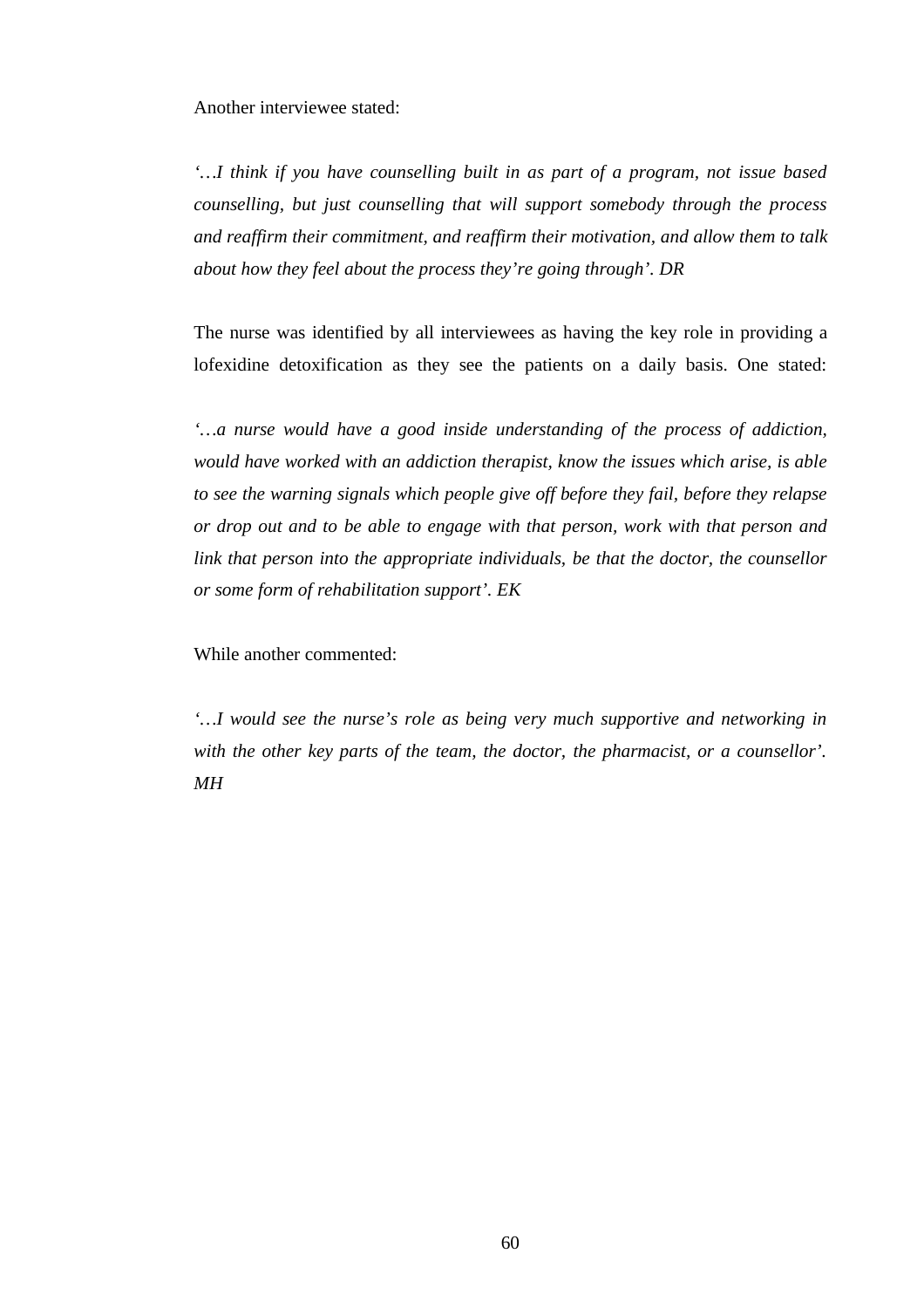### **4.5 Matching Patients to Treatment**

There have been a substantial number of research studies that have attempted to "match" particular "kinds" of patient with specific types, modalities or settings of treatment. The approach to patient-treatment "matching" that has received the greatest attention from substance abuse treatment researchers involves attempting to identify the characteristics of individual patients that predict the best response to different forms of addiction treatments. In general, the majority of these "patient-totreatment" matching studies have not shown robust or generalizable findings (Gastfriend et al, 1997). Those interviewed identified the need to pick participants very carefully for lofexidine detoxification.

*'…you pick your candidate very carefully for detox and it's not going to beneficial for everybody; but in the ones that it is beneficial, and you get them off and that's fine. They get a chance to get back into society very quickly'. MT* 

Another approach to matching has been to assess the nature and severity of patients' problems at intake and then to "match" the specific and necessary services to the particular problems presented at the assessment. This has been called "problem-toservice" matching. One study (McLellan, 1997) suggest that matching treatment services to adjunctive problems can improve outcomes in key areas and may also be cost-effective as they reduce the need for subsequent treatment due to relapse. This view was reflected in by the majority of those interviewed. The following quote surmises the general view held by those interviewed in relation to those patients who would benefit most from a lofexidine detoxification:

*'…I think in my experience and looking at the literature who benefits most would be individuals who have a relatively short history of opiate misuse, individuals who would not have been on methadone previously for detoxification, individuals who would have good psycho-social support, ideally living at home with family back up and support in that regard. They wouldn't be injectors, which would be another thing. So it's the younger, more social smokers of heroin who would benefit most'. EK*

# **4.6 Adverse Effects**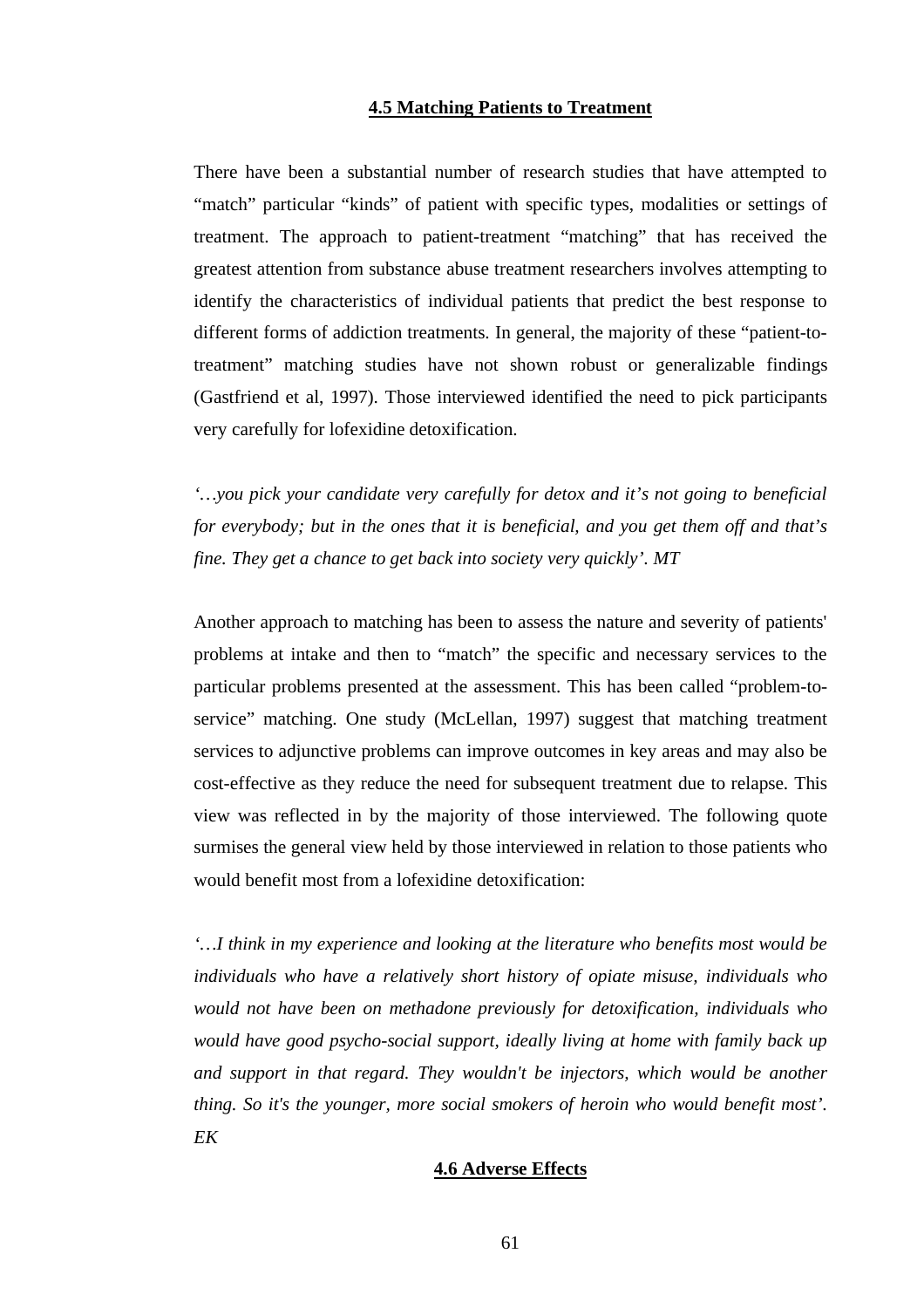The literature identifies that the main adverse effects experienced by patients when using lofexidine include hypotension, dizziness, drowsiness, lethargy, nausea, dry mouth and vomiting (Gowing et al, 2004; Arkhurst, 19999; Arkhurst, 2000; Sheridan et al, 1999). Hypotensive effects associated with  $\alpha$ 2 adrenergic treatment occurred much more frequently in the studies than did cessation of treatment because of adverse effects. This suggests that hypotension can be adequately managed by withholding doses and reducing the dose of medication according to blood pressure changes (Goweing et al, 2004). Hypotension was referred to be all service providers, one interviewee stated:

*'…hypotension is an issue, although it does not appear to be a major problem in practise, you are looking out for it, you are aware of it, you either reduce the dose or you miss the next dose because you'll be dosing them a few times a day'. MT* 

All those interviewed identified that adverse effects can occur, but that the intensity or regularity in which it occurs depends on the individual patient.

*'…there's no great adverse effect in relation to the drug itself, I've never heard of people coming in, a couple of times maybe, they might have head aches or that but there's no great adverse effects of the drug itself. No one has really come and given out that Lofexidine is this, that and the other, and whoever does it's normally not the Lofexidine at all, it's something, a whole different issue'. MH* 

The main adverse effect identified by both the service users and service providers was that of a reduction in energy levels.

*'...Now the biggest problems - and I try and prepare them for it - is that they will be very draggy. They won't have huge energy levels, but they won't be sick - they just will not have huge energy'. SMD* 

Service users had conflicting views on the adverse effects experienced, one service user commented that: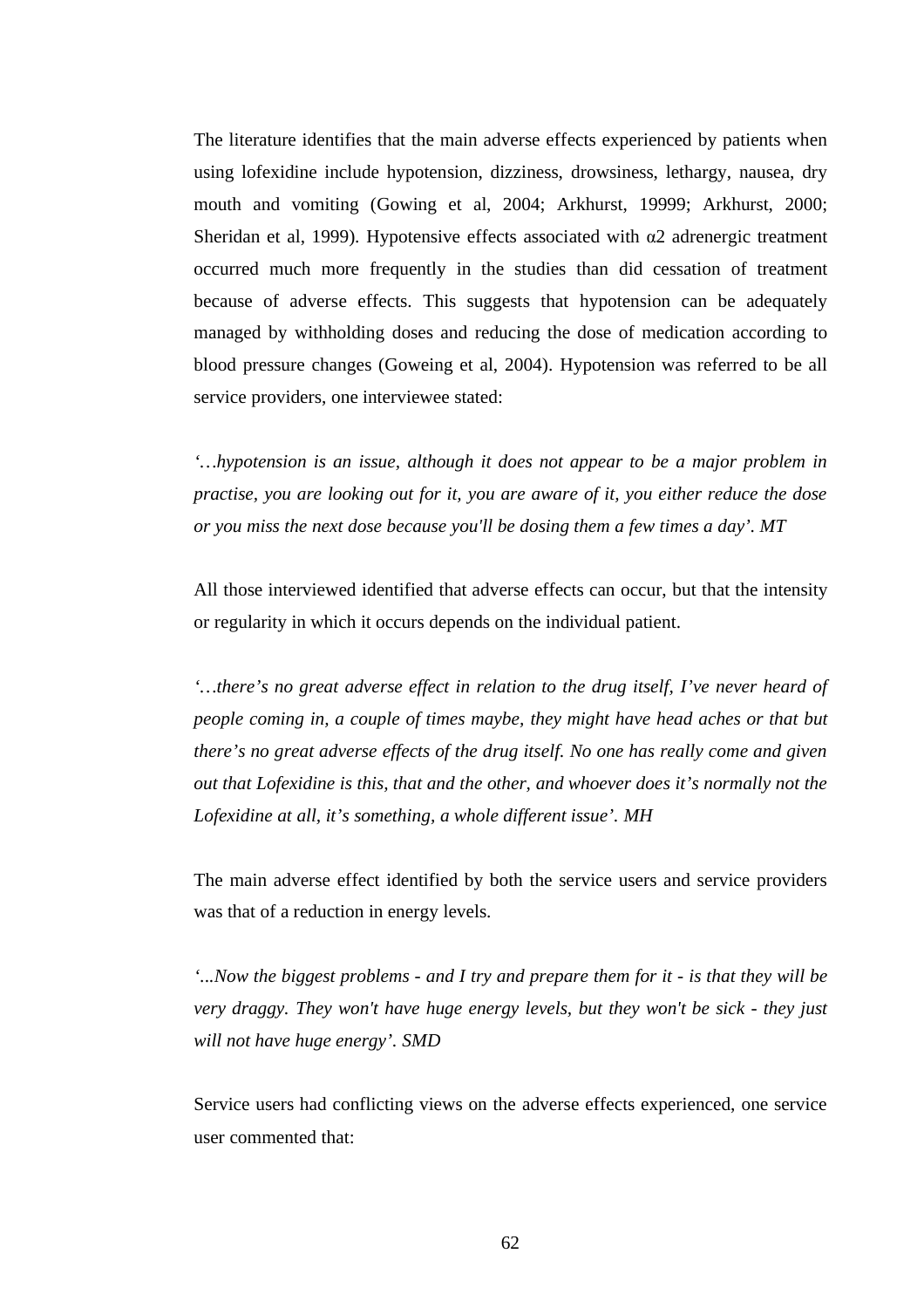*'It takes your energy away, that's exactly what it does, it drains you'. Focus Group – Service Users* 

While, another stated:

*'It didn't hit me at all what you are saying, not at all, I did see other people and they were like that on it, I was running around, it took the edge off and that's all I wanted, that's all I expected'. Focus Group –Service Users* 

It was identified that the multidisciplinary team, particularly the nurse and the counsellor, play an important role in reassuring patients, when they experience adverse effects.

*'And it's to reassure for confidence, for a nurse or a counsellor to reassure the person that this is normal. But what I always say to them is - okay, so you're draggy, can you live with that? Yeah they can. It's not a big problem. It's only going to last for ten days. They're not going to be like this in ten days time actually. They're going through the worst of it now, can you manage it? Yeah I can. Are you in pain? No I'm not in pain, it's uncomfortable. Okay, is that bit of discomfort worth being clean for, going through a rehab for? Yeah, it is. That sort of motivation, just to win them through, that they can do it'. SMD*

Another interviewee stated:

*'…Yeah, the main difficulties were psychological and mood swings and disorientation, I think that's why the counseling was so important because it actually helped people to understand that they weren't going crazy, that what they were experiencing was actually a medical if you like reaction and it was something that would pass in time'. DR* 

# **4.7 Rehabilitation/ Relapse Prevention**

Rehabilitation or relapse prevention is appropriate for patients who are no longer experiencing the acute physiological or emotional effects of recent substance abuse.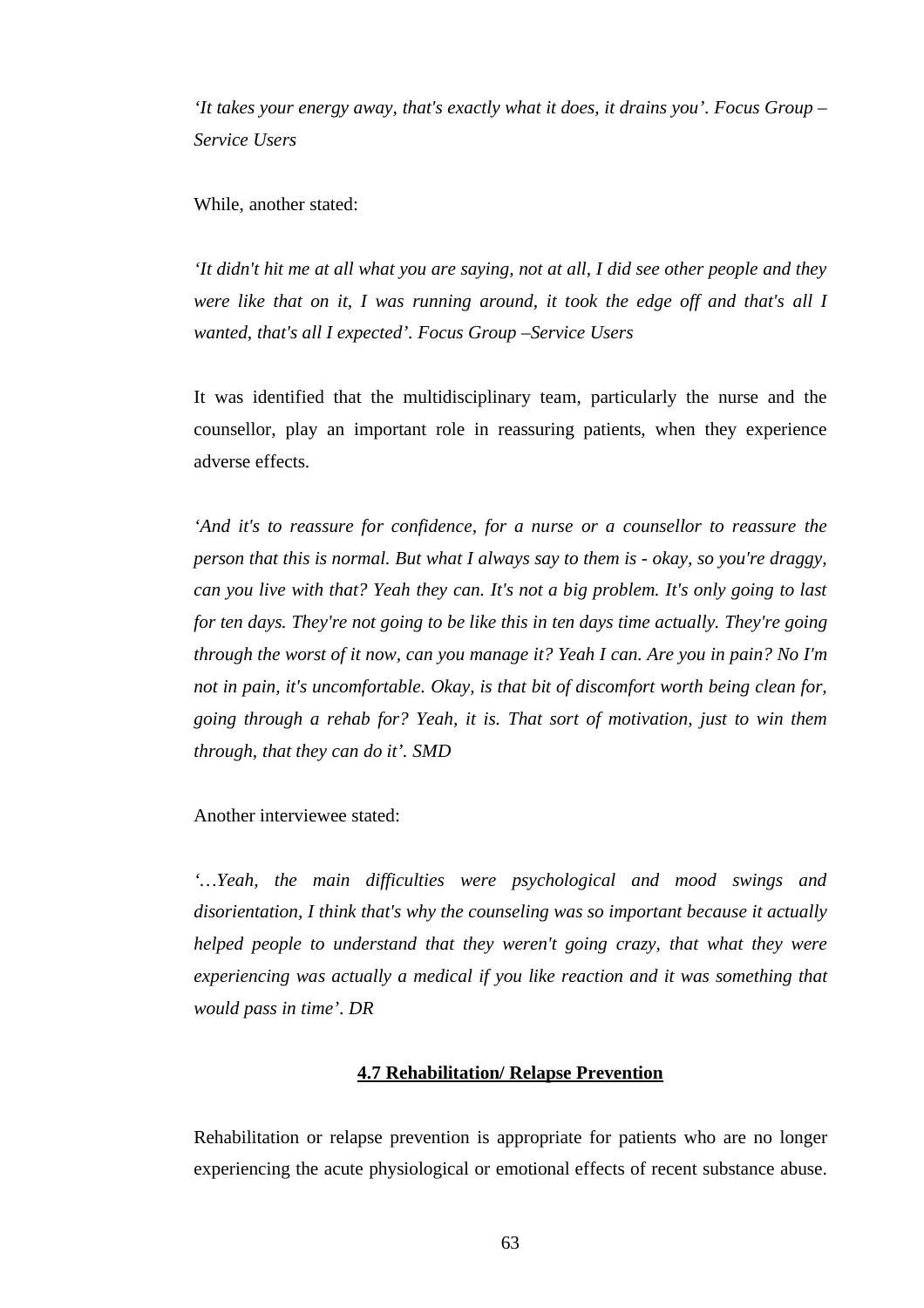Goals of this phase of treatment are to prevent a return to active substance abuse, to assist the patient in developing control over urges to abuse drugs and to assist the patient in regaining or attaining improved personal health and social functioning.

Withdrawal symptoms, particularly drug craving, may continue to be experienced for weeks, and even months after detoxification, and the period of recovery from dependence is typically lengthy and influenced by a range of factors, both social and treatment related. If used as a treatment entity in its own right, detoxification is associated with a high rate of relapse once the 'withdrawal' period is completed (Mattick et al, 1996). The types of intervention ordered following the acute phase of withdrawal to promote recovery and prevent relapse are substantially different to those offered in the management of withdrawal and may include psychological and lifestyle counselling, support groups and pharmacological and medical treatment (Gowing et al, 2003). All of those interviewed including service users and family members agreed that it was important that lofexidine was part of an integrated care plan for the drug misuser. The views of all interviewees are adequately represented by the following statements:

*'...I think if it's part of the bigger care plan, whether that care plan would be going back to training or whether it's going back to full time employment, once it's not just the case of doing detox for the sake of detox'. Focus Group - Families* 

*'You definitely need something to link up to after a detox, a counselor or a key worker someone to just straighten out your head to get a course or something cause you're just going home and sitting around'. Focus Group – Service Users*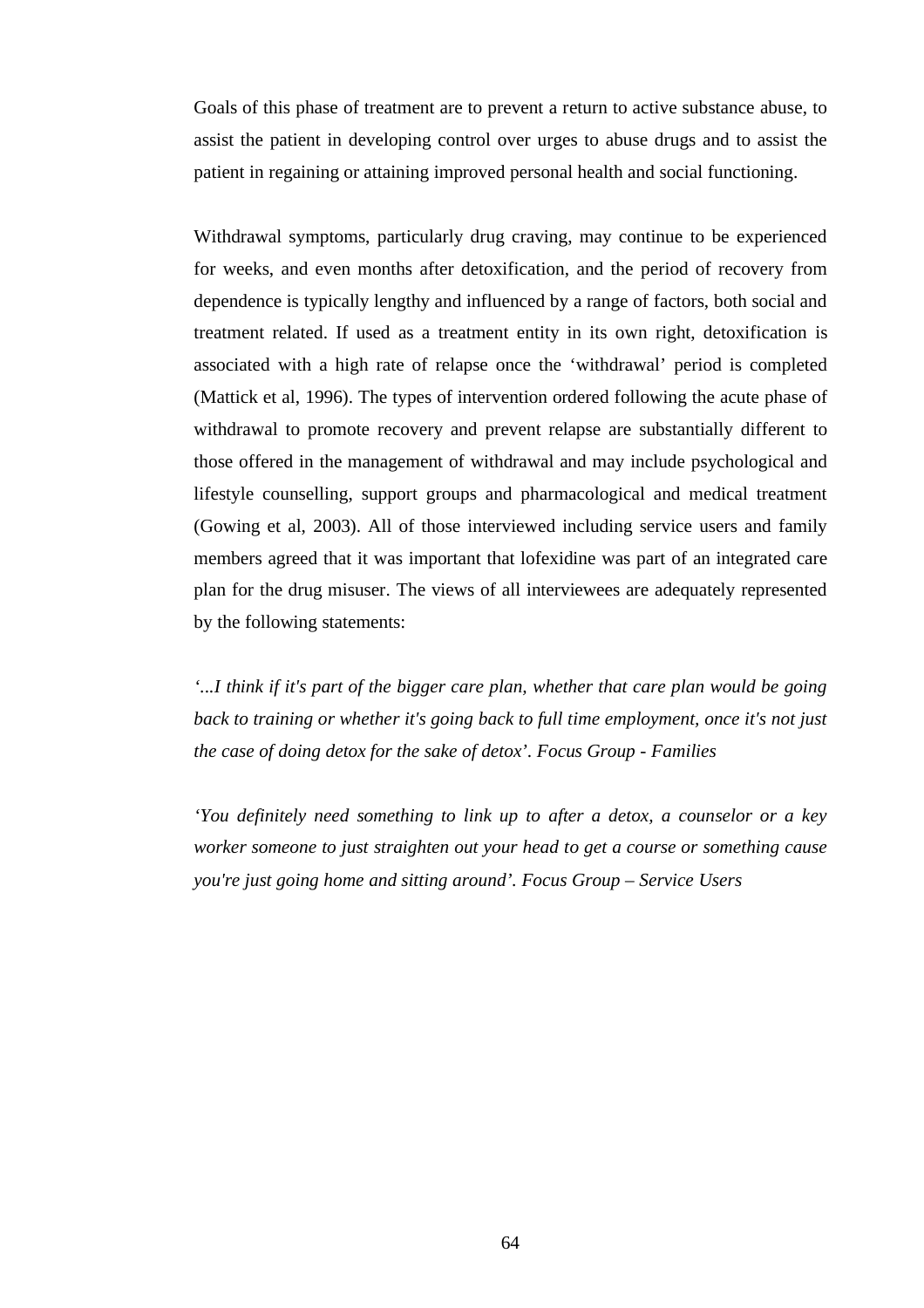Residential rehabilitation programmes were identified as an important option available to drug misusers who have completed a lofexidine detoxification, one counsellor described residential rehabilitation as:

 *'…if a boxer is going into a fight, he goes away and trains and shadow boxes to prepare himself for the big fight. So that's how I look at this. This is shadow boxing; this is imitation, what it's going to be like when you come back here. Give them three month's rehearsal time to build themselves up, they're getting used to the habit of not having a habit, if you like'. SMD* 

Naltrexone<sup>7</sup>, an opioid antagonist, was identified in both the literature and by those interviewed as an important Pharmacological intervention available to those who have completed a lofexidine detoxification. Those interviewed identified that Naltrexone is particularly useful for those who do not attend a residential rehabilitation programme and remain in the community after detoxification. One interviewee stated:

*'…you'd really improve your success rate by using Naltrexone for six to twelve months, particularly if they're going to try and continue to live in their community'. AD* 

 $\overline{a}$ 

<sup>&</sup>lt;sup>7</sup> Naltrexone blocks the effects of opioid drugs; it produces no pharmacological effects of its own.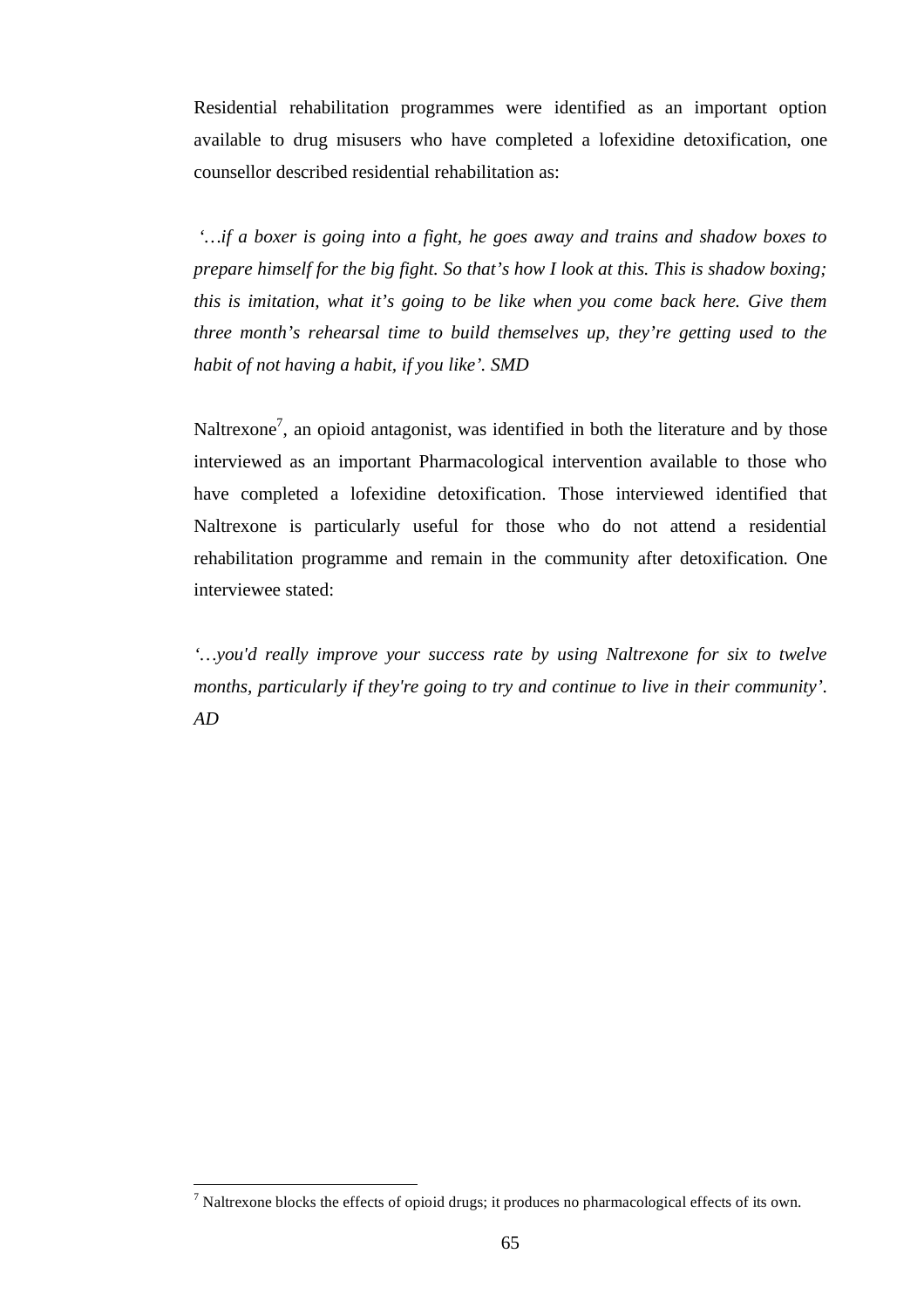### **4.8 Effective Treatment Components**

The patient and treatment process variables identified in the literature review as being important in determining outcome from addiction treatment efforts were used to inform the analysis of the finding. The following patient and treatment variables were identified by those interviewed as being important in determining a positive outcome for lofexidine detoxification.

### **4.8.1 Patient-Related Factors**

### **4.8.1.1 Severity of Substance Use**

The literature shows that the severity of patients' substance use patterns have been reliably associated with poorer retention in treatment and more rapid relapse to substance use following treatment (Rouns-Bryant et al, 1999; George et al, 1999). As already highlighted, the majority of those interviewed identified that those individuals who benefit most from a lofexidine detoxification would have a short drug history with low doses of methadone or heroin.

### **4.8.1.2 Severity of Psychiatric Problems**

A consistent finding across many studies and contexts is that severe psychiatric symptoms and disorders at intake to treatment are a reliable predictor of dropout and poorer follow-up outcomes (McLellin et al, 1996). In fact serious personality disorder or psychiatric problems are included in the exclusion criteria for lofexidine detoxification.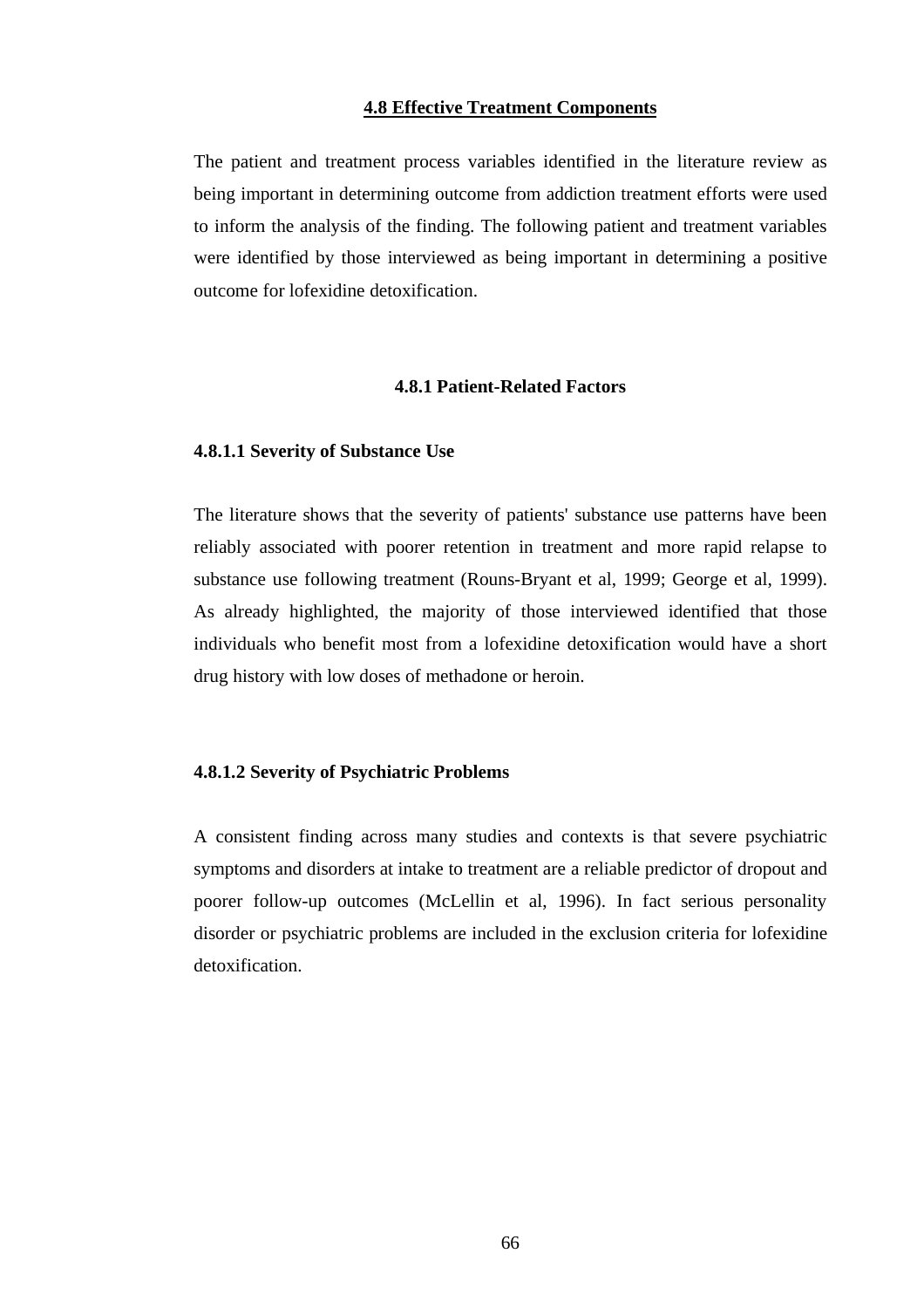### **4.8.1.3 Treatment Readiness and Motivation**

The literature states that patients who report being ready and motivated to receive treatment tend to engage more successfully with the therapeutic programme and stay in treatment for longer periods of time (Simpson et al, 1997). This view was supported by all interviewees. All of those interviewed considered that patients need to possess sufficient motivation for detoxification to be successful. Many interviewees indicated that they would not consider initiating a patient on a lofexidine detoxification unless convinced that the patient's motivation was authentic. One UK based study which looked at the use of lofexidine by Drug Dependency Units emphasised the need to select patients who are committed to becoming opiate free (Arkhusrt, 1999). A common concern expressed by those interviewed was that unless patients were highly motivated to change, the detoxification process would be a pointless exercise.

*'…the person who is motivated to detox. That's the whole basis behind it really, and that's what we would be looking at here with people coming in, the motivation behind it. You can have people who may be using what you may consider initially a little bit high and they can do very well because they're actually motivated to detox'. MH* 

*'…the patient has to be motivated, it's probably the most important ingredient, motivated to beat the band because it's difficult, it doesn't make coming off methadone or heroin easy, it's hard, it eases it a little'. AD* 

### **4.8.1.4 Family & Social Supports**

Interviewees considered that a patient's environment and social supports can impact greatly on their chance of successful detoxification. As discussed in the literature review, social supports can be defined as the availability of relationships that are not conflict-producing and supportive of the drug misuser. All of those interviewed identified that those drug misusers with a stable supportive environment had the most positive outcomes. One service provider stated: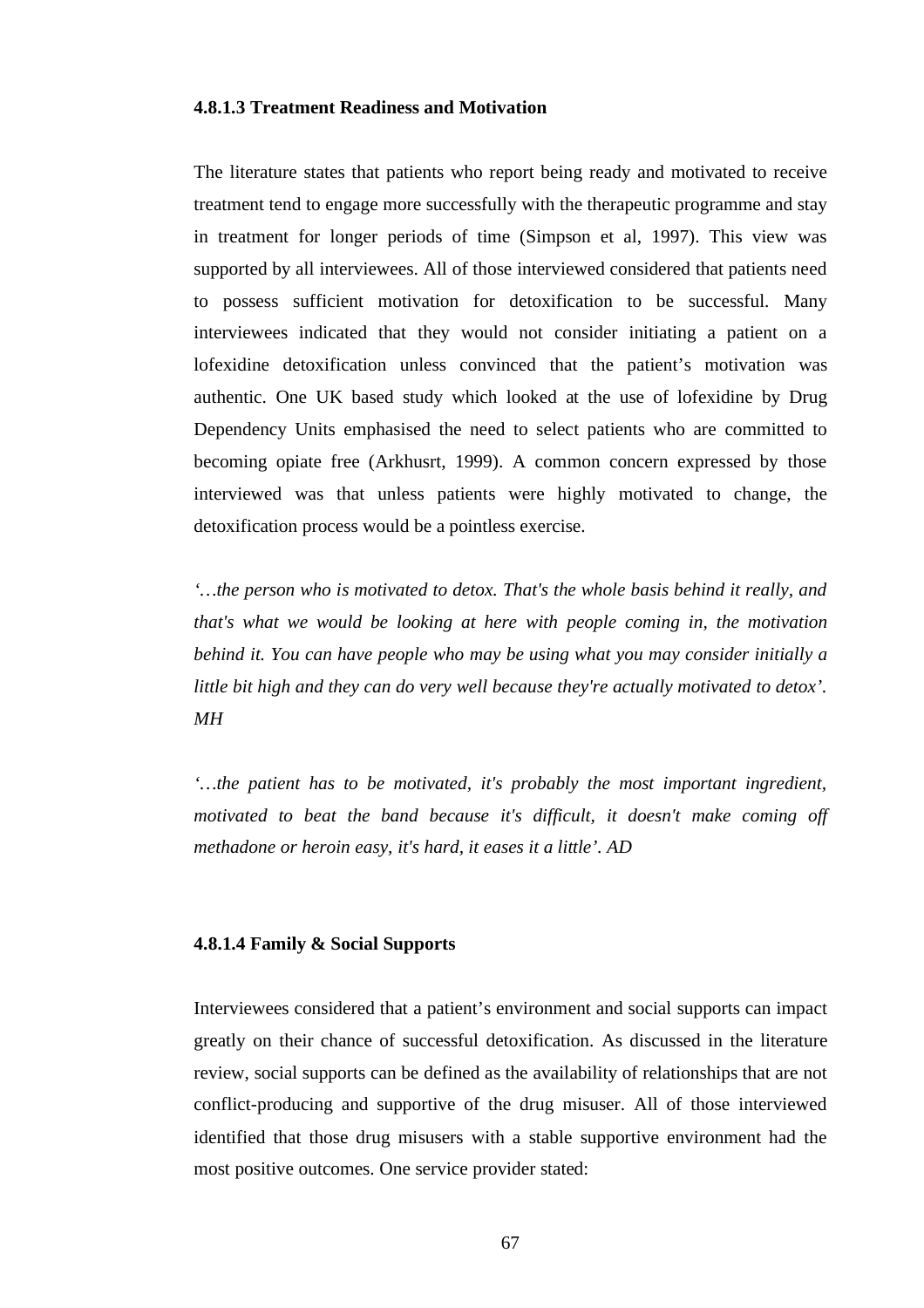*'…the whole psycho-social support being good is very important, there's no point in trying with somebody who's homeless because it's too chaotic but if somebody is at home and the family are supporting them through the process, in the evening time, the likelihood is that they're going to be able to achieve success more than somebody who doesn't have a good psycho-social background of support'. EK* 

This view was supported by another service provider, when they stated:

*'…those who are in stable accommodation, families are reasonably stable, have supports around - maybe a girlfriend or a boyfriend who is not a drug user or who's stable on methadone'. SMD* 

The families, who participated in focus group discussions, identified a number of issues that they felt would be important in enabling them to provide adequate support to a drug misuser while participating in a lofexidine detoxification programme. These included:

• **Information** – information regarding lofexidine detoxification was identified as an important aspect by families. It was highlighted that families needed to know what to expect, when their son/ daughter started a lofexidine detoxification. This view was supported by a number of service providers, one stated:

*'Sometimes families get nervous because they don't know what to expect, sometimes they feel that their son/ daughter are stoned when they're on it when really what's happening is the neuro-adrenalin is not being produced by the brain anymore, so they haven't got a huge energy, so they look as though they're stoned. So it's preparing families that's important'. SMD* 

• **Peer Support** – the availability of support from other families/ parents who have had experience of lofexidine detoxification within their home was also identified as being important. One focus group member stated: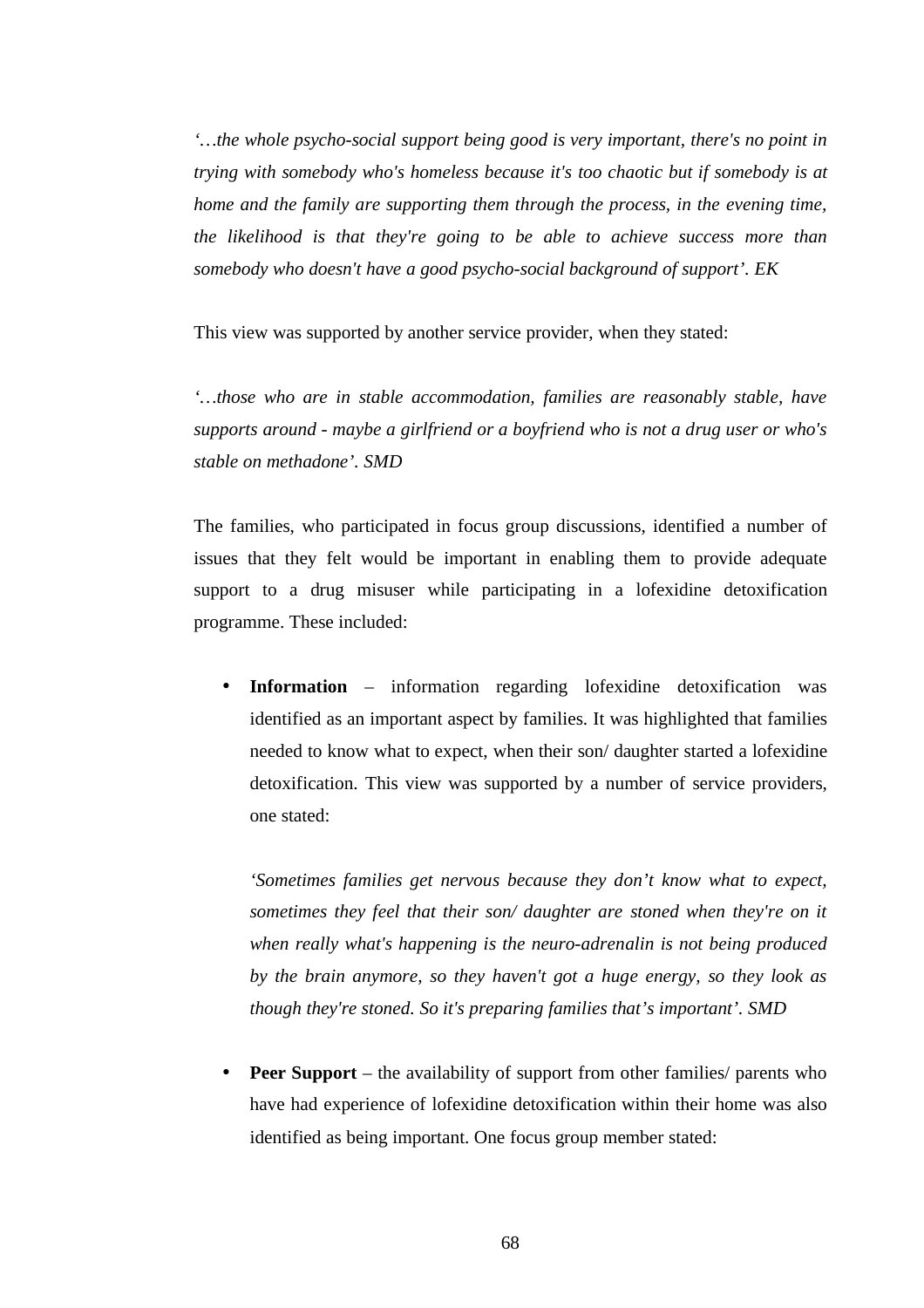*'It's a good idea that as a mother you could ring up another mother or father, it would be nice to be able to ask a few questions'. Focus Group – Families* 

While another, stated:

*'I suppose maybe to talk to people that have gone through it as well, a group of people who would have gone through it before with their own family'. Focus Group - Families* 

**Family Counselling/ Therapy -** it was agreed that the availability of family counselling/ therapy would support the rebuilding of relationships within the home as well as providing a tool for all involved to explore their attitudes and heal 'old wounds'. One focus group member stated:

*'… the old attitudes from the family are still there when people become drug free, the person has actually changed quite a lot within a small amount of time and the family need to move with that as well'. Focus Group - Families* 

While another focus group member felts that family therapy would support the re-establishment of trust within the home:

*'…trying to build your trust up to the same as it was before'. Focus Group - Families*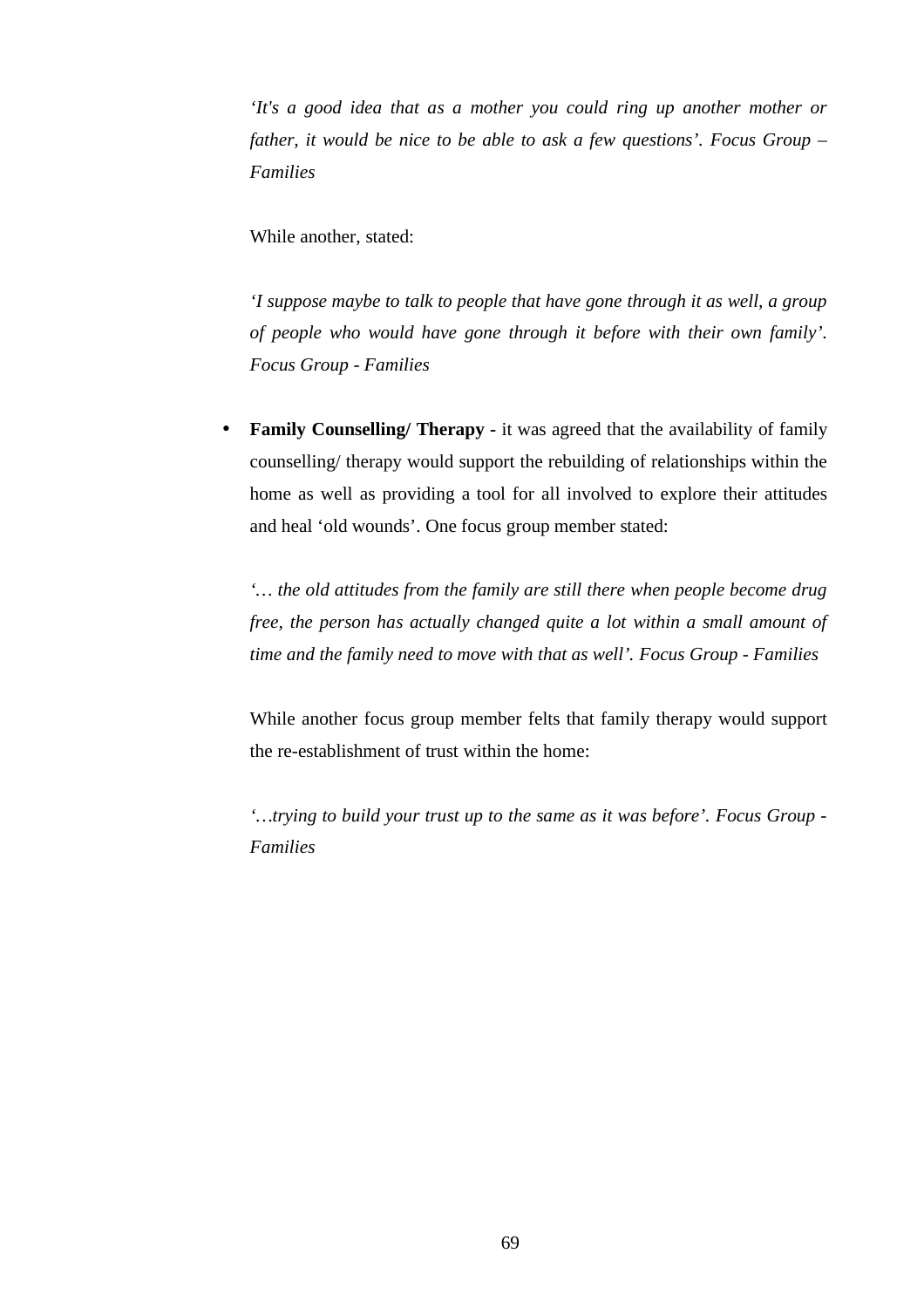### **4.8.2 Treatment Related Factors**

### **4.8.2.1 Setting of Treatment**

The literature highlighted that for most treatment systems, it is likely that patients who have sufficient personal and social resources and who present with no serious medical complications should be assessed for outpatient/day treatment (Alterman, 1994). This view was supported by all service providers, in fact only clients who present with adequate personal and social resources in terms of motivation and support are considered for a lofexidine detoxification. One interviewee identified that people are selected:

 *'…in relation first of all to level of dependence, the amount of heroin they're using, the age of the individual, the family support, the living arrangements of the individual'. EK* 

### **4.8.2.2 Treatment Completion and Retention**

There is a substantial amount of literature to support the assumption that patients who complete treatment will have better outcomes than those who leave prematurely. Both the literature and those who were interviewed identified that there was similar, or slightly less completion rates for lofexidine as opposed to methadone, the only available alternative.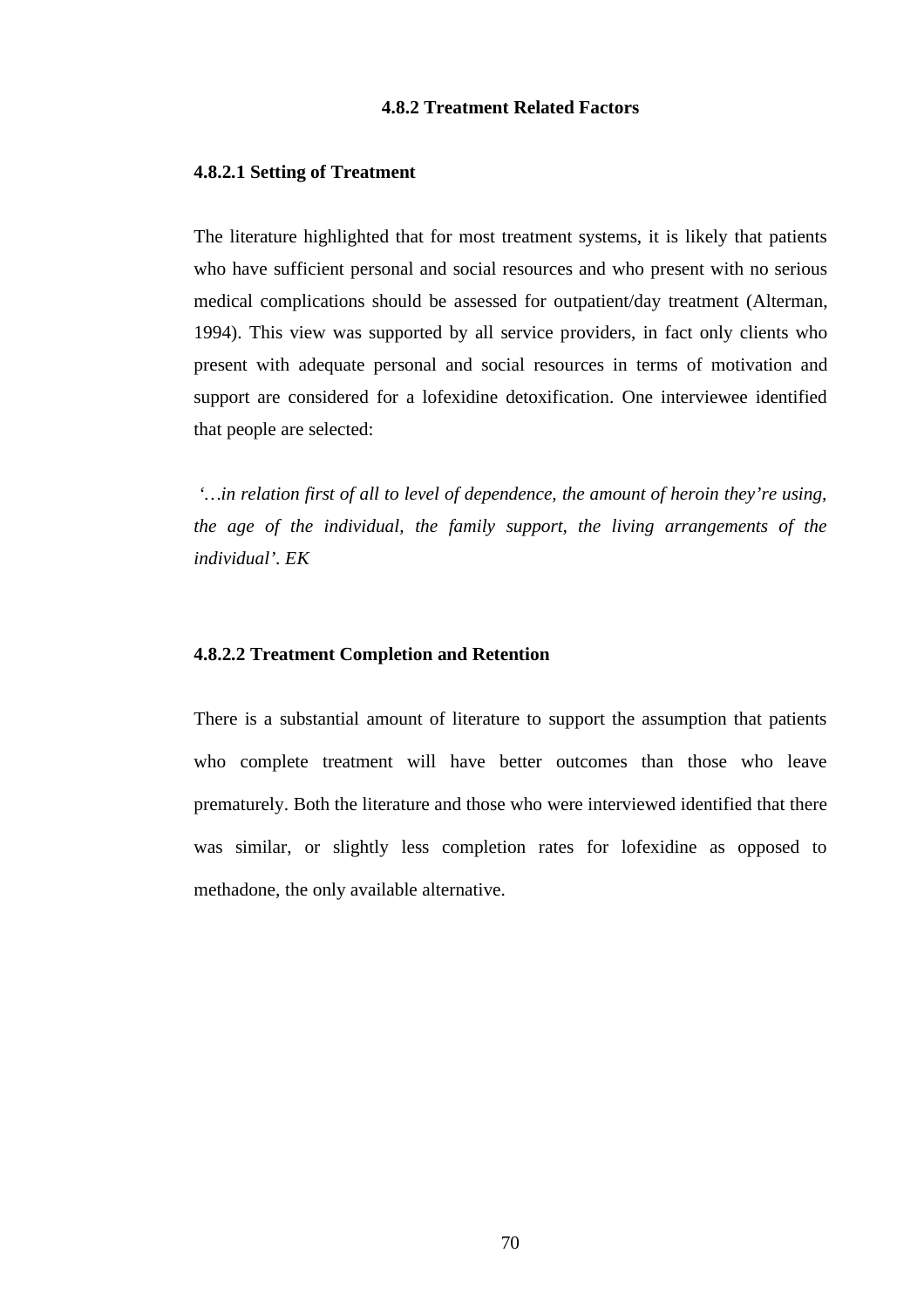### **4.8.2.3 Counselling**

The UNDCP (2003) identifies that access to regular substance abuse counselling can make an important contribution to the engagement and participation of the patient in a treatment programme and to its outcome. Therapeutic involvement (measured by rapport between counsellor and patient and the patient's ratings of their commitment to treatment and its perceived effectiveness) together with counselling session attributes (the number of sessions attended and the number of health and other topics discussed) have a direct positive effect on retention in treatment (George et al, 1999). The availability of counselling during a lofexidine detoxification programme was identified as an important component, one senior counsellor stated:

*'…somebody going to do a detox, they're very focussed. This is a big deal to them. They are putting their cards on the table with their family or with their girlfriend and they're saying to them -I'm going for a detox. It's very serious stuff. So they are coming into me, they want support, so it means they're really engaging with me in a very focussed way, so it's very important'. SMD* 

Hser (1995) suggests that programme counsellors who possess strong interpersonal skills, are organized in their work, see their clients more frequently, refer clients to ancillary services as needed and generally establish a practical and "therapeutic alliance" with the patient achieve better outcomes. This view was supported by a number of the interviewees, one stated:

*'…human contact can make a huge difference, even if I'm not saying a whole lot, just the fact that another human being cares about you, believes in you, and has even got plans for you can make a huge difference'. SMD*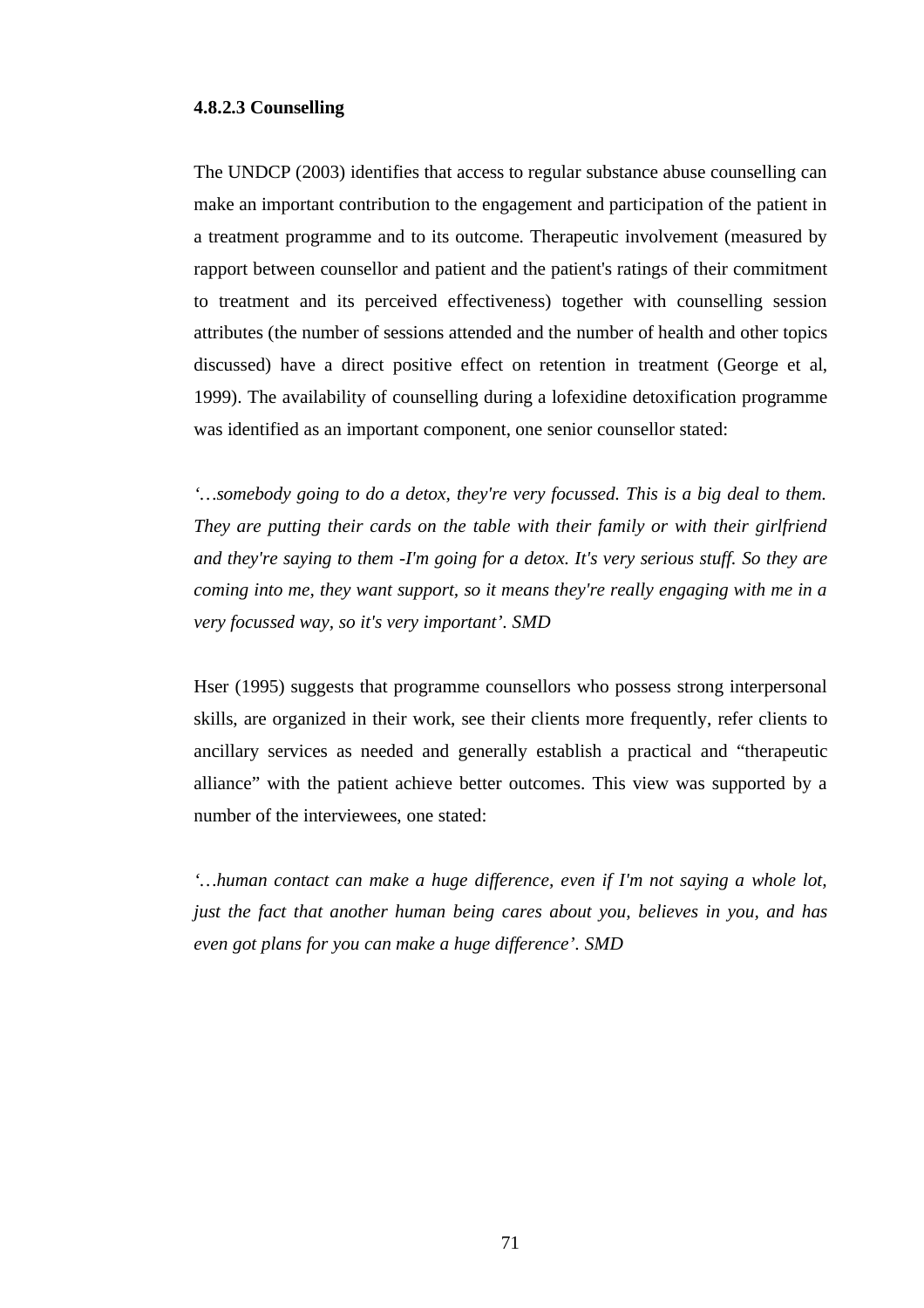# **4.9 Summary**

This chapter provides an overview of the outcomes and main findings of both the semi-structured interviews and focus groups. The findings have been analysed and combined with the relevant literature to identify the key processes and infrastructural factors to be considered in developing a community based detoxification team.

The chapter sets the context by identifying the need for the provision of alternative treatment options to drug misusers. The key components of a lofexidine detoxification programme were identified together with the relevant infrastructural requirements. The chapter concludes with an analysis of the data in order to identify the patient and treatment related factors deemed necessary in determining a positive outcome from lofexidine detoxification. This analysis is summarised below in Table 2.

| <b>Patient Related Factors</b>              | Lofexidine                                           |  |
|---------------------------------------------|------------------------------------------------------|--|
| <b>Severity of Substance Use</b>            | It is recommended that entry criteria is limited to  |  |
|                                             | individuals with a relatively short opiate addiction |  |
|                                             | who are on low doses of methadone or are smoking     |  |
|                                             | and using 2 bags of heroin per day                   |  |
| <b>Severity</b><br>of<br><b>Psychiatric</b> | Individuals identified with serious personality      |  |
| <b>Problems</b>                             | disorder or psychiatric problems are excluded from   |  |
|                                             | the programme.                                       |  |
| <b>Treatment Readiness and</b>              | An assessment of motivation is carried out in the    |  |
| <b>Motivation</b>                           | initial stages of the referral process               |  |
| <b>Employment</b>                           | It is recommended that those employed take the       |  |
|                                             | detoxification period as leave                       |  |
| <b>Family and Social Supports</b>           | Client should have a supportive non-drug using       |  |
|                                             | partner/family member and stable accommodation       |  |

# **Table 2: Summary of Patient and Treatment Related Factors – Lofexidine Detoxification**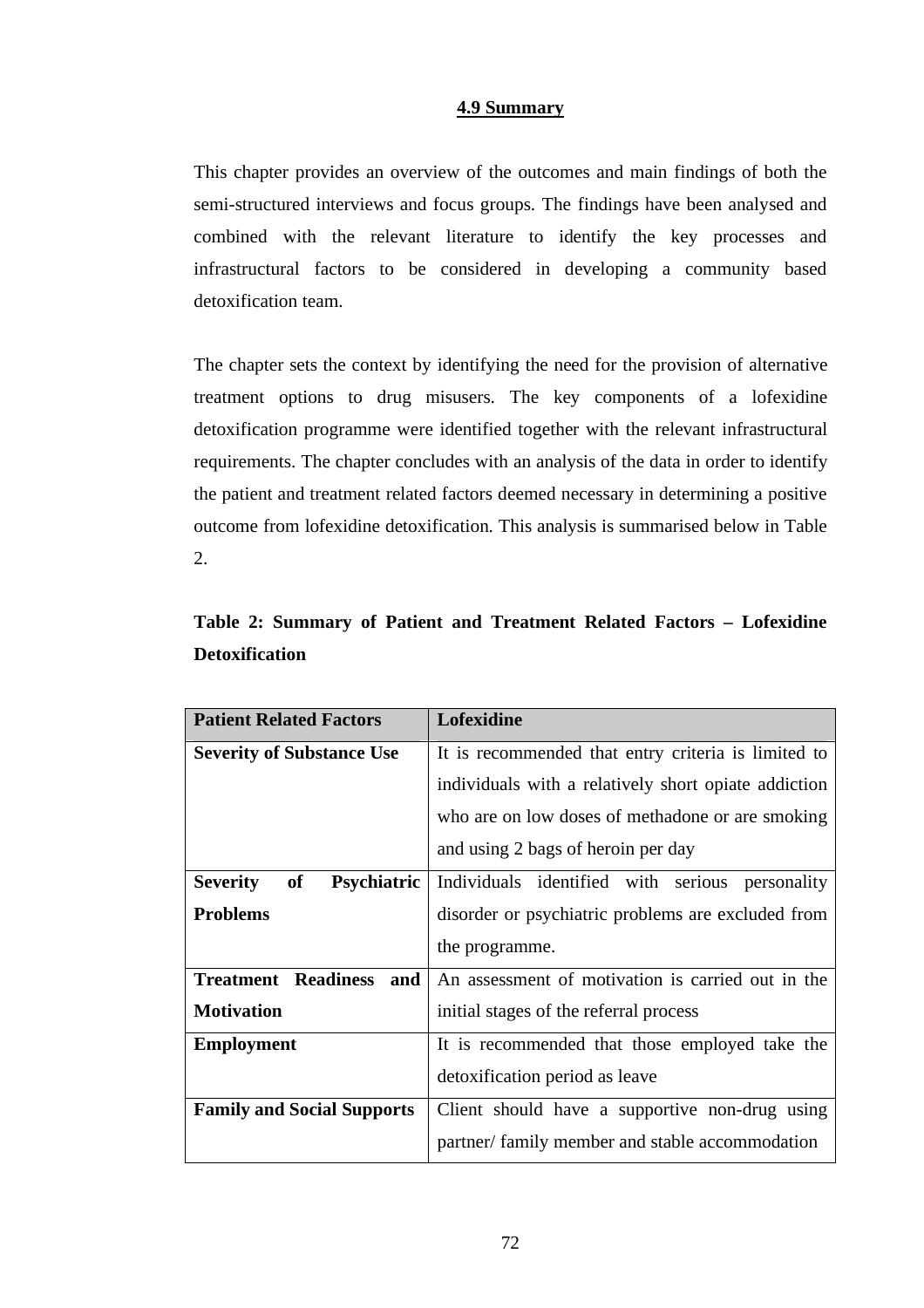| <b>Treatment Related Factors</b> | Lofexidine                                           |  |  |  |  |  |  |
|----------------------------------|------------------------------------------------------|--|--|--|--|--|--|
| <b>Setting of Treatment</b>      | Lofexidine has been identified as being effective in |  |  |  |  |  |  |
|                                  | an outpatient basis.                                 |  |  |  |  |  |  |
| <b>Treatment Completion and</b>  | Completion rates for lofexidine are seen to be the   |  |  |  |  |  |  |
| <b>Retention</b>                 | same or slightly lower then methadone, the most      |  |  |  |  |  |  |
|                                  | widely used alternative for detoxification.          |  |  |  |  |  |  |
| <b>Counselling</b>               | The availability of counselling is seen as a key     |  |  |  |  |  |  |
|                                  | component to the programme                           |  |  |  |  |  |  |

The following chapter incorporates the learning and main findings in order to identify an appropriate model, using lofexidine, for a Community Detoxification Team to be implementation in Clondalkin, an urban area where there are high levels of opiate misuse.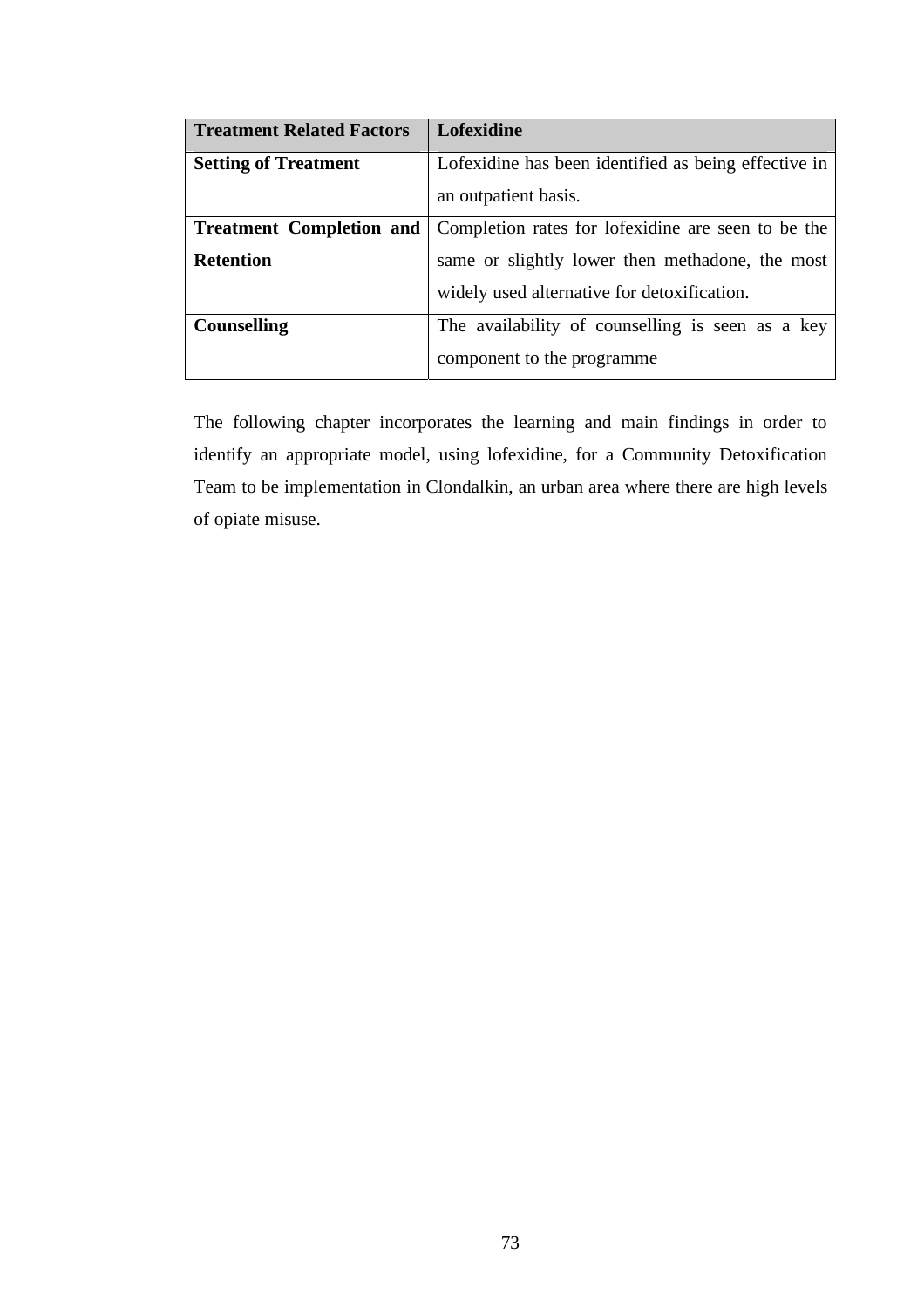## **CHAPTER FIVE**

## **RECOMMENDATIONS**

\_\_\_\_\_\_\_\_\_\_\_\_\_\_\_\_\_\_\_\_\_\_\_\_\_\_\_\_\_\_\_\_\_\_\_\_\_\_\_\_\_\_\_\_\_\_\_\_\_\_\_\_\_\_\_\_\_\_\_\_\_\_\_\_\_\_\_

 $\overline{\phantom{a}}$ 

## **5.1 Introduction**

The aim of this study is to identify an appropriate alternative model for a Community Detoxification Team for implementation in Clondalkin, an urban area where there are high levels of opiate misuse. Its objectives were to:

- 1. To document the nature and extent of existing non-methadone based detoxification services using the  $\alpha$ 2-adrenergic agonist lofexidine;
- 2. To identify a range of models of good practice at local, national and international level;
- 3. To identify appropriate protocols in which a Community Detoxification Team should operate; and
- 4. To identify an appropriate operational model for a Community Detoxification Team, taking account of the current structure of health care delivery in Ireland

These objectives have been met through the use of qualitative research methods, in which 20 people participated in two focus groups, while 11 participated in individual semi-structured interviews. This chapter outlines the recommendations and conclusion as drawn from the completed study.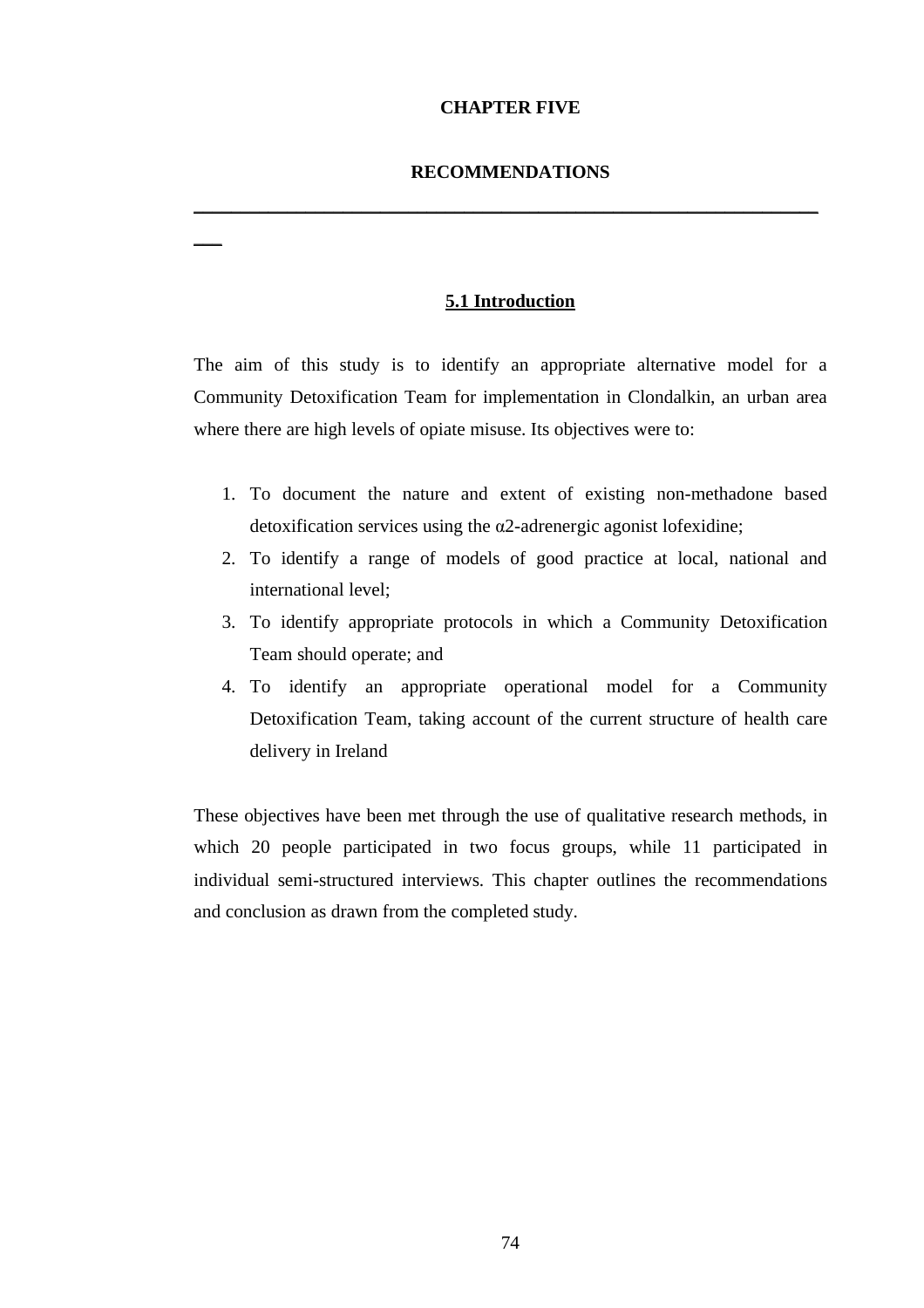### **5.2 Implications for Practice**

Lofexidine is a central  $\alpha$ 2 agonist, similar to Clonidine but without the risk of hypotension at significantly high doses. Simply said, it suppresses the chemicals which produce the acute withdrawal symptoms clients experience when they are detoxing from opiates. Both the literature and findings have identified that when used in the management of opioid withdrawal, lofexidine is typically administered orally, in three or four doses per day, to a maximum of around two milligrams per day. The primary clinical advantage for lofexidine is its efficacy and safety for rapid opiate detoxification, together with the fact that the drug has little or no abuse potential.

Lofexidine has not yet been used in a community setting in Ireland, thus it is recommended that a Community Detoxification Team be established on a pilot basis for a twelve month period.

### **5.3 Community Detoxification Team Model**

In considering the main findings in the previous chapter, it is recommended that the community detoxification team be made up of a Co-ordinator, Drugs Worker, Nurse and GP. It is envisaged that the Drug Worker will have counselling skills. The team and the client will also require the assistance of a support person; typically this person will be a partner or family member. Their roles and responsibilities include:

- **Community Detoxification Co-ordinator** co-ordinates and manages the day to day running of the programme. He/ she will facilitate and develop the linkages within the overall team to ensure consistency and continuity of detoxification regime;
- **Drug Worker** provides information to both the client and the support person about the course of the withdrawal process; helps to identify and establish goals; provides education more broadly about drugs and drug use according to need, visits the client on a daily basis; re-assesses goals and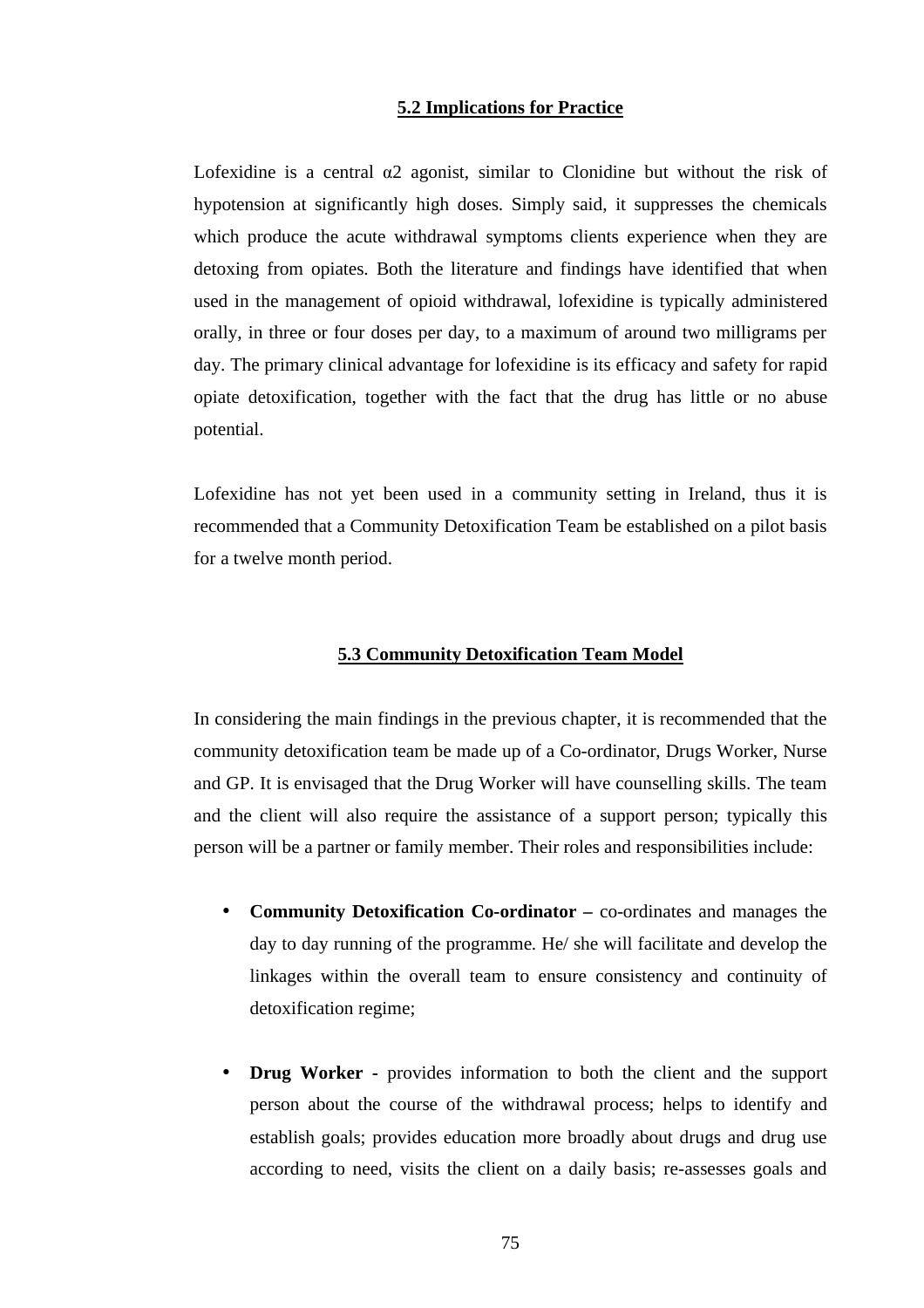interventions if drug use resumes before the completion of withdrawal, provides linkage to post-withdrawal support

- **Nurse**  assess blood pressure; monitors the effect of medications; and contacts GP should any complications arise during withdrawal.
- **General Practitioner** The GP carries out a medical assessment of clients' health to assess suitability for lofexidine detoxification, as per agreed protocols. He/ She initiates the clients' detoxification by prescribing both the lofexidine and appropriate symptomatic medication. They are also available should a client experience any adverse reactions. Conducts diagnostic testing, feedback results of testing to clients. Reviews symptomatic medication if required.
- **Support Person** the support person agrees to provide emotional, and if necessary physical support to the client. This may include things such as sharing activities to distract from the withdrawal process, or giving massage, running baths and lifting and fetching. The support person will often also be asked to take responsibility for storing withdrawal medications and providing them to the client at the appropriate times.
- **Client** the client commits to abstaining from the consumption of unprescribed drugs and alcohol for the duration of the withdrawal period. They agree to discuss any drug use lapses with the drug worker, as well as any urges to use and difficulties encountered in the withdrawal process.

## **5.4 Community Detoxification Programme**

It is proposed that the community detoxification programme will take place over a four-week period. The programme will begin with a pre-detoxification phase in week one, followed by the medical detoxification in week two and three, and finally the post detoxification phase occurs in week four. Figure 3, shown below, outlines the proposed integrated care pathway for the Community Detoxification Team.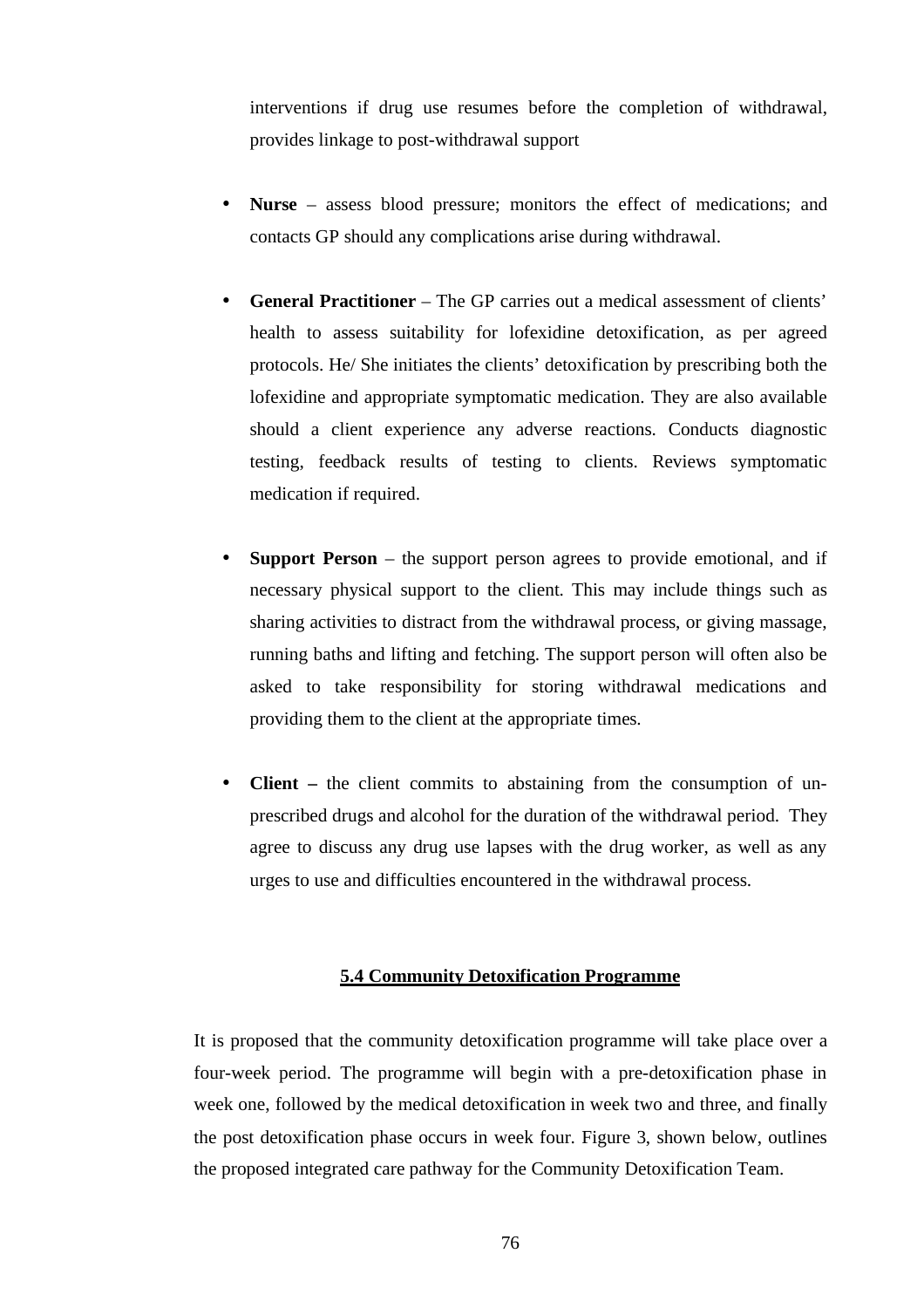# **Figure 3: Integrated Care Pathway – Community Detoxification Team**

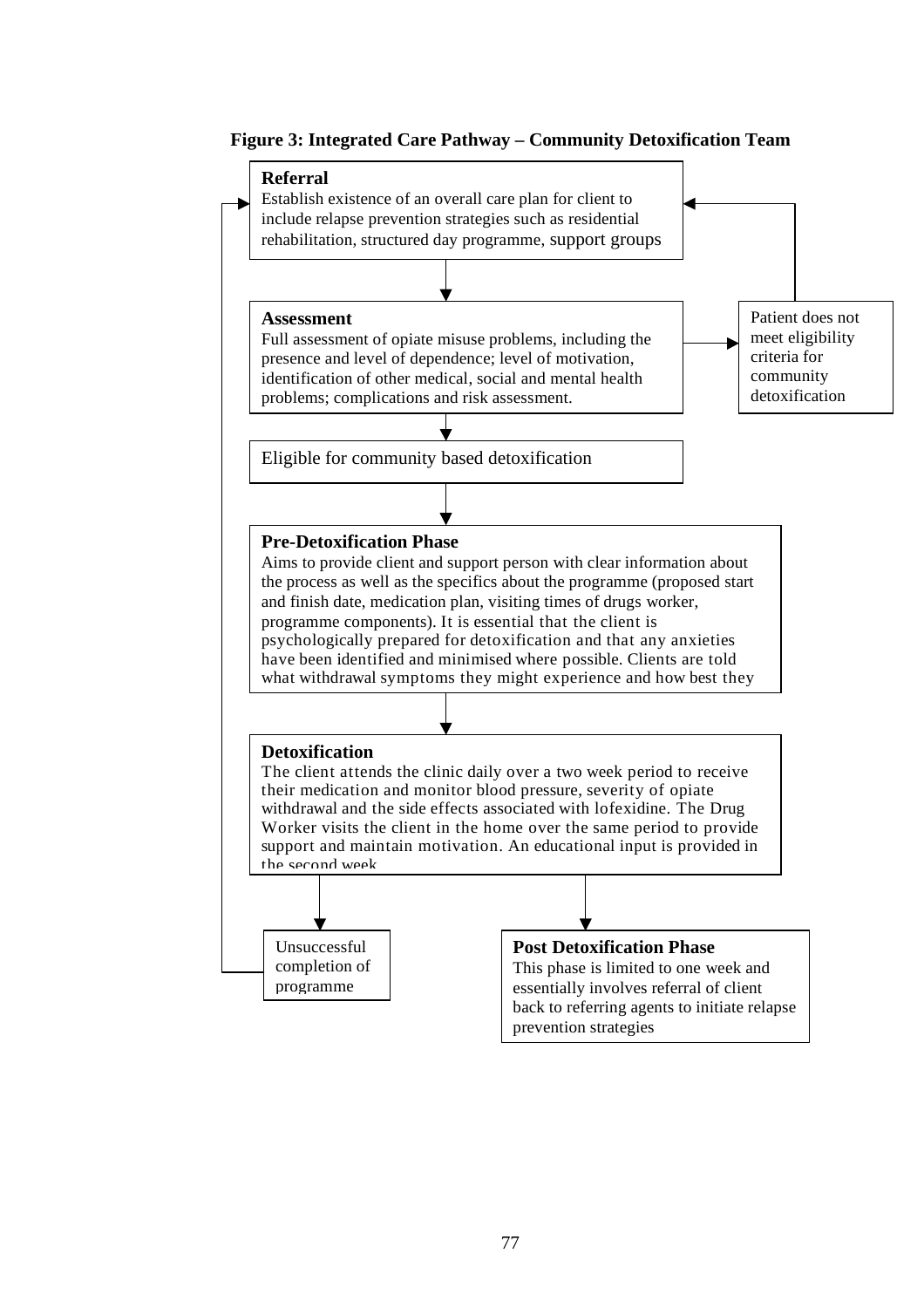### **5.4.1 Referral**

Clients are referred from locally based service providers. At the referral stage it is important to focus the client on what they will do after the detoxification, and not allow them to see the detoxification process as the "cure" to their dependence. Thus it is important to establish the existence of an overall care plan for the client to include relapse prevention strategies such as residential rehabilitation, structured day programmes or support groups. It is the responsibility of the referral agency to ensure that this plan is in place.

During the referral, other significant aspects of the client's life are reviewed and appropriate support is provided by the referral agency where applicable. It may be necessary to help the client with benefit or housing problems, in order to help stabilise their lives before the community detoxification. It is important at this stage to be realistic with the client in terms of attainment of goals. The goal of the community detoxification is a short term, specifically focused task of obtaining a drug free status. More medium and long term goals are viewed as being part of the remit of the referral agency.

### **5.4.2 Assessment**

Referrals are assessed in a thorough manner to determine whether they meet the strict criteria for receiving the intervention. Table 3, shown on the next page, identifies the suggested indicators applied to clients requesting detoxification using lofexidine. Note that the negative column does not necessarily exclude a client, it means that extra caution should be exercised during the programme. However in the case where the client is pregnant lofexidine should not be used in the community.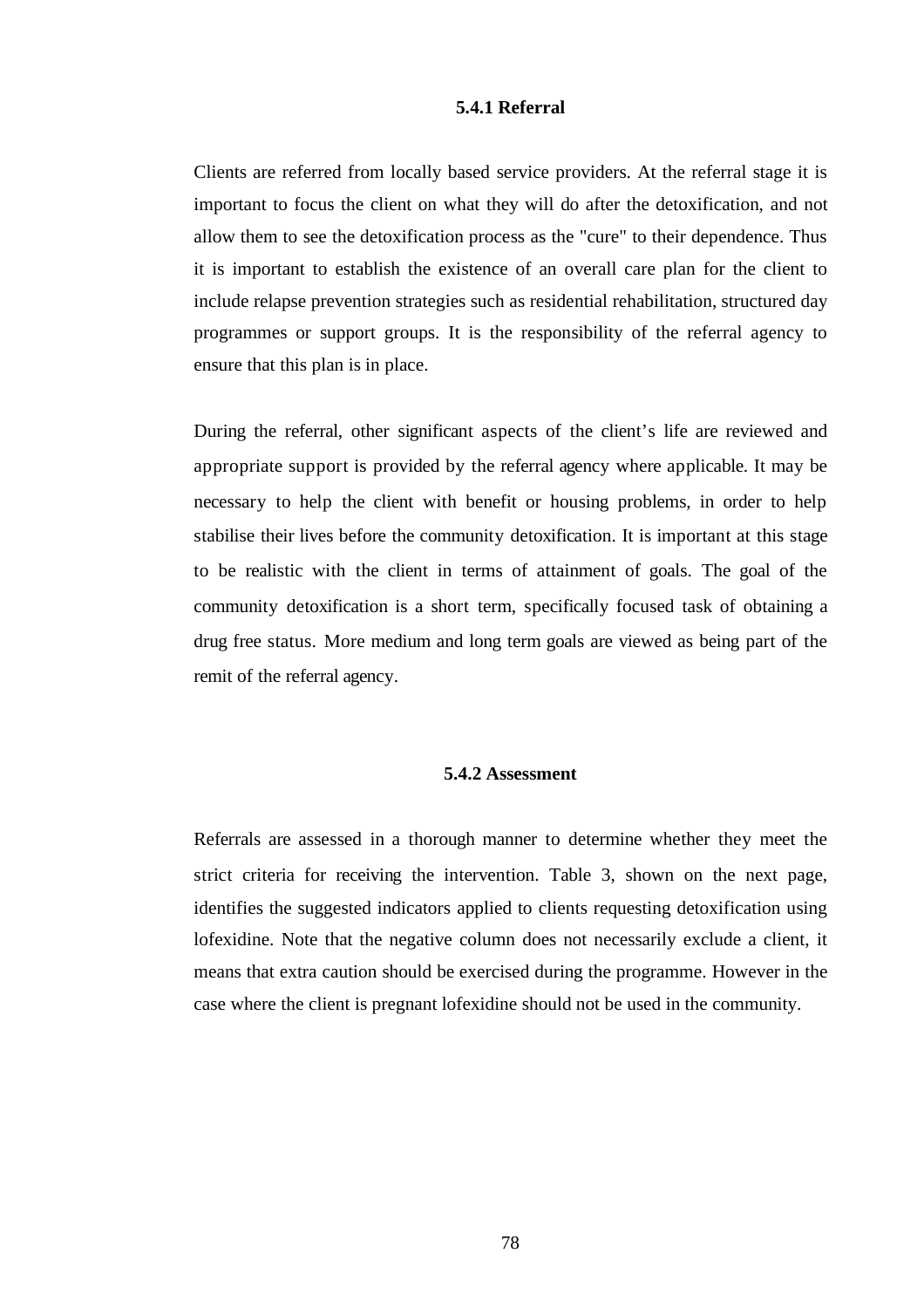| <b>Positive Indicators</b>             | <b>Negative Indicators</b>              |
|----------------------------------------|-----------------------------------------|
| Motivation                             | Unstable/no accommodation (hostel etc.) |
| Stable accommodation 24 hour support   | No support/support from drug user       |
| Systolic blood pressure 90 hg or above | Systolic below 90 hg                    |
| Good mental health                     | Clinical depression. Suicidal           |
| Good physical health                   | Poor LFT (Hep. B/C+)/Pregnancy          |

**Table 3: Lofexidine Detoxification Indicators** 

The initial assessment is conducted by a drug worker. Information is collected on the drug and alcohol history of the client, dependency level, state of physical and psychological health, and motivation level. The major concern is safety, so the drug worker will conduct a risk assessment and look for any contra-indications. If deemed suitable the client is referred to the GP for a medical assessment. There are several key factors that should be considered in determining suitability. Table 4 identifies the inclusion and exclusion criteria that should be considered when assessing a client for community detoxification.

## **Table 4: Inclusion and Exclusion Criteria – Lofexidine Detoxification**

|   | <b>Inclusion Criteria</b>                                                  |
|---|----------------------------------------------------------------------------|
| ٠ | Clients must be well motivated;                                            |
| ٠ | They must express a clear desire to detoxify and agree to comply with the  |
|   | instructions of the community detoxification team;                         |
| ٠ | Clients must have a supportive environment; and                            |
|   | The client must have no concurrent mental or physical health problems that |
|   | may be exacerbated by the withdrawal process                               |
|   | <b>Exclusion Criteria</b>                                                  |
| ٠ | Pregnancy                                                                  |
|   | High levels of heroin or methadone use including polydrug users            |
|   | Major heart, liver or respiratory problems                                 |
|   | Serious personality disorder or psychiatric problems                       |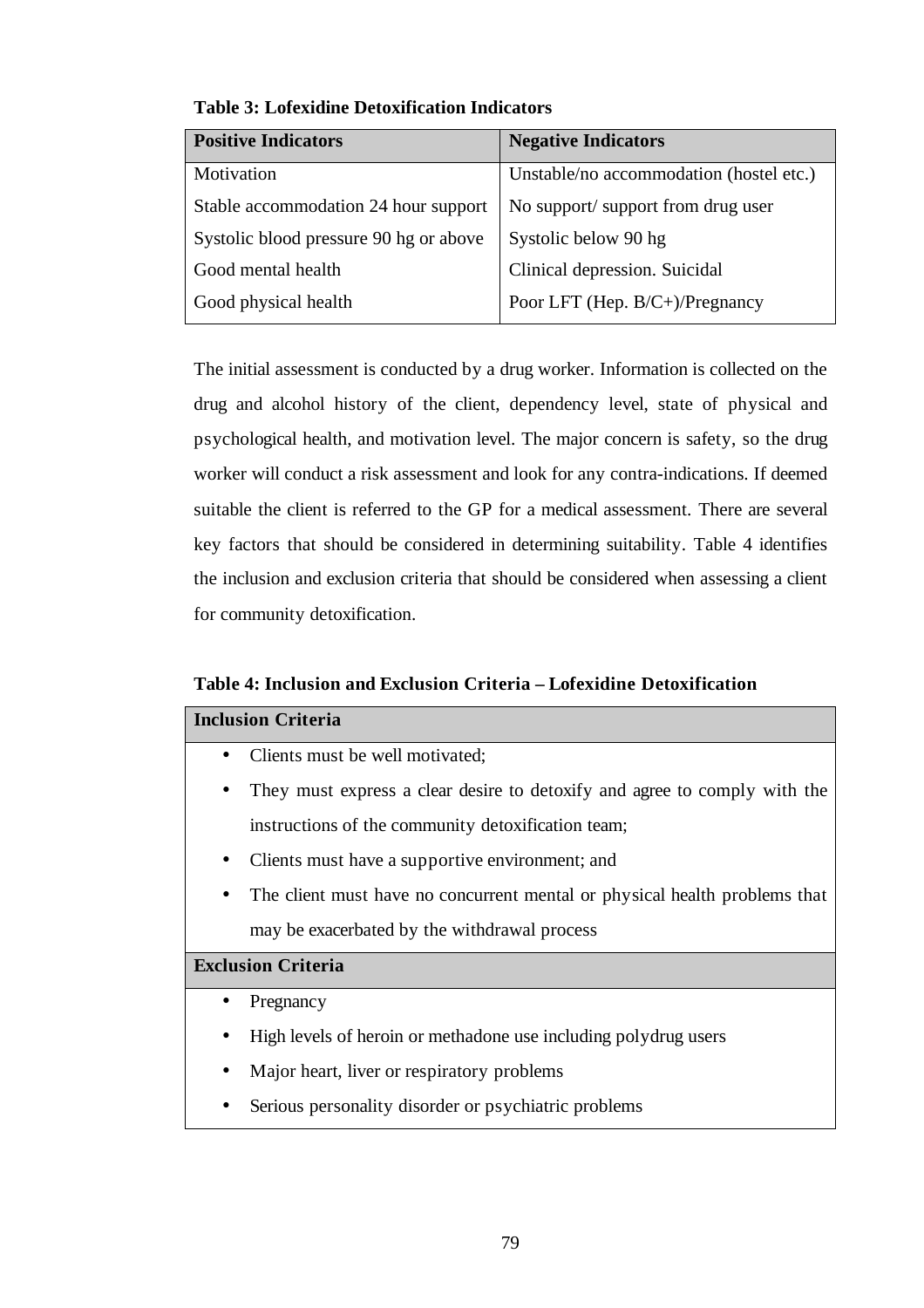### **5.4.3 Pre-Detoxification Phase**

The pre-detoxification phase aims to alleviate any concern the client or support person may have and to make practical suggestions as how to support can be given or received. Clear information is provided about the process of home detoxification, as well as the specifics about the particular detoxification to take place (e.g. proposed start and finish date, medication plan, visiting times of the drug worker, information about what to do in case of emergency). It is essential that the client is psychologically prepared for detoxification and that any anxieties have been identified and minimised where possible. Clients are told what withdrawal symptoms they might experience and how best they might deal with them. They are also talked through what to expect once the detoxification is complete.

### **5.4.4 Detoxification Programme**

The medical aspect of the programme will begin in week two using a 10-day lofexidine detoxification regime (see Appendix 5 for protocol). The client attends the clinic for the first five days to receive their medication and monitor their blood pressure. Severity of both opiate withdrawal and the side effects associated with lofexidine are also monitored using a rating scale filled in by client and by the observation of physical signs (see Appendix 6 for scales). The nurse also determines the level of appropriateness of medication. Any medical problems during the detoxification are reported immediately to the GP.

The drug worker visits the client in their home during the same period, at a time when medication levels are at their highest and clients are experiencing most discomfort and psychological difficulties. During the drug worker's visits, motivation is also looked at and worked on, encouragement and support is given to the client and the support person.

**80**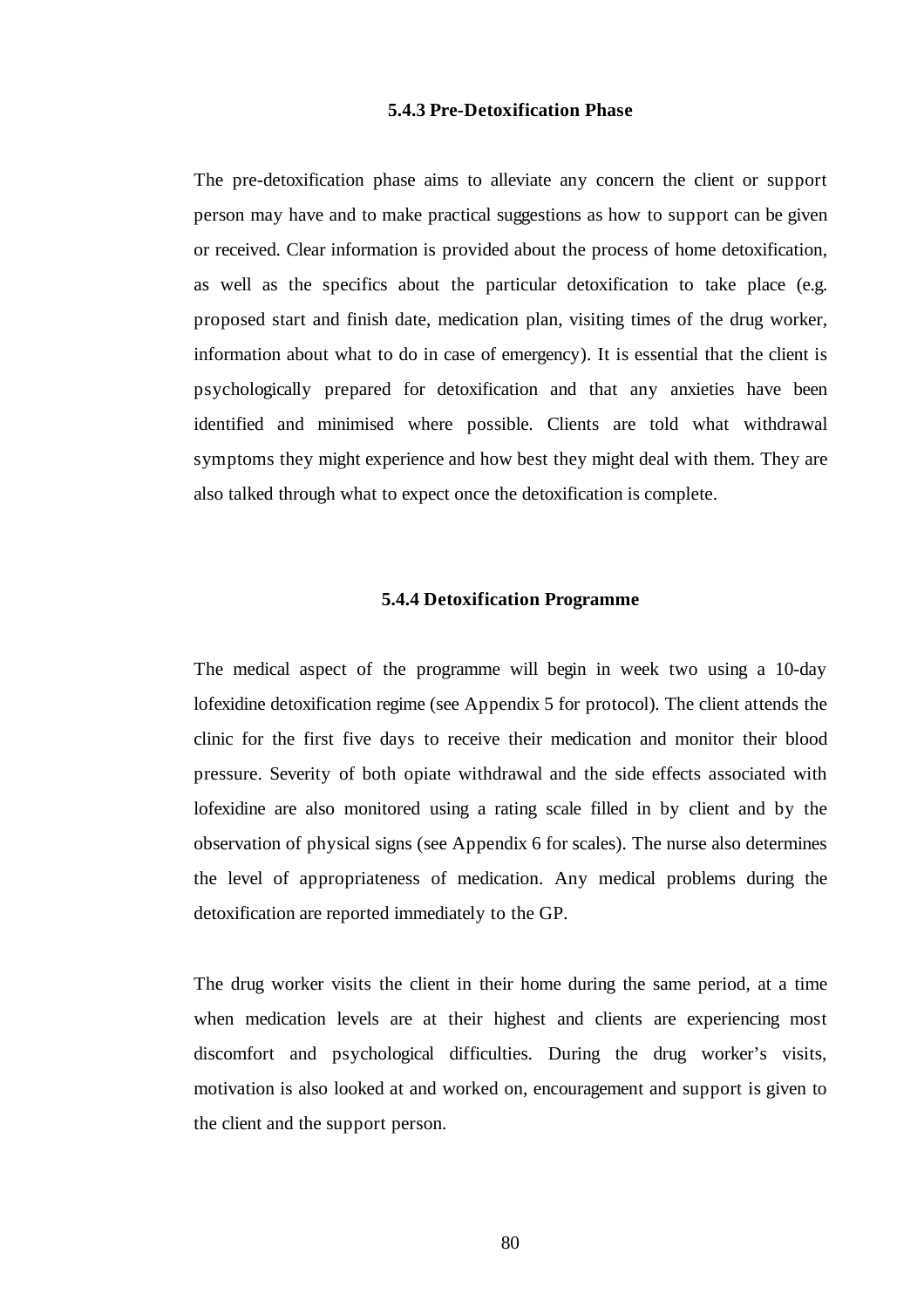It is envisaged that most service users will start to feel the benefits of the detoxification by the end of the first five days. The drug worker visits the home at the start of the second week and generally two or three times more that week. The client will continue to attend the clinic on a daily basis to receive educational inputs on areas such as the process of addiction, power and powerlessness, decision making and co-dependence.

### **5.4.5 Post-Detoxification Phase**

Contact is made with the initial referral agency to initiate relapse prevention work. Although relapse prevention work is initiated during the pre-detoxification phase, much of this work is carried out post-detoxification. The relapse prevention program is dependent upon the individual's circumstances. It may include residential rehabilitation programmes, structured day programme or support groups

If a detoxification is not completed by a client it is considered as a learning experience. If another detoxification is to be considered then assessment will include evaluation of changes in behaviour taking into account the previous attempted detoxification.

## **5.5 Monitoring and Evaluation**

Outcomes of the pilot phase should be assessed in terms of severity of withdrawal experienced by the clients, retention in treatment, completion of withdrawal and occurrence of adverse effects - in terms of amelioration of the signs and symptoms of withdrawal, retention in treatment, capacity to support completion of withdrawal, and the occurrence of adverse effects - including lethargy, fatigue, dry mouth and hypotensive effects. Also, qualitative data should be collected in respect of both the clients' and support persons' views and perceptions of the effectiveness of lofexidine.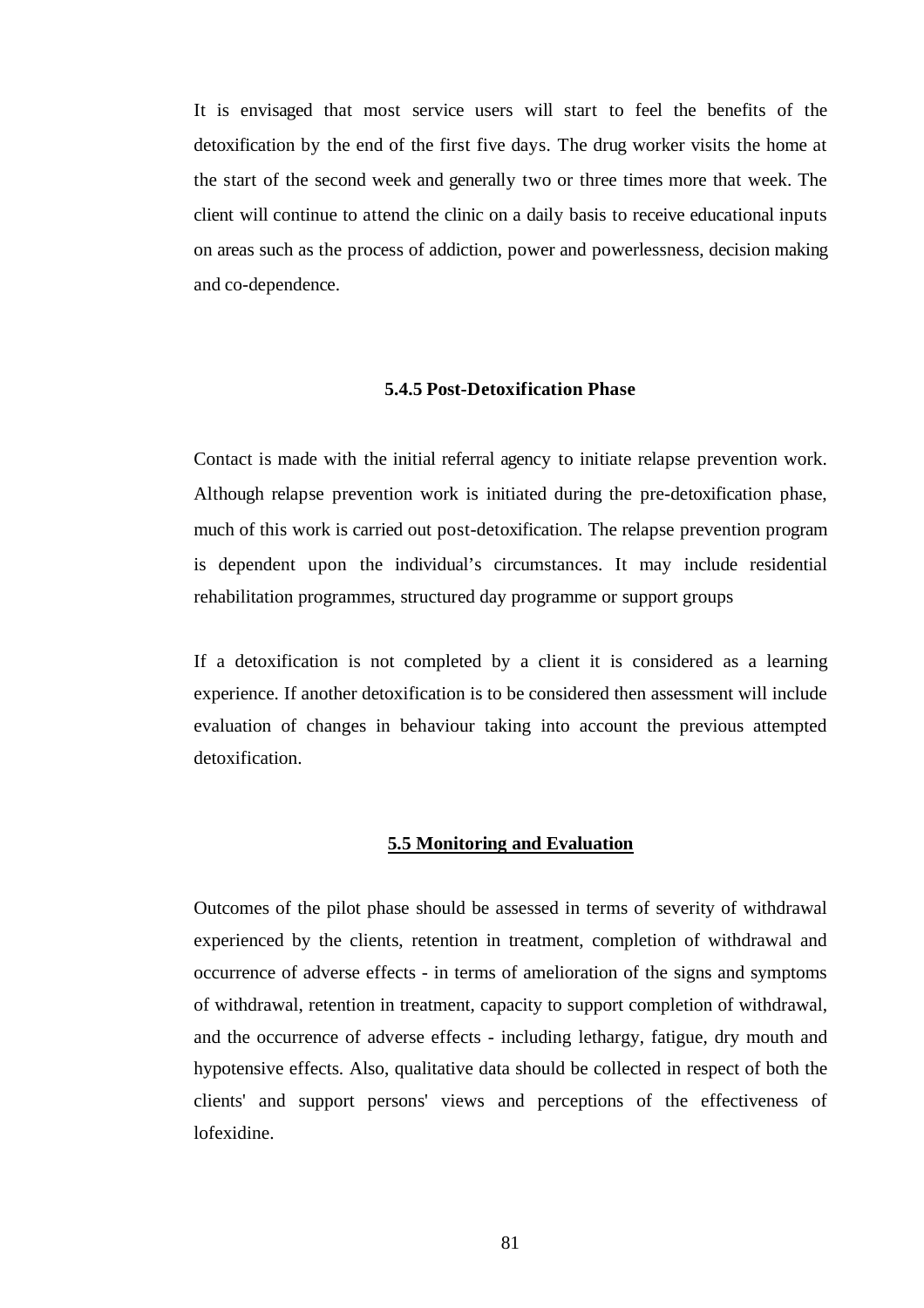### **5.6 Recommendations for Research**

A paucity of information exists in respect of a number of key areas related to the use of lofexidine in the management of opiate withdrawal. A pharmacoeconomic analysis is required of the impact of introducing lofexidine as an alternative to methadone in the management of opiate withdrawal in Ireland. There are two features that characterise pharmacoeconomic analysis. Firstly, it determines both the input (costs) and output (consequences) resulting from drug intervention. Second, economic analysis concerns itself with choices as resource scarcity necessitates that choices must be made. As a result, pharmacoeconomic evaluation is frequently a comparative analysis of alternative courses of action (in this case methadone versus lofexidine in the management of opiate withdrawal) in terms of their costs and consequences.

Comparisons between reducing doses of methadone and lofexidine could be improved. The possible introduction of bias through prolonged periods of administration of placebo should be avoided, and outcomes should again be assessed in terms of severity of withdrawal, retention in treatment, completion of withdrawal and occurrence of adverse effects - in terms of amelioration of the signs and symptoms of withdrawal, retention in treatment, capacity to support completion of withdrawal, and the occurrence of adverse effects - including lethargy, fatigue, dry mouth and hypotensive effects.

With the increasing popularity of buprenorphine, and the potential effectiveness of this drug in the management of heroin withdrawal (Gowing et al, 2002), further comparisons of lofexidine with buprenorphine regimes would be of value. In particular it would be of interest to compare lofexidine and buprenorphine in an outpatient setting given that both drugs are considered suitable for this setting, lofexidine because it has less hypotensive effect than clonidine, buprenorphine because it has a lower risk of overdose than methadone.

There remains uncertainty as to the nature of withdrawal signs and symptoms that are not significantly ameliorated by treatment with alpha2 adrenergic agonists. This is a further area of potential investigation, with value lying in exploration of adjunct medications to address those symptoms that are of significance to patients. These are likely to include sleep disturbances, anxiety and aches and pains, aspects suggested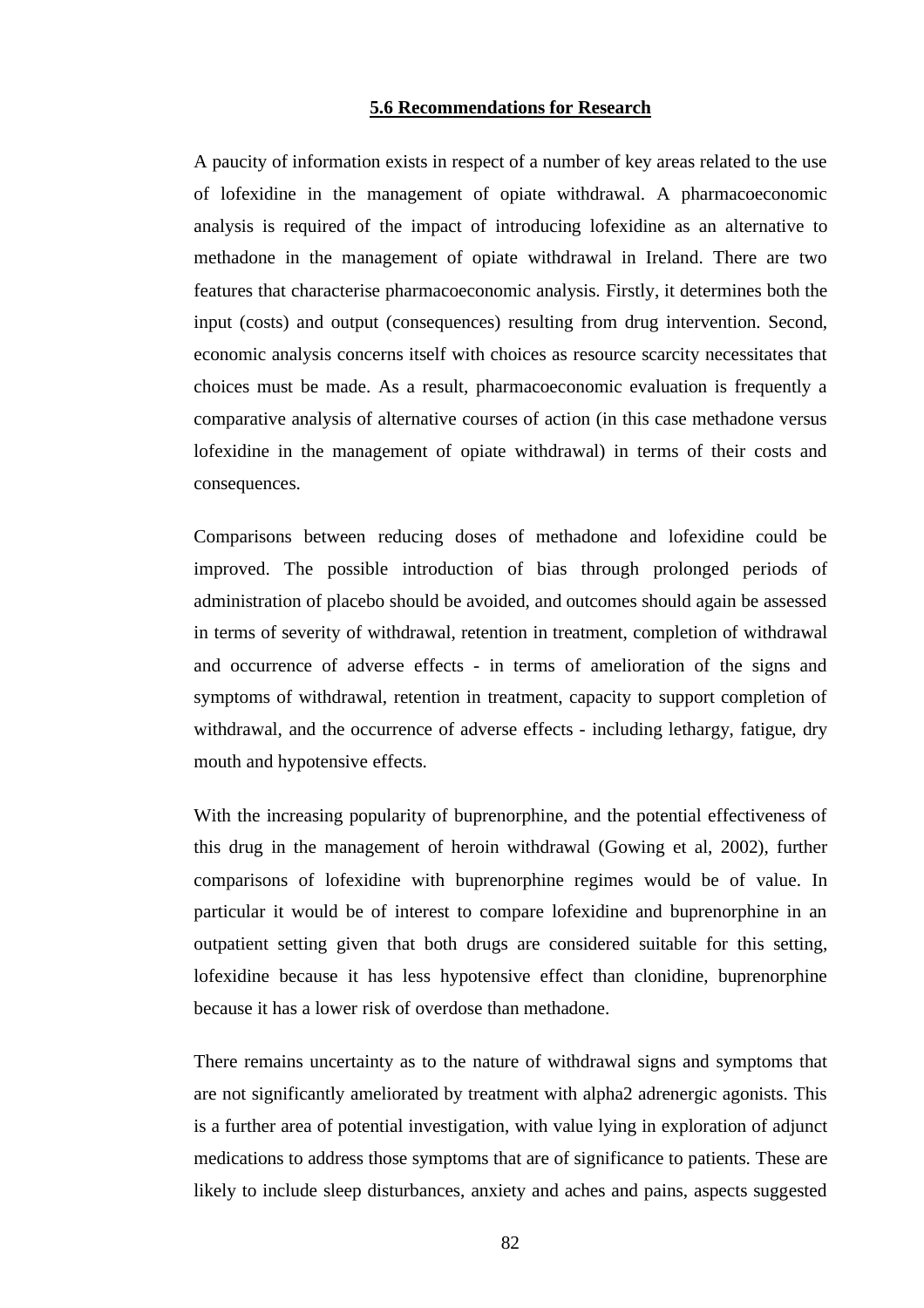by studies included in this review to be incompletely suppressed by both  $\alpha$ 2 adrenergic agonists and reducing doses of methadone.

It would be of interest to directly compare the efficacy of lofexidine in managing withdrawal from heroin and withdrawal from methadone. In particular, it would be of interest to determine whether outcomes differ for patients withdrawing after a prolonged period of methadone maintenance treatment, as opposed to a short period of stabilisation on methadone prior to detoxification, or illicit use of methadone. Given that people who are dependent on heroin or methadone are likely to also use other drugs, particularly benzodiazepines, cocaine and alcohol, it would also be of interest to investigate the efficacy of lofexidine when polydrug use is involved.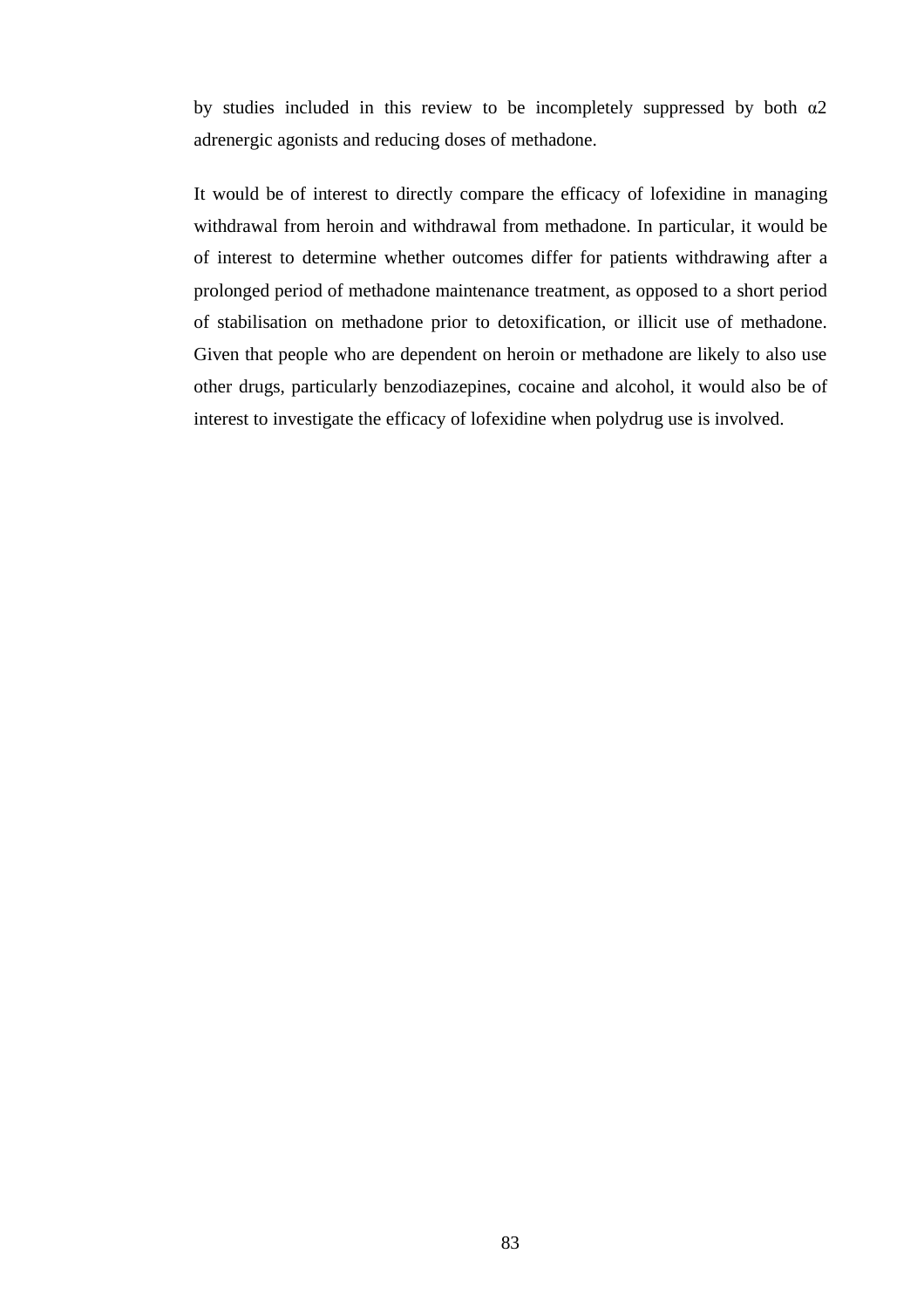### **5.7 Conclusion**

Lofexidine is not an opiate and has no role to play outside the detoxification context, and very many injecting opiate misusers will continue to need methadone maintenance therapy. Potential clients and community organisations need to understand that the product is not something which cures opiate addiction. Lofexidine is no wonder drug, but is most useful when used in a planned and considered manner. We are now in a position to start providing other treatment modules for opiate addiction. The future will offer us the challenge to develop/improve the protocols for delivering the drug and to explore the settings in which the drug can usefully be prescribed.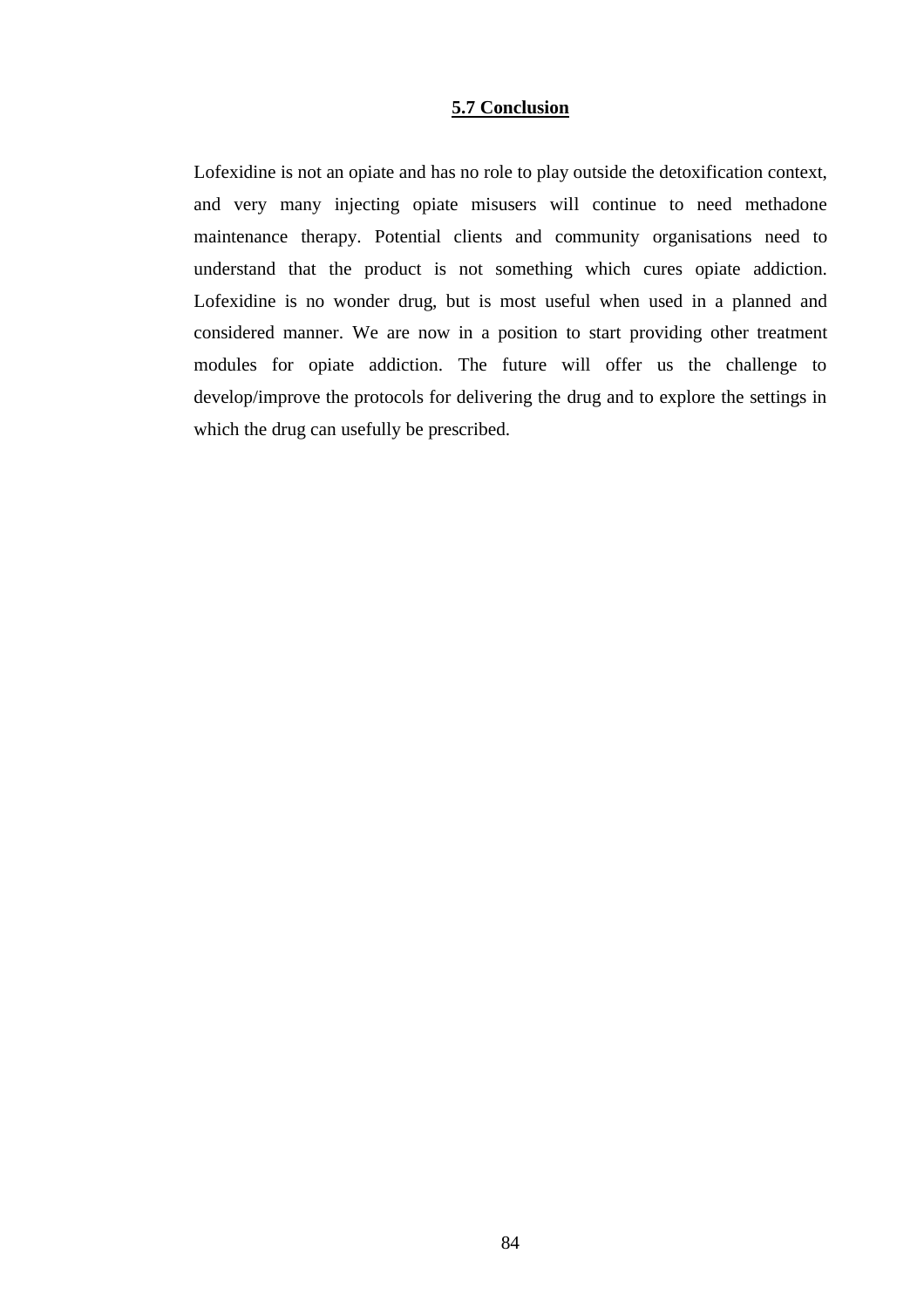**\_\_\_\_\_\_\_\_\_\_\_\_\_\_\_\_\_\_\_\_\_\_\_\_\_\_\_\_\_\_\_\_\_\_\_\_\_\_\_\_\_\_\_\_\_\_\_\_\_\_\_\_\_\_\_\_\_\_\_\_\_\_\_\_\_\_\_**

**\_\_\_** 

Agar, M (1980) The Professional Stranger: An Informal Introduction to Ethnography, Academic Press, Inc., Orlando, FL.

Arkurst, J (2000) Lofexidine in Opiate Withdrawal: A Safety and Usage Survey, Pharmacoepidemiology and Drug Safety, Volume 9, 43-47.

Akhurst, S (1999) The Use of Lofexidine by Drug Dependency Units in the United Kingdom, Eur Addict Res, Volume 5, 43-49.

Alterman, A (1994) Effectiveness and costs of inpatient versus day hospital cocaine rehabilitation, Journal of Nervous and Mental Disease, No. 182, 157-163.

American Anthropological Association (1990) Professional Ethics: Statements and Procedures of the American Anthropological Association, American Anthropological Association, Washington, DC.

Barry, J & Ward, M (2001) Opiate-Related Deaths in Dublin, Irish Journal of Medical Science, Volume 170, No 1, 35-37.

Berg, B (1998) Qualitative Research Methods for Social Scientists.  $3<sup>rd</sup>$  edition. London: Allyn & Bacon.

Broome, K; Flynn, P & Simpson, D (1999) Psychiatric Co-morbidity Measures as Predictors of Retention in Drug Abuse Treatment Programs, Health Services Research, vol. 34, No. 3, 791-806.

Broers, B; Giner, F; Dumont, P & Mino, A (2000) Inpatient Opiate Detoxification in Geneva: Follow-up at 1 and 6 Months, Drug and Alcohol Dependence, Volume 58, 85-92.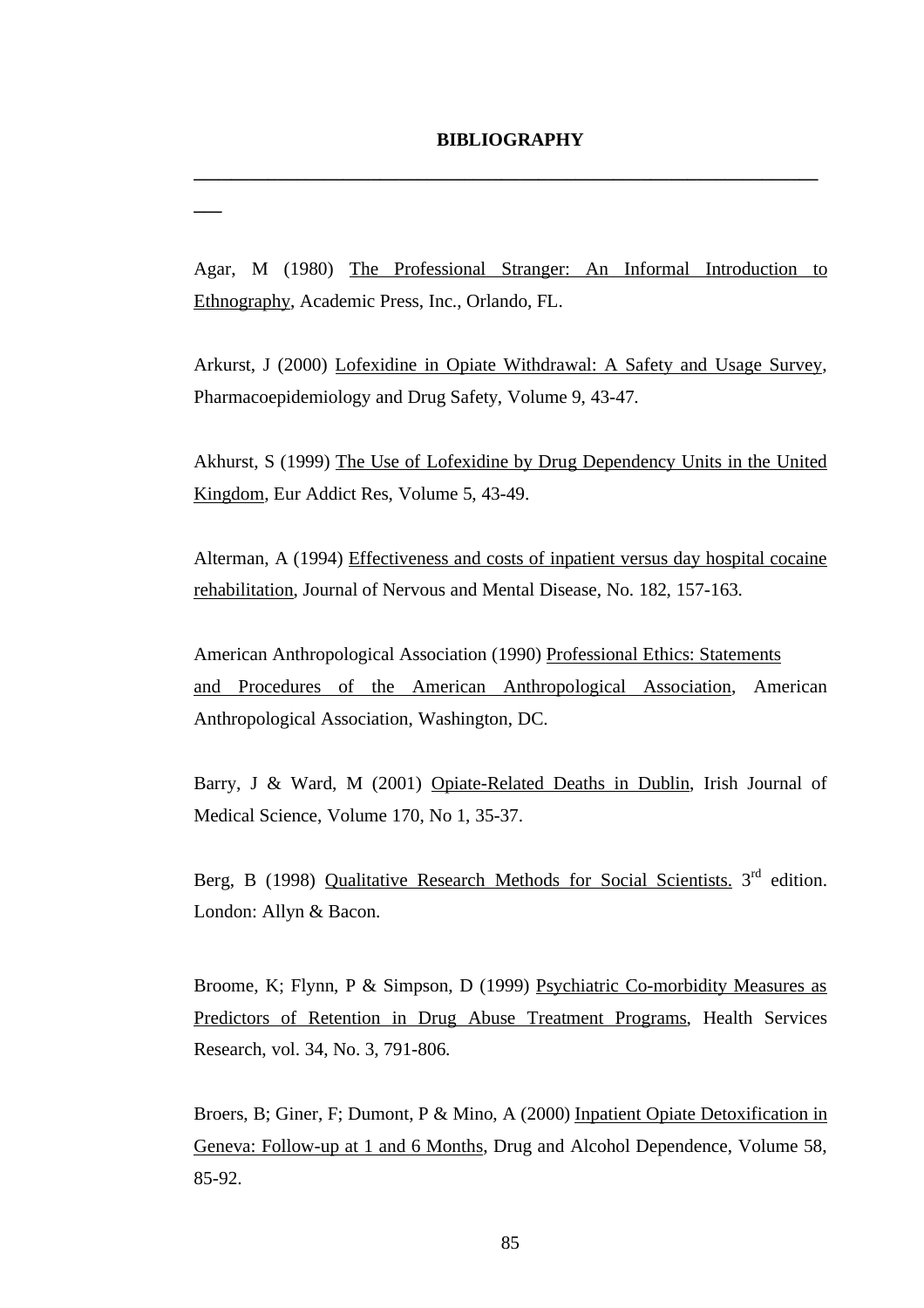Butler, S (2002) The Making of the Methadone Protocol: the Irish System, Drugs, Education, Prevention and Policy, Volume 9,311-324

Butler, S (2001) Drug Problems and Drug Policies in Ireland: A Quarter of a Century Reviewed, Administration, Volume 39, No. 3, 210-235.

Butler, S (1996) Substance Misuse and the Social Work Ethos, Journal of Substance Misuse, Volume 1, 149-154.

Butler, S (1991) Drug Problems and Drug Politics in Ireland: A Quarter of a Century Reviewed, Administration Volume 39(3), 210-233.

Carroll, D; McDermot, S; Hall, A & Quigley, P (2001) The Use of Lofexidine in Community – Based Opiate Detoxification, Irish Pharmacy Journal, 111-112.

Cartwright, W and Kaple, J (1991) Economic Costs, Cost Effectiveness, Financing and Community – Based Drug Treatment, Research Monograph 113, DHHS Pub. No. 91-1823, National Institute on Drug Abuse.

Clondalkin Drug Task Force (2001) Area Action Plan 2001: Making Progress, Clondalkin Drug Task Force, Dublin.

Clondalkin Partnership (2000) Area Action Plan 2000-2006: Planning for the Future, Clondalkin Partnership, Dublin.

Comiskey, C (1996) Estimating the Prevalence of Opiate Use in Dublin, Department of Health, National Drug Strategy Team, Dublin

Corcoran, M (1998). Making Fatima a Better Place to Live, Report prepared for Fatima

Groups United, Dublin.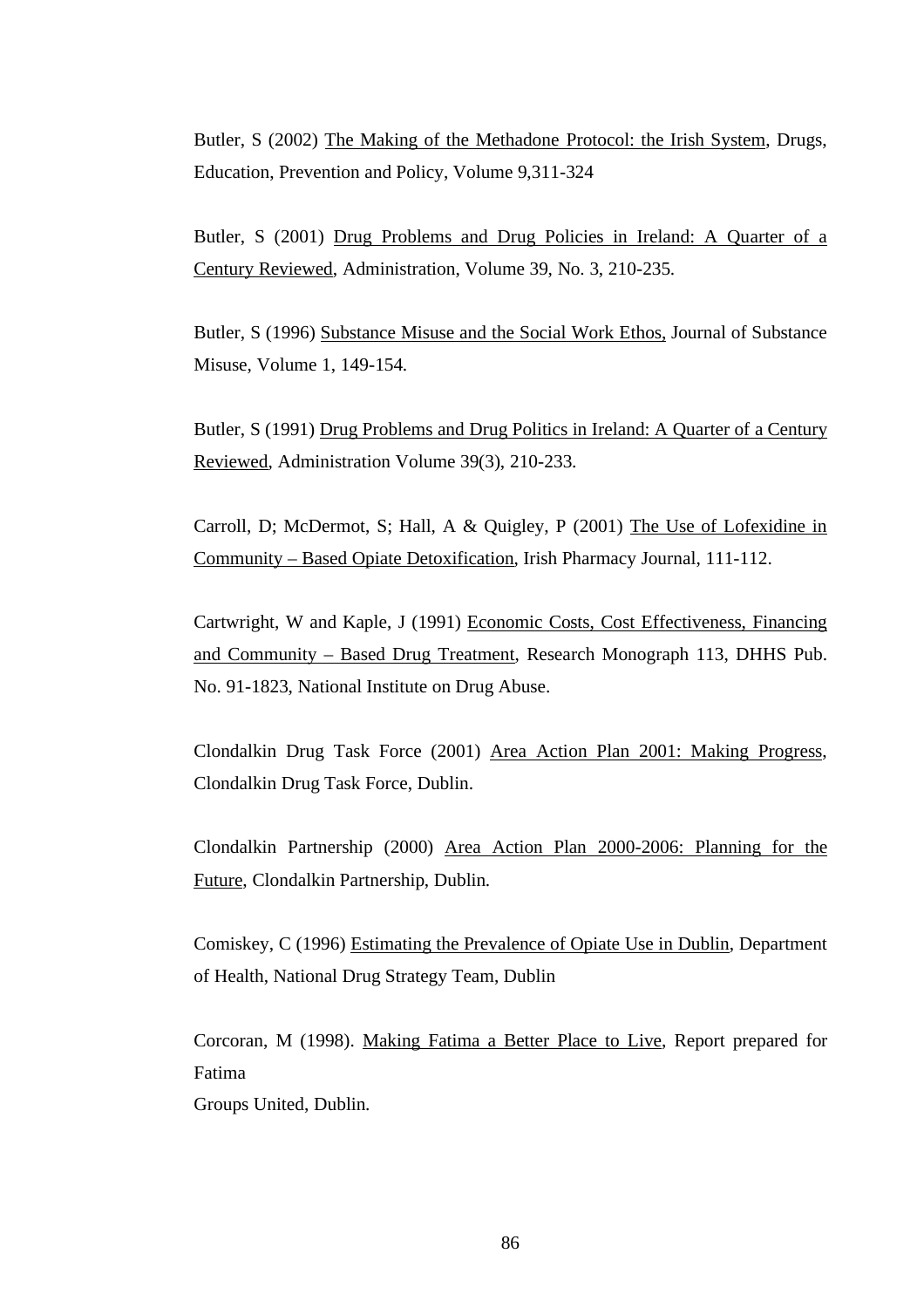Crofts, N; Thompson, S & Kaldor, J (1999) Epidemiology of Hepatitis C Virus, Canberra, Commonwealth of Australia.

Dean, G; O'Hare, A; O'Connor, M & Kelly, G (1985) The Opiate Epidemic in Dublin 1979-1983, Irish Medical Journal, Volume 80, No. 5, 139-142.

Department of Health (1992) Reports and Recommendations of the Sub-Committees of the National Aids Strategy Committee, Stationery Office, Dublin.

Department of Health (1991) Government Strategy to Prevent Drug Misuse. Stationery Office, Dublin.

Department of Tourism, Sport & Recreation (2001) Building on Experience: National Drug Strategy 2001-2008, Stationery Office, Dublin.

Denzin, N & Lincoln, Y (1994) Handbook of Qualitative Research, Thousand Oaks, CA: Sage Publications.

Dey, I. (1993) Qualitative Data Analysis: A User-Friendly Guide for Social Scientists. New York: Routledge.

European Monitoring National Centre for Drugs and Drug Addiction (EMCDDA) (2003) Annual Report on the State of the Drugs Problem in the European Union. Office for Official Publications of the European Communities: Luxembourg, 2003.

European Monitoring National Centre for Drugs and Drug Addiction (EMCDDA) (2001) Annual Report on the State of the Drugs Problem in the European Union. Office for Official Publications of the European Communities: Luxembourg, 2001.

European Monitoring Centre for Drugs and DrugAddiction (EMCDDA) (2000) Insights: Reviewing Current Practice in Drug Substitution Treatment in the European Union, Office for Official Publications of the European Communities: Luxembourg, 2000.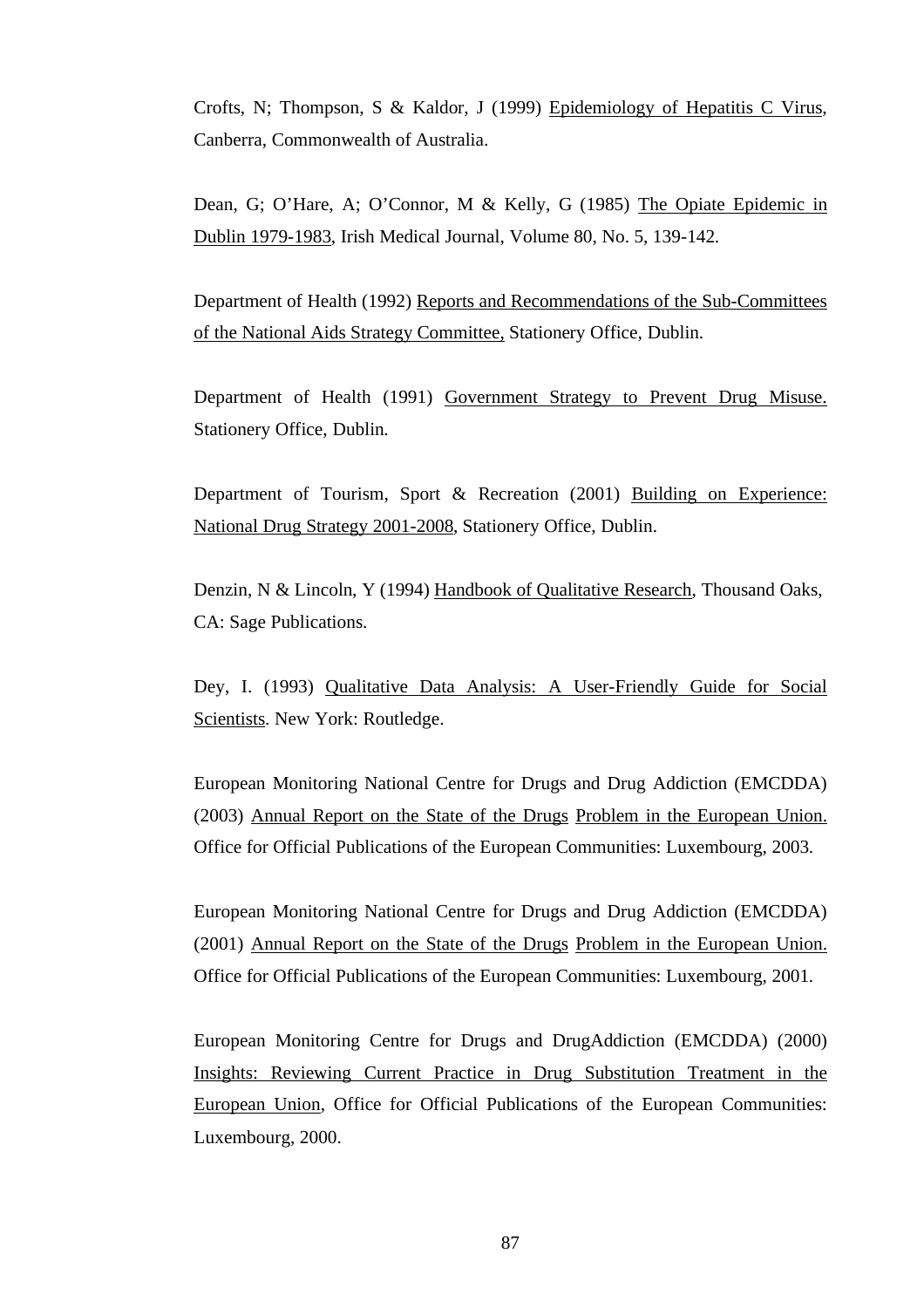Farrell, M. & Buning, E (1996) Review of Drug Services in the Eastern Health Board Area. In Drug Services - Review of 1995 and Development Plans for 1996, Dublin: Eastern Health Board.

Farrell, M & Howes, S (2000) United Kingdom (Overview of Substitution Treatment) in: Reviewing Current Practice in Drug Substitution Treatment in the European Union, Eds Farrell M, Howes S, Verster A, Daveli M, Solberg U, Greenwood G, Robertson K., EMCDDA, Luxemburg.

Farrell, M (1994) Opiate Withdrawal, Addiction, Volume 89(11), 1471-1475.

Fiorentine, R and Anglin, D (1997) Does Increasing the Opportunity for Counselling Increase the Effectiveness of Outpatient Drug Treatment?, American Journal of Drug and Alcohol Abuse, Volume. 23, No. 3, 369-382.

Flood, C. (1999). Address by Mr Christopher Flood, at press conference to announce the allocation of funding under the Young People's Facilities and Services Fund in the 13 Drug Task Force Areas, Monday 26 April 1999, Dublin. Unpublished.

Fook, J (2001) 'Identifying Expert Social Work: Qualitative Practitioner Research', in Shaw, I. & Gould, N. eds. *Qualitative Research in Social Work*, London: Sage.

Frank, L & Pead, J (1995) New Concepts in Drug Withdrawal: A Resource Handbook, University of Melbourne, Australia.

Gahan, C & Hannibal, M (1998) Doing Qualitative Research Using QSR Nud\*ist, London: Sage.

Gastfriend, D & McLellan, A (1997) Treatment Matching: Theoretical Basis and Practical Implications, Medical Clinics of North America, New York, W. B. Saunders.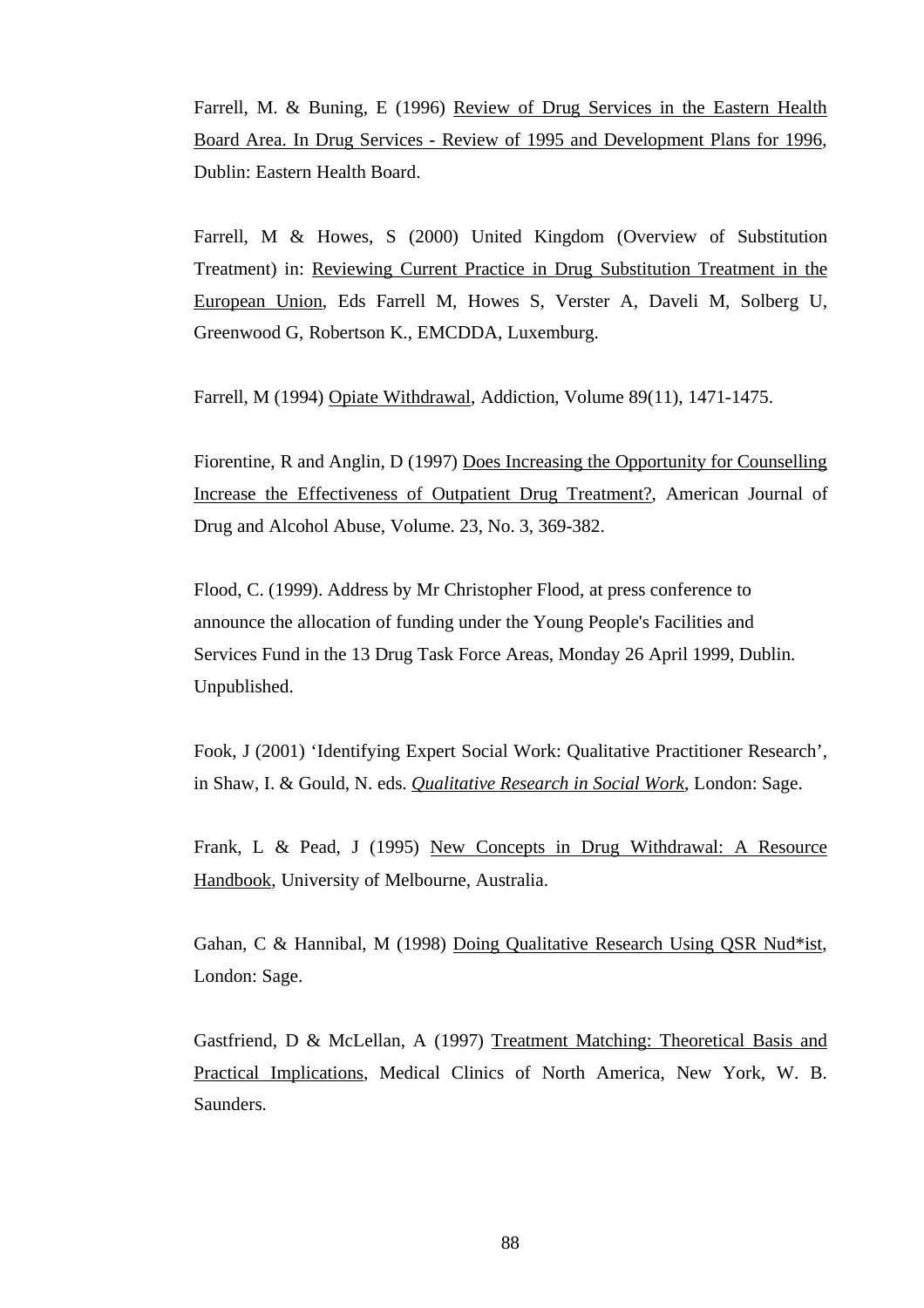George, W; Simpson, J & Broome, K (1999) Retention and Patient Engagement Models for Different Treatment Modalities in DATOS, Drug and Alcohol Dependence, Volume 57, No. 2, 113-125.

Glasser, B & Strauss, A (1967) The Discovery of Grounded Theory, Aldine, Chicago.

Gold, M & Pottash, A (1989) The Neurobiological Implications of Clonidine, Annals of the New York Academy of Science, Volume 362, 191-202.

Gold, M & Pottash, A (1981) Endorphins, Locus Coeruleus, Clonidine and Lofexidine: A Mechanism for Opiate Witdrawal and new Nonopiate Treatments, Adv Alcohol Subst Abuse, Volume 1/1, 33-52.

Gossop, M; Battersby, M & Strang, J (1991) Self-detoxification by Opiate Addicts: A Preliminary Investigation, British Journal of Psychology, Volume 159, 208 – 212.

Gossop, M; Green, L; Phillips, G & Bradley, B (1989) Lapse, Relapse and Survival among Opiate Addicts after Treatment, Drug and Alcohol Dependence, Volume 21, 253-259.

Gossop, M (1988) Clonidine and the Treatment of the Opiate Withdrawal Syndrome, Drug and Alcohol Dependence, Volume 21, 253-259. Gowing L, Farrell M, Ali R, White J. (2004) Alpha2 Adrenergic Agonists for the Management of Opioid Withdrawal (Cochrane Review), The Cochrane Library, Issue 1, Chichester, UK: John Wiley & Sons, Ltd.

Gowing, L; Ali, R & White, J (2002) Buprenorphine for the Management of Opioid Withdrawal, The Cochrane Library, Issue 3, Oxford.

Gowing L, Ali R, White J (2001) Buprenorphine for the Management of Opioid Withdrawal (Cochrane Review), The Cochrane Library, Issue 2, Chichester, UK: John Wiley & Sons, Ltd.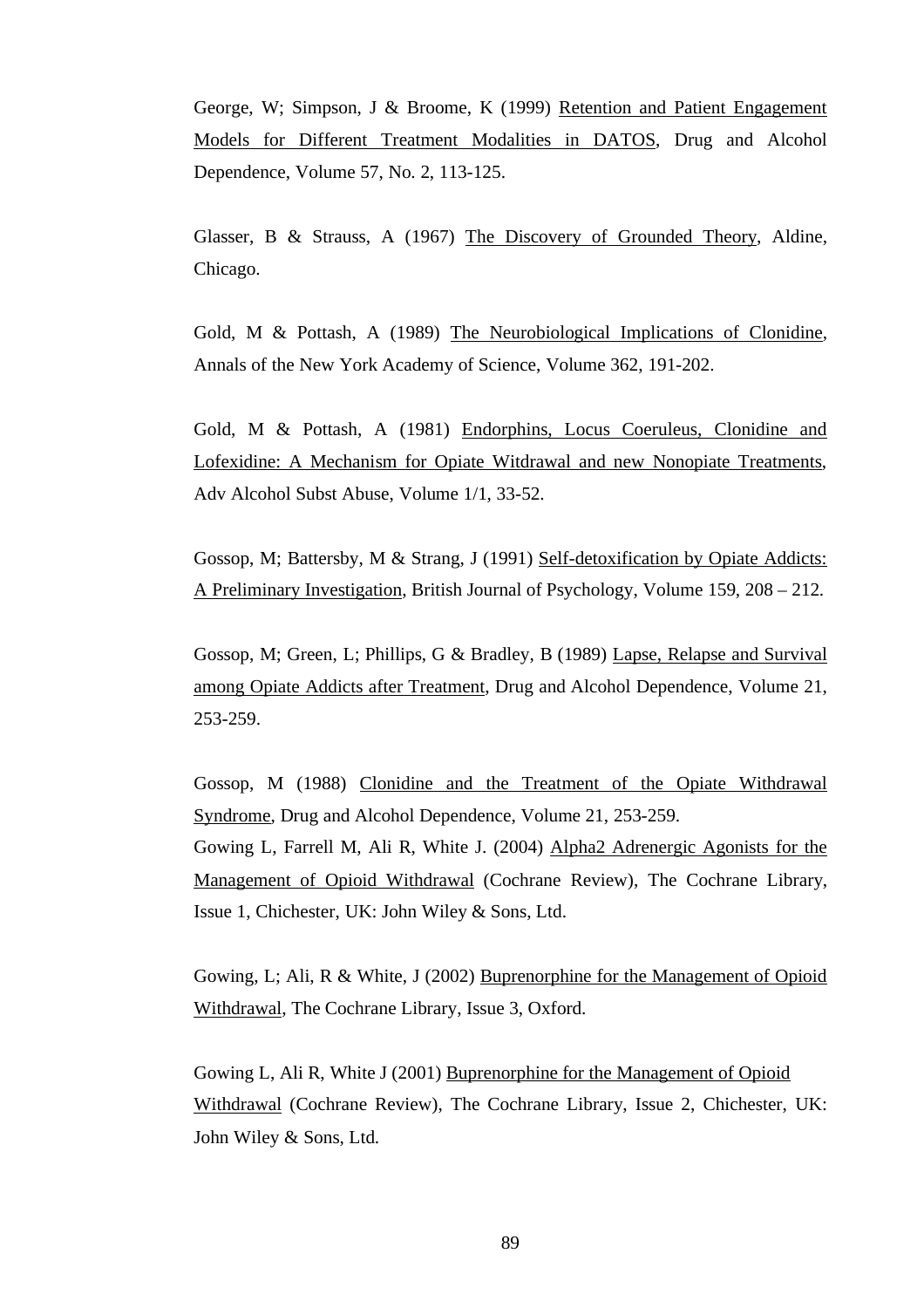Gowing L, Ali R, White J. (2000) The Management of Opiate Withdrawal (Cochrane Review) in: The Cochrane Library, Issue 1, Chichester, UK: John Wiley & Sons, Ltd.

Grella, C (1999) Patient Histories, Retention, and Outcome Models for Younger and Older Adults in DATOS, Drug and Alcohol Dependence, Volume 57, No. 2, 151- 166.

Hall, W & Darke, S (1998) Trends in Opiate Overdose Deaths in Australia 1975- 1995, Drug and Alcohol Dependence, Volume 52, 30-34.

Hser, Y (1995) Drug Treatment Counsellor Practices and Effectiveness: An Examination of the Literature and Relevant Issues in a Multilevel Framework, Evaluation Review, No. 19, 389-408.

Hogan, D (1997). The Social and Psychological Needs of Children of Drug Users : Report on Exploratory study, The Children's Research Centre, Dublin.

Joe, J & Simpson, D (1987) Mortality Rates Among Opioid Addicts in a Longitudinal Study, American Journal of Public Health, Volume 77, 347-348.

Joseph, H; Stancliff, S & Langrod, J (2000) Methadone Treatment: A Reviews of Historical and Clinical Issues, Mount-Sinai Journal of Medicine, Volume 67, 347 – 364.

Kahn, A; Mumford, J; Ash Rogers, G; Beckford, H (1997) Double-blind Study of Lofexidine and Clonidine in the Detoxification of Opiate Addicts in Hospital, Drug Alcohol Depend, Volume 44, 57-61.

Kelly, a; Carvalho, M & Teljeur, C (2003) A 3-Source Capture Recapture Study of the Prevalence of Opiate Use in Ireland, 2000-20001, Small Area Health Research Unit, Department of Community Health & General Practice, Trinity College, Dublin

Kitzinger, J. (1995) Introducing Focus Groups, BMJ, Volume 311.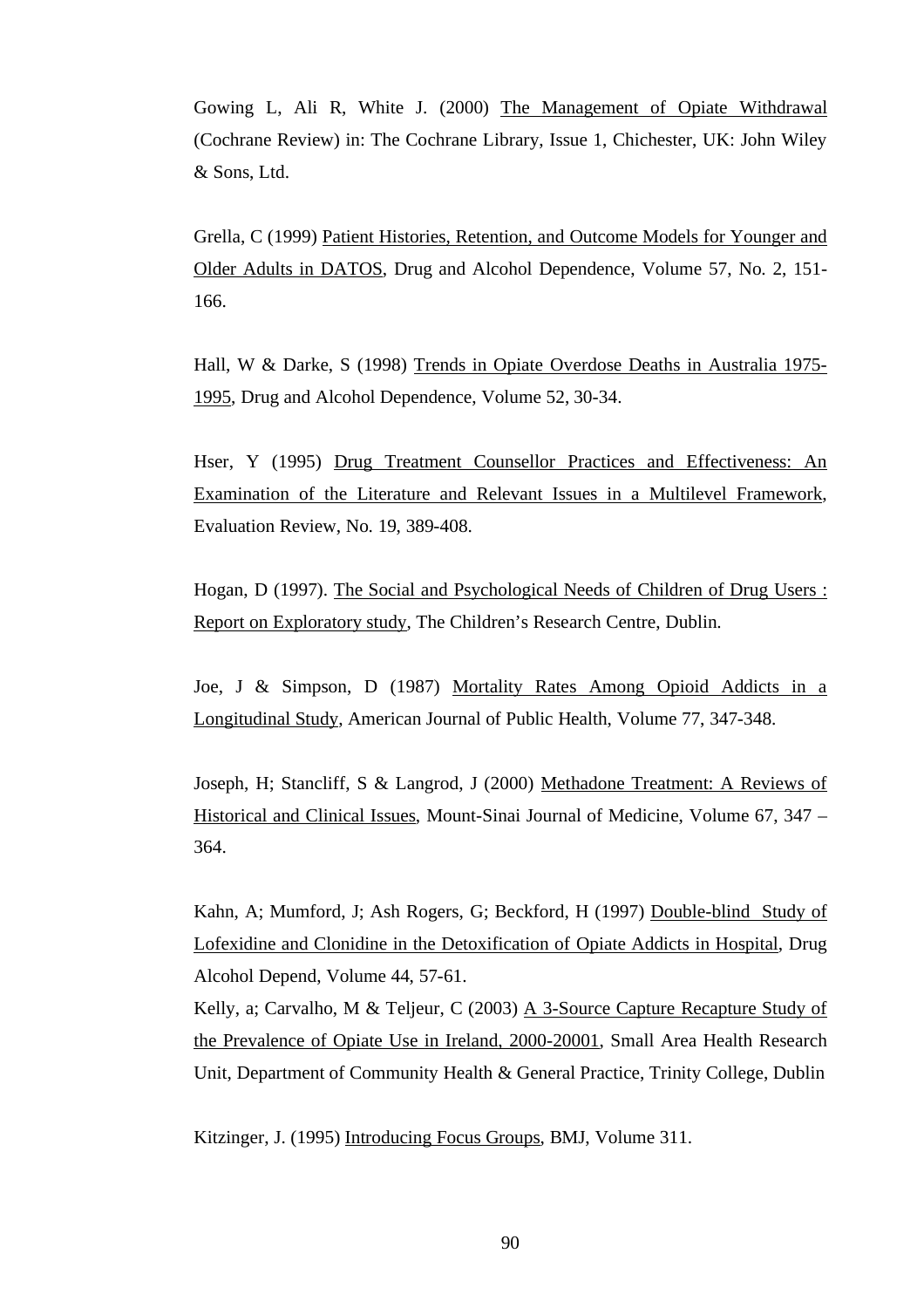Kleber, H & Riordan, C (1982) The Treatment of Narcotic Withdrawal: A Historic Review, Journal of Clinical Psychiatry, Volume 43, 30-34.

Krueger, R. (1998) Analyzing and Reporting Focus Group Results. London: Sage.

Krueger, R (1994) Focus Groups: A Practical Guide for Applied Research. London: Sage.

Lewins, A. (2001) 'Computer Assisted Qualitative Data Analysis', in Gilbert, N. (ed) Researching Social Life.  $2<sup>nd</sup>$  edition, London: Sage.

Lin, S; Strang, J; Su, L; Tsai, C; Hu, W (1997) Double-blind Randomised Controlled Trial of Lofexidine versus Clonidine in the Treatment of Heroin Withdrawal, Drug Alcohol Depend, Volume 48, 127-133.

Lincoln, Y & Guba, E (1985) Naturalistic Inquiry, Newbury Park, CA: Sage.

Margolin, A & Kosten, T (1991) Opioid Detoxification and Maintenance with Blocking Agents, Comprehensive Handbook of Drug and Alcohol Addiction, New York, Marcel Decker.

Mark, T; Woody, G; Juday, T & Kleber, H (2001) The Economic Costs of Heroin Addiction in the United States, Drug and Alcohol Dependence, Volume 61, 195- 206.

Mason, J (1996) Qualitative Researching, London: Sage.

Masterson, L (1970) A Report of Drug Abuse in Dublin, Medico Social Research Board, Dublin.

Mattick, R; Oliphant, D; Ward, J & Hall, W (1998) Methadone Maintenance and Other Opioid Replacement Therapies, Harwood Academic Publishers, Amsterdam.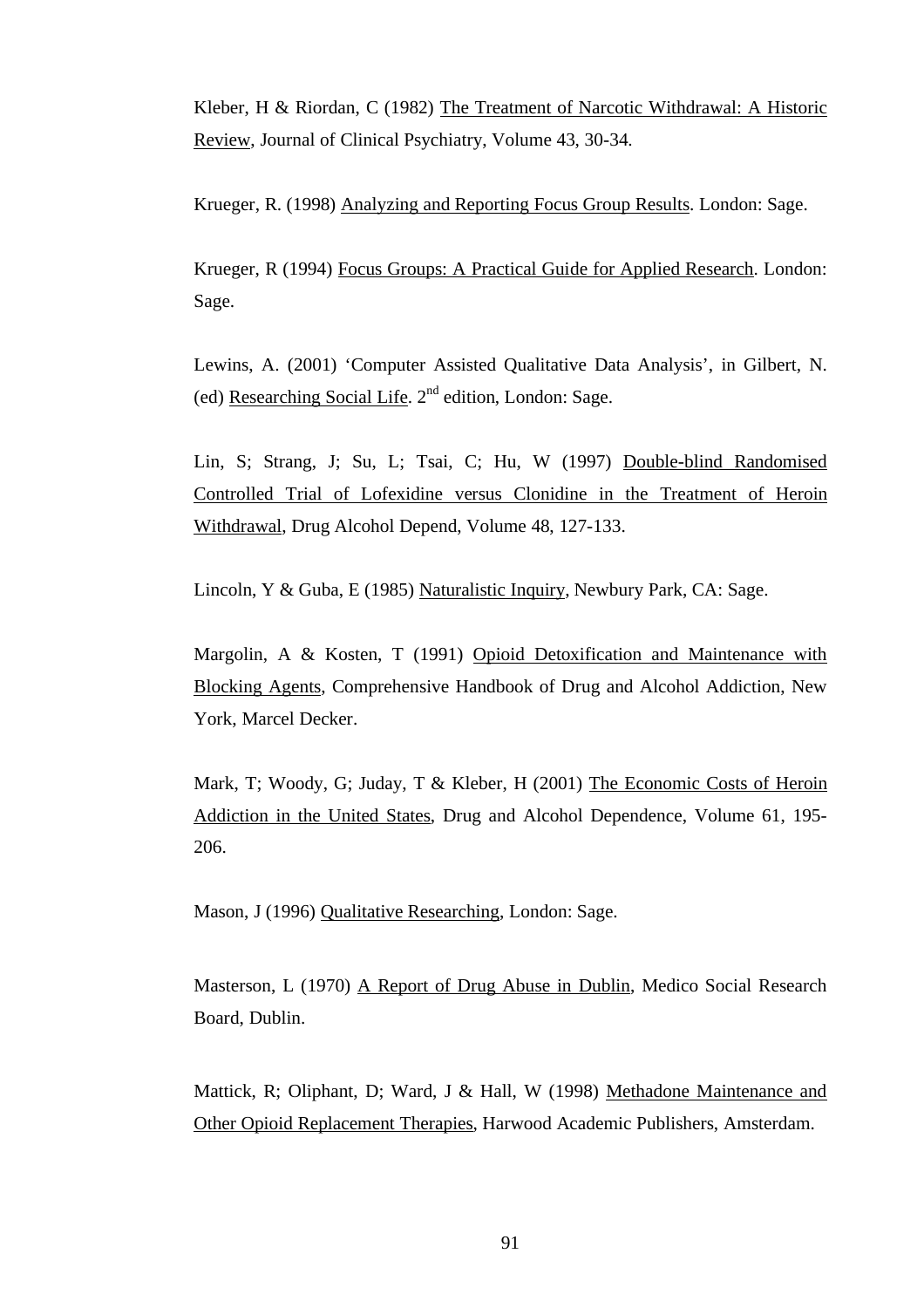Mattick, R & Hall, W (1996) Are Detoxification Programmes Effective?, Lancet, Volume 347, 97-100.

Mayock, P (2001). Cocaine Use in Ireland: An exploratory study. In, A Collection of

Papers on Drug Issues Ireland, R. Moran, L. Dillon, M. O'Brien, P. Mayock, E. Farrell and B. Pike. Health Research Board, Dublin.

Mayock, P (2000) Choosers or Loosers, The Children's Research Centre, Trinity College Dublin.

McKay, J (1994) Treatment Goals, Continuity of Care, and Outcome in a Day Hospital Substance Abuse Rehabilitation Programme, American Journal of Psychiatry, No. 151, 254-259.

McLellan, A (1997) Problem-Service 'Matching' in Addiction Treatment: A Prospective Study in Four Programmes, Archives of General Psychiatry, No. 54, 730-735.

McLellan, A & Wisner, C (1996) Achieving the Public Health Potential of Substance Abuse Treatment: Implications for Patient Referral, Treatment 'Matching' and Outcome evaluation, Drug Policy and Human Nature, W. Bickel and R. DeGrandpre, eds., Philadelphia, Pennsylvania, Wilkins and Wilkins.

McLellan, A (1994) Similarity of Outcome Predictors Across Opiate, Cocaine and Alcohol Treatments: Role of Treatment Services, Journal of Consulting and Clinical Psychology, Volume 62, No. 6, 1141-1158.

Miller, J. & Glassner, B. (1997) 'The "Inside" and the "Outside": Finding Realities in Interviews', in Silverman, D. (ed) Qualitative Research: Theory, Method & Practice. London: Sage.

Milvey, J (1988) Methadone Maintenance to Abstinence: How Many Make It, J. Nerv. Dis. Volume 176, 409 – 422.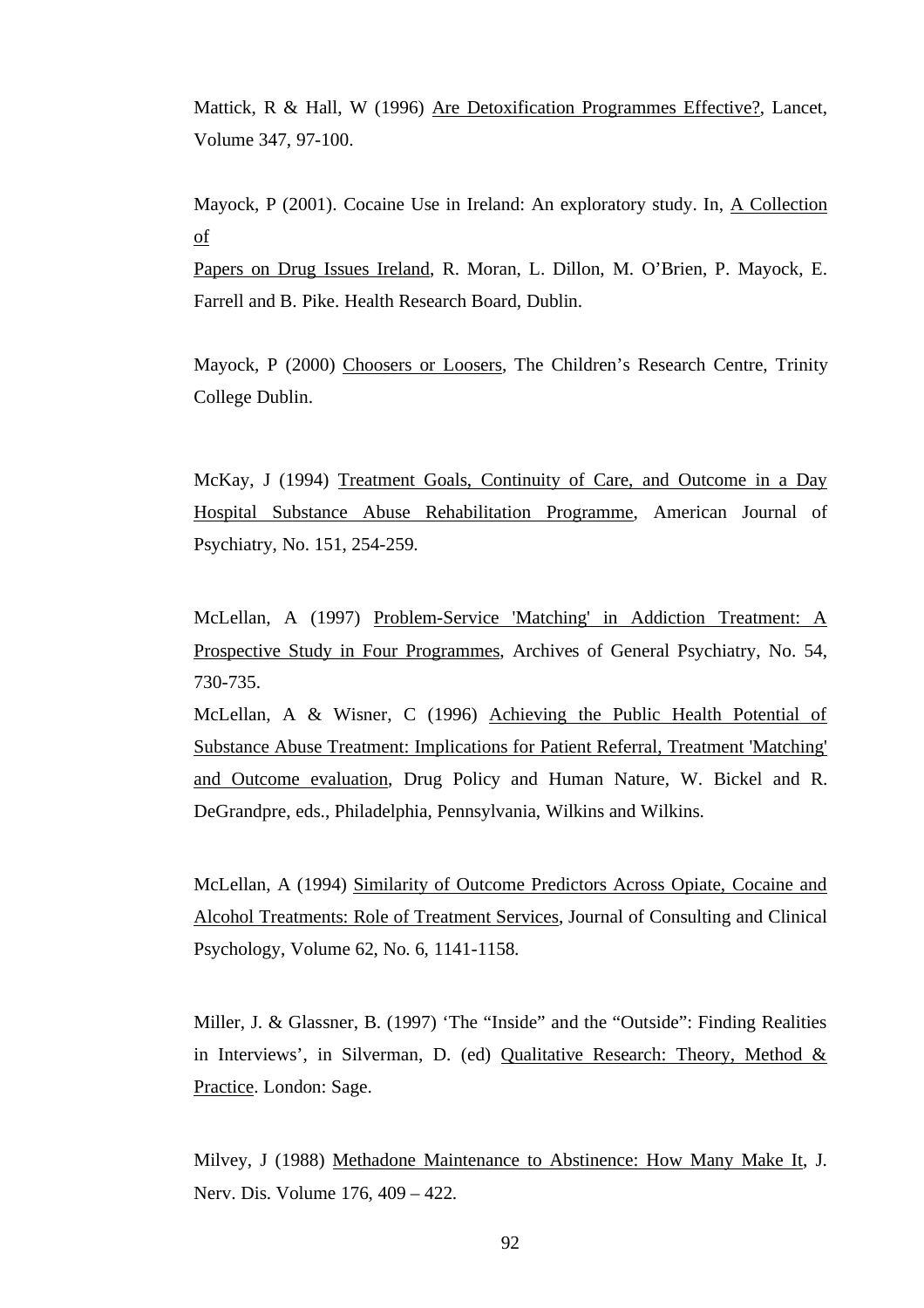Moran, R; Dillon, L; O'Brien, M; Maycock, P & Farrell, E (2001) A Collection of Papers on Drug Issues in Ireland, Drug Misuse Research Division, Health Research Board, Dublin.

Morgan, D (1998) 'Computerized Analysis', in Krueger, R. (ed) Analyzing and Reporting Focus Group Results, London: Sage.

Murray, S; Tapson, J; Turnbill, L; McCallum, J & Little, A (1994) Listening to Local Voices: Adapting Rapid Appraisal to Assess Health and Social Needs in General Practice, BMJ, Volume 308.

National Advisory Committee on Drugs (2003) Use of Lofexidine in the Management of Opiate Dependence Syndrome, NACD, Dublin.

National Institutes of Health (NIH) (1997) NIH Consensus Development Statement: Effective Medical Treatment of Heroin Addiction, National Institute of Health

Neeleman, J & Farrell, M (1997) Fatal Methadone and Heroin Overdoses: Time Trends in England and Wales, Journal of Epidemiology and Community Health, Volume 51, 435-437.

Nevin, M; Wilson-Davis, K; O'Rourke, A & Dean, G (1970) Drugs - A Report on a Study in Dublin Post-Primary Schoolchildren, Journal of the Irish Medical Association, Volume 64(406), 91-100.

O'Brien, M; Moran, R; Kelleher, T & Cahill, P (2000) Statistical Bulletin 1997 – 1998, National Drug Treatment Reporting System, Drug Misuse Research Division, Health Research Board, Dublin.

O'Connor, S (2002) Pharmaceutical Services for Patients in Methadone Treatment in Ireland and the Introduction of the Methadone Protocol Scheme, UCD, Thesis for the degree of PhD, Unpublished.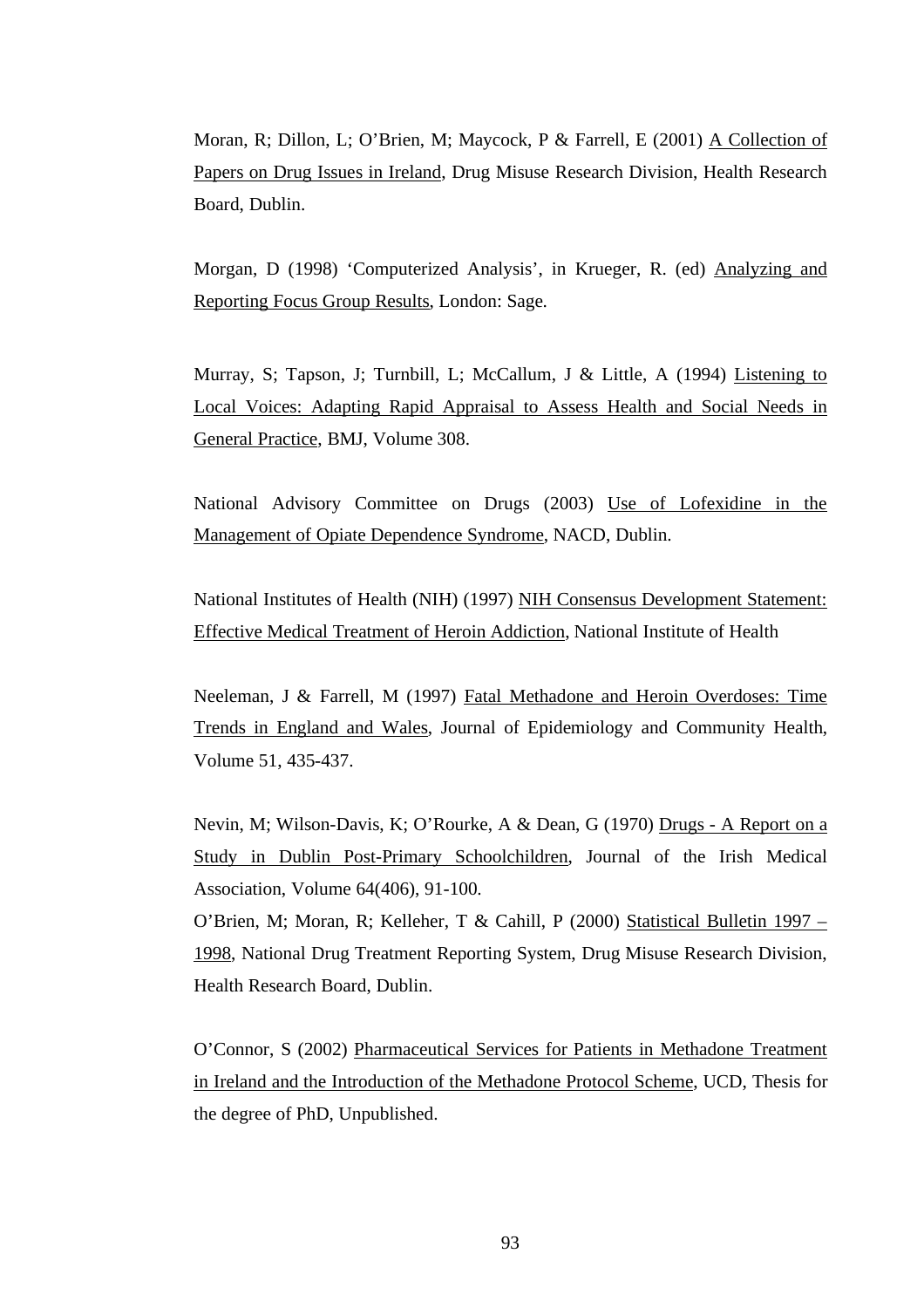O'Hare, A & O'Brien, M (1992) Treated Drug Misuse in the Greater Dublin Area 1990, Health Research Board, Dublin.

O'Higgins, K (1999). Social Order Problems in Social Housing in Ireland: A Study of Success, Failure and Lessons Learned, ed. T. Fahey, The Katherine Howard Foundation and Combat Poverty Agency, Dublin.

Perakyla, A. (1997) 'Reliability and Validity in Research Based Tapes and Transcripts', in Silverman, D. Qualitative Research: Theory, Methods and Practice. London: Sage.

Perucci, G; Davoli, M; Rapiti, E; Abeni, D & Forastiere, F (1991) Mortality of Intravenous Drug Users in Rome, American Journal of Public Health, Volume 81, 1307-1310.

Pope, C & Mays, N (1999) Qualitative Research in Health Care, BMJ Books.

Preston, K & Bigelow, G (1985) Pharmacological Advances in Addiction Treatment, International Journal of the Addictions, Volume 20(6&7), 845-867.

Robson, C (1993) Real World Research: A Resource for Social Scientists and Practitioner-Researchers. Oxford: Blackwell.

Rounds-Bryant, J; Kristiansen, P & and Hubbard, R (1999) Drug Abuse Treatment Outcome Study of Adolescents: A Comparison of Client Characteristics and Pretreatment Behaviours in Three Treatment Modalities, American Journal of Drug and Alcohol Abuse, Volume 25, No. 4, 573-591.

Rudistam, K & Newton, R (2001) Surviving your Dissertation.  $2<sup>nd</sup>$  Edition, Sage, London

Schon, D (1983) The Reflective Practitioner. London: Ashgate Publishing Ltd.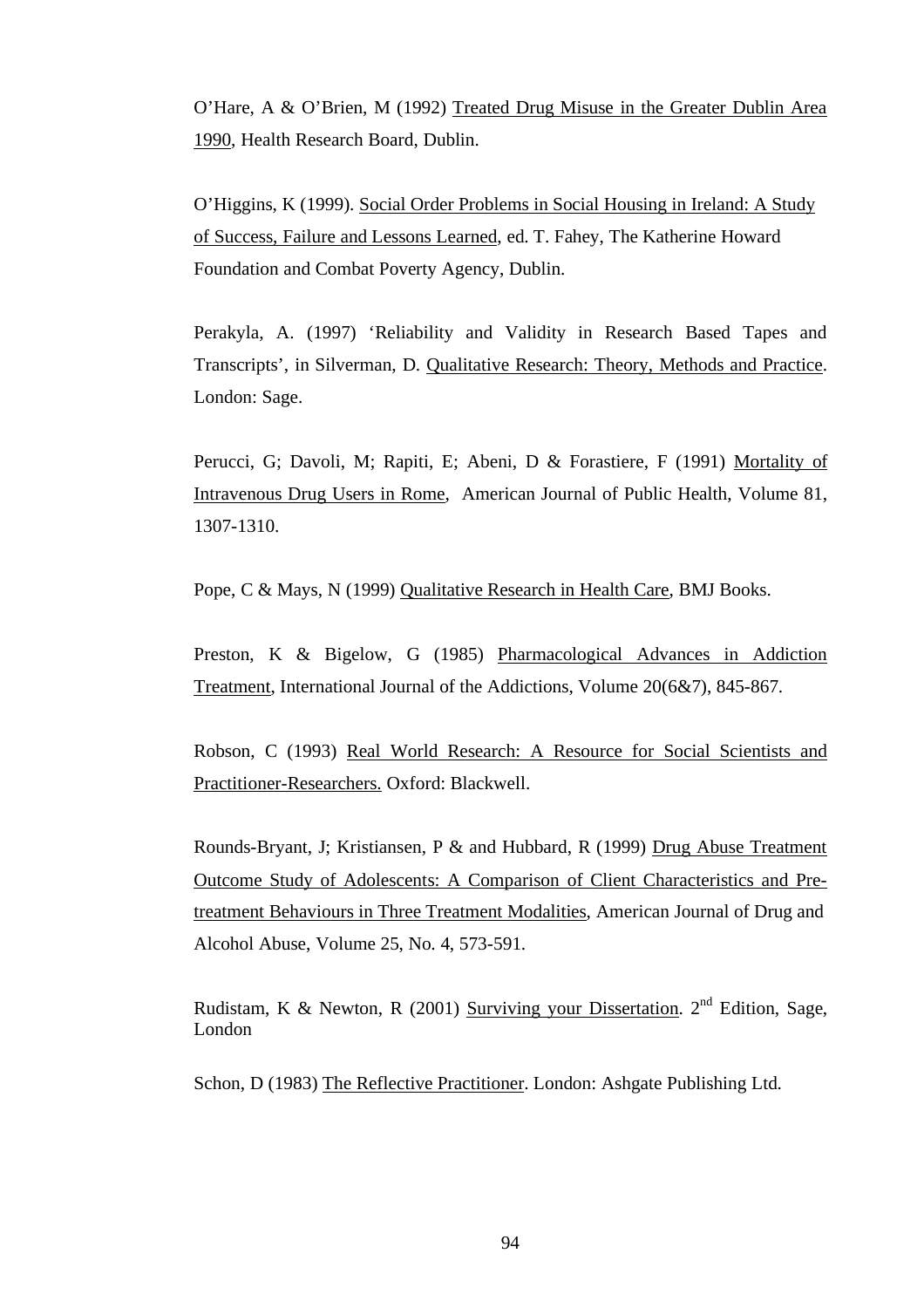Scourfield, J (2001) 'Interviewing Interviewers and Knowing about Knowledge', in Shaw, I. & Gould, N. eds. (2001) *Qualitative Research in Social Work*. London: Sage.

Shaw, I & Gould, N (2001) Qualitative Research in Social Work. London: Sage.

Sheridan, J; Cook, C & Strang, J (1999) Audit of the In-patient Management of Opioid Withdrawal using Lofexidine Hydrochloride, Journal of Substance Misuse, Volume 4, 29-34.

Silverman, D (2000) Doing Qualitative Research: A Practical Handbook, London: Sage.

Simpson, D; Joe, G & Brown, B (1997) Treatment Retention and Follow-up Outcomes in the Drug Abuse Treatment Outcome Study (DATOS), Psychology of Addictive Behaviors, No. 11, 239-260.

Simpson, D, Joe, G & Lehman, W (1986) Addiction Careers: Summary of Studies Based on the DARP 12-year Follow-Up, National Institute of Drug Abuse, Treatment Research Report, Rockville, Maryland.

Sinclair, H; O'Brien, M; Dillon, L; Keane, M & Pike, B (2001) Ireland National Report to EMCDDA, Drug Misuse Research Division, Health Research Board, Dublin.

Smith, P; Gerada, C & Kemp, K (1998) An Addict Who Wants to Detoxify, Practitioner, Volume 242, 735-740.

Strang, J; Nearn, J & Gossop, M (1999) Lofexidine for Detoxification: Review of Recent Randomised and Open Controlled Trials, The American Journal of Addiction, Volume 8, 337-348.

Toumbourou, J; Hamilton, H & Fallon, B (1998) Treatment Level Progress and Time Spent in Treatment in the Prediction of Outcomes following Drug-free Therapeutic Community Treatment, Addiction, Volume 93, No. 7, 1051-1064.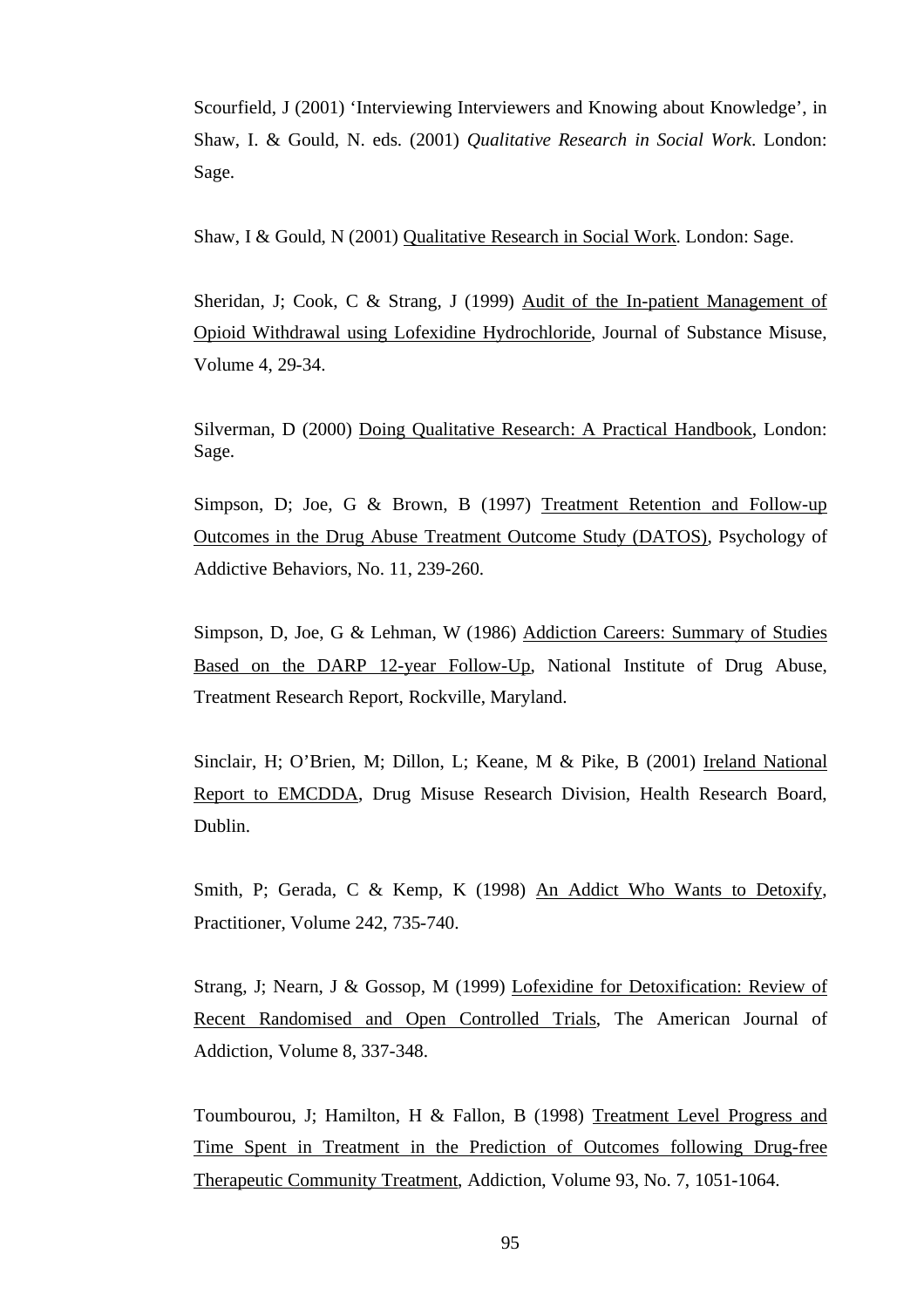United Kingdom of Great Britain and Northern Ireland, Home Office (2002) "Drugs minister highlights savings in criminal justice: costs of drug treatment expenditure", press release, 12 February 2002.

United Nations International Drug Control Programme (UNDCP) (2003) Drug Abuse Treatment and Rehabilitation: A Practical Planning and Implementation Guide, United Nations International Drug Control Programme, Vienna.

United Nations International Drug Control Programme (UNDCP) (2003) Investing in Drug Abuse Treatment: A Discussion Paper for Policy Makers, United Nations International Drug Control Programme, Vienna.

United Nations International Drug Control Programme (UNDCP) (2002) Contemporary Drug Abuse Treatment: A Review of the Evidence Base, United Nations International Drug Control Programme, Vienna.

Walsh, D (1966) Amphetamine Dependence in Dublin, Journal of the Irish Medical Association, Volume 58, 161-4.

Ward, J; Mattick R & Hall, W (1998) Methadone Maintenance Treatment and other Opioid Replacement Therapies, Harwood Academic Publishers, Oxford. World Health Organisation (WHO) (1996) Committee on Drug Dependence:  $30<sup>th</sup>$ Report, WHO Technical Report Series, Geneva.

World Health Organisation (WHO) (1992) The ICD -10 Classification of Mental and Behavioural Disorders – Clinical Descriptions and Diagnostic Guidelines, WHO, Geneva.

Yates, B (1999) Measuring and Improving Cost, Cost Effectiveness, and Cost-Benefit for Substance Abuse Treatment Programmes, National Institute on Drug Abuse, US Department of Health and Human Resources.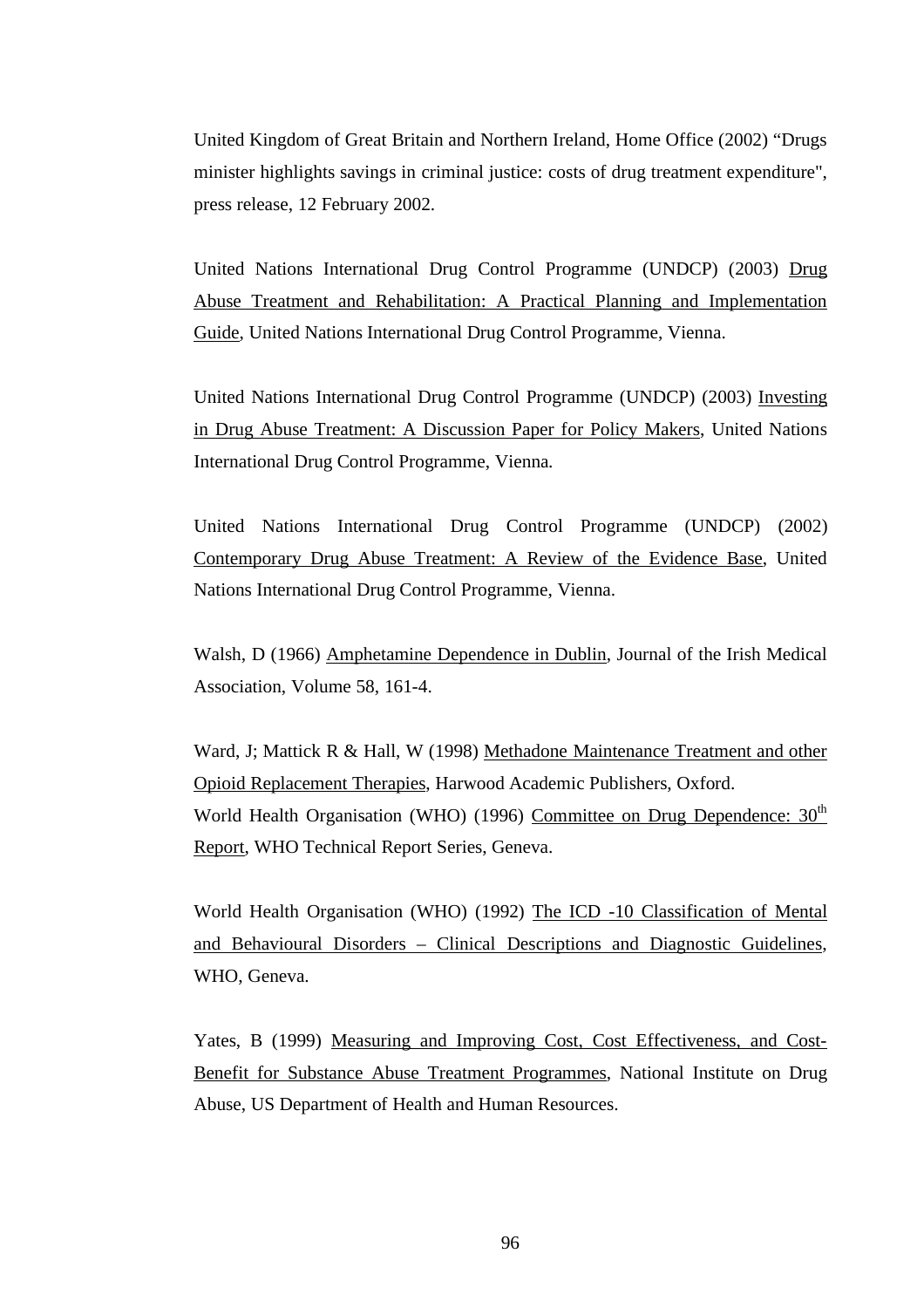## **APPENDIX 1**

# **Summary of Lofexidine Studies included in Cochrane Review "2-adrenergic agonists for the management of opioid withdrawal" (Gowing et al, 2004).**

| <b>Study</b>                                                              | <b>Type</b>      | <b>Numbers</b>                                                                                                                                | Doses**                                                                                                                                    | Comparator                                                                                  | <b>Results</b>                                                                                                                      |
|---------------------------------------------------------------------------|------------------|-----------------------------------------------------------------------------------------------------------------------------------------------|--------------------------------------------------------------------------------------------------------------------------------------------|---------------------------------------------------------------------------------------------|-------------------------------------------------------------------------------------------------------------------------------------|
| Bearn et al,<br>1996                                                      | <b>RCT</b><br>db | 42 Lofex;<br>44 Meth;<br>on heroin<br>$+/-$ meth                                                                                              | Lofex: $0.6$ mg/d<br>increasing by<br>0.4mg/d until day<br>4; max dose of<br>2mg/day<br>$x3d + \text{tapering}$<br>x3d                     | Meth: variable<br>start dose $\downarrow$ x10d                                              | "Broadly<br>equivalent"<br>but more w/d<br>symptoms<br>with lofex<br>early in<br>treatment. No<br>BP problems                       |
| Bearn et al,<br>1998                                                      | <b>RCT</b>       | $22$ Lofex $(1)$<br>20 Lofex (2)<br>19 Meth;<br>on heroin<br>$+/-$ meth<br>*(All subjects<br>stabilised on<br>meth prior to<br>w/d treatment) | $(1)$ Lofex<br>$0.6$ mg/d $\uparrow$ to<br>2mg/d tapered to<br>zero by d10<br>$(2)$ Lofex<br>$1.6$ mg/ $1d$ ;<br>1mg/x3d;<br>$0.6$ mg x 1d | Meth variable<br>start dose ↓ x10d                                                          | Overall<br>similar rates<br>$\sigma$ f<br>completion.<br>$(1)$ lofex<br>achieved<br>earlier<br>detoxification.<br>No BP<br>problems |
| Carnwarth et<br>al, 1998                                                  | <b>RCT</b><br>db | 26 Lofex;<br>24 Clon;<br>$(+10$ left trial<br>before<br>treatment on<br>heroin $+/$ meth                                                      | Lofex $0.6$ mg/d $\uparrow$<br>to $1.6$ mg/d<br>Then $\downarrow$ over 3d to<br>zero at d12                                                | Clon $0.2$ mg/d $\uparrow$ to<br>0.8mg/d then $\downarrow$<br>x 3d to zero at<br>d12        | $17/26 + 12/24$<br>completed<br>treatment<br>(ns). More<br>hypotension<br>with Clon.                                                |
| Howells et al,<br>2002<br>Unpublished<br>at time of<br>Cochrane<br>review | <b>RCT</b><br>db | 32 Lofex;<br>36 Meth;<br>(8 who were<br>randomised not<br>included);<br>"opiate-<br>dependent"<br>non-specific                                | Lofex 0.6mg/d $\uparrow$<br>$X$ 0.4mg/d to<br>$2mg/d x3 \downarrow$<br>$0.4$ mg/d x3<br>$(10 \text{ days})$                                | Meth 30mg x 1d $\downarrow$<br>x 5mg every<br>second day to<br>zero by d10                  | No significant<br>difference in<br>symptoms.                                                                                        |
| Kahn<br>et al, 1997                                                       | <b>RCT</b><br>db | 14 Lofex;<br>14 Clon;<br>all stabilised on<br>meth                                                                                            | Lofex $0.4$ mg/d ↑<br>to $1.8$ mg/d if<br>necessary.<br>Tapered to zero<br>$by$ d $18$                                                     | Clon $0.2$ mg/d $\uparrow$ to<br>$0.9$ mg/d if<br>necessary.<br>Tapered to zero<br>by $d18$ | No significant<br>difference in<br>completion<br>rates but lofex<br>caused less<br>hypotension.                                     |
| Lin<br>Et al, 1997                                                        | <b>RCT</b><br>Db | 40 Lofex;<br>40 Clon;<br>on heroin                                                                                                            | Lofex 0.8mg x 1d<br>↑ to max of<br>1.6mg/x2d then<br>tapered to zero                                                                       | Clon $0.3mg \times 1d$<br>↑ to max of 0.8mg<br>x 2d then tapered<br>to zero                 | No significant<br>difference in<br>completion<br>rates but lofex<br>caused less<br>hypotension.                                     |

\*\*Lofexidine usually administered in divided daily doses

 $Clon = Clonidine$  w/d = withdrawl

RCT = Randomised Controlled Trial

 $db = double blind$ 

 $Meth = Methadone$  BP = blood pressure

**APPENDIX 2**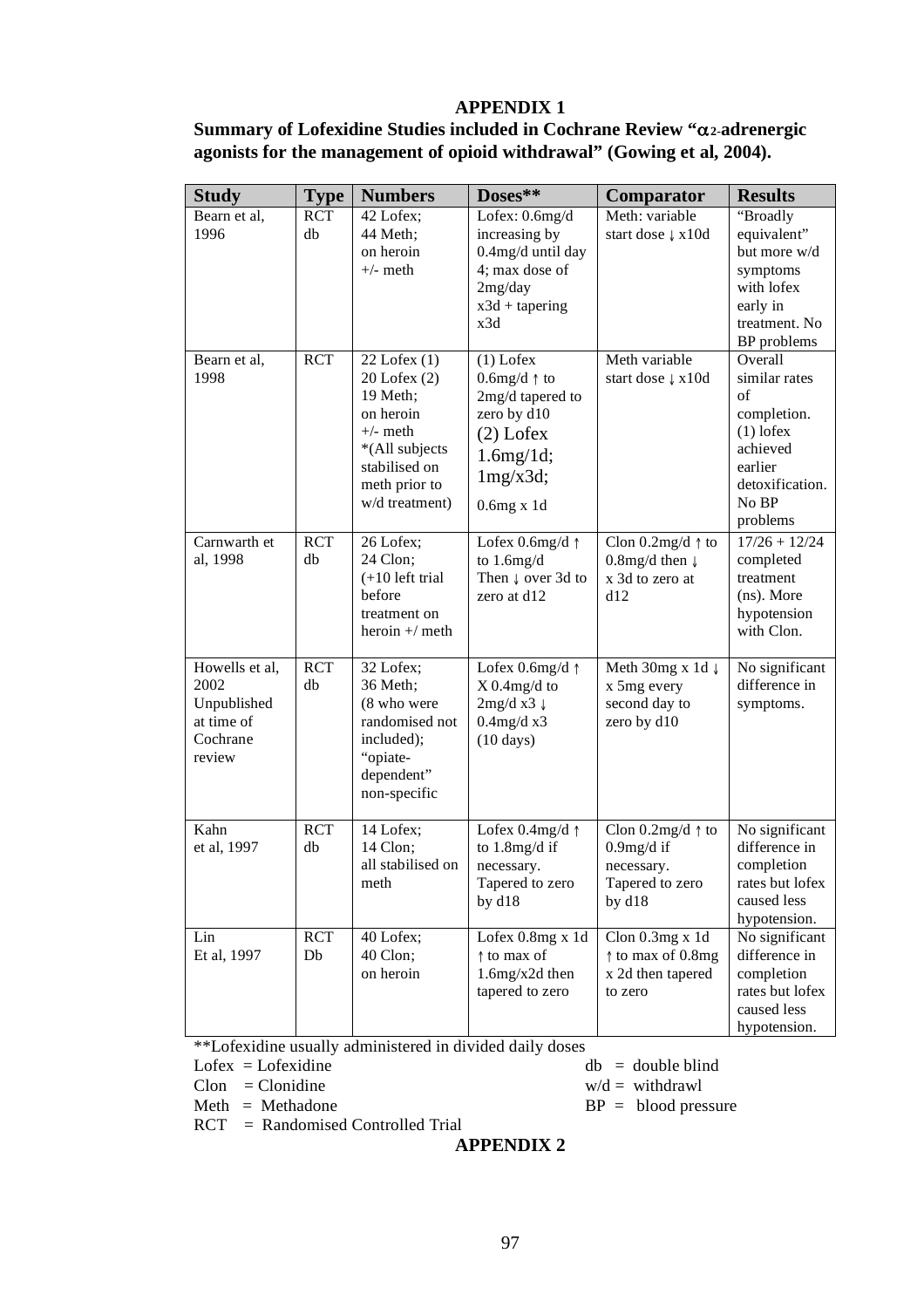# **FOCUS GROUP QUESTIONS**

- **1. What do you think about lofexidine detoxification**
- **2. What do you see are the advantages of lofexidine detoxification**
- **3. What do you see are the disadvantages of lofexidine detoxification**
- **4. What supports do you feel are required for:** 
	- **Families**
	- **Drug Users**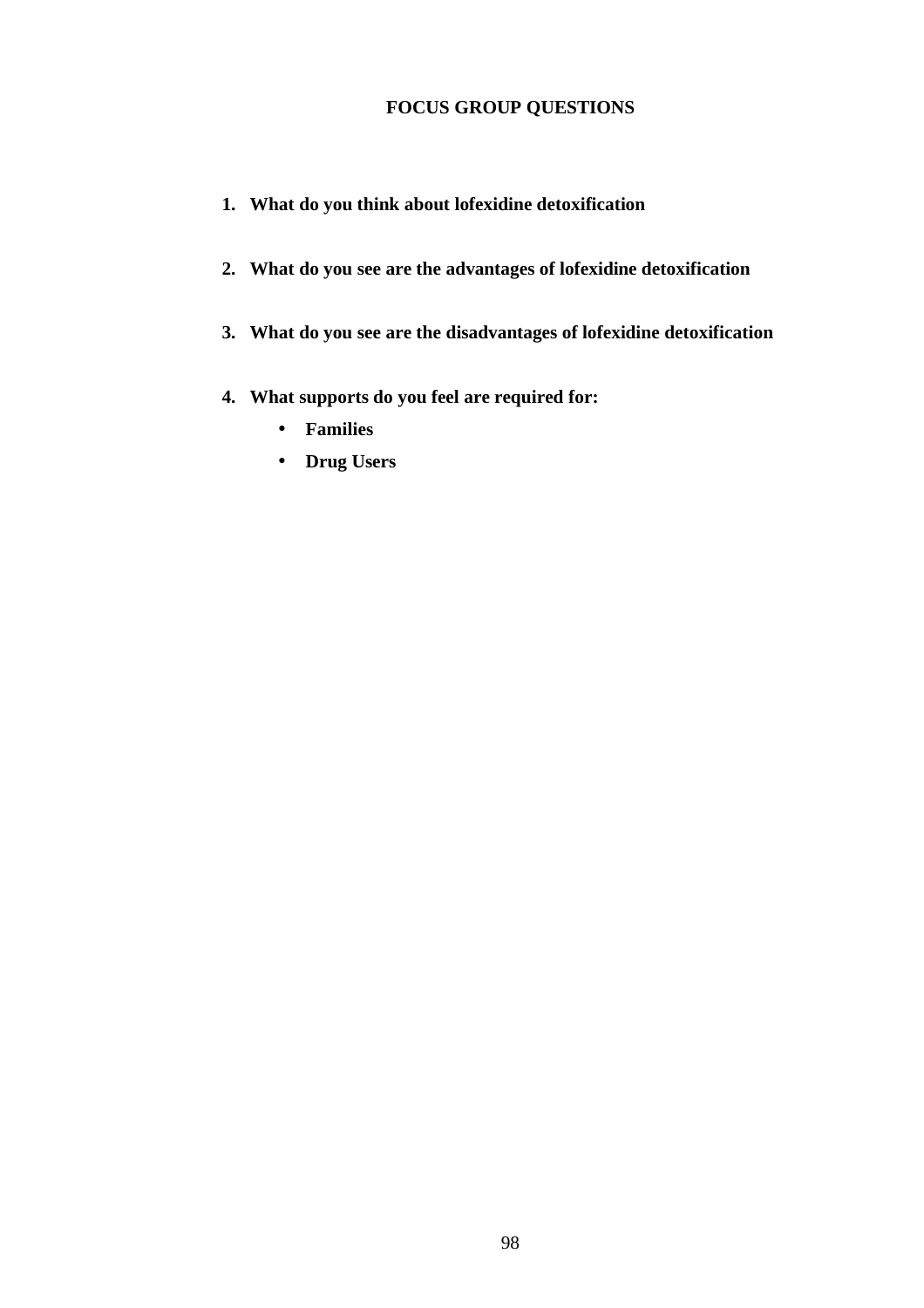### **APPENDIX 3**

# **SERVICE PROVIDER & SERVICE USER SEMI-STRUCTURED INTERVIEW QUESTIONS**

- **1. How many clients have undergone a Lofexidine Detoxification**
- **2. From your experience who do you feel benefits most from Lofexidine Detoxification**
- **3. How are clients selected for the programme, is there a clinical policy**
- **4. Can you describe the components of the detoxification programme (staffing etc)**
- **5. Were there any additional supports provided or available during the detoxification (i.e. external voluntary agencies, key working )**
- **6. Did the participants experience any difficulties during the programme**
- **7. What challenges does operating a Lofexidine Detoxification programme present you as a service provider**
- **8. Did any difficulties arise in terms of managing the client for a Lofexidine detoxification as opposed to a methadone detoxification**
- **9. What works well in Lofexidine Detoxification**
- **10. What does not work so well in Lofexidine Detoxification**
- **11. Is cost an issue in providing Lofexidine**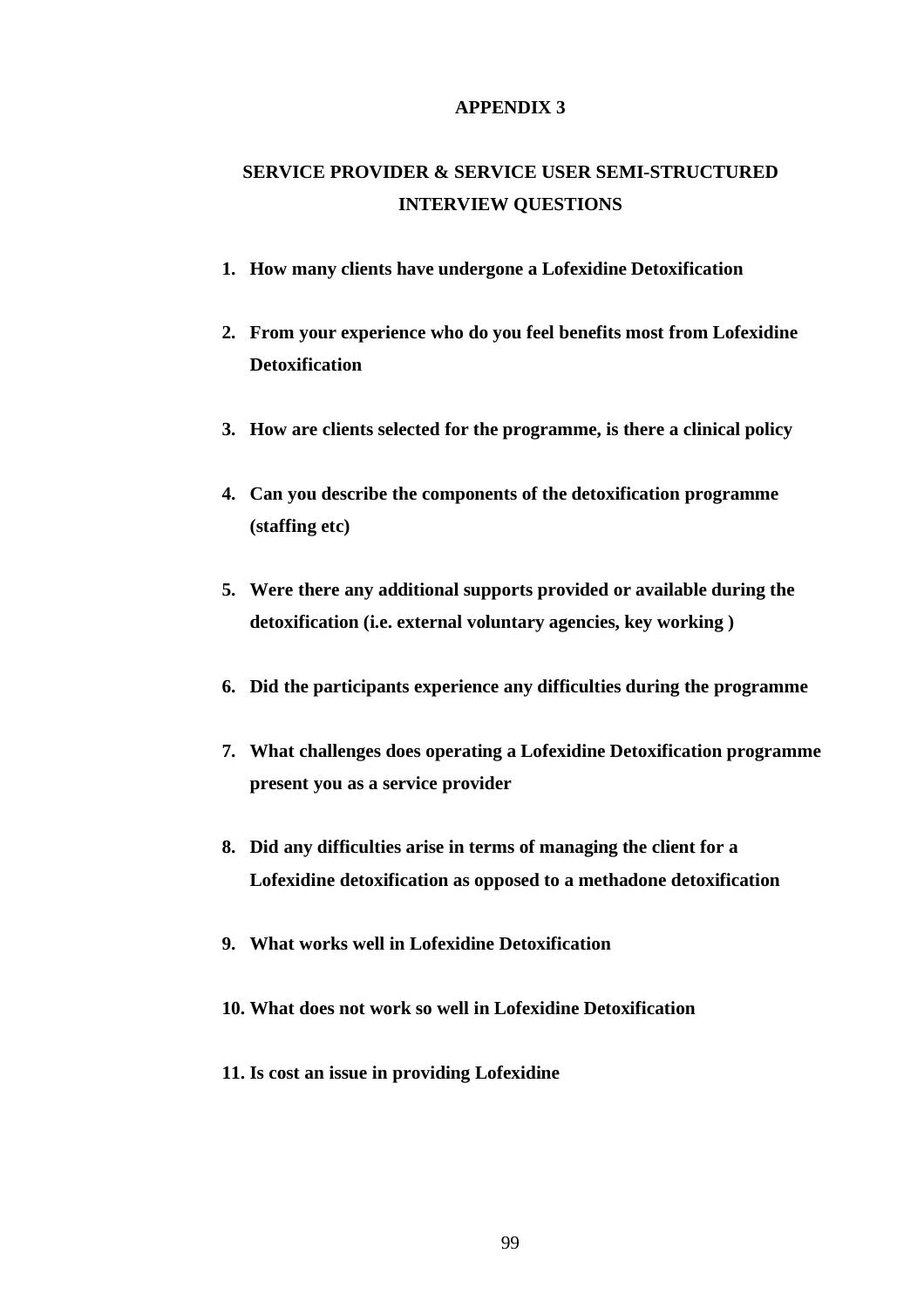### **SERVICE USER SEMI-STRUCTURED INTERVIEW QUESTION**

- **1. Were did you do your Lofexidine detoxification**
- **2. How long did you have to wait for a Lofexidine Detoxification (Was time factor important contributor for choosing Lofexidine)**
- **3. What happened while you were waiting (i.e. active use, attend counsellor)**
- **4. What sort of waiting time would you think was acceptable to you**
- **5. How long was your Lofexidine detoxification**
- **6. What was involved (i.e. day programme, structure)**
- **7. What additional supports were provided**
- **8. Were they enough, if not what would have helped you**
- **9. What role did your family play, if any? How important was their role?**
- **10. Do you feel it was successful, Why**
- **11. What was good about your Lofexidine Detoxification**
- **12. What was not so good about it**
- **13. Have you had experience of methadone detoxification?**
- **14. How did that experience compare to Lofexidine**
- **15. Which approach benefited you most, why?**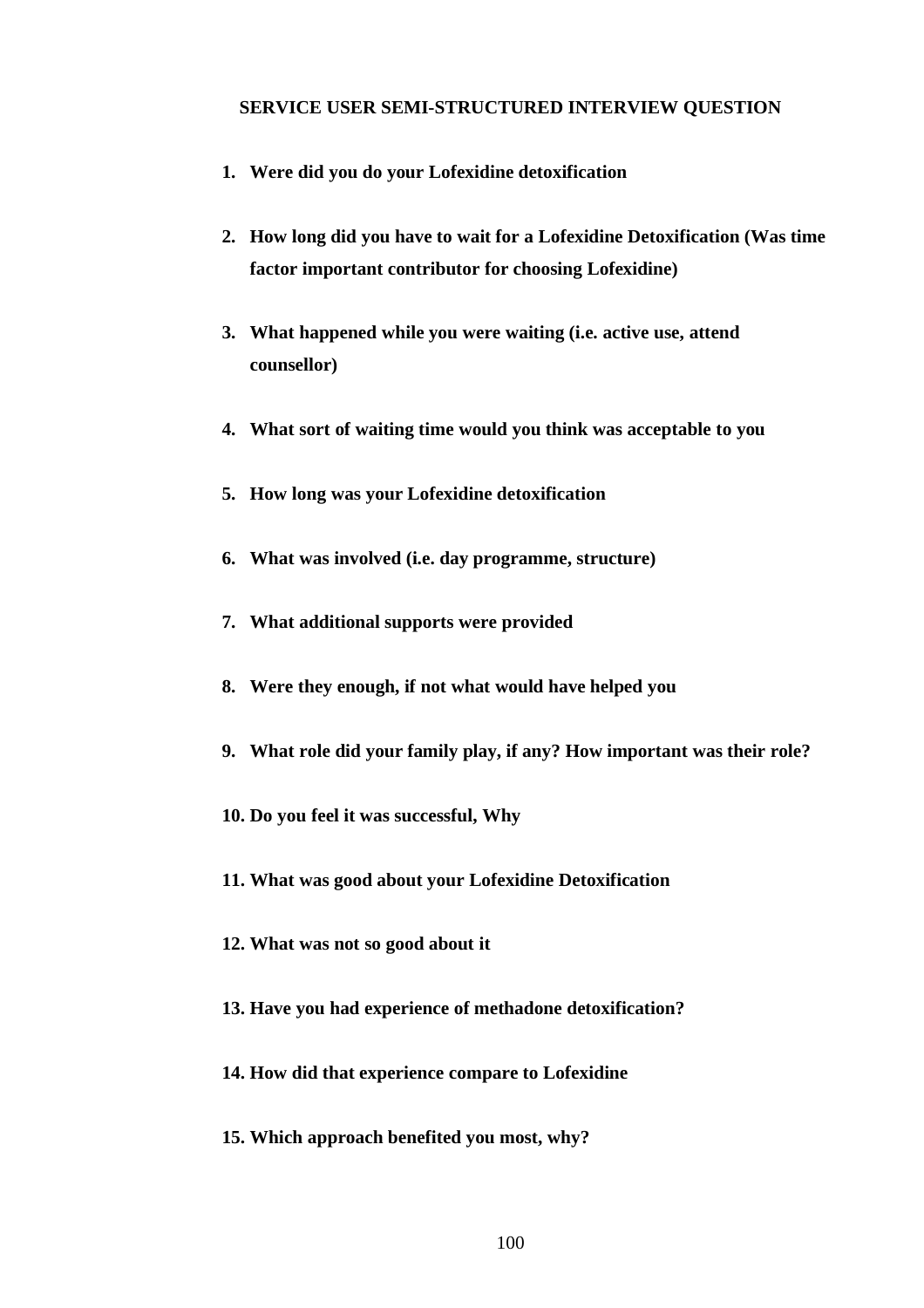## **APPENDIX 4**

## **CONSENT FORM**

The Clondalkin Drug Task Force in its consultation process for its Area Action Plan 2001 identified the limited capacity of existing detoxification services in the Clondalkin area to respond to the need for non-methadone based treatment. In response the Task Force proposed the establishment of a Home Detoxification Team based on a model of good practice identified from other areas

I agree to participate in this study and am aware that all information given in this interview will be strictly confidential. My name will only be used on this consent form and the identity of each interviewee will only be available to the research staff.

| Signed: | (Interviewee) |
|---------|---------------|
|---------|---------------|

Signed: \_\_\_\_\_\_\_\_\_\_\_\_\_\_\_\_\_\_\_\_\_\_\_\_\_\_\_\_\_\_\_\_\_\_\_\_\_\_ (Interviewer)

Date: \_\_\_\_\_\_\_\_\_\_\_\_\_\_\_\_\_\_\_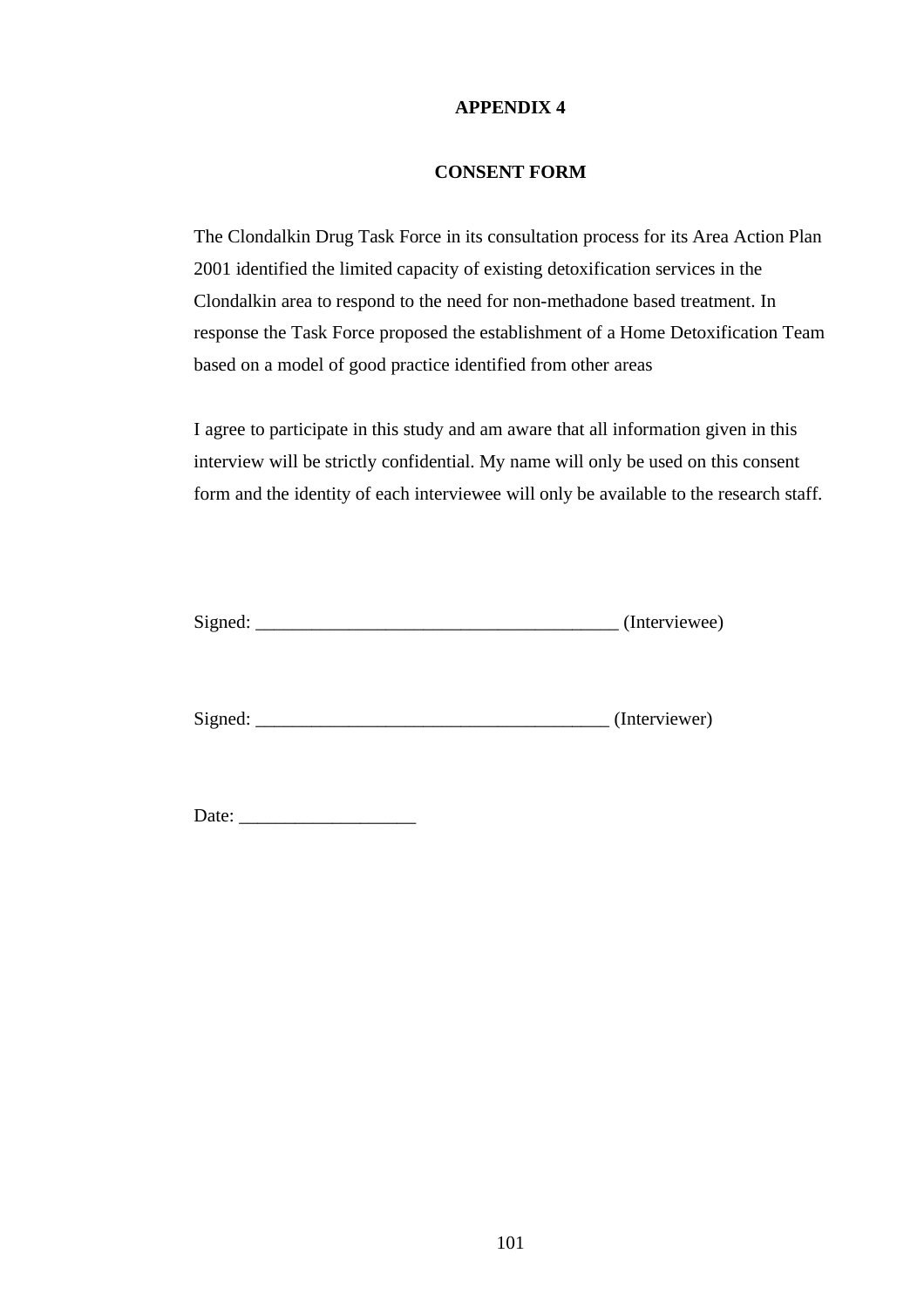## **APPENDIX 5**

# **LOFEXIDINE COMMUNITY DETOXIFICATION PROTOCOL 10-DAY REGIME**

### **Lofexidine Detoxification Protocol**

- (i) A 10 day detoxification programme using Lofexidine 0.2mg tabs/Symptomatic medications (as below)
- (ii) Dispensed daily
- (iii) The patient attends the clinic daily to see the Nurse/Counsellor for Blood Pressure/Pulse, Respiration Monitoring, Support and Advice.
- (iv) A patient is advised to use no drugs (including cannabis/alcohol) and to take their last dose of methadone/heroin the day before they start.)

### **Patient Selection**

### **Entry Criteria**

- Patients showing a firm intent to become drug free
- Heroin smokers or users with a relatively short heroin habit and low level of use
- Those who have weaned down to a low level of methadone (20mls) and wish to detox
- Ideally a patient will have a supportive non-drug using partner/family member or friend
- Urines  $+ve$  for opiates ( $+ve$  for benzo's, cocaine etc)
- BP and pulse within normal limits
	- Sys. B.P. > 90mm hg  $PR$  > .50

### **Exclusion Criteria**

- Pregnant
- Poly drug users or heavy alcohol consumption
- Serious personality disorders or psychiatric problems<br>Medical Hx Heart Dx
- Medical  $Hx$

**CVA**  Raised L.F.T.'s Renal failure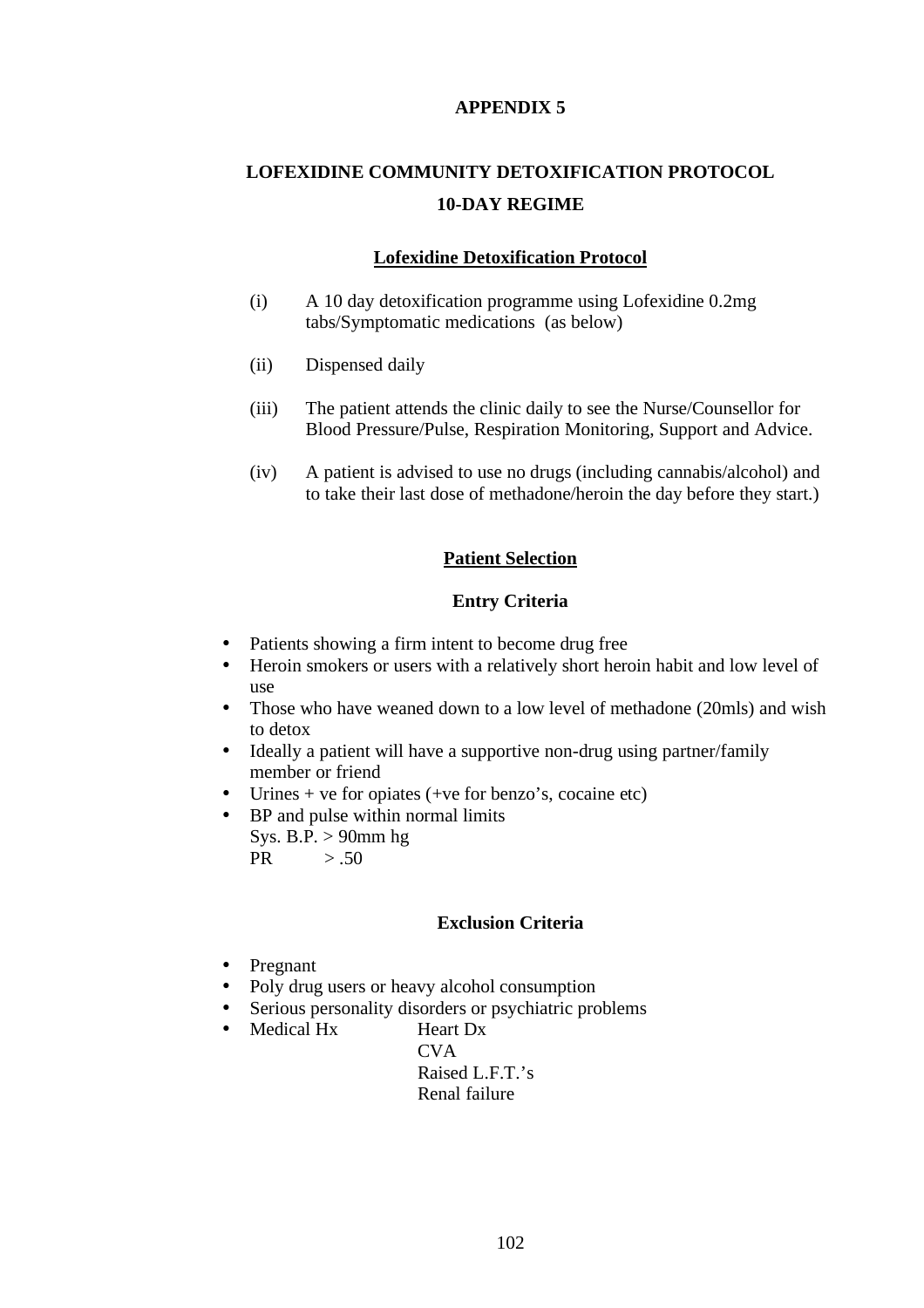## **Dosage & Administration**

- This may be increased by increments of 0.2mgs 0.4mgs per day up to: Max of 2.4mgs (12 tablets) per day
- Duration of 10 days is recommended
- At the end of treatment dosage should be reduced gradually over 2-4 day period

| Day            | <b>Frequency</b>  | <b>Tablets</b> |
|----------------|-------------------|----------------|
|                | $\mathbf{1}$<br>1 | 3              |
| $\overline{2}$ | 222               | 6              |
| 3              | 223               | 7              |
| $\overline{4}$ | 333               | 9              |
| 5              | 3.3.4             | 10             |
| 6              | 334               | 10             |
| 7              | 3.2.3             | 8              |
| 8              | 223               | 7              |
| 9              | 2.1.2             | 5              |
| 10             | 111               | 3              |
|                | <b>Total</b>      | 68             |

## **Tab Dispensing for 10 days**

## **Supportive Medications:**

- Buscopan 10mgs tds/ Hyoscine (stomach cramps) up to 6 tabs daily
- Ponstan 500mg tds/ Mefanamic Acid (arthraigia)
- Zimovane 11 nocte (Hypnotic) 7.5g tabs
- Lomotil (diarrhoea)  $2.5mg up$  to 8 daily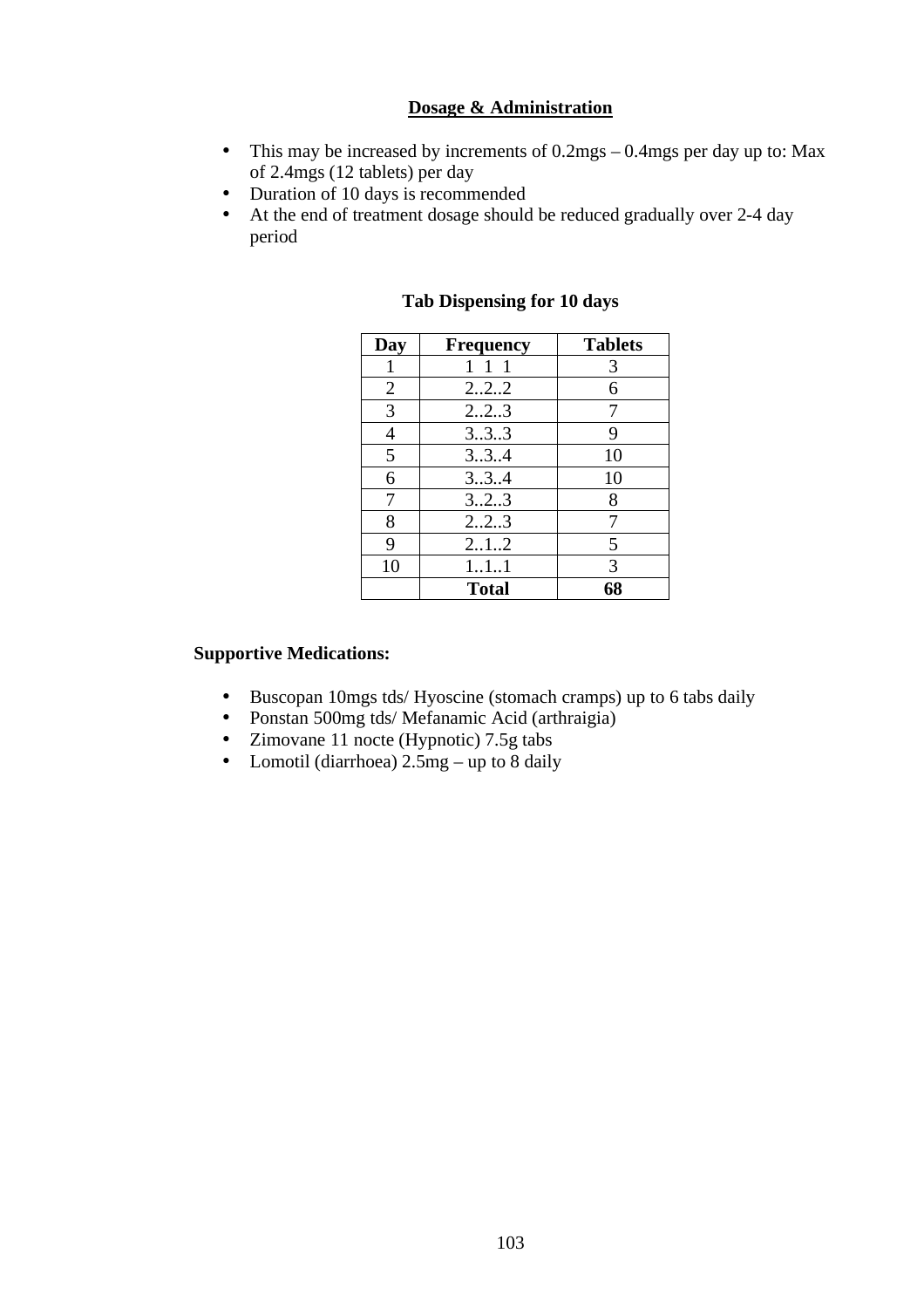# **During Detoxification**

- If BP <90/60 then,
	- Stop
	- Withdraw gradually 2-4/7
	- Withhold
- If BP 30% from baseline or pt develops physical symptoms omit next dose and seek medical advice
- If HR <55BPM/60BPM do not proceed/withhold dose
- If pale/sweaty/faint and BP <90/60HR <55BPM. Call a doctor a.s.a.p<br>• If BP diastolic >30mmhg seek medical advice
- If BP diastolic >30mmhg seek medical advice
- Day 1/2/3 until max. dose reached stay @ clinic min. 2-3 hours<br>• Start on a Tuesday
- Start on a Tuesday
- Day  $1/2/3/4/5$
- Monitor Bp 10/15/30/60.120 minutes. H.R as above and SSA card
- Offer quiet area to sit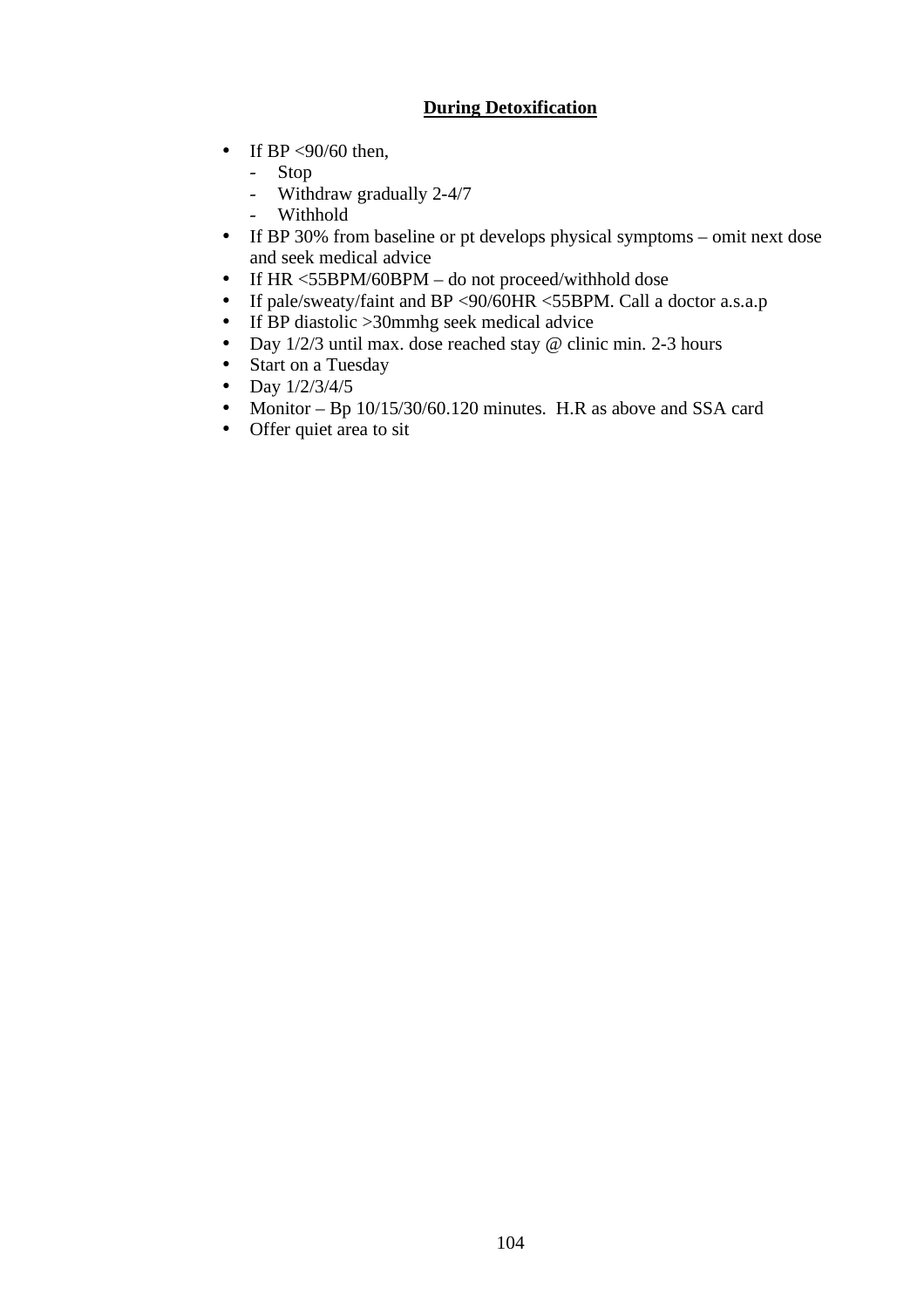## **APPENDIX 6**

## **LOFEXIDINE SIDE EFFECTS SCALE**

Name: \_\_\_\_\_\_\_\_\_\_\_\_\_\_\_\_\_\_\_\_\_\_\_\_\_ Date: \_\_\_\_\_\_\_\_\_\_\_\_\_\_\_\_\_\_\_\_\_\_\_\_\_

Rate each symptom using the following scale:

 $0 = nil$  1 = mild 2 = moderate 3 = severe

| Day              | ി | 3 | 4 | 5 | 6 | 8 | 9 | 10 |
|------------------|---|---|---|---|---|---|---|----|
| <b>Dizziness</b> |   |   |   |   |   |   |   |    |
| Difficulty       |   |   |   |   |   |   |   |    |
| concentrating    |   |   |   |   |   |   |   |    |
| Feeling faint    |   |   |   |   |   |   |   |    |
| No energy        |   |   |   |   |   |   |   |    |
| Drowsiness       |   |   |   |   |   |   |   |    |
| Headache         |   |   |   |   |   |   |   |    |
| Dry mouth        |   |   |   |   |   |   |   |    |
| Total score      |   |   |   |   |   |   |   |    |